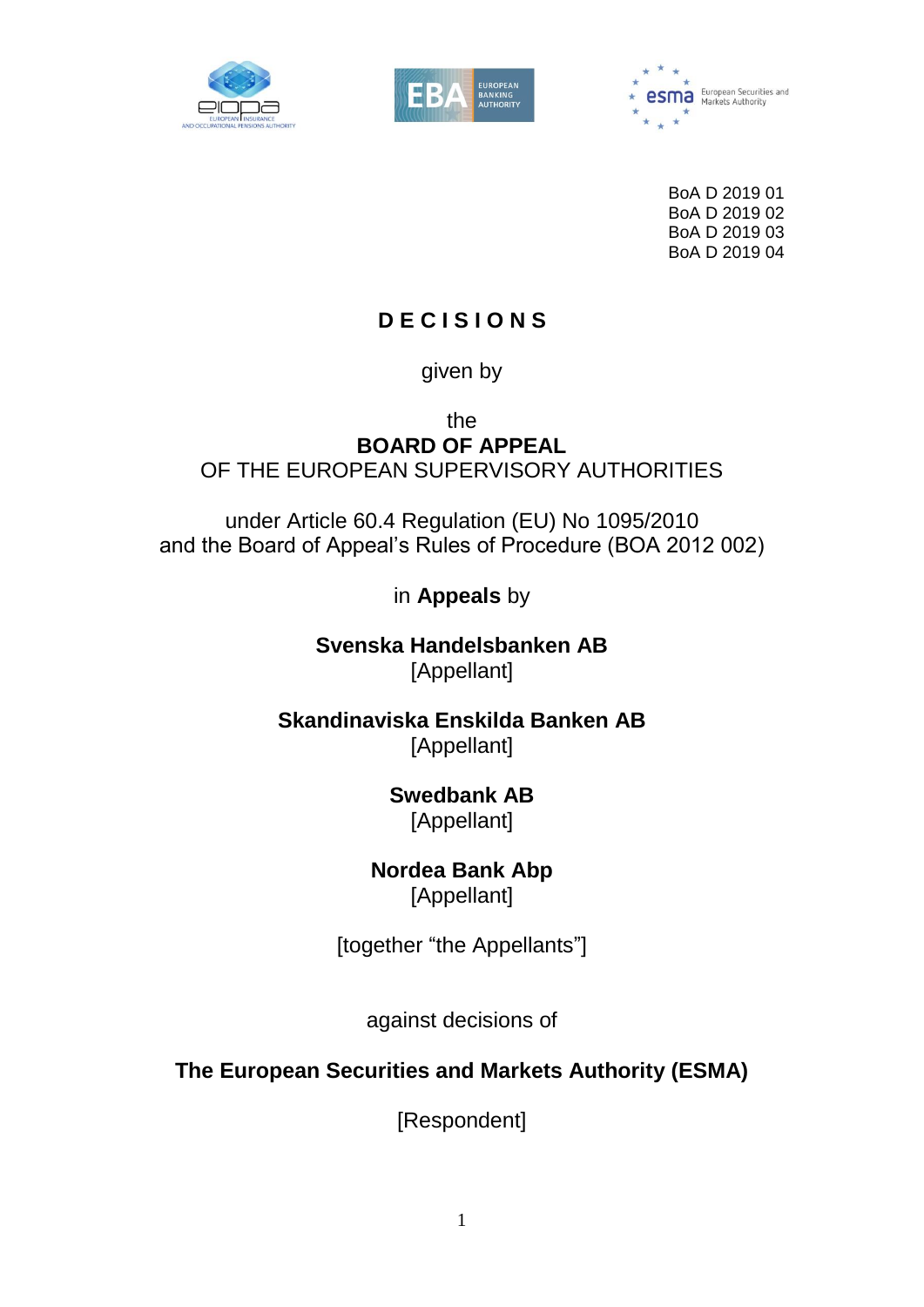**Decisions Ref.:**

**BoA-D-2019-01**

**BoA-D-2019-02**

**BoA-D-2019-03**

**BoA-D-2019-04**

## **Board of Appeal**

William Blair (President)

Juan Fernandez-Armesto (Vice-President)

Beata Maria Mrozowska

Katalin Mero

Marco Lamandini

Michele Siri

Place of this decision: Frankfurt a. M.

# **27 February 2019**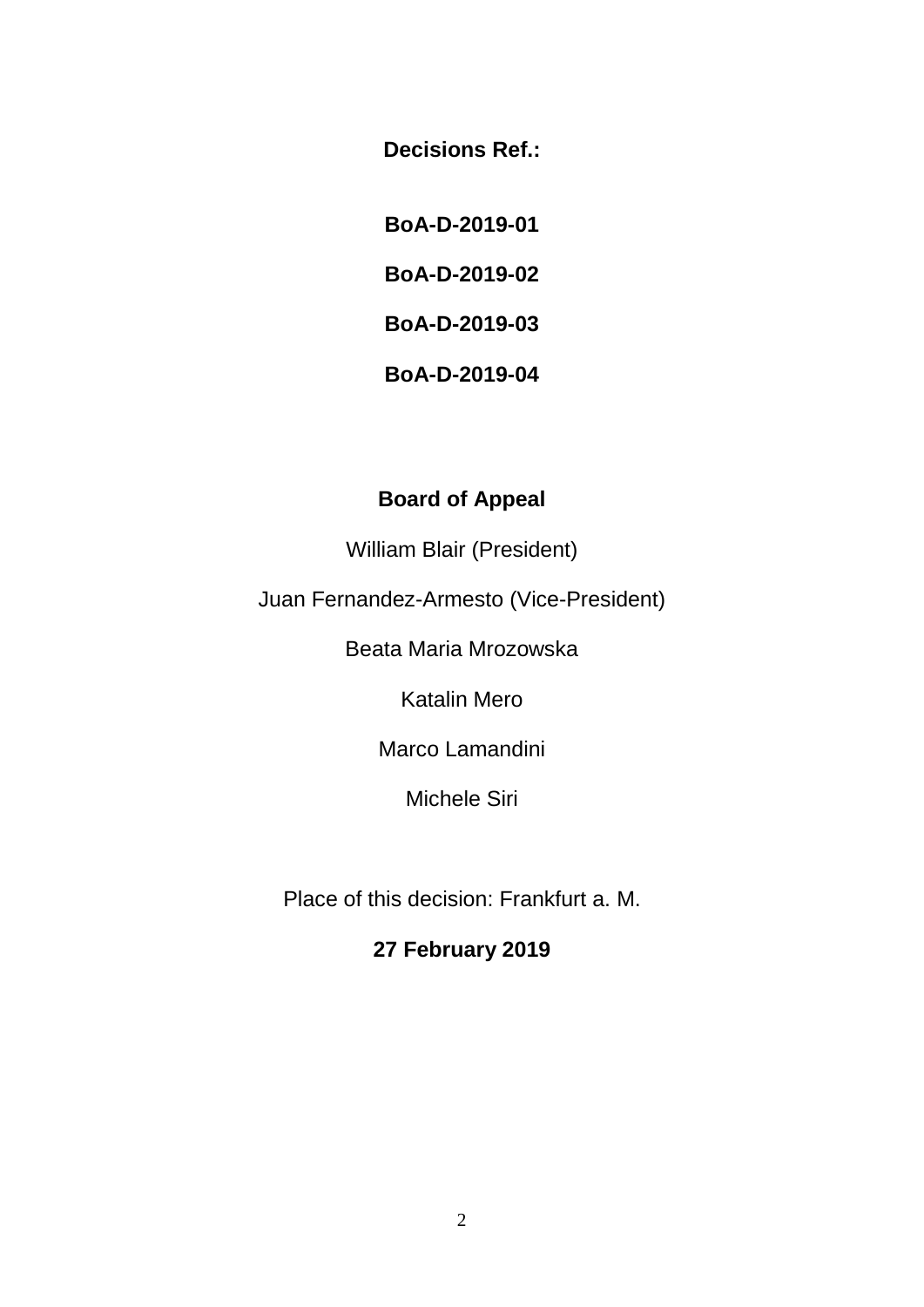### **I n d e x**

| $\mathbf I$  | <b>Introduction</b>                                                             | $\overline{\mathbf{4}}$ |
|--------------|---------------------------------------------------------------------------------|-------------------------|
| $\mathbf H$  | The Board of Appeal                                                             | 5                       |
| $\mathbf{I}$ | <b>The Parties</b>                                                              | 6                       |
| IV           | The right of Appeal                                                             | 6                       |
| $\mathbf{V}$ | <b>Background</b>                                                               | $\overline{7}$          |
| VI           | <b>ESMA's investigation</b>                                                     | 10                      |
| VII          | The Decisions of the Board of Supervisors                                       | 11                      |
| VIII         | <b>The Appeals</b>                                                              | 16                      |
| IX           | <b>MiFID/MAR</b> regimes applicable to investment<br>recommendations / research | 17                      |
| $\mathbf{X}$ | <b>CRAR</b> framework applicable to credit ratings                              | 18                      |
| XI           | The cases of the appellant banks                                                | 20                      |
| XII          | The response of ESMA to the appeals                                             | 37                      |
| XIII         | The applicable provisions                                                       | 45                      |
| XIV          | The Board of Appeal's discussion and conclusions                                | 48                      |
| XV           | <b>Summary of Board of Appeal's decisions and relief granted</b>                | 75                      |
| XVI          | <b>Decisions</b>                                                                | 77                      |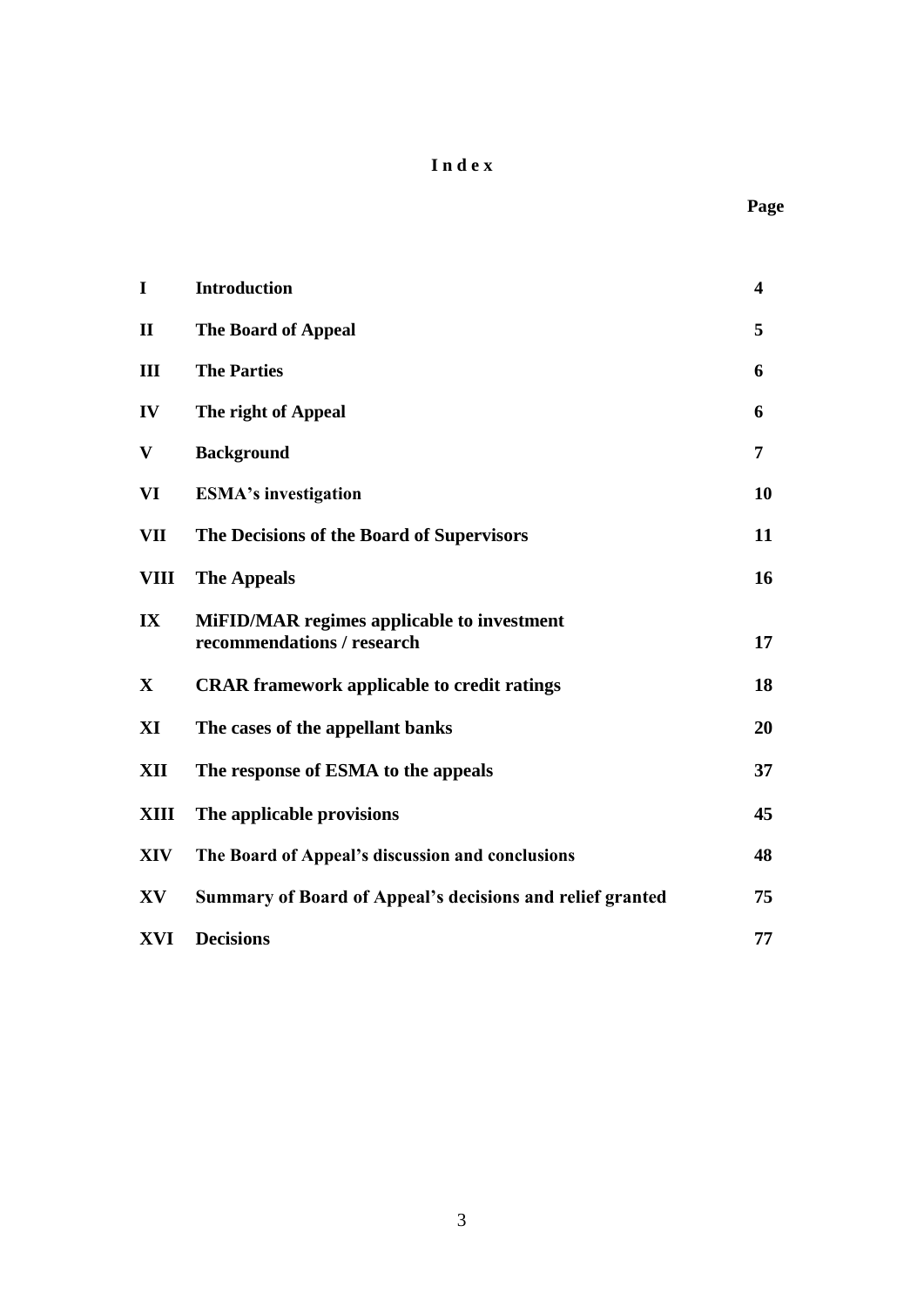### **I Introduction**

- 1. These are the decisions of the Board of Appeal of the European Securities and Markets Authority (ESMA) in respect of four appeals each of which raises issues which are the same or similar. On 9 October 2018, the Board of Appeal directed that the appeals were to be dealt with and heard at the same time. By agreement of all parties, the Board of Appeal's decisions on all four appeals are dealt with in the same document.
- 2. The appellants, Svenska Handelsbanken AB, Skandinaviska Enskilda Banken AB, Swedbank AB, and Nordea Bank Abp, are credit institutions established in Sweden. They are referred to collectively in this decision as "the banks". The question on the appeals is whether in issuing corporate research which included what have been called "shadow ratings", the banks required to be registered under the Regulation (EC) No 1060/2009 on credit rating agencies (the "Credit Rating Agencies Regulation", or "CRAR").
- 3. The banks' cases are that the activities fall within the "recommendations" or "investment research" exclusion in Article 3(2) of CRAR. By decisions issued on 11 July 2018, the Board of Supervisors of ESMA decided that the exclusion did not apply, and that the Regulation had been negligently infringed by each bank by failing to register. It adopted a supervisory measure in the form of a public notice, and imposed fines of EUR 495,000 on each bank.
- 4. These decisions were made public on 23 July 2018, and each is available on ESMA's website.
- 5. The banks have appealed to the Board of Appeal under the provisions of Regulation (EU) No 1095/2010 (the "ESMA Regulation"), contending that the decisions of the Board of Supervisors are wrong, and that the cases should be remitted to the Board of Supervisors for amended decisions (a fifth bank, Danske Bank A/S, against which the same findings were made has not appealed).
- 6. ESMA contends that the decisions of the Board of Supervisors are correct, and that the appeals should be dismissed.
- 7. The facts and arguments of the four appellant banks are not in all respects the same. However, the main points for decision are common to all the banks and are in summary:
	- (1) Whether the Board of Supervisors correctly interpreted the provisions of CRAR, and in particular whether the Board of Supervisors was correct in finding that Article 3(2) of CRAR, which provides that recommendations and investment research (as defined in the Market Abuse and MiFID Implementing Directives respectively) shall not be considered to be credit ratings, did not apply to exclude the activities of appellant banks from the requirements of CRAR, with the consequence that they had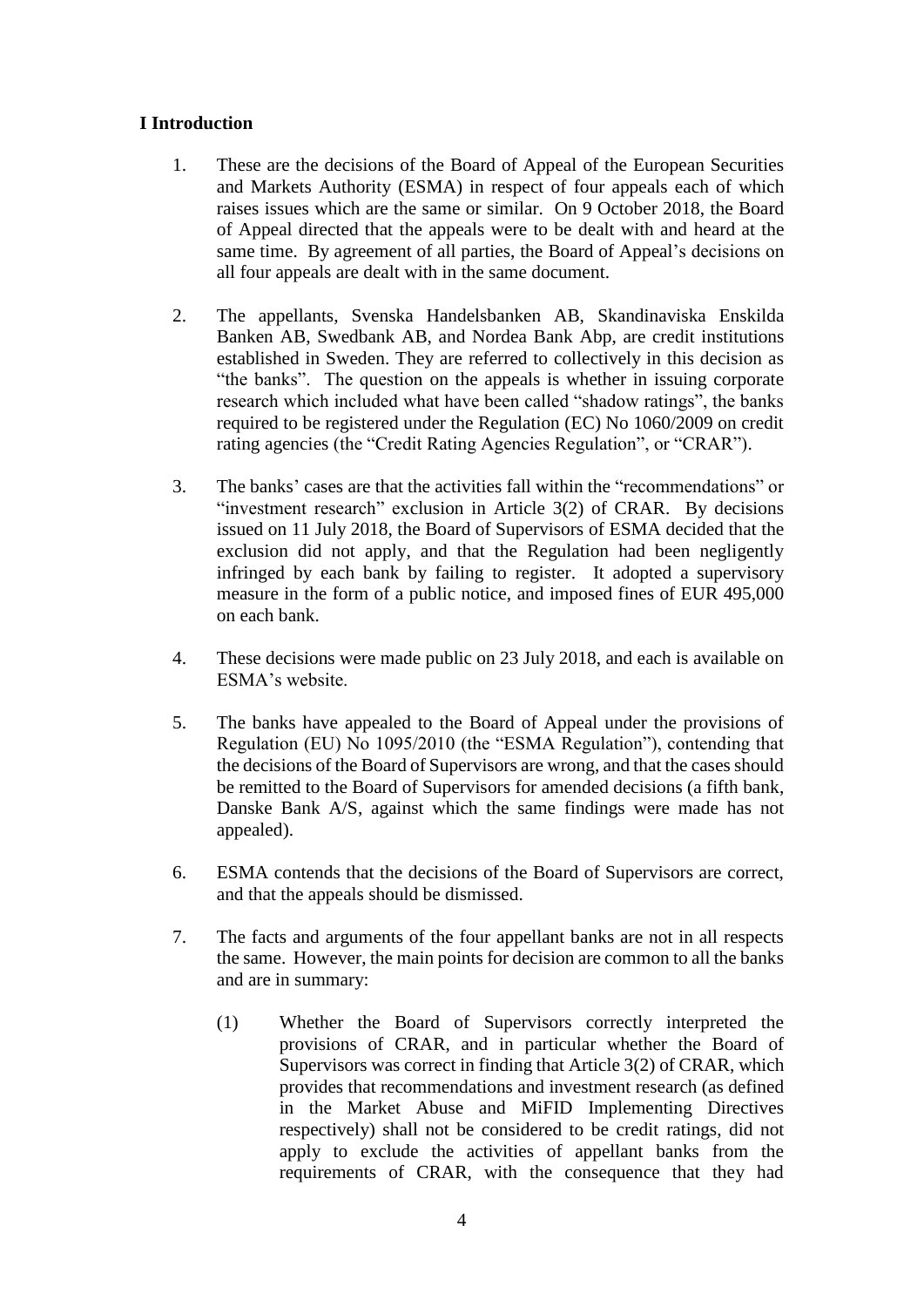committed an infringement listed in Annex III of CRAR by issuing credit ratings without being registered by ESMA as credit agencies;

- (2) Whether in reaching its decisions the Board of Supervisors breached the principles of legality and legal certainty;
- (3) Whether the Board of Supervisors was correct to find that the appellant banks "negligently" committed the infringement, that being a condition of ESMA's power to impose a fine;
- (4) Whether the Board of Supervisors correctly applied the sanctions provisions in CRAR, and whether the sanctions imposed were just and proportionate.
- 8. One of the banks (Skandinaviska Enskilda Banken) contends that the criteria of public disclosure or distribution by subscription in Article 2(1) CRAR have not been satisfied in its case.
- 9. Skandinaviska Enskilda Banken applied under the provisions of the ESMA Regulation to suspend the Board of Supervisors' decision against it until the appeal proceedings were concluded. The Board of Appeal refused that application by decision of 30 November 2018.
- 10. The parties exercised their right under Article 60(4) of the ESMA Regulation to make oral representations, which were heard by the Board of Appeal in Frankfurt on 6 February 2019.

### **II The Board of Appeal**

- 11. ESMA's Board of Appeal is part of the governance structure of ESMA (and the other European Supervisory Authorities of which it is a joint body under their founding regulations). The members are required to be independent in making their decisions, and undertake to act independently and in the public interest (Article 59 of the ESMA Regulation).
- 12. As an appeal body of ESMA, the Board of Appeal must decide whether the decisions of the Board of Supervisors were correct or not, and may confirm the decisions or remit the cases to the Board of Supervisors. Article 60(5) of the ESMA Regulation provides that:

"5. The Board of Appeal may confirm the decision taken by the competent body of the Authority, or remit the case to the competent body of the Authority. That body shall be bound by the decision of the Board of Appeal and that body shall adopt an amended decision regarding the case concerned."

It is no part of the Board of Appeal's function to decide policy, which is a matter for the Board of Supervisors (within the limits of the ESMA Regulation and its legal basis).

13. These are complex appeals, and all five parties have filed a considerable volume of written submissions, with supporting documents, and each has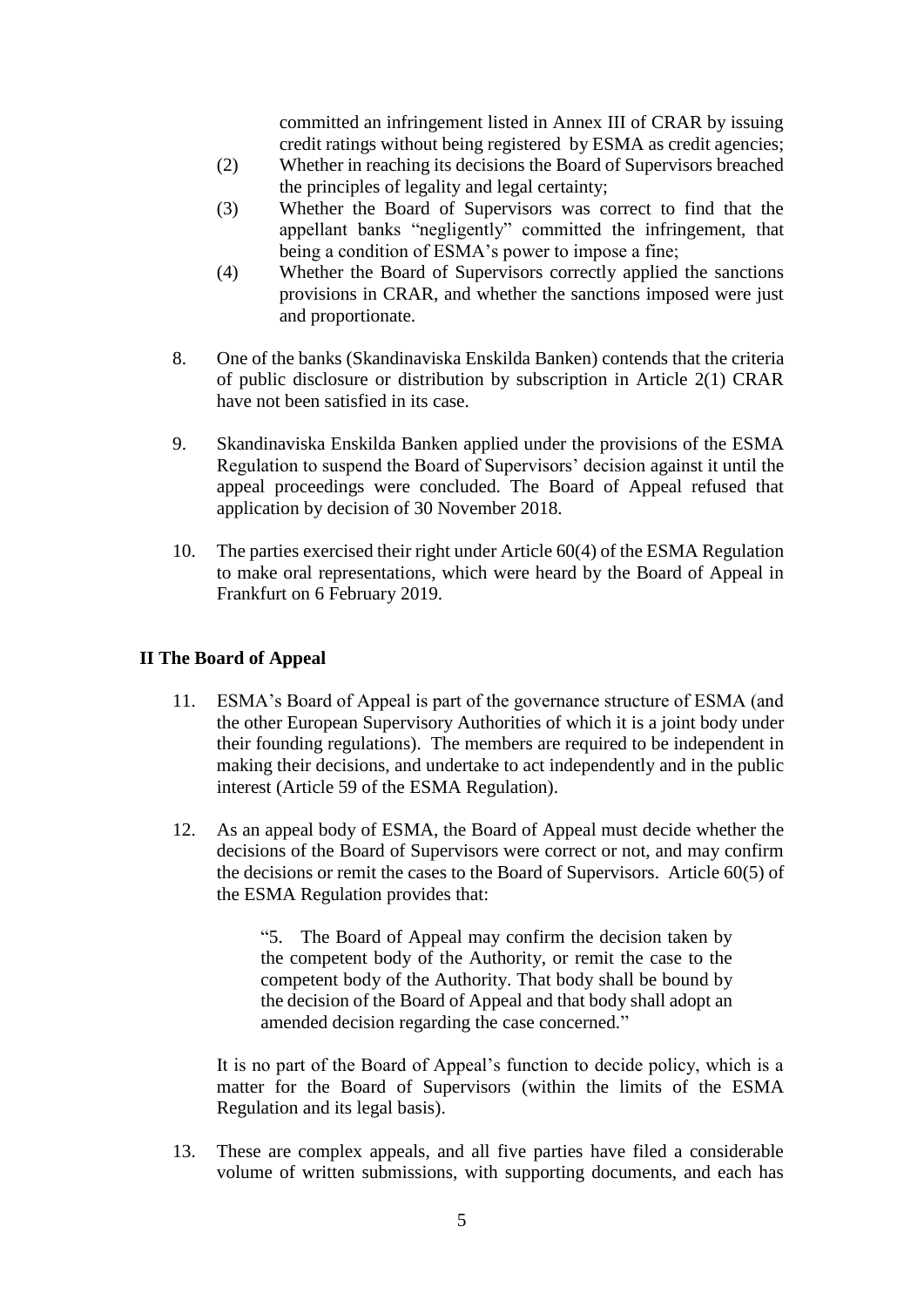exercised its right under Article 60(4) of the ESMA Regulation to make oral representations. It is noteworthy that there is much more by way of legal submissions before the Board of Appeal than there was before the Board of Supervisors. The oral representations were particularly helpful in illuminating the issues.

- 14. The Board of Appeal acknowledges the high quality of these submissions. All the parties' contentions have been taken into account, whether expressly referred to herein or not. The position of each appellant has been considered separately, and the decision in respect of each is set out at the end. In the event, the decisions of the Board of Appeal in respect of each appellant are the same, as they were before the Board of Supervisors.
- 15. Upon the hearing of the oral representations, the evidence was complete in relation to each of the appeals under Article 20 of Board of Appeal's Rules of Procedure for the purposes of Article 60(2) of the ESMA Regulation.

#### **III The parties**

- 16. The appellants are each legal persons established in the European Union (see Article 14(1) CRAR), namely:
	- (1) Nordea Bank Abp ("Nordea"), a credit institution established in Sweden and represented in the appeals by Linklaters LLP.
	- (2) Swedbank AB ("Swedbank"), a credit institution established in Sweden and represented in the appeals by Gernandt & Danielsson Advokatbyrå KB.
	- (3) Skandinaviska Enskilda Banken AB ("SEB"), a credit institution established in Sweden and represented in the appeals by Allen & Overy LLP.
	- (4) Svenska Handelsbanken AB ("Handelsbanken"), a credit institution established in Sweden and represented in the appeals by Roschier Advokatbyrå AB.
- 17. The respondent is the European Securities and Markets Authority ("ESMA") established by Regulation (EU) No 1095/2010 and represented by Cleary Gottlieb Steen & Hamilton LLP.

#### **IV The right of appeal**

- 18. The appeals are brought under the ESMA Regulation, which by Article 6 includes in its composition a Board of Supervisors and a Board of Appeal.
- 19. Article 6(5) of the ESMA Regulation provides for the Board of Appeal to exercise the tasks set out in Article 60. Article 60(1) gives a right of appeal against decisions of the Authority as follows: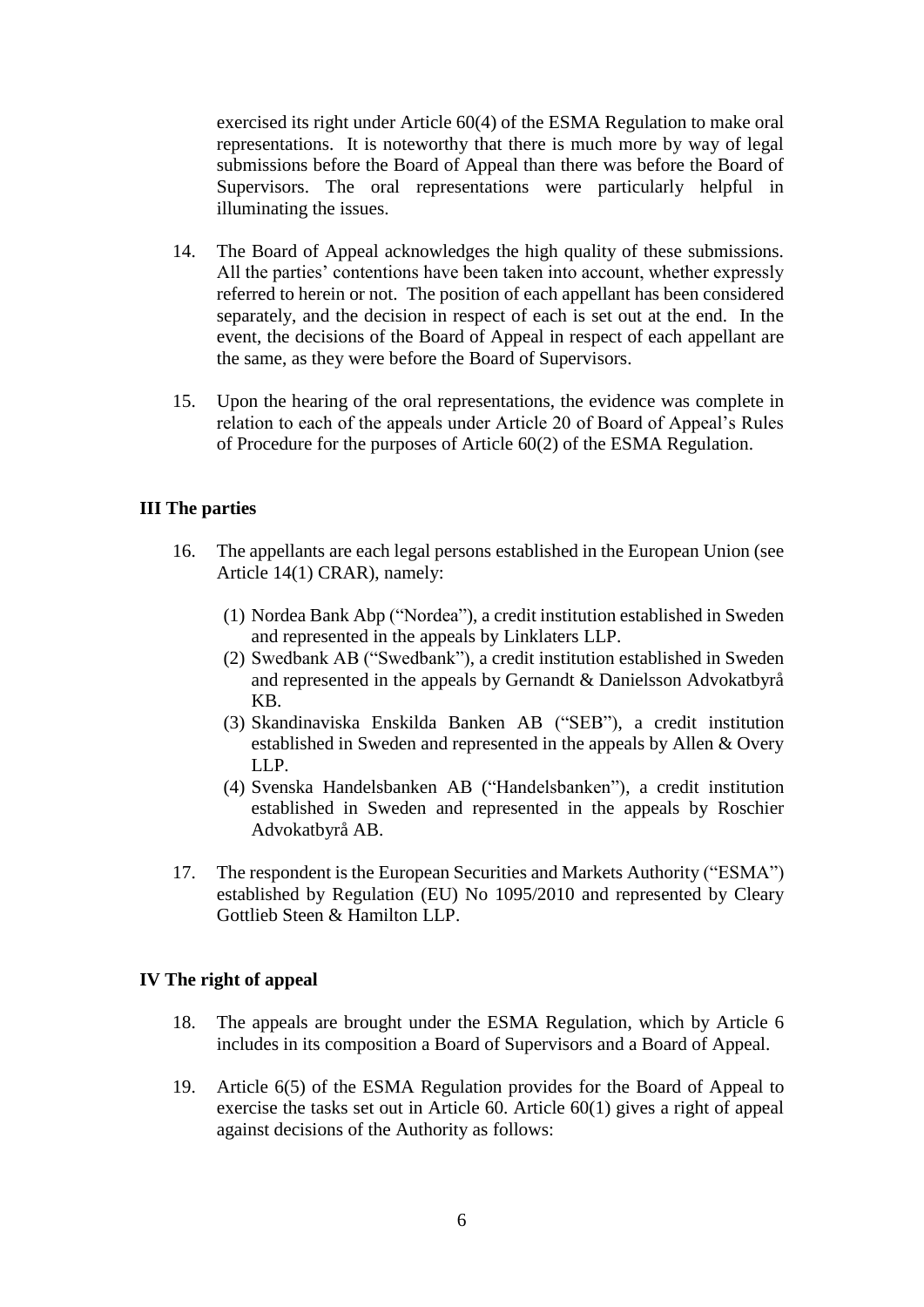"Any natural or legal person, including competent authorities, may appeal against a decision of the Authority referred to in Articles 17, 18 and 19 and any other decision taken by the Authority in accordance with the Union acts referred to in Article 1(2) which is addressed to that person, or against a decision which, although in the form of a decision addressed to another person, is of direct and individual concern to that person."

20. The Credit Rating Agencies Regulation is among the Union acts referred to in Article 1(2). It is not in contention that the appellant banks have a right of appeal to the Board of Appeal against the decisions of the Board of Supervisors under Article 60 of the ESMA Regulation.

#### **V The background**

- 21. The factual background is largely uncontested. For many years, investment research and recommendations in respect of fixed income securities (such as corporate bonds etc) issued by corporates have been published by various Nordic banks including so-called "shadow ratings". Though it has been said on behalf of the banks that the term is unfortunate, it is often used (including by one of the appellant banks in a credit research report), and the Board of Appeal will use it whilst making it clear that no legal conclusions can be drawn from its use.
- 22. These "shadow ratings" were not those of the "official" rating agencies (which registered under CRAR when it came into force), but composed (for example) by the bank's credit analysts, and treated as part of the recommendation: as it was put in oral representations, the members of the bank's credit research team would discuss among themselves, weigh up the material, and use their experience, in order to transcribe their views into a notation. As appears from the decisions of the Board of Supervisors, in the case of two of the banks, the ratings were based in whole or in part on the methodology of the "official" rating agencies.
- 23. Unlike "official" ratings published by the rating agencies (which the Board of Supervisors found are often, but not exclusively, paid for by the relevant issuer), these ratings were not paid for by the issuer.
- 24. An example of such a recommendation dated 19 December 2011 was produced in its oral representations by Swedbank in respect of a bond issue by a Swedish company. The recommendation is described at the top of the document as "overweight" (which in context is a recommendation to buy), and at the bottom of the document is stated, "We view […] as an investment grade issuer in the BBB+ range".
- 25. This example was helpful with the caveat that the examples seen by the Board of Appeal (as part of the files of the appeals) differ widely in form, and this is the shortest. Another convenient example was provided by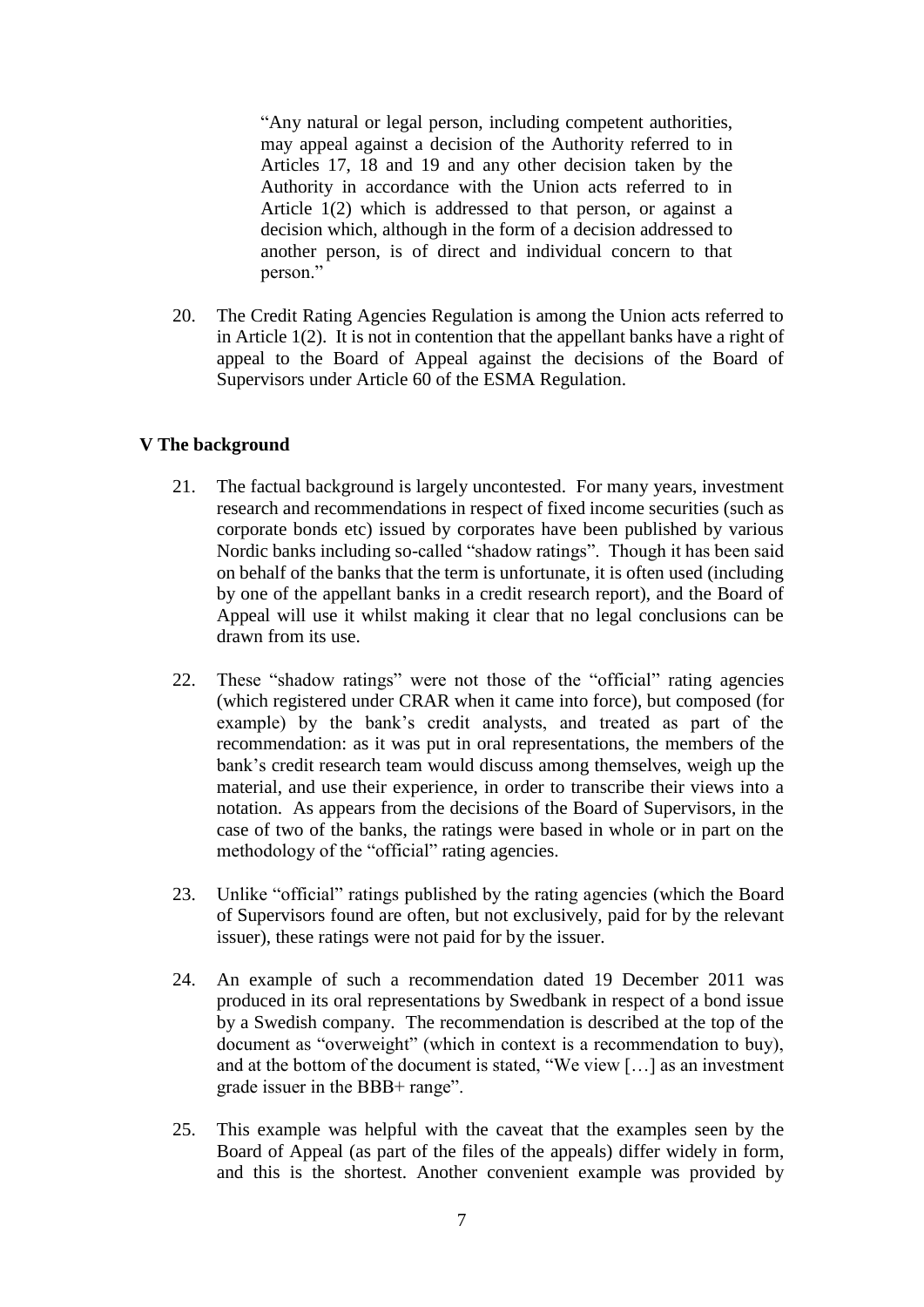Swedbank which showed that in a 36 page credit research document there was (as Swedbank emphasised) a single line stating, "Issuer shadow rating: BBB-/Stable".

- 26. Where there were relevant "public ratings" i.e. credit ratings on the same issuer or instrument issued by registered CRAs, the Board of Supervisors stated that such ratings were generally included in the research reports, where applicable, in close proximity to the bank's shadow rating. (Swedbank is critical of this finding on the basis that it does not take account of the fact that only 10% of its research reports included reference to public ratings.)
- 27. As it was put in oral representations by the banks, the length, comprehensiveness and extent of the research reports and opinions on relative creditworthiness vary considerably. In some cases, the report itself is 30 or 40 pages long and the information and analysis on relative creditworthiness is part of the report. In other cases, the report is only two or three pages, in which cases all information in the report constitutes information on relative creditworthiness, presented with the bank's view on relative creditworthiness.
- 28. However, whatever the precise form, the key point in the submissions as put on behalf of ESMA is the inclusion of an alphanumerical rating in the text. It is this which the Board of Supervisors considered brought the documents in question outside the investment research exclusion in CRAR. This is notwithstanding that it is common ground that these reports, or at least elements of the reports, can be characterised as MiFID investment research (or recommendations under the Market Abuse framework), which gives rise to the first and most important aspect of the dispute as to the true construction of the exclusion.
- 29. There is much material before the Board of Appeal to the effect that this practice of "shadow rating" was widely regarded as useful, particularly for small to medium sized enterprises (SMEs) for which the cost of obtaining an "official" rating could be prohibitive. This opinion appears for example in a proposal for amending the Credit Rating Agencies Regulation by Finans Norge (the industry organisation for the financial industry in Norway), which was also relied on by ESMA in its submissions (it advocates adding a further exemption to CRAR). It was also expressed by the European Commission Expert Group on Corporate Bonds in November 2017. The "shadow ratings" were also regarded as "public goods", as illustrated in the market analysis in Economic Commentaries No. 7, 2014 on "*The development of the Swedish market for corporate bonds*" published by the Sveriges Riksbank (the Swedish Central Bank), which is referred to below.
- 30. As a matter of background, the credit ratings market in the EU is dominated by three agencies, S&P Global Ratings, Moody's Investor Services and Fitch Ratings. Despite measures to encourage the use of smaller credit rating agencies (see recital (11) of Regulation (EU) No 462/2013), ESMA's November 2018 statistics show that between them these three agencies still have 93.4% of the EU market.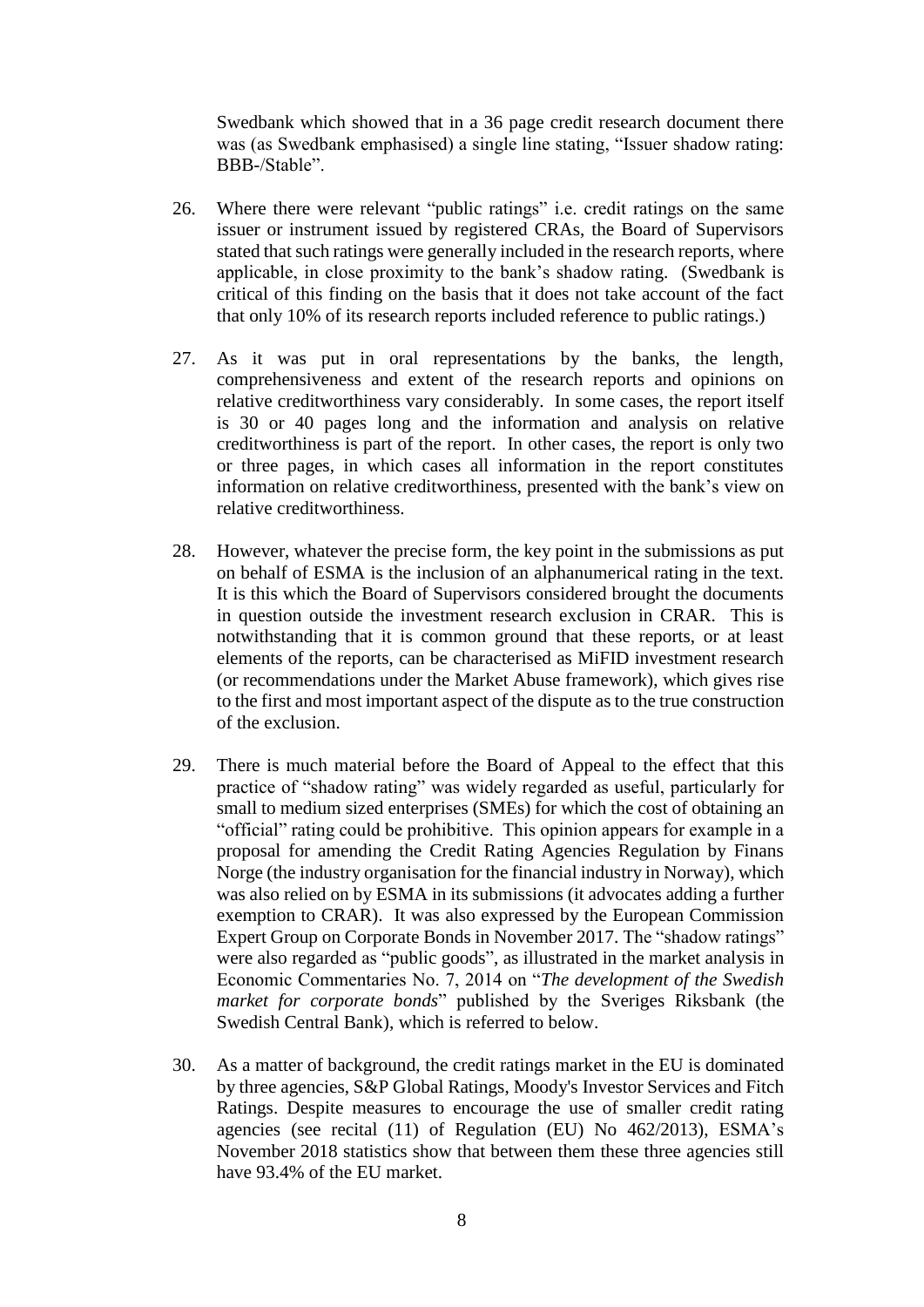- 31. The reasons for the legal changes which have given rise to the present dispute have been explained by the Board of Appeal most recently in *FinancialCraft Analytics Sp. z o.o. (formerly named Global Rating Sp. z o.o.) v ESMA*, 3 July 2017, paragraph 33 et seq, and is well known.
- 32. In short, credit rating agencies largely fell outside the scope of financial regulation until the financial crisis of 2007-8. Credit ratings were (and are) perceived to help investors to understand the risks associated with a particular investment or financial instrument. However, the financial crisis and subsequent sovereign debt crisis of 2011-2012 brought to light manifest deficiencies in the operation of the agencies, the accuracy of their ratings, and their perceived lack of independence.
- 33. As it has been put by the European Commission, "In the period leading up to the financial crisis in 2008, credit rating agencies (CRAs) failed to properly appreciate the risks in more complex financial instruments. For instance, structured finance products backed by risky sub-prime mortgages were issued with incorrect ratings that were far too high. During the subsequent euro area debt crisis, certain countries were faced with abrupt bond sell-offs and higher borrowing costs following a downgrade of their credit rating". Such deficiencies were (and are) seen as a threat to financial stability.
- 34. As stated in recital (10) of the Credit Rating Agencies Regulation (reference also being made to recitals 2 and 11):

"Credit rating agencies are considered to have failed, first, to reflect early enough in their credit ratings the worsening market conditions, and second, to adjust their credit ratings in time following the deepening market crisis. The most appropriate manner in which to correct those failures is by measures relating to conflicts of interest, the quality of the credit ratings, the transparency and internal governance of the credit rating agencies, and the surveillance of the activities of the credit rating agencies..."

35. The EU response as summarised by the European Commission was as follows:

> "In response, the Commission made proposals to strengthen the regulatory and supervisory framework for CRAs in the EU, to restore market confidence and increase investor protection. The new EU rules were introduced in three consecutive steps. The first set of rules, which entered into force at the end of 2009, established a regulatory framework for CRAs and introduced a regulatory oversight regime, whereby CRAs had to be registered and were supervised by national competent authorities. In addition, CRAs were required to avoid conflicts of interest, and to have sound rating methodologies and transparent rating activities. In 2011, these rules were amended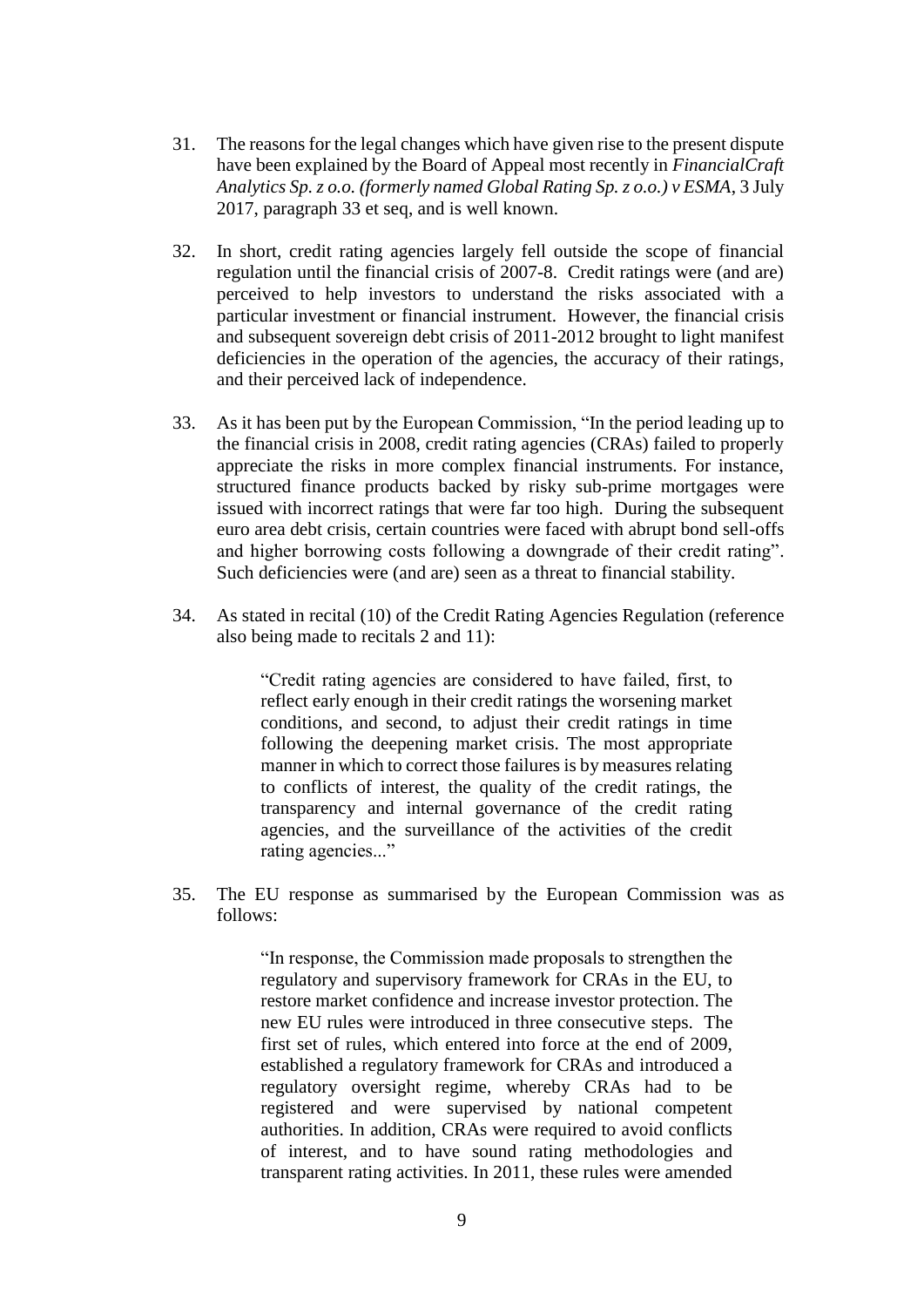to take into account the creation of the European Securities and Markets Authority (ESMA), which supervised CRAs registered in the EU. A further amendment was made in 2013 to reinforce the rules and address weaknesses related to sovereign debt credit ratings."

36. As is explained further below, the Credit Rating Agencies Regulation provided for the first time for credit rating agencies to register with their respective national financial supervisory authorities. CRAR was amended by Regulation (EU) No 513/2011 of 11 May 2011 which conferred responsibility for the registration and supervision of credit rating agencies on ESMA from 1 July 2011 (and, as appears from the above, amended again subsequently).

#### **VI ESMA's investigation**

- 37. Following a preliminary investigation, in December 2016 ESMA's Supervision Department concluded that there were serious indications on the part of each of the appellant banks of the possible existence of facts liable to constitute one or more of the infringements listed in Annex III to CRAR, that is, the failure to apply for registration as a credit rating agency.
- 38. The banks took a different view, asserting that there was no registration requirement since the recommendations/investment research exclusion in Article 3(2) CRAR applied to the activities in question.
- 39. Nevertheless, the banks voluntarily ceased the practice of including what ESMA considered to be ratings within CRAR in their investment research and recommendations pending the outcome (Nordea, Swedbank and Handelsbanken in August 2016, and SEB in May 2018 following receipt of the Board's initial Statement of Findings). There was therefore no need for ESMA to consider using its powers to prohibit or suspend the use of the ratings.
- 40. In January 2017, ESMA appointed an independent investigating officer ("IIO") pursuant to Article 23e(1) of CRAR to investigate the matter. The IIO sent her initial statement of findings to each of the banks in June 2017. This contained a detailed examination of the law and facts in the case of each bank. Much of the analysis remains relevant on the appeals.
- 41. Over the next few months, the banks responded by way of written submissions. On 27 September 2017, the IIO submitted to the Board of Supervisors her file relating to the cases, which included an amended statement of findings. Though the facts were those applicable to the individual bank, the analysis and reasoning was the same for all the banks. She found that the banks had committed the infringement, but had not done so negligently. On that basis, by Article 5 (1) of CRAR, there was no power to impose a fine.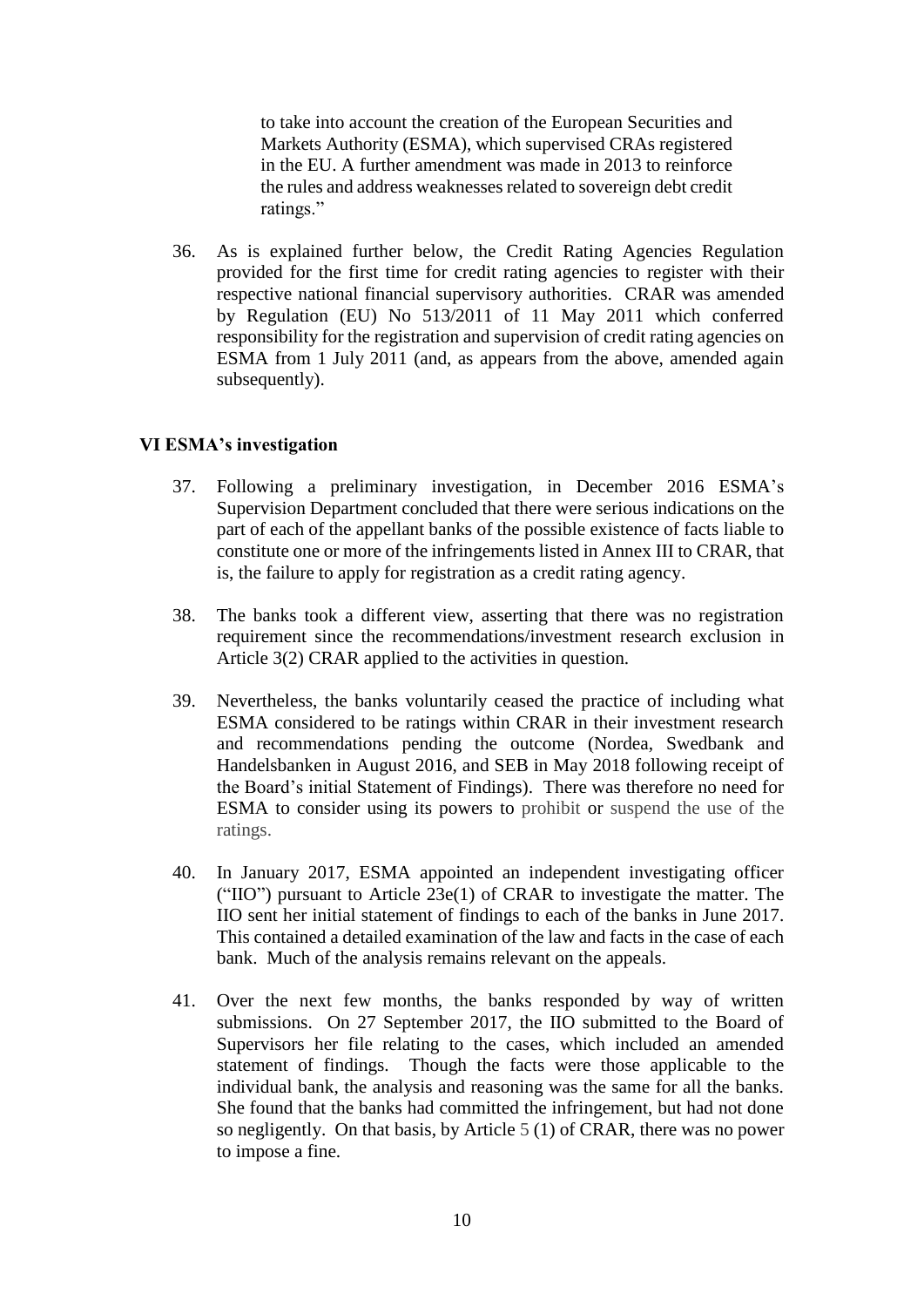- 42. The Board of Supervisors discussed the IIO's findings and the cases at a number of meetings, and on 17 May 2018, ESMA sent the Statements of Findings to the banks on behalf of the Board of Supervisors. Over the next two months, the banks provided written submissions to ESMA in relation to the matter.
- 43. The Board of Supervisors discussed the cases further at its meeting on 11 July 2018, and on that day adopted the decisions that are challenged by the banks in these appeals. The Board of Supervisors agreed with the IIO's conclusion as to the applicability of CRAR to the banks' activities, but took a different view on the issue of negligence from that which she had taken.

#### **VII The Decisions of the Board of Supervisors**

- 44. The four Decisions of the Board of Supervisors dated 11 July 2018 were in the same form for each of the banks. The Annex contained the Statement of Findings of the Board, and though the facts were those applicable to the individual bank, the central analysis and reasoning was the same for all the banks.
- 45. Some passages in the Decisions have been redacted on confidentiality grounds. The Board of Appeal has not been asked to look at the redacted passages.
- 46. The Decisions of 11 July 2018 include recitals which state that:

"12. On the basis of the file containing the IIO's findings and having considered the submissions made on behalf of [the bank], the Board finds that [the bank] negligently committed the infringement set out at point 54 of Section I of Annex III of Regulation (EC) No 1060/2009 [*that is, the failure to apply for registration as a credit rating agency*].

13. Pursuant to Article 24 of Regulation (EC) No 1060/2009, the Board adopts a supervisory measure in the form of a public notice.

14. Pursuant to Article 36a of Regulation (EC) No 1060/2009, the Board also imposes a fine on [the bank] as calculated in the Annex to this Decision."

- 47. These recitals are then restated and implemented in Articles 1, 2, and 3 of the Decisions. Article 3 states the fine imposed as EUR 495,000, the fine being in the same amount for each bank. The Public Notice is in the form of a draft appendix to the Decisions, and again is substantially in the same form.
- 48. In summary, the Board of Supervisors' analysis and reasoning, based on the findings of the IIO, and the banks' responses, was as follows: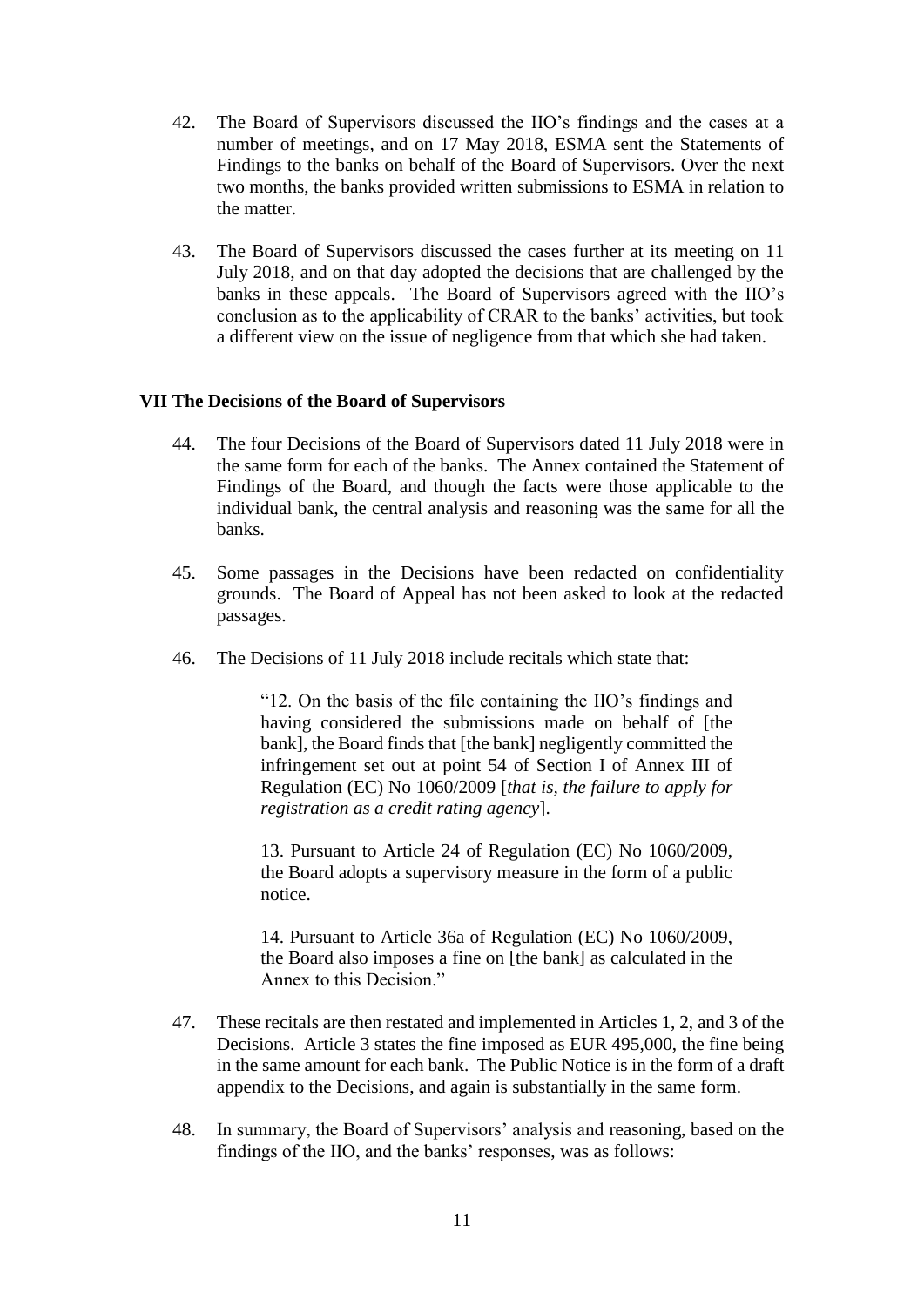- (1) Over the relevant period (between 2011 and 2016), the banks conducted credit research activities, which included the issuing of what were described as credit, creditworthiness, credit research, or investment research reports. These reports tended to relate either to the issuers of bonds or other debt instruments or to those instruments themselves. A number of these reports included opinions that were variously described as (for example):
	- a. A 'Corporate rating', 'Company Rating', 'Bond rating' or 'shadow rating'. (*Nordea*)
	- b. A 'shadow rating', 'Corporate rating', 'Swedbank estimated Issuer rating', 'Swedbank estimated Bond rating' or 'Swedbank issuer rating'. (*Swedbank*)
	- c. A 'Corporate rating', 'Stand-alone rating' or 'Credit rating' (*SEB*)
	- d. An 'indicative rating', 'indicative corporate rating', 'indicative issue rating' and 'indicative issuer rating' (*Handelsbanken*).

These ratings are collectively referred to in the Decisions as "the Ratings".

- (2) The Ratings were opinions on the creditworthiness of two of the types of entity, issuer, financial instrument or other asset specified in the definition of a credit rating, specifically debt instruments and the issuers of such instruments.
- (3) These opinions were issued using an established and defined system of rating categories. The Board of Supervisors considered that:
	- a. "the Ratings considered by the Board all appear to use rating categories, involving as they do rating symbols representing differing levels of risk in relation to the entity, issuer, financial instrument or other asset specified in the definition of a credit rating being assessed", e.g. 'A-', 'BBB+' and 'BB-'" (*Nordea*)
	- b. As "stated by Swedbank itself, "[b]asically our rating methodology is a similar approach as for the main rating agencies, [redacted due to confidentiality]". The sample reports reviewed by the Board of Supervisors included rating letters representing differing levels of risk relating to the entity, issuer, financial instrument or other asset specified in the definition of a credit rating being assessed". (*Swedbank*)
	- c. The "Ratings considered by the Board all appear to use rating categories, involving as they do rating symbols representing differing levels of risk in relation to the entity, issuer, financial instrument or other asset specified in the definition of a credit rating being assessed e.g 'A+', 'A-' and 'B+'". (*SEB*)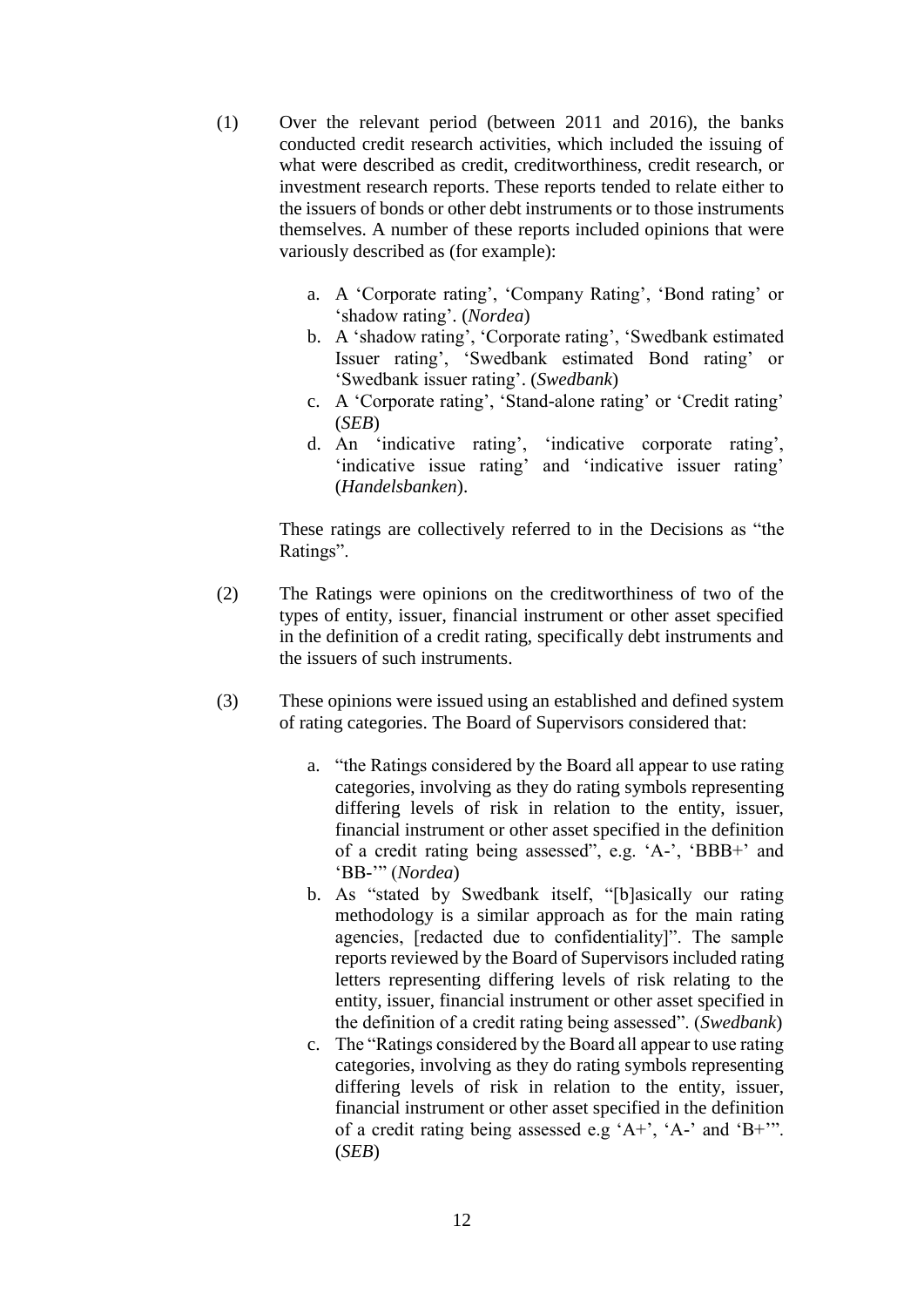- d. The "Handelsbanken has stated that its 'core framework for analysing non-financial companies is a hybrid that is partly based on S&P's methodology but which has been modified in key areas. The Board noted the rating categories employed by Handelsbanken that represented different levels of risk in the range from 'AAA' to 'D', where '[t]he scale measures the relative creditworthiness with AAA representing the highest indicative rating (and the lowest credit risk) and D (default) representing the lowest indicative rating'". (*Handelsbanken*)
- (4) On that basis, the Board of Supervisors concluded that the Ratings appeared to meet the definition of a credit rating under CRAR.
- (5) The Board of Supervisors then considered the contention of the banks that their activities nevertheless fell within Article 3(2)(b) CRAR which provides that investment research as defined in MiFID and other forms of general recommendation relating to transactions in financial instruments or to financial obligations shall not be considered to be credit ratings. Its analysis was as follows:
	- a. The legislation is not definitive as to whether 'credit ratings' and 'investment research' or 'recommendations' are mutually exclusive terms or if there is an overlap between them, or indeed if they are related in some other way.
	- b. On the basis of the material before it, including the IIO's view, and without expressing a firm or settled view, a credit rating is a distinct concept from recommendations and investment research in this context.
	- c. If that is the case, it is also possible that a given document could contain both investment research or recommendation and a credit rating, depending on the character of the opinions put forward and the manner in which they are expressed. That is, an opinion, contained in a publiclyavailable document (or one distributed by subscription) that otherwise comprises investment research, which relates to the creditworthiness of an entity, issuer, financial instrument or other asset set out in the definition of a credit rating in Article 3(1)(a) CRAR and which is issued using an established and defined ranking system of rating categories, is likely to be considered a credit rating within the scope of that Regulation.
	- d. This view, which was not settled, was reached taking into consideration the aims of CRAR. Producers of investment research and other forms of recommendation will be likely to be subject to regulation under MiFID and MAR (Market Abuse Regulation) in respect of its production. Nevertheless, CRAR establishes a separate regime with distinct objectives, for example that issued credit ratings are of adequate quality. If credit ratings (that is, opinions that meet the definition of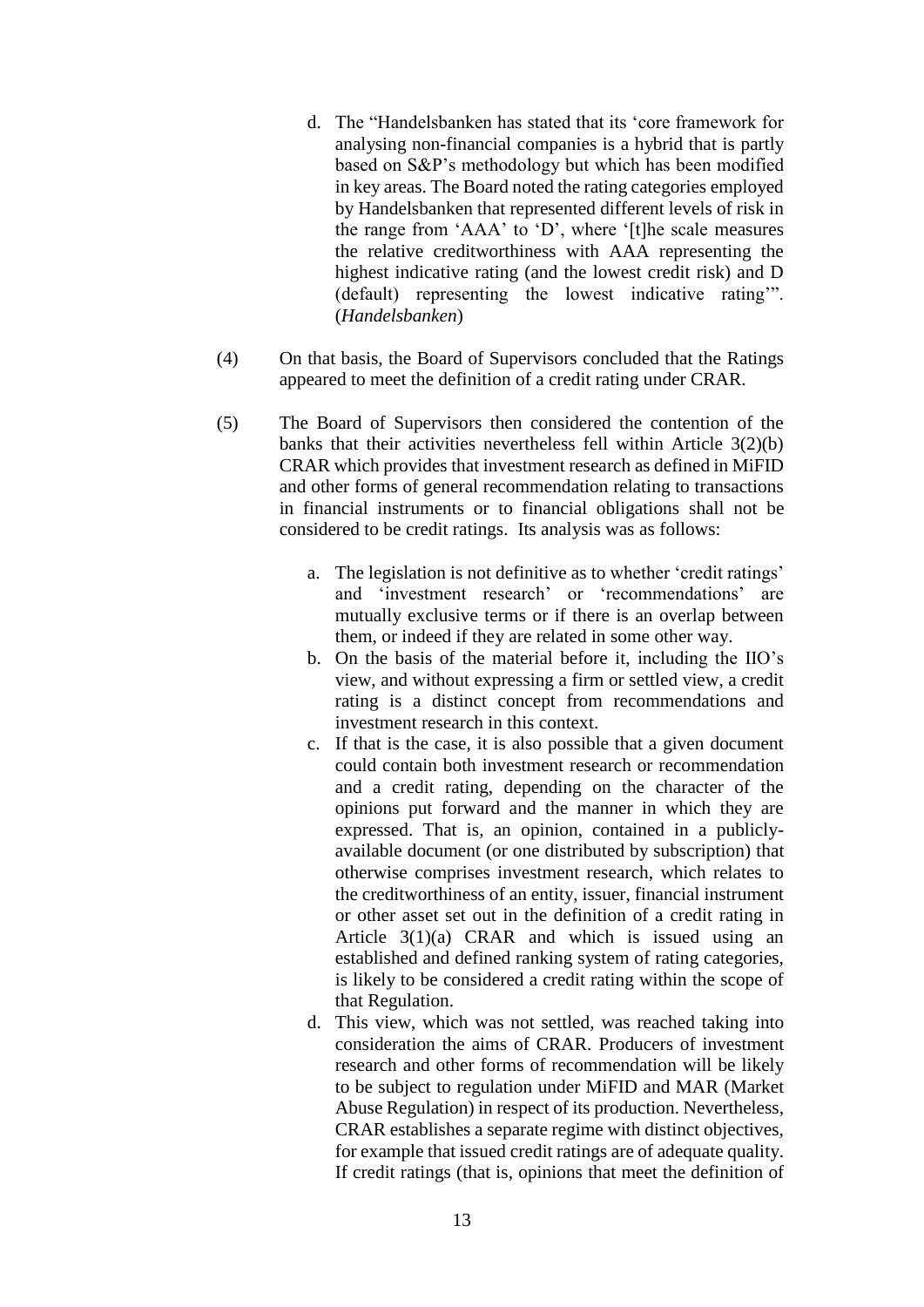a credit rating) could be included in investment research or other recommendations published by entities not registered as credit rating agencies, it is possible that these aims (such as credit ratings being of adequate quality) might be frustrated.

- e. It did not wholly accept the suggestion that investment research or recommendations could contain a rating scale and not be considered to be credit ratings, as its categorisation as a credit rating would seem to be more likely, in light of the aims of the Regulation. It follows that the legislator might indeed have intended to bring alreadyregulated entities within the scope of the CRAR if the activities of those entities extend to the substance of that legislation.
- f. It did not accept the assertion that investment research is exempted from the definition of a credit rating even where it 'includes a view on creditworthiness of an issuer and/or a rating'. An opinion on creditworthiness issued using a rating category would be more likely to fall, depending on the particular facts, within the meaning of a credit rating. CRAR is concerned with the activities of entities, rather than with their existing state of regulatory supervision.
- (6) Upon that analysis, the Board of Supervisors formed the view that the Ratings are credit ratings within the meaning of CRAR. It reached this view on the basis of the facts in the case i.e. on the material in the IIO file. Considering the Ratings themselves, they fall most precisely within the CRAR definition of "credit ratings". The Ratings did not fall within the definitions of either a recommendation or investment research. In particular, the Ratings (in the sense of the rating categories) do not in themselves appear to recommend or suggest an investment strategy, which would have been expected of investment research pursuant to its definition in Article 24 MiFID.
- (7) The banks' occupation included the issuing of credit ratings on a professional basis.
- (8) The banks issued credit ratings that were disclosed publicly or distributed by subscription.
- (9) The banks had not applied for registration as a CRA.
- (10) As previously stated in decisions of the Board of Supervisors, negligence is established for a CRA where, as a professional firm in the financial services sector subject to stringent regulatory requirements, it is required to take special care in assessing the risks that its acts or omissions entail, and has failed to take that care. Further, as result of that failure, the CRA has not foreseen the consequences of its acts or omissions, including particularly its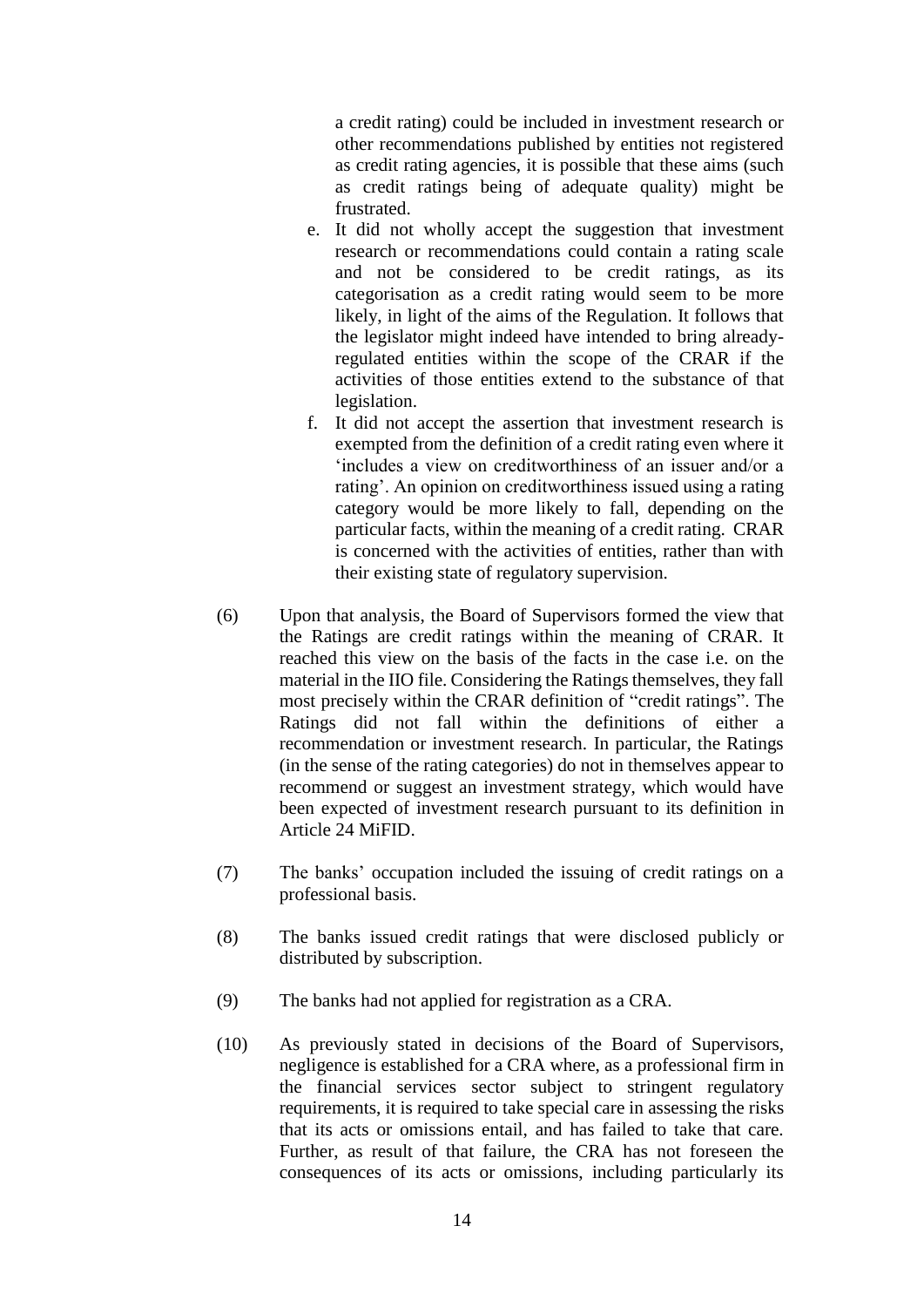infringement of CRAR, in circumstances when a person in such a position who is normally informed and sufficiently attentive could not have failed to foresee those consequences.

- (11) The Court of Justice of the European Union ("CJEU") jurisprudence suggests that the concept of a negligent infringement of CRAR is to be understood as denoting a lack of care on the part of a CRA in complying with CRAR. A high standard of care is to be expected of a CRA.
- (12) An entity must take special care to comply with CRAR. Steps to meet this obligation might have included, for example, an initial evaluation as to whether CRAR might apply to its issuing of the Ratings, the taking of legal advice on the scope and effect of CRAR and/or seeking advice from their National Competent Authority and/or ESMA on those issues. In addition to such an initial evaluation (that is, prior to CRAR's implementation), the banks might have been expected to subject any initial opinion to periodic review.
- (13) There was a very limited amount of material on the file that might provide evidence of any special care that the banks had taken to comply with CRAR. The lack of documentary evidence did not assist in determining whether the banks did take special care at this time in assessing the risks of this activity. While this limited amount of material was not in itself evidence of negligence, the Board of Supervisors could take the fact of it into account when considering the test for negligence.
- (14) The Board of Supervisors had decided not to follow the manner in which the test for negligence was applied by the IIO.
- (15) If the banks had taken special care in assessing the risks of their conduct, they would not have failed to foresee that the issuing of the Ratings would amount to an infringement of the CRAR. A normally informed party in the position of the banks would have foreseen the consequences of their actions. That is, in not applying to be registered as a CRA, the banks were committing an infringement of CRAR.
- (16) The banks negligently committed the infringement, though it was not committed deliberately.
- (17) Article 24(1) of CRAR provides that where the Board of Supervisors finds that a CRA has committed one of the infringements listed in Annex III of the Regulation, the Board must adopt one or more of the supervisory measures listed in that Article 50. In accordance with Article 24(2) of CRAR, the Board of Supervisors considered that it was appropriate to issue public notices in respect of the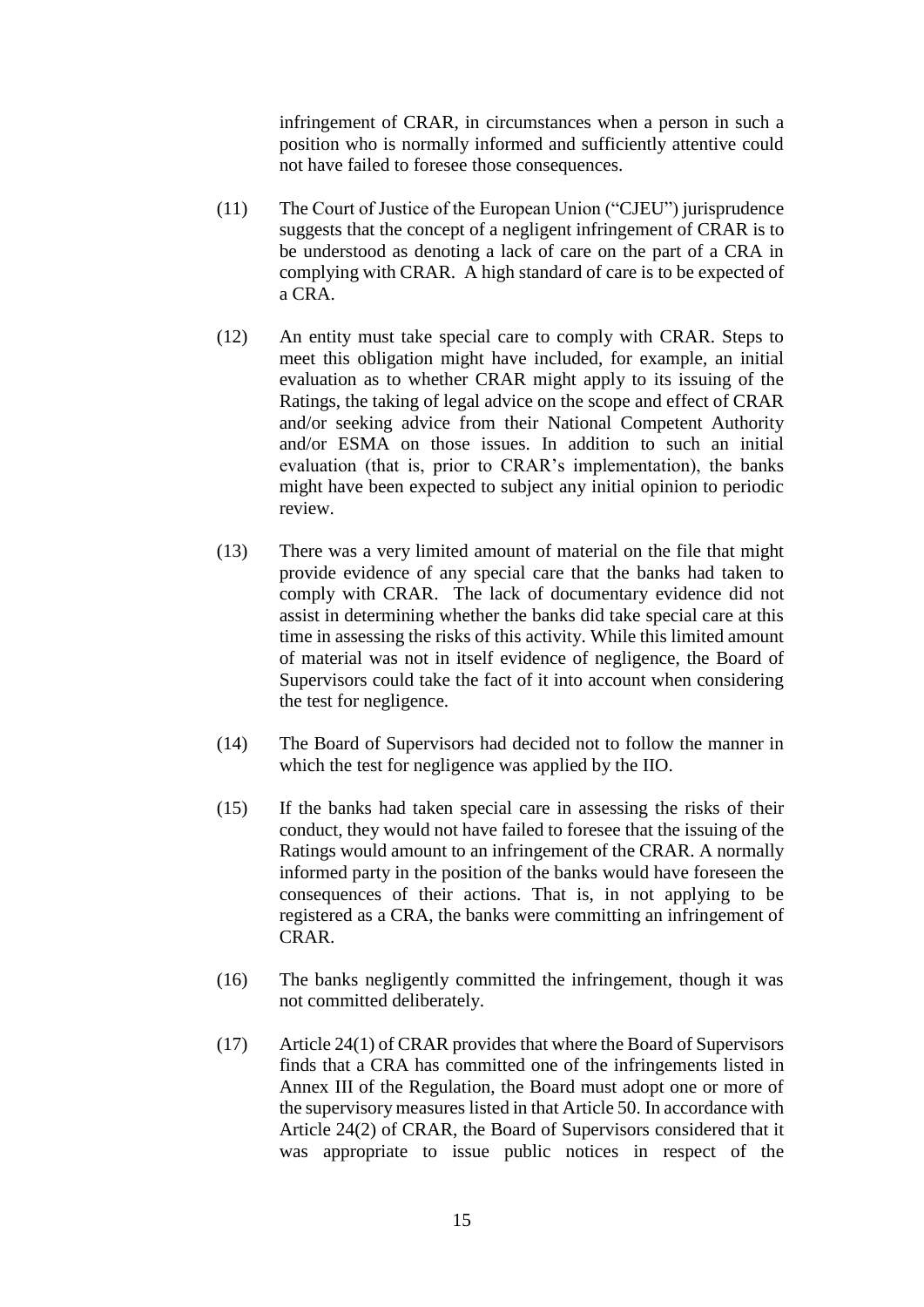Infringements, notwithstanding objections on behalf of the banks that compliance had already been achieved.

(18) Having found that the banks negligently committed the infringement by not applying for registration for the purposes of Article 2(1) of CRAR, Article 36a(1) of CRAR required the Board of Supervisors to impose a fine for the infringement which was calculated in accordance with Annex IV of CRAR at EUR 495,000 in respect of each bank.

#### **VIII The appeals**

- 49. The Notices of Appeal in this matter were filed by Nordea on 10 September 2018, by Swedbank on 7 September 2018, by SEB on 6 September 2018 and by Handelsbanken on 6 September 2018.
- 50. SEB also made an application for suspension of the decision so far as it concerns SEB pursuant to Article 60(3) of the ESMA Regulation. This raised issues which are separate and distinct from those raised generally in the appeals.
- 51. The Notices of Appeal were received by ESMA between 7 and 10 September 2018, and by the Board of Appeal shortly afterwards.
- 52. On 13 September 2018, ESMA made an application to the Board of Appeal seeking an extension of the three week period under which it was required to serve its Responses to the Notices of Appeal under the Board of Appeal's Rules of Procedure, and asked to be permitted to do so within four months, that is, by 11 January 2019. This was on the basis that there were four separate appeals involving complex considerations and over 2,500 pages of documents.
- 53. A directions teleconference was held on 8 October 2018, agreement being reached that for convenience the four appeals were henceforth to be dealt with and heard at the same time, though remaining separate appeals, each appellant continuing to make its own representation. Though ESMA's submissions as to complexity were justified, it was agreed that its Responses should be served within a shorter period than that sought, namely by 20 November 2018.
- 54. On 9 October 2018, an order was issued by the President of the Board of Appeal setting a timetable.
- 55. On 8 October 2018, ESMA served written submissions on SEB's application for suspension.
- 56. On 9 October 2018, ESMA made a further application to the Board of Appeal seeking 10 weeks from 24 December 2018 in which to file a rejoinder and suggesting that the hearing of oral representations should take place at or after the end of March 2019.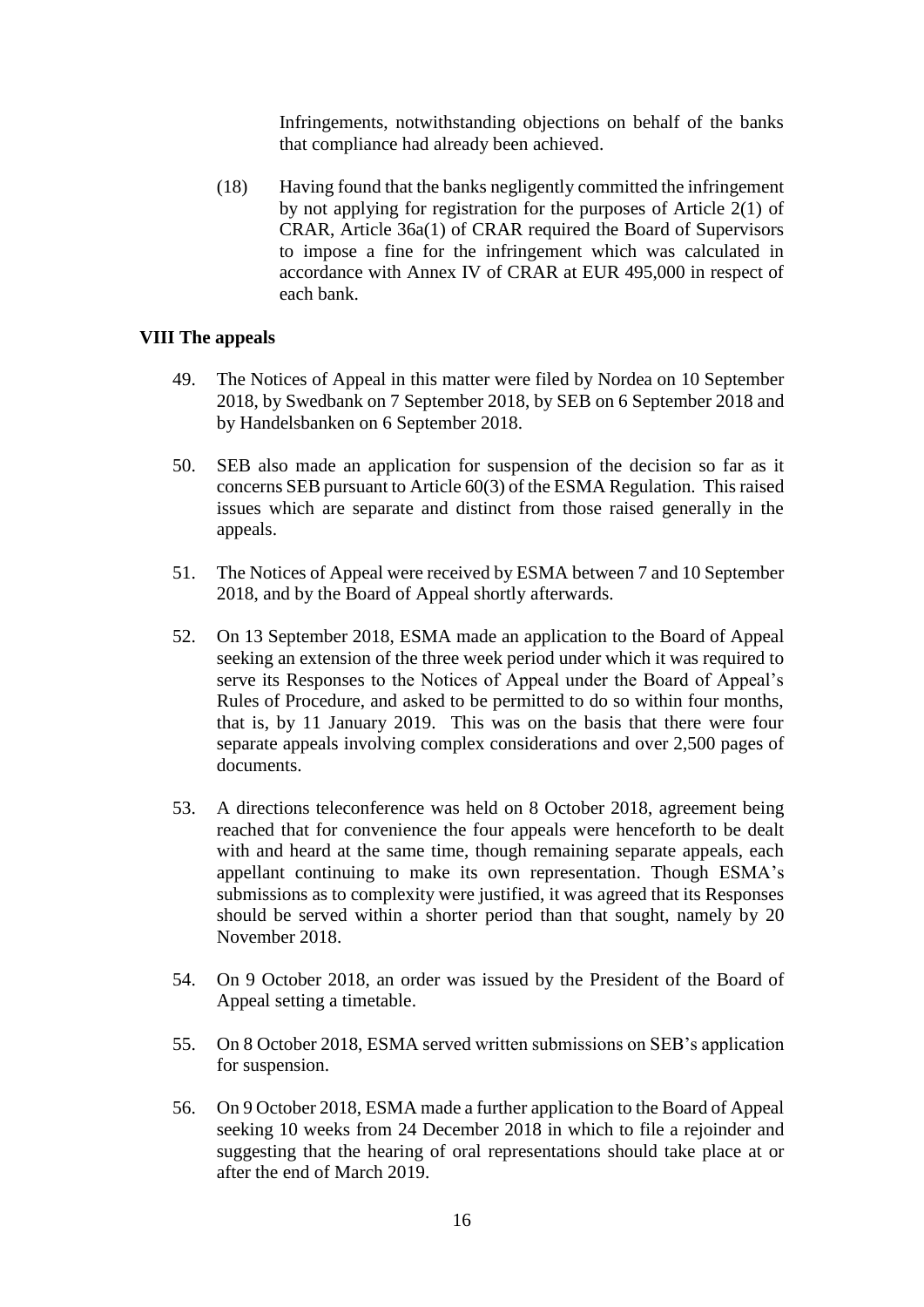- 57. On 18 October 2018, SEB served its response to ESMA's written submissions on the application for suspension.
- 58. On 25 October 2018, the Board of Appeal ruled that any further rejoinder should be served by ESMA by 23 January 2019 and that the hearing of oral representations would be fixed for 7 (later brought forward to 6) February 2019.
- 59. On 29 October 2018, ESMA served a reply to SEB's submissions on the application for suspension.
- 60. On 20 November 2018, ESMA's Responses to the Notices of Appeal were served.
- 61. On 30 November 2018, the Board of Appeal issued a decision refusing SEB's application for a suspension. The decision required an analysis of multiple issues raised by both parties. This decision is published at the same time as the present decisions.
- 62. The appellants' Replies to the Responses were all served by 24 December 2018.
- 63. On 23 January 2019, ESMA served its rejoinder.
- 64. On 6 February 2019, pursuant to Article 60(4) of the ESMA Regulation, the parties' oral representations were heard by the Board of Appeal in Frankfurt a. M.

#### **IX MiFID/MAR regimes applicable to investment recommendations/research**

- 65. The appellants' case is that Article 3(2) CRAR excludes MAR recommendations and MiFID investment research from the definition of a credit rating and therefore from the scope of CRAR. The following summary of aspects of the regulatory regime applicable to investment recommendations/research is based on the Responses to the Appeals filed on behalf of ESMA on 20 November 2018.
- 66. The provision of investment recommendations on financial instruments is regulated under both the framework established by MiFID (Directive No 2014/65/EU, the Markets in Financial Instruments Directive) and the framework established by MAR (Regulation (EU) No 596/2014, the Market Abuse Regulation). Both frameworks have been revised recently.
- 67. The purpose of the MAR framework is to ensure the integrity and transparency of markets by requiring persons that disseminate investment recommendations to the public (whether or not they are regulated) (i) to present such recommendations in a fair and objective manner, and (ii) to disclose any conflicts of interest.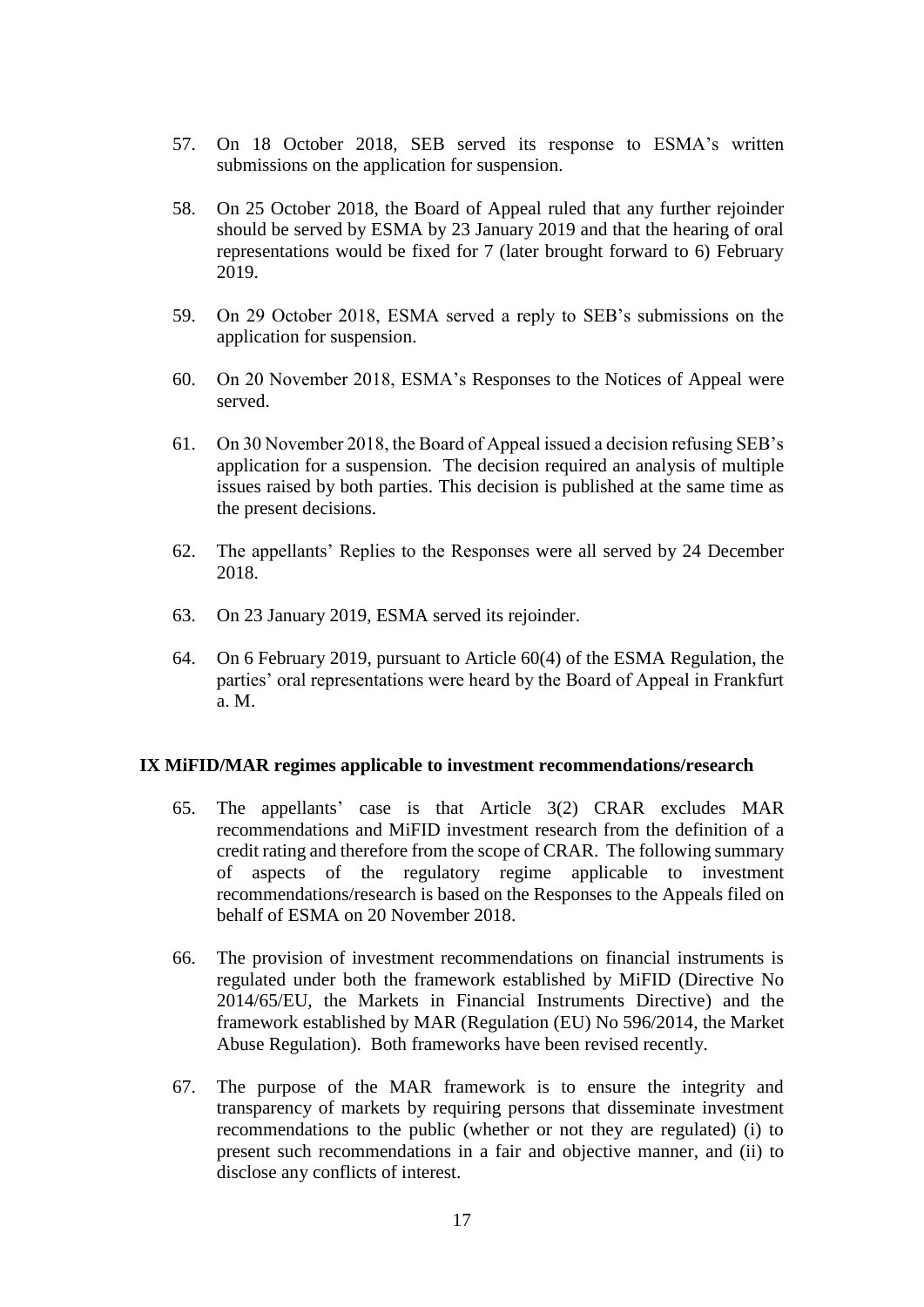- 68. The purpose of the MiFID framework is to ensure the protection of clients of investment service providers, by among other things requiring such investment service providers to avoid conflicts of interest when providing services to their clients. Among the implementing acts of MiFID is Commission Delegated Directive (EC) No 2006/73 (the "MiFID Implementing Directive"), adopted under the previous "MiFID 1" framework, and referenced in Article 3(2)(b) CRAR. (The current MiFID framework is known as "MiFID 2".)
- 69. Under the MiFID framework:
	- (i) The provision of personalised investment recommendations to clients either upon their request or at the initiative of the investment firm in respect of one or more transactions relating to financial instruments constitutes investment advice, which is a regulated investment service.
	- (ii) The provision of general (non-personalised) investment recommendations to clients is an ancillary service. Investment service providers that provide general investment recommendations to their clients are subject to certain conduct rules aiming at ensuring fair presentation and the prevention of conflicts of interest.
	- (iii) Investment research, which is defined in Article 24(1) of the MiFID Implementing Directive, is considered as a sub-category of investment recommendations (see Recital 28).
	- (iv) The MiFID framework has introduced specific rules relating to research (including investment research). Specifically, it requires investment firms that provide investment advice or asset management services to pay other investment firms for any investment research received from them, so as to avoid being induced to refer clients for services on the basis of free research obtained rather than on the quality of services.
- 70. General (non-personalised) investment recommendations/research are an ancillary service and therefore not a reserved activity. They can be issued either by investment service providers (who must, where applicable, comply with the MiFID and MAR frameworks), or by any other unregulated market participants (who may not be subject to the MIFID framework but must in any event comply with the relevant provisions of the MAR framework).

#### **X CRAR framework applicable to credit ratings**

- 71. The following summary of the CRAR regulatory regime is based on the Responses to the Appeals filed on behalf of ESMA on 20 November 2018.
- 72. As has been explained above, the framework applicable to credit ratings in CRAR and its implementing acts was introduced in 2009. It contains a broad set of regulatory requirements aimed at ensuring the integrity and transparency of the credit rating process and limiting mechanistic reliance on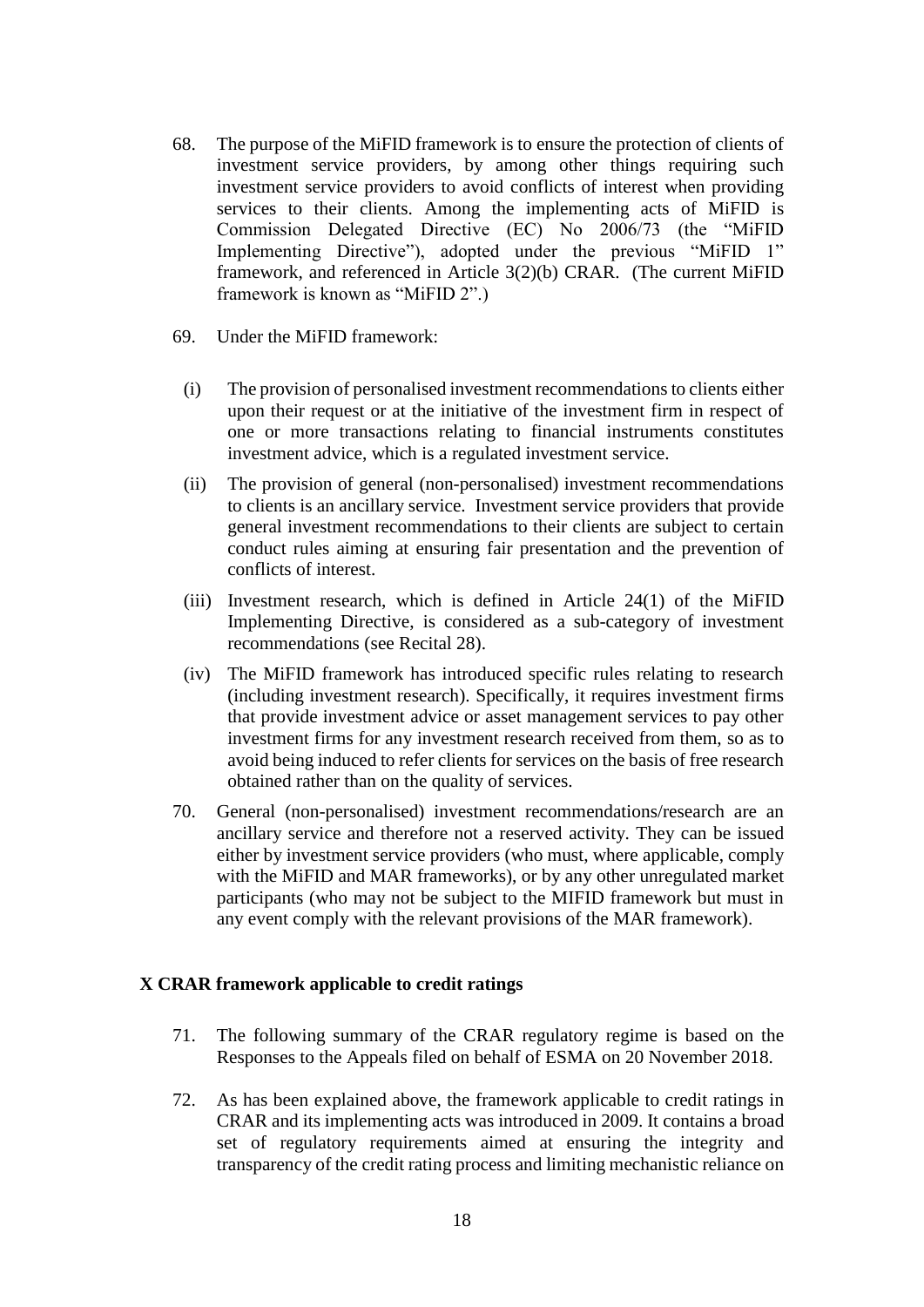credit ratings by market participants, and includes registration requirements for issuers of credit ratings, governance, conduct and transparency rules. As stated in Recital 1:

"Credit rating agencies play an important role in global securities and banking markets, as their credit ratings are used by investors, borrowers, issuers and governments as part of making informed investment and financing decisions. Credit institutions, investment firms, insurance undertakings, assurance undertakings, reinsurance undertakings, undertakings for collective investment in transferable securities (UCITS) and institutions for occupational retirement provision may use those credit ratings as the reference for the calculation of their capital requirements for solvency purposes or for calculating risks in their investment activity. Consequently, credit ratings have a significant impact on the operation of the markets and on the trust and confidence of investors and consumers. It is essential, therefore, that credit rating activities are conducted in accordance with the principles of integrity, transparency, responsibility and good governance in order to ensure that resulting credit ratings used in the Community are independent, objective and of adequate quality."

- 73. The CRAR framework is more recent than the MAR and MIFID frameworks. While the MAR framework aims at protecting the integrity of the market in general and the MIFID framework aims at protecting clients of investment service providers, CRAR aims at regulating credit rating activities (see Article 1) consisting of the production and dissemination of a specific product, i.e. credit ratings.
- 74. The legislator chose to adopt a specific framework for the regulation of credit ratings activities due to their nature. Credit ratings synthesise a broad array of sources of information regarding market, issuer or instrument into a single rating notch (AAA; BB-, *etc*) which constitutes a simple, readable and easily comparable metric. This has resulted in (i) a significant use by investors, borrowers, issuers and governments as part of making investment and financing decisions and (ii) their incorporation as a tool in various areas of financial regulation, *e*.*g*. to set capital requirements of banks and investment limits of asset managers.
- 75. However, while the use of credit rating is considered to have led to increased information efficiencies (*e.g*., reduced asymmetries of information between buy and sell side), it also led to a mechanistic reliance on credit ratings by market participants, detracting from internal qualitative and multi-sourced creditworthiness assessments, as well as producing pro-cyclical cliff and contagion effects. These negative effects were on full display during the 2007-2008 financial crisis and during the 2011-2012 sovereign debt crisis with abrupt downgrades spiralling into destabilising credit crises. These deficiencies are referred to above.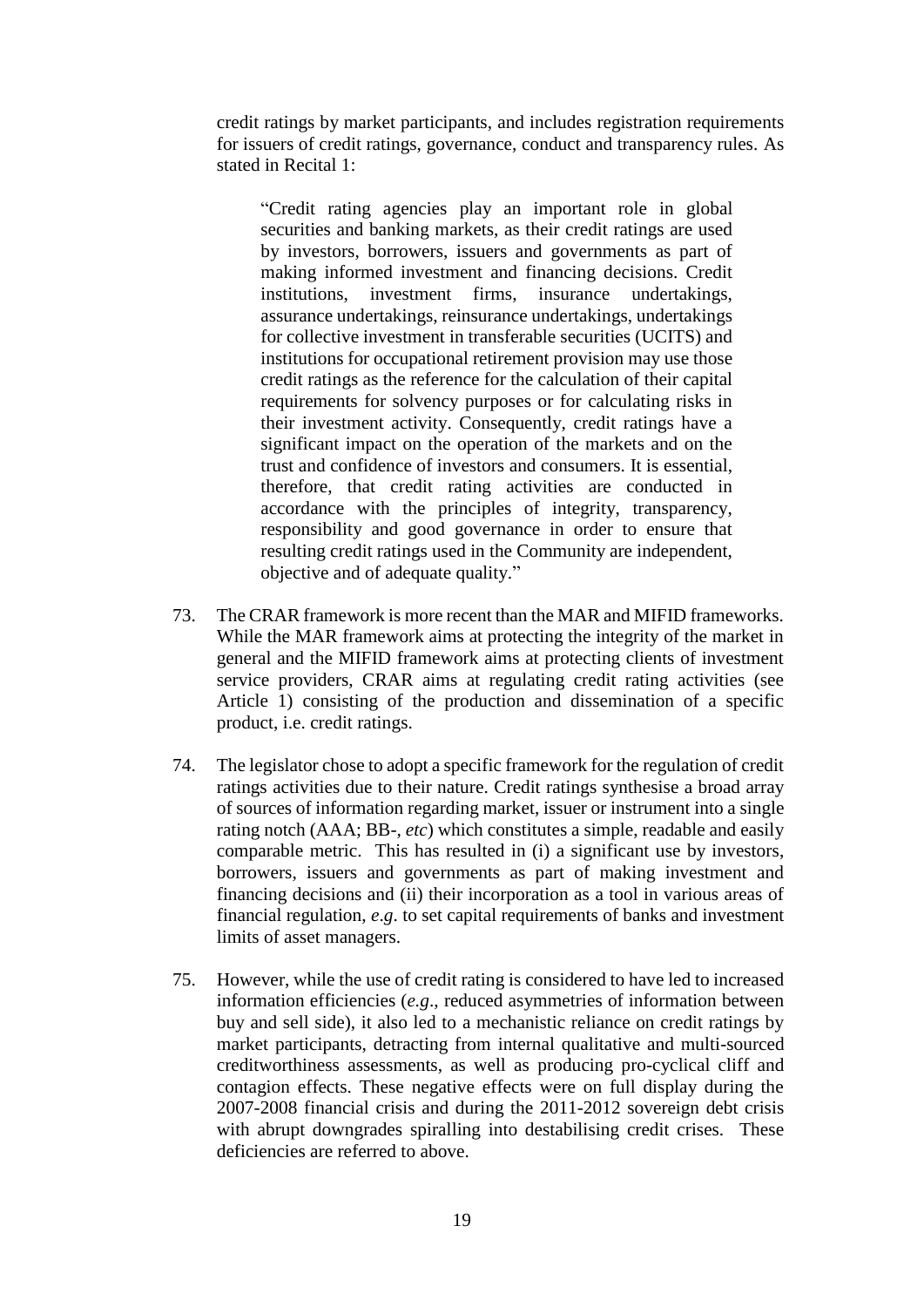- 76. The risks related to mechanistic reliance on credit ratings by market participants led to calls by bodies such as IOSCO to examine the need to regulate CRAs as early as 2003. The EU Commission adopted a communication to this effect in 2006. These calls were reiterated with renewed urgency during the financial crisis, the Commission adopting a legislative proposal with respect to CRAs in November 2008, and the adoption of CRAR in 2009. CRAR was subsequently amended to take into account (i) the creation of ESMA as the single EU CRA supervisor and (ii) the specific nature of sovereign ratings following the sovereign debt crisis of 2011-2012.
- 77. The provisions of CRAR relevant to the present appeals are set out below.

#### **XI The cases of the appellant banks**

#### (1) Nordea

- 78. Nordea asks the Board of Appeal to overturn the Board of Supervisors' findings and remit the case to ESMA in accordance with Article 60(5) ESA Regulation.
- 79. The Board of Supervisors erred as a matter of law in that it failed to reach a reasoned conclusion as to whether a document can simultaneously include both a credit rating and investment recommendations/investment research:
	- (1) The central question is whether a document can constitute both an investment recommendations and investment research ("IR") (within the meaning of the MAD/MiFID Implementing Directives) and a credit rating (as defined by the CRAR). Nordea's position is that it cannot, meaning that a document falling within the definition of IR is to be excluded from the restrictions contained in the CRAR through the wording of Article 3(2).
	- (2) The Board of Supervisors did not answer this question in clear terms, yet proceeded on the basis that a document can constitute both IR and a credit rating. Its reasoning on this central question is unclear and internally inconsistent.
	- (3) Despite seeming to recognise that IRs and credit ratings were "*distinct concepts*", the Board of Supervisors nevertheless concluded that "*a given document could contain both investment research or recommendation and a credit rating*" despite its earlier statement that the legislation on that point was "*not definitive*". It lacked confidence in its own reasoning, concluding that its view was "*not settled*" but despite its uncertainty, it imposed a fine on the basis of that view of the legislation.
	- (4) Nordea agrees with the Independent Investigating Officer ("IIO"), which the Board of Supervisors has not been able to conclude upon,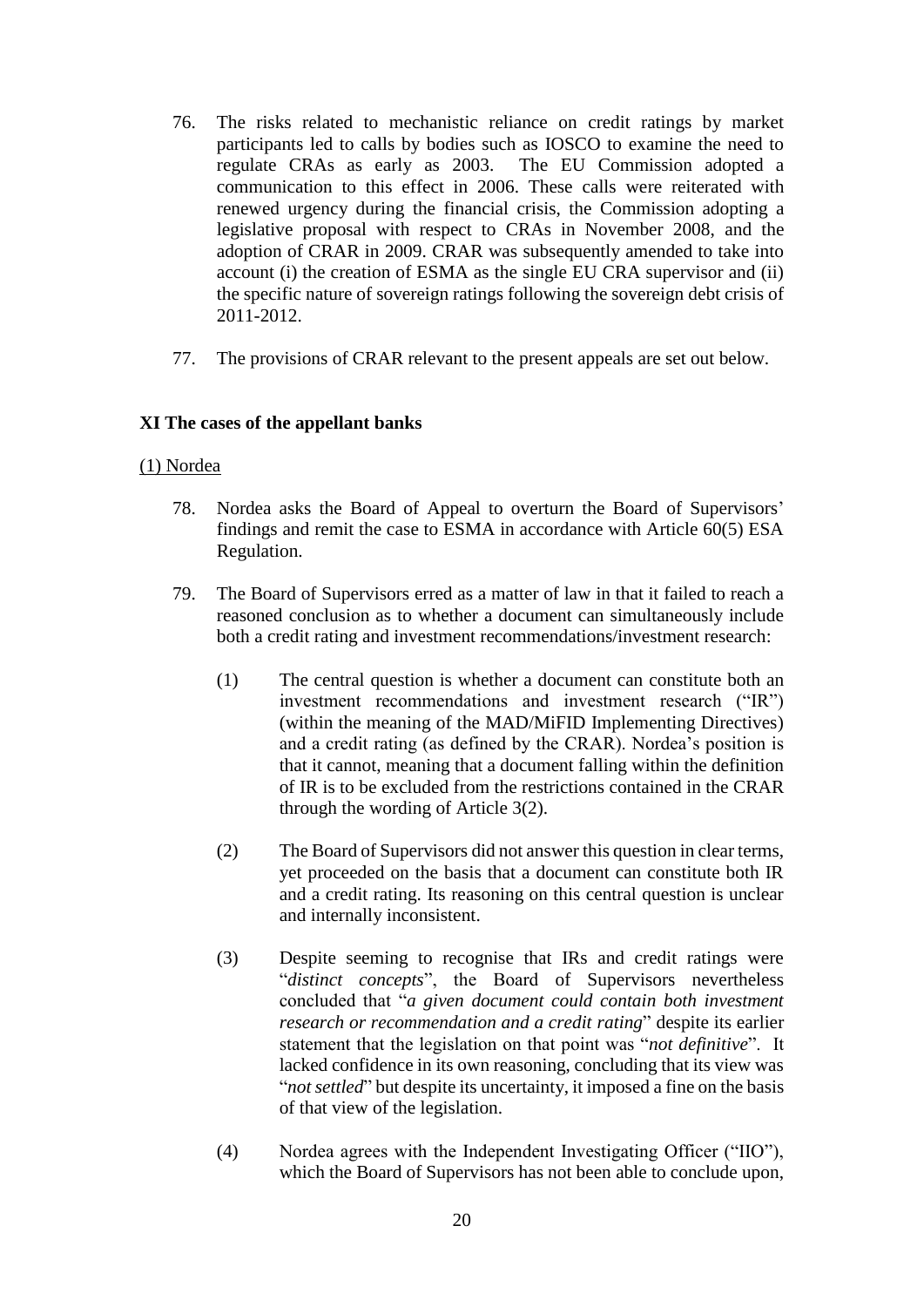that credit ratings and IRs are distinct and mutually exclusive concepts. It considers that the Board erred in its conclusion that such distinct concepts can co-exist within a single document or communication.

- (5) Credit ratings and IR were intended by European legislators to be regarded differently as is plain from the wording of Recital 10 of the MAD Implementing Directive which distinguishes them on the basis that the former are opinions on the creditworthiness of a particular issuer or financial instrument *"as of a given date"*, their purpose being to articulate the issuer's creditworthiness, without encouraging (or otherwise) an investment in the particular issuer or instruments.
- (6) In contrast, the fundamental purpose of IR is to propose an investment strategy. IRs are forward looking and give a view as to the present/future value of the financial instrument/issuer. In the context of credit or fixed income research, that takes into account the likelihood that the issuer will meet its contractual obligations. It may include a view on a particular issuer's creditworthiness, but this goes to the merits of purchasing that issuer's securities. It is different from a credit rating published on a standalone basis.
- (7) The fundamental difference between a credit rating which offers an independent point in time view on creditworthiness, and MiFID research or a MAD recommendation where a view on creditworthiness is offered in support of and as an explanation for the recommended strategy, has been acknowledged on a number of occasions (including by the EC, IOSCO in 2008 and the MAD Implementing Directive recital 10) and is well understood in the market.
- (8) There is no legislative basis or regulatory guidance supporting the Board of Supervisors' characterisation of a credit or investment research report not as a single document, but as a piece comprising a number of component elements, each of which should be individually analysed and characterised.
- (9) Credit ratings and IRs are published for different reasons, and a single firm cannot produce both types of material and present them side by side in the same document. Although the operative provisions of CRAR do not seem to expressly prohibit a MiFID investment firm registering as a credit rating agency, in practice the operational and organisational requirements with which credit ratings agencies are required to comply (e.g. the ban on undertaking advisory or consultancy services) means that it would not have been possible for Nordea to issue both credit ratings and IRs from a single legal entity.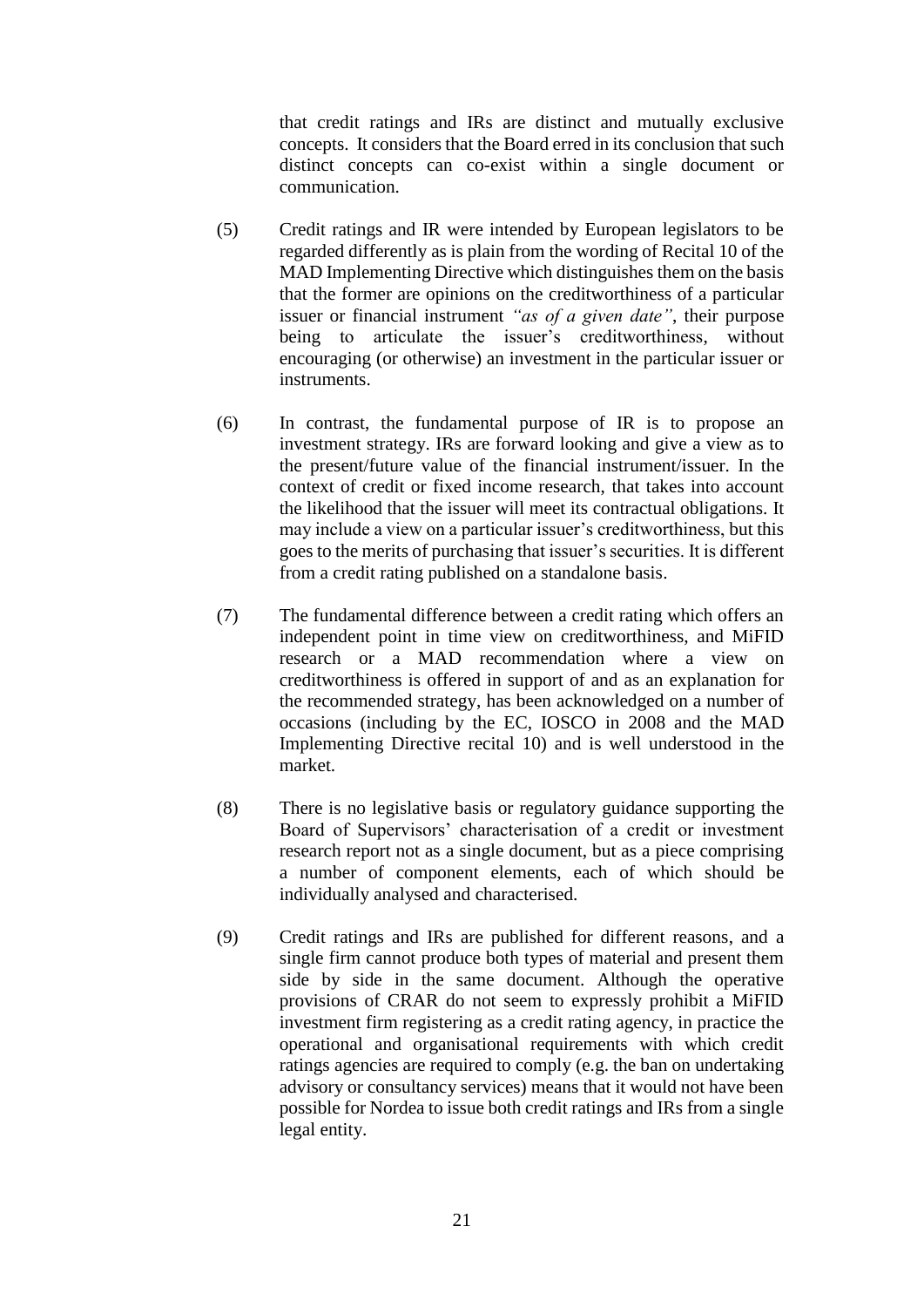- (10) For credit or fixed income investment research to be of value, it needs to express an opinion on the creditworthiness of the issuer which can readily be understood. It is not possible to give a view on credit quality in the absence of a reference to a scale or rating, or by comparison to something which is referenced to a scale. The Board of Supervisors' decision has had the effect of causing market uncertainty as to the permissible limits of a firm expressing a view on credit quality. The "Ratings" were no more than the formal articulation or summary of the analyst's view of creditworthiness, as expressed within the credit or investment research report.
- (11) Contrary to ESMA's new point advanced after the decisions, buy, sell or hold options could never constitute "credit ratings".
- (12) From a policy perspective, IR in the Nordic countries has been an important tool in enabling SMEs to gain access to funding, as acknowledged by the Swedish Securities Dealers Association. A key policy objective in the European Commission's Action Plan Building a Capital Markets Union is to ensure that SMEs operating within CMU have access to financing. Poor information and lower liquidity are hurdles which may be addressed through the publication of high quality credit research. The decision of the Board of Supervisors compromises this, precluding banks from publishing credit research which could improve liquidity.
- (13) The Board of Supervisors' suggestion that Nordea's interpretation could frustrate the aims of CRAR is unsupported. Nordea accepts the need to take into account the particular aims of CRAR, e.g. that credit ratings are of an adequate quality. The Board of Supervisors' conclusion that "*it is possible that these aims… might be frustrated*" is expressed hypothetically and without examples.
- (14) The Board of Supervisors makes reference to the *"distinct*  objectives" of CRAR "*for example that issued credit ratings are of adequate quality*", and to the essential aims and objectives as set out in Recital 1 that credit ratings are *"independent, objective and of adequate quality"*. These address conflicts of interest and internal governance arrangements; and the preparation processes and methodologies for generating credit ratings. The organisational, operational and disclosure requirements which MAD/MiFID impose on investment firms in the context of IR differ in wording and scope from those in CRAR, but there are significant similarities in the requirements, protections and safeguards included in the parallel legislative frameworks which Nordea, as an investment firm publishing credit or investment research reports, was required to comply with.
- (15) The differences which do exist, as between CRAR and the MiFID/MAD framework, provide no evidence therefore to support the Board of Supervisors' conclusion that the aims of the CRAR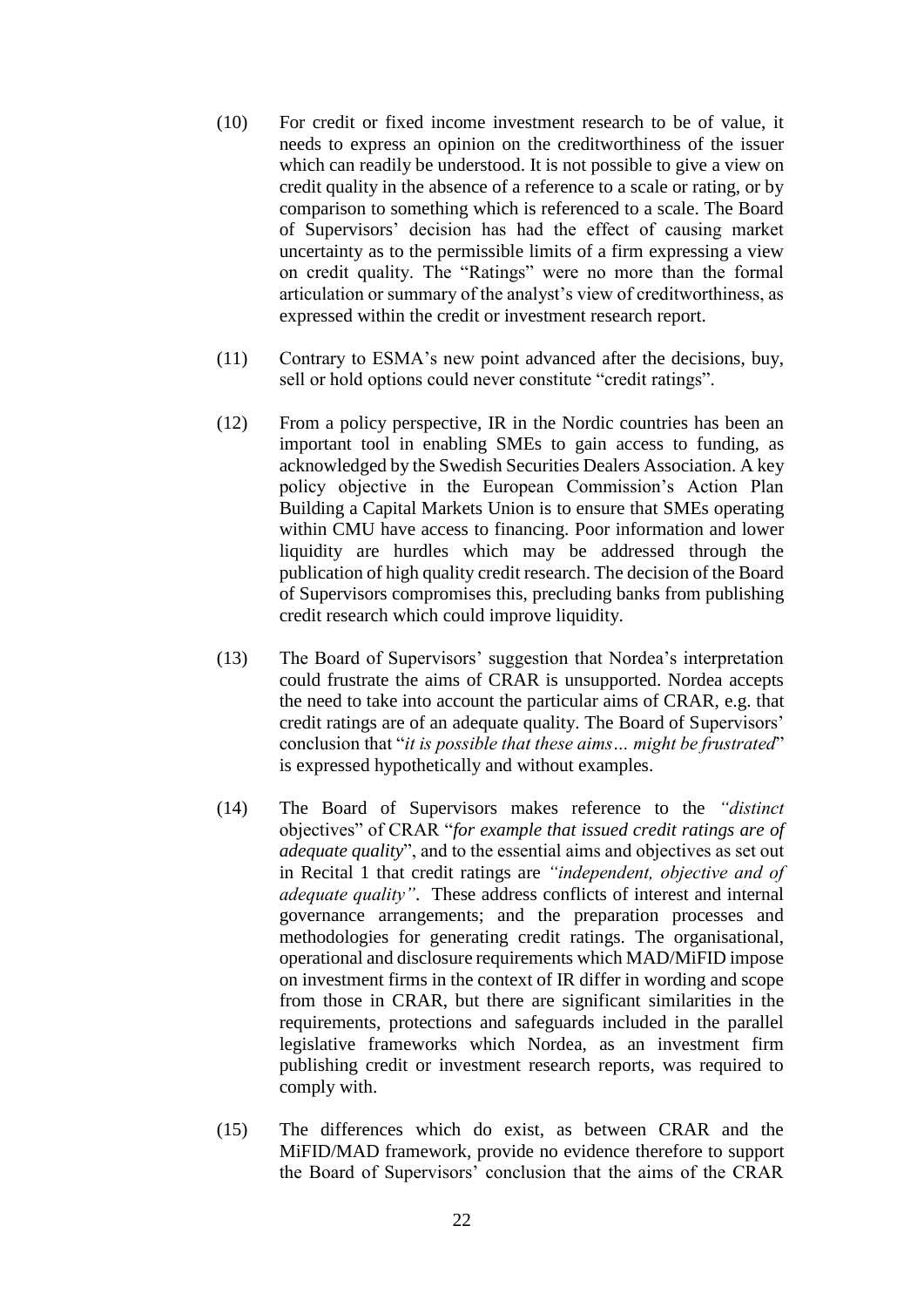would be frustrated, as Nordea is subject to substantially equivalent requirements.

- (16) The Board of Supervisors' construction would deprive the Article 3(2)(b) CRAR exemption of any effect. The whole purpose of this provision is to take recommendations which have the features of credit ratings outside of the scope of the regulation. So if we are not in that territory, it is simply irrelevant.
- (17) The question whether a rating can simultaneously constitute IR and a credit rating is fundamental. The Board of Supervisors seemed to conclude that the distinction between credit ratings and IR was based not on whether the document included a view on creditworthiness but on whether or not an established and defined ranking system of rating categories was used. This would mean only IRs which do not express an opinion *"using an established and defined ranking system of rating categories"* would fall within the scope of the Article 3(2) exemption. But the article is intended as a carve-out – such documents could never constitute "credit ratings" within Article 3(1)(a) CRAR as this requires both an opinion on creditworthiness *and* use of an established rating scale. Such documents would therefore not require the benefit of any exemption.
- (18) Whilst Nordea does not dispute the general principle that exemptions from Community law should be construed narrowly, context is important and the legislators must have had an aim in including the exemption.
- (19) There is no question of Nordea's interpretation leading to a disapplication of the entire framework introduced by CRAR.
- 80. The Board of Supervisors imposed supervisory measures "without expressing a firm or settled view" on the scope of the exemption contained in Article 3(2) CRAR which is a breach of due process.
	- (1) Nordea's interpretation of the Article 3(2) exemption has been commonly adopted in the Nordic markets. No concerns about the practice have been raised by ESMA or local regulators and Nordea itself received no enquiries prior to ESMA's inquiry in April 2015.
	- (2) The Board of Supervisors has put forward an interpretation of the Article 3(2) CRAR exemption that is inconsistent with the understanding in the market, and in circumstances where it has been unable to come to a definitive conclusion on issues that are critical to determining the scope of the exemption. Where ESMA has been unable to reach a *"firm and settled view"*, the appropriate course would have been for it first to determine its preferred construction of CRAR and then to issue clarificatory guidance.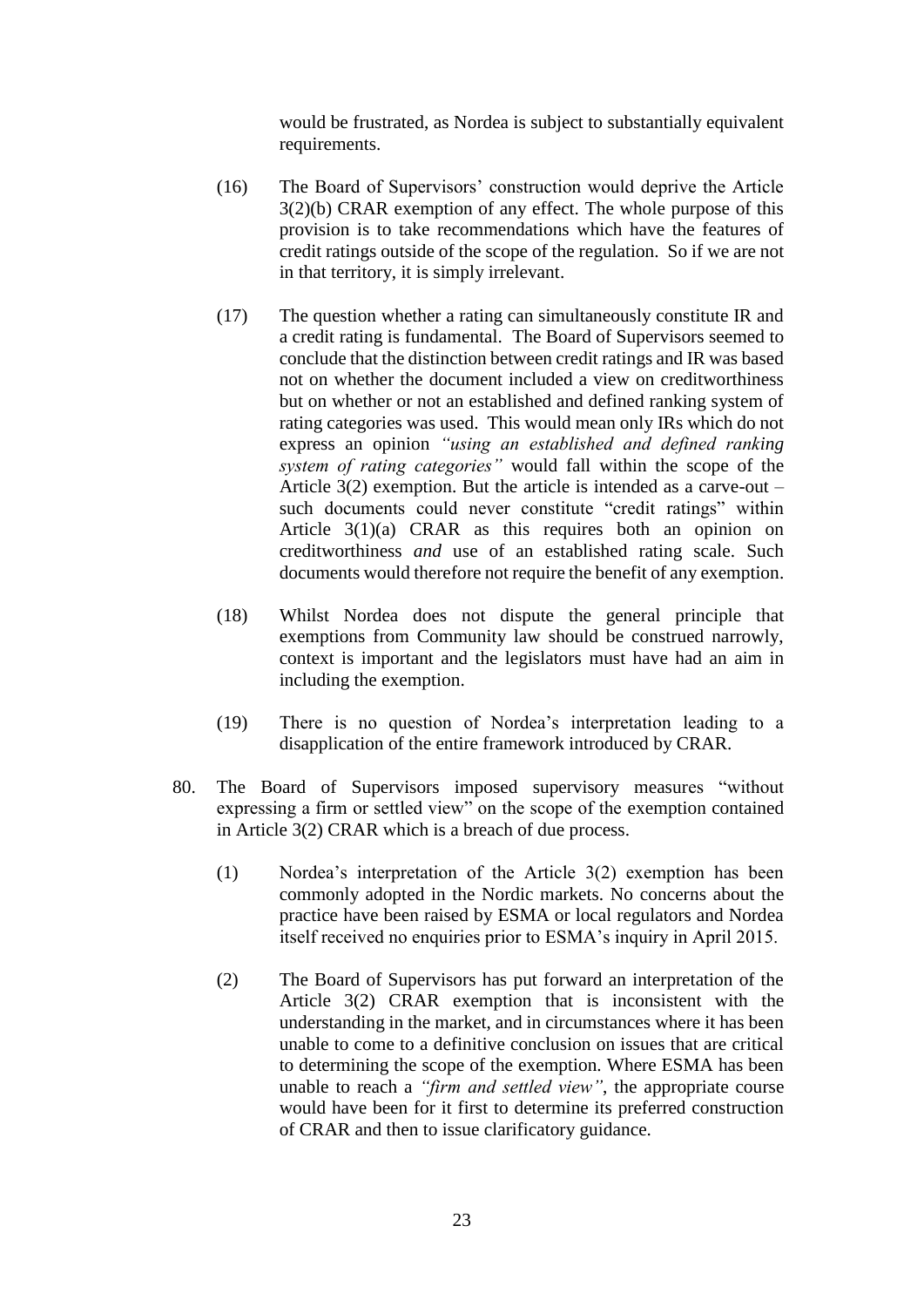- (3) It is a breach of due process to proceed with an enforcement investigation and issue supervisory measures in circumstances where (i) ESMA's interpretation of the scope of the Article 3(2) exemption is inconsistent with that adopted in the market supported (or not disputed) by local regulator without communicating its views to firms; and (ii) ESMA's own views do not seem to be definitive. Nordea had a legitimate expectation that a material revision to the interpretation of CRAR such as articulated in the decision would be clearly communicated, particularly as ESMA has sought to clarify aspects of the CRAR through publication of Q&A on areas of uncertainty.
- (4) If the Board of Supervisors now takes the view that the application of the Article 3(2) CRAR exemption is uncertain, the taking of enforcement proceedings and issuance of supervisory measures, without providing an opportunity to assess and remediate market practice, is unjust, particularly since Nordea took prompt remedial action and ceased publishing credit research reports consequent to ESMA's appointment of an IIO and feedback through the Supervisory team.
- 81. The Board of Supervisors' construction of the Article 3(2) CRAR exemption undermines the fundamental principle of legal certainty under Community law.
	- (1) Legal certainty is a fundamental principle of Community law which requires that rules should be clear and precise, so that legal persons may be able to ascertain unequivocally what their rights and obligations are and take steps appropriately.
	- (2) The wording of Article 3(2) CRAR and Recital 20 CRAR is clear and unambiguous.
	- (3) The Board of Supervisors indicates on multiple occasions that the regulations which it has analysed to reach its view are fraught with interpretive difficulty, such that their meaning is far from unequivocal. On the Board of Supervisors' own case, the principle of legal certainty has been undermined.
	- (4) Further, if the Board of Supervisors is unable to definitively set out and conclude upon the correct legal interpretation there can be no legally certain basis on which to prove a breach of the legislation.
- 82. Even if Nordea did commit the infringement alleged (which it denies), it did not do so negligently.
	- (1) Nordea accepts that it had responsibility to assess the applicability of the regulation to its contracts.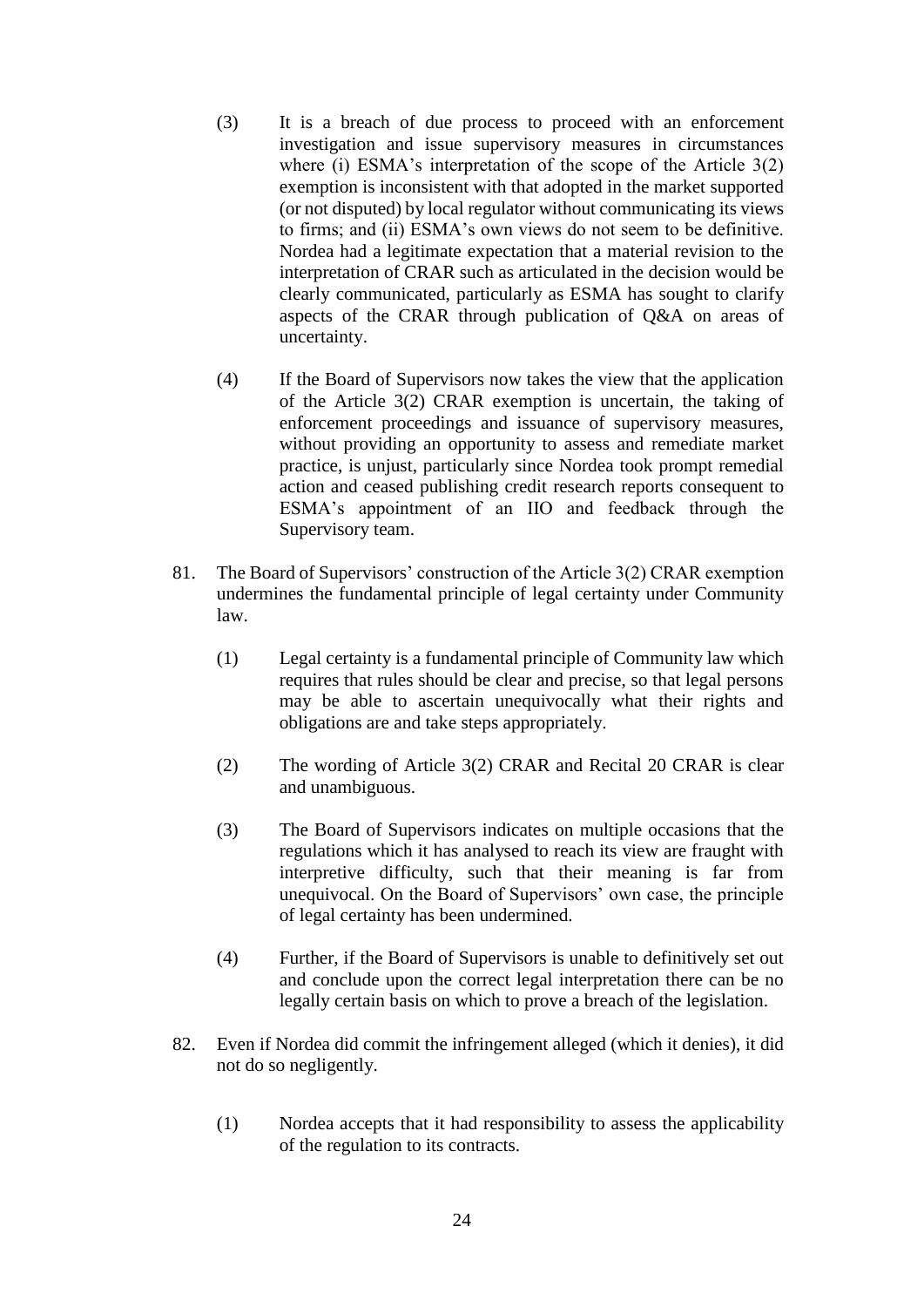- (2) However, the Board of Supervisors was wrong to find Nordea acted negligently in adopting an interpretation of the CRAR which is consistent with a logical and good faith reading of the legislation. Nordea cannot be regarded as having acted negligently where ESMA has concluded that the exemption gives rise to interpretative difficulty and on balance should be interpreted differently. Nordea's interpretation does not fall below the standard of care to be expected by a reasonable market participant; multiple third parties reached the same conclusion, the other bank participants, and the Ministry of Finance in Finland.
- (3) Although the Board of Supervisors states that Nordea should have regard to the entirety of the EU in considering its conduct, the issues concerning interpretation of Article 3(2) CRAR are likely to have been most acute only in those markets where shadow ratings are published. Apart from the Nordic market, Nordea is only aware of one other market - the *Schuldschein* market in Germany – which continues to operate using shadow ratings.
- (4) Whilst the Board of Supervisors correctly notes that Nordea did not review the legal analysis which underpinned its reliance on the Article 3(2) CRAR exemption on an ongoing basis, this is not indicative of negligence. The legislation did not substantively change, no new regulatory guidance on the matters was published and no enquiries or concerns were raised with Nordea by ESMA or its local regulator.
- (5) With respect to penalty, Nordea took prompt steps to cease publishing shadow ratings once it became clear that ESMA's view was that the exemption does not apply to investment research that includes a shadow rating (notwithstanding its logical, good faith reading to the contrary).

### (2) Swedbank

- 83. Swedbank submits that the central question of the appeal case is whether activities of an entity that is already regulated by certain Union acts (investment research) should also be regulated by additional Union acts (credit ratings) if these activities fulfil the criteria for both activities. Swedbank submits that this question should be answered in the negative in this case, since the latter Union act explicitly sets forth that activities under the former Union act are excluded from its scope of application.
- 84. The Appeal relates to whether Swedbank committed an infringement of CRAR and, if so, whether such infringement was committed negligently. The conduct of Swedbank under scrutiny is the issuing of credit research reports that included written opinions on relative creditworthiness of corporate bonds and the issuers thereof.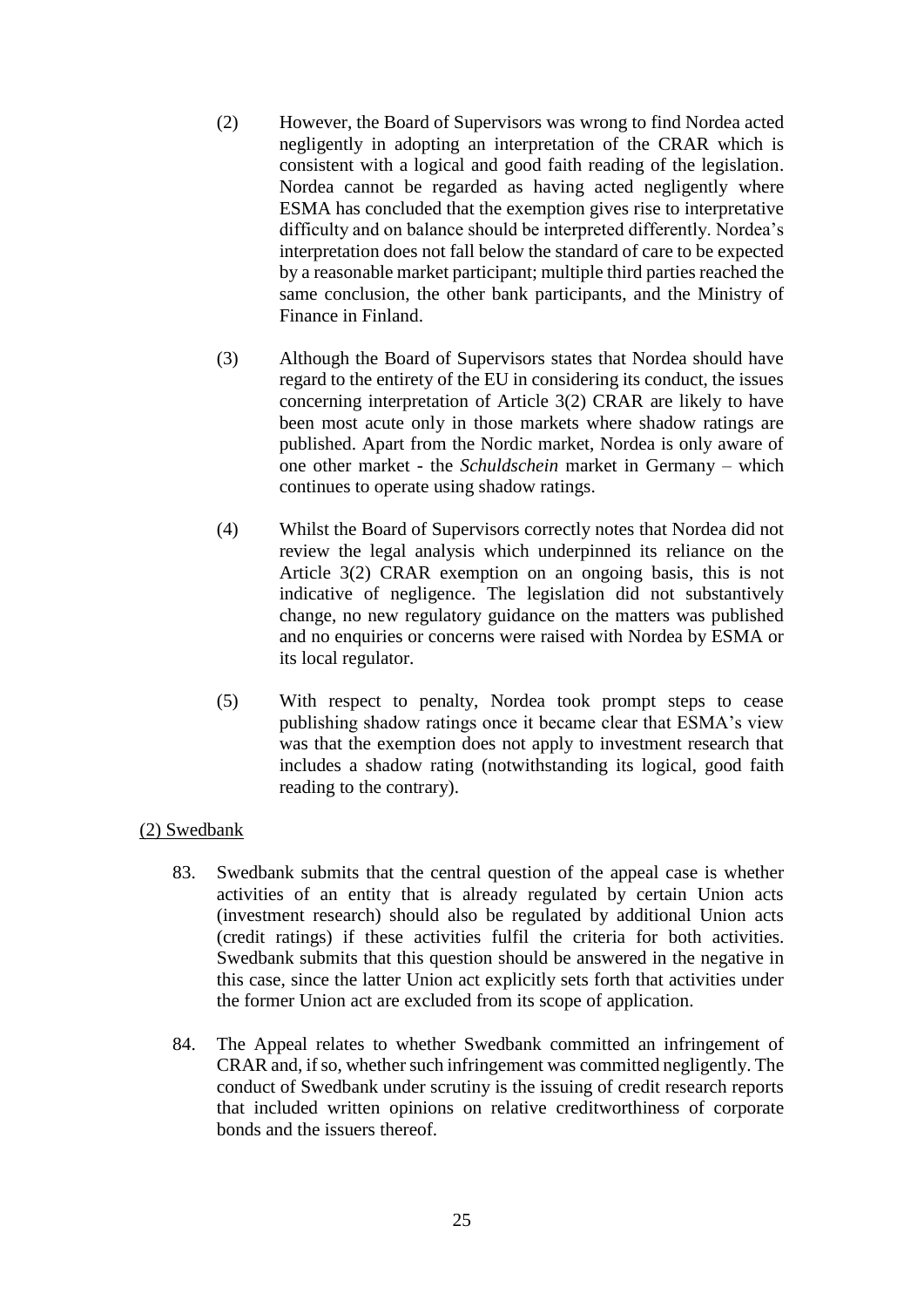- 85. The central question is not whether credit research reports fulfilled the criteria for being credit ratings. The central question is whether they fulfilled the criteria for being investment research in the sense set forth in Article 3(2)(b) CRAR. The reason that this is the central question is that investment research in the sense set forth in Article 3(2)(b) shall not be considered credit ratings and thus is excluded from the scope of the CRAR.
- 86. Consequently, in order to determine whether Swedbank committed the alleged infringement, one first has to determine whether the research reports and the views expressed therein constituted investment research, in the widened sense referred to in Article 3(2)(b) of the CRAR. If so, they were excluded from constituting credit ratings and Swedbank was, accordingly, out of scope of regulation under CRAR.
- 87. The scope of Article 3(2)(b) and its relationship to the definition of a credit rating is also essential in determining the issue of negligence. If the legislation is unclear and objectively open for different interpretations, it would be a stretched and overstated conclusion to hold that Swedbank acted negligently in making its assessment that the issued reports were exempted from regulation under CRAR.
- 88. This central question of the proper interpretation of Article 3(2)(b) and its relationship to the definition of a credit rating has not been answered by ESMA in the Board of Supervisors' Decision. Instead, ESMA acknowledges the lack of definitive legislation and thus refrains from expressing a "settled view" on the issue.
- 89. Swedbank submits that it did not commit any infringement, since the research reports and the views expressed therein constituted investment research in the sense referred to in Article 3(2)(b) of CRAR. Thus, they were excluded from constituting credit ratings and Swedbank was, accordingly, out of scope of regulation under CRAR. In any event, Swedbank submits, in particular having regard to ESMA's own admission that the legislation is not definitive on this issue, that Swedbank's assessment cannot have been negligent.
- 90. More particularly, the appealed Decision states that Swedbank has committed the infringement set out in point 54 of Section I of Annex III of the CRAR, i.e., that Swedbank was under an obligation to apply for registration under Article 2(1) of CRAR and has failed to do so.
- 91. This finding is based on the fact that Swedbank conducted credit research activities between 1 June 2011 and 31 August 2016, which included the issuing of reports that included written views/opinions of relative creditworthiness of corporate bonds and the issuers thereof.
- 92. The term "opinions" is used here to refer to opinions regarding the creditworthiness of a debt instrument or the issuer thereof published by Swedbank in the research reports, expressed as an assessment that includes both the rating category and the accompanying line of reasoning by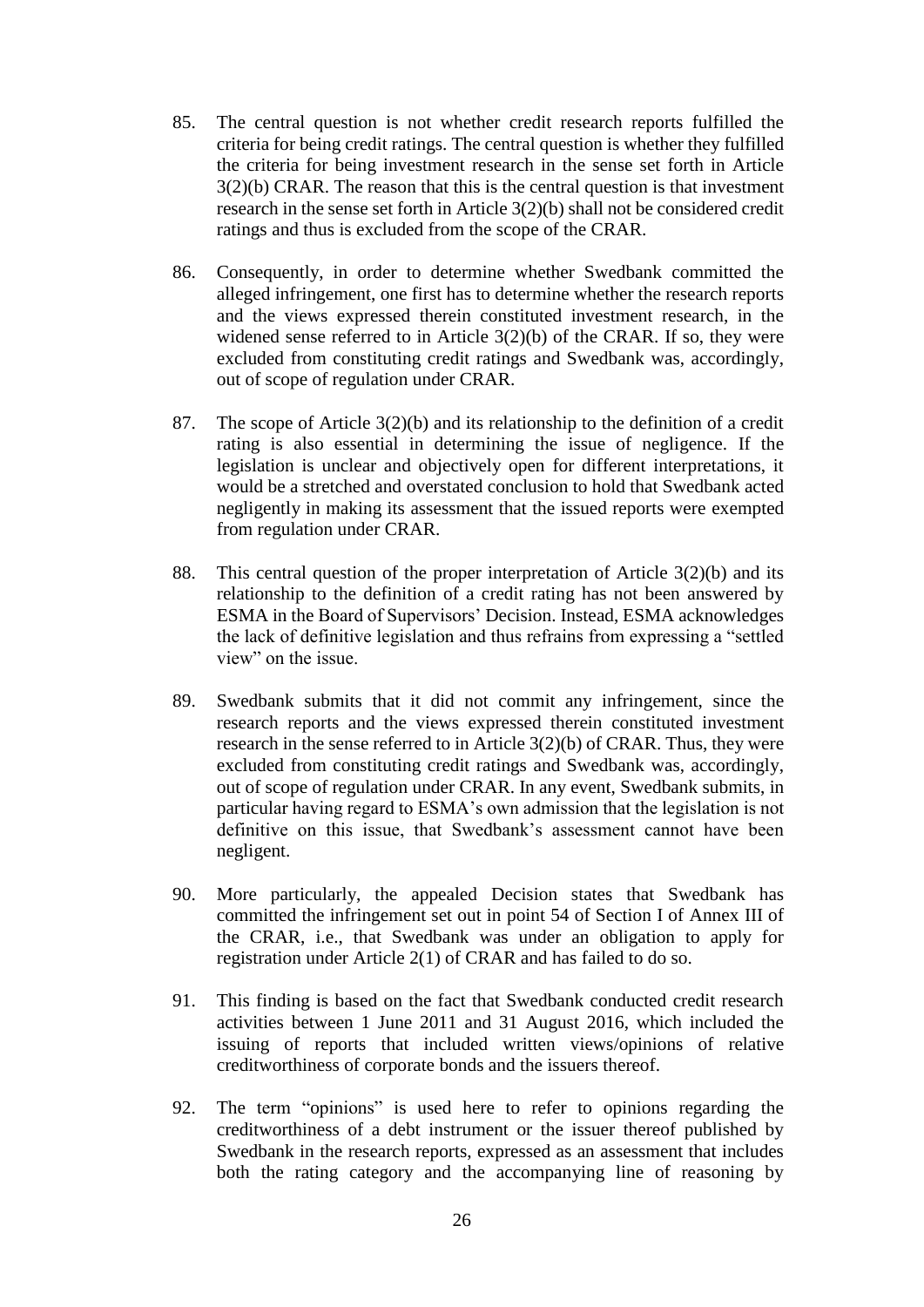Swedbank. The length, comprehensiveness and extent of the research reports and the opinions varies from one individual example of a report to another. In some reports, the accompanying information and analysis presented with the rating category itself is extensive and in such cases the opinion comprises several pages of analysis and reasoning. In other examples, the research report is only one page long, in which case the entire document is the opinion, as the entirety of the document comprises the analysis and conclusion presented by Swedbank in relation to the creditworthiness of the relevant bond or issuer.

- 93. The Board of Supervisors' decision is founded upon the notion that the opinions constituted credit ratings as defined in Article 3(1)(a) CRAR and that it was part of Swedbank's occupation during the relevant time period to issue the opinions on a professional basis. Hence, ESMA formed the opinion that Swedbank was a credit rating agency under an obligation to be registered as such pursuant to Article 2(1) CRAR. ESMA also found that Swedbank committed the alleged infringement negligently. Swedbank submits that these findings, upon which the decision was based, are incorrect.
- 94. In its Responses and oral representations, ESMA has defined the term "ratings" extremely narrowly. ESMA's definition of ratings does not cover the reports as such, nor the entire opinions on creditworthiness, but only the expression or symbol, for example BBB-, stable.
- 95. Swedbank submits that the opinions did not constitute credit ratings within the meaning of Article 3(1)(a) CRAR, since the opinions were excluded from the applicability of CRAR by virtue of Article 3(2)(b). Thus, Swedbank was under no obligation to be registered as a credit rating agency under Article 2(1) CRAR. If this objection is accepted by the Board of Appeal, the appeal must be allowed.
- 96. If expressions of a view of the creditworthiness of an entity or its instruments made using a rating category were to always and unconditionally be subject to regulation under the CRAR as argued by ESMA, Article 3(2) CRAR would have no operative effect. In effect, ESMA argues that Article 3(2)(b) would only exclude investment research that does not fulfil the criteria for being a credit rating. Hence, Article 3(2)(b) would have no meaning, since investment research that does not fulfil the criteria for being a credit rating in the first place is out of the scope of CRAR.
- 97. In any event, Swedbank should not bear the risk of unclear legislation. If the Board of Appeal was to find that Article 3(2)(b) does not exclude investment research from the scope of CRAR, which is a far-fetched interpretation of the provision, the risk of this ambiguity must rest with the legislator.
- 98. In reality, what the Board of Supervisors' decision stipulated was that there was no settled view as to whether it was possible for a particular statement to qualify under Article 3(1)(a) CRAR and Article 3(2) CRAR, or whether these provisions concerned distinct concepts. This is not, as ESMA contends, merely a question of whether there is an overlap in the applicable regulatory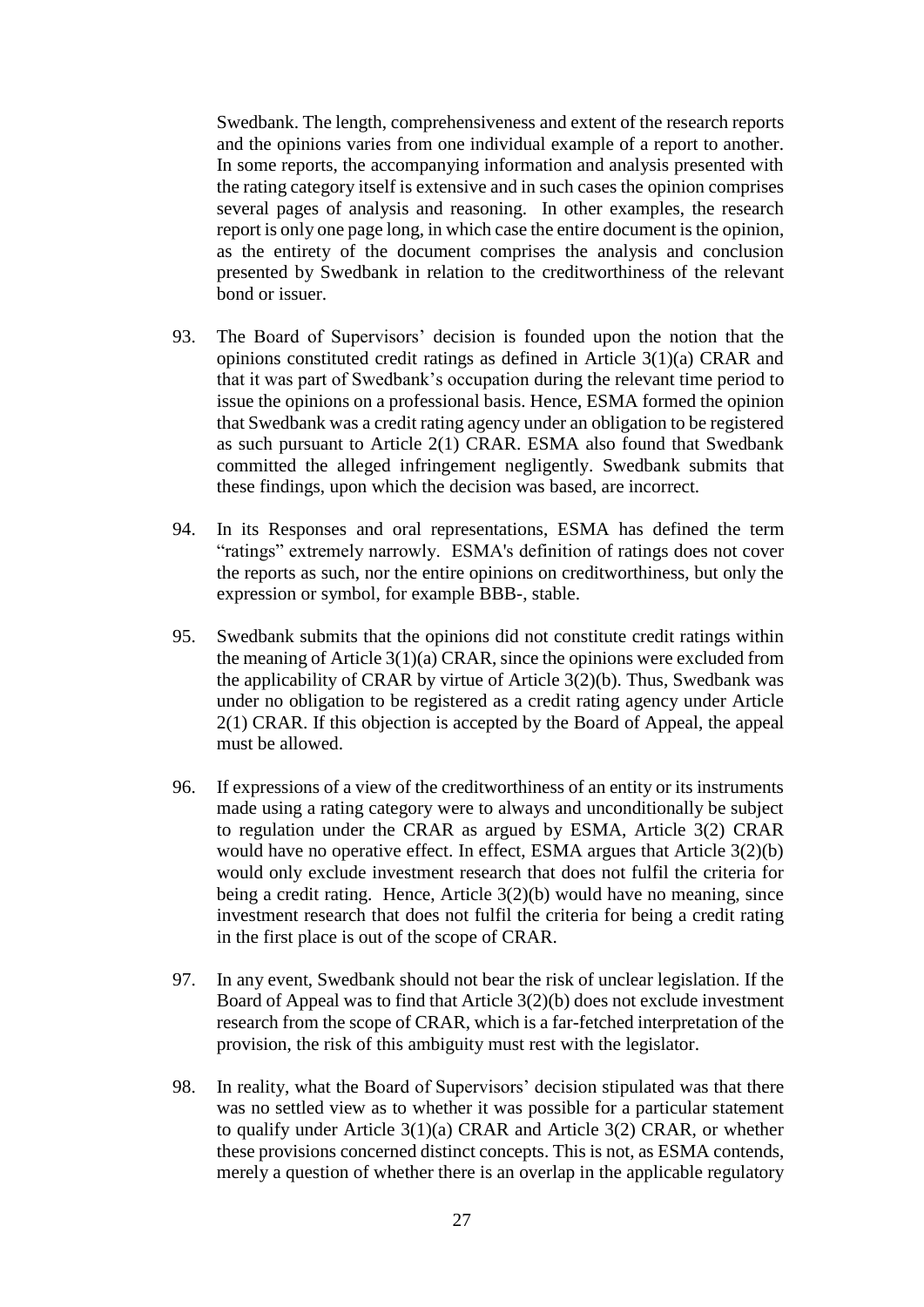frameworks, but a fundamental question to determine whether the opinions qualify under Article 3(2)(b) and thereby are exempted from its scope of applicability. In this important aspect, the Board of Supervisors' decision was based on a non-settled view, as explicitly explained in the decision itself.

- 99. If the Board of Appeal finds that the opinions did constitute credit ratings within the meaning of Article 3(1)(a) CRAR, and that Swedbank was consequently obligated to be registered as a credit rating agency pursuant to Article 2(1) CRAR, Swedbank's requests for relief should nonetheless be granted if the Board of Appeal agrees that Swedbank's omission to be registered as a credit rating agency was not committed negligently. Swedbank made an internal assessment of the applicability of the CRAR to its activities, concluded that the CRAR did not apply, and thereafter had no reason to question its initial assessment. Since Article 1 of the Board of Supervisors' decision stipulates that Swedbank negligently committed the infringement set out in point 54 of Section I of Annex III of the CRAR, the decision cannot be upheld if the Board of Appeal finds that Swedbank's failure was not negligent.
- 100. Moreover, if the Board of Appeal finds that Swedbank's omission to be registered as a credit rating agency was not negligent, Article 2 of the Board of Supervisors' decision cannot be upheld since it establishes the issuing of a public notice that refers to the negligent infringement set out in Article 1 of the Board of Supervisors decision.
- 101. Finally, if the Board of Appeal finds that Swedbank's omission to be registered as a credit rating agency was not negligent, Article 3 of the Board of Supervisors' decision cannot be upheld since it establishes the imposing of a fine that, pursuant to Article 36(a)(1) of the ESMA Regulation, can only be imposed when a credit rating agency has negligently committed an infringement listed in Annex III of the CRAR.
- 102. Conclusively, if the Board of Appeal finds that Swedbank did not commit the infringement set out in point 54 of Section I of Annex III of the CRAR, or did not do so negligently, Swedbank's requests below shall be granted.
- 103. When reaching its findings and adopting the Board of Supervisors' decision, ESMA has failed to properly review the facts of the case. Specifically, the Board of Supervisors appears not to have reviewed the research reports containing the opinions, instead basing its decision solely, or at least to a great extent, on the description of the opinions included in the Independent Investigating Officer's Statement of Findings. These shortcomings have led ESMA to reach an incorrect conclusion in its assessment of the opinions in relation to Article 3(2)(b) CRAR, and has consequently had a determining effect on the outcome of the decision.
- 104. Based on these submissions, Swedbank requests that the Board of Appeal: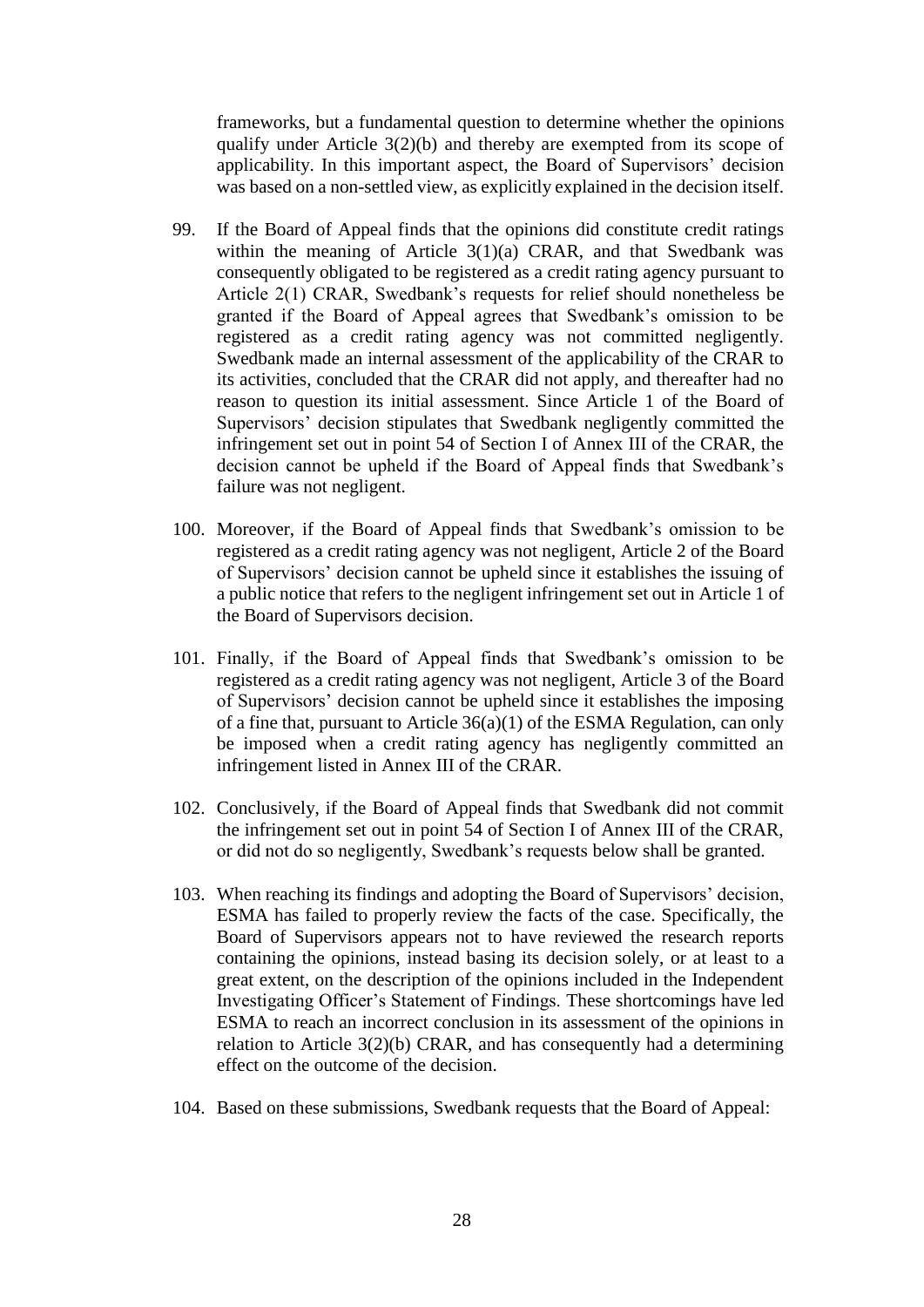- (1) declares that Swedbank did not negligently commit the infringement set out in point 54 of Section I of Annex III of the CRAR as set out in Article 1 of the Board of Supervisors' decision, and remit the case to ESMA to adopt an amended decision in accordance therewith;
- (2) declares that a supervisory measure in the form of a public notice as set out in Article 2 of the Board of Supervisors' decision shall not be issued, and remit the case to ESMA to adopt an amended decision in accordance therewith; and
- (3) declares that the fine as set out in Article 3 of the Board of Supervisors' decision shall be repaid to Swedbank, and remit the case to ESMA to adopt an amended decision in accordance therewith;
- (4) or, if the Board of Appeal finds that Swedbank did negligently commit the infringement set out in point 54 of Section I of Annex III of the CRAR, declare that ESMA made procedural errors that affected the outcome of the Board of Supervisors' decision, and remit the case to ESMA to adopt an amended decision following the rectification of the procedural errors.

### (3) SEB

- 105. SEB's case in summary is that it is a licensed credit institution authorised by the Swedish FSA to provide investment services, including investment research and recommendations, principally under the MiFID and MAD framework. Such an authorisation is designed to protect investors and the stability of the financial system. It requires SEB to comply with various conduct of business obligations when providing investment services to its clients, and it is highly regulated.
- 106. During the relevant period, SEB produced credit research reports in relation to companies active in the Nordic corporate bond market, in particular small and medium sized enterprises which cannot afford to have public ratings and need to access the Nordic bond market to finance their business and development.
- 107. These credit research reports constituted investment recommendations and research under the MiFID and MAD, and they included an assessment of the creditworthiness of bond issuers, which is obviously an integral and vital part of the investment research as they enable the selected investors to make informed decision in the light of the credit risk taken.
- 108. The investment research and recommendations "*for distribution channels*" included assessments on the creditworthiness of bond issuers, in compliance with the EU applicable legal and regulatory framework, and in particular with the MiFID and the MAD requirements.
- 109. These assessments of the creditworthiness of the issuers covered by SEB's Credit Research Department have always been provided by SEB as part of investment research and recommendations governed by the MiFID and MAD framework, exclusively to a small group of existing clients vetted by SEB's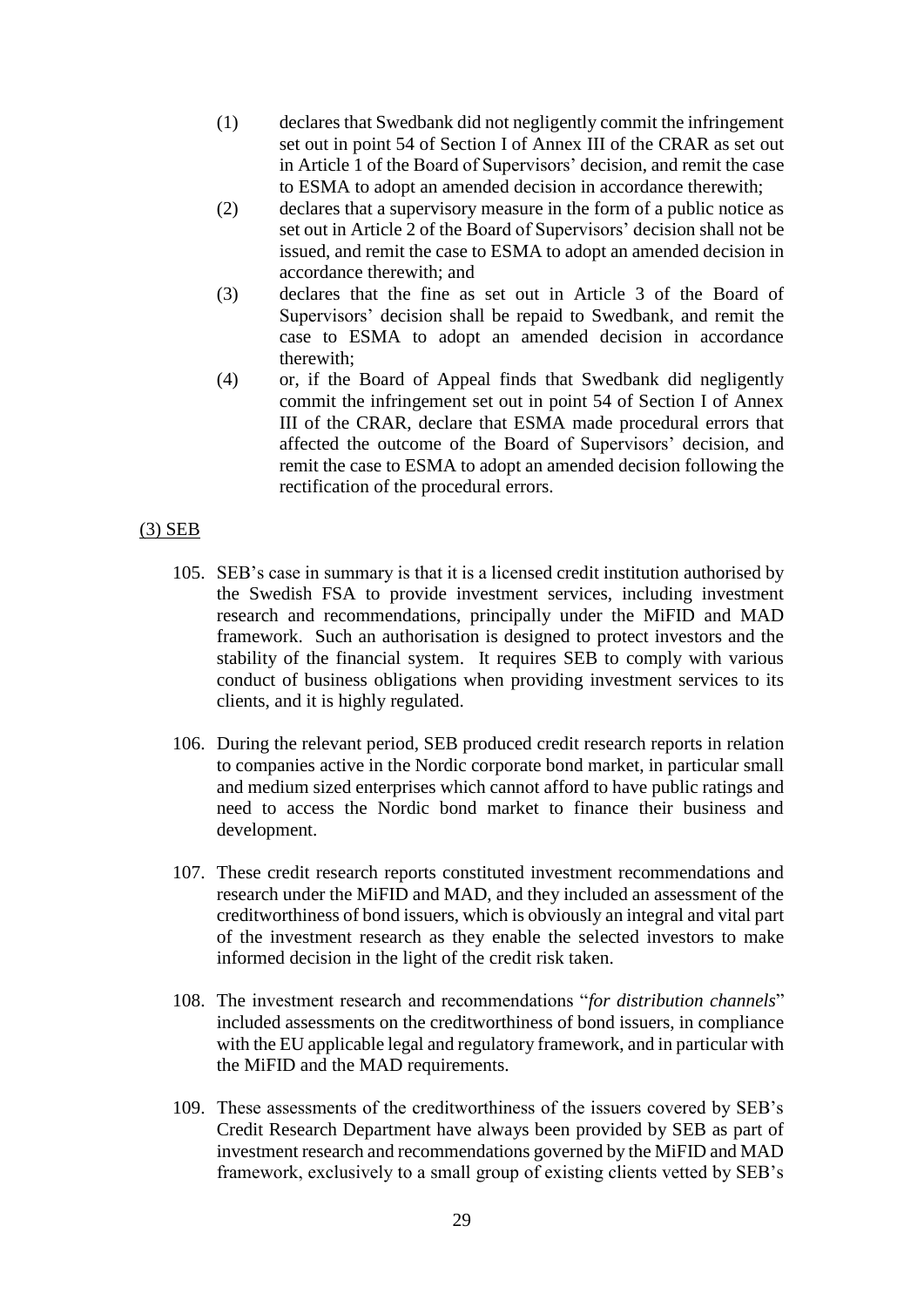Coverage organisation and selected by its Credits Sales' team on a discretionary basis. These clients were selected on a discretionary basis. They could not subscribe.

- 110. On the facts, the criteria of public disclosure or distribution by subscription in Article 2(1) CRAR has not been satisfied. ESMA is wrong in its response to claim that this is a new point raised by SEB, and it has always been a central part of SEB's case.
- 111. As an already highly regulated credit institution, SEB has full regard for the regulatory framework, and does not seek to circumvent CRAR. comparison of the stringency of the MiFID/MAR and CRAR regimes is out of place. SEB is not bound by the disclosure rules in CRAR such as apply to methodologies.
- 112. Investment research and recommendations are already thoroughly regulated. In drawing the distinction, the definition of a credit rating in Article  $3(1)$ CRAR must be precisely determined first.
- 113. SEB's credit research activities do not and have never fallen within the scope of CRAR, in particular since the creditworthiness assessments included by SEB in its credit research reports during the Relevant Period:
	- (1) are an integral part of a communication which qualifies as an investment recommendation or research under the MIFID and MAD framework and, as such, cannot be considered as credit ratings pursuant to Article 3(2) of CRAR, and
	- (2) were neither issued "*for public disclosure*", nor distributed "*by subscription*" as required by Article 2(1) of CRAR (see in this regard Art  $2(2)(a)$ : the reports were not distributed to the public at large.
- 114. The credit reports cannot qualify as both a credit rating under the CRAR and investment research or recommendation under the MAD and MIFID requirements:
	- (1) The exemption provided in Article 3(2) CRAR exists for a reason and cannot be treated as superfluous, and
	- (2) Most, if not all Nordic banks, have always considered that they fell within the exemption. There is no material suggesting that a supervised credit institution expressing an opinion on the creditworthiness of an issuer has to register as a CRA, nor has any bank done so.
- 115. The principles enshrined in the EU Charter of Fundamental Rights, in particular the principles of legality and proportionality of offences and penalties, apply to the current proceedings, given the nature and potential consequences of these proceedings.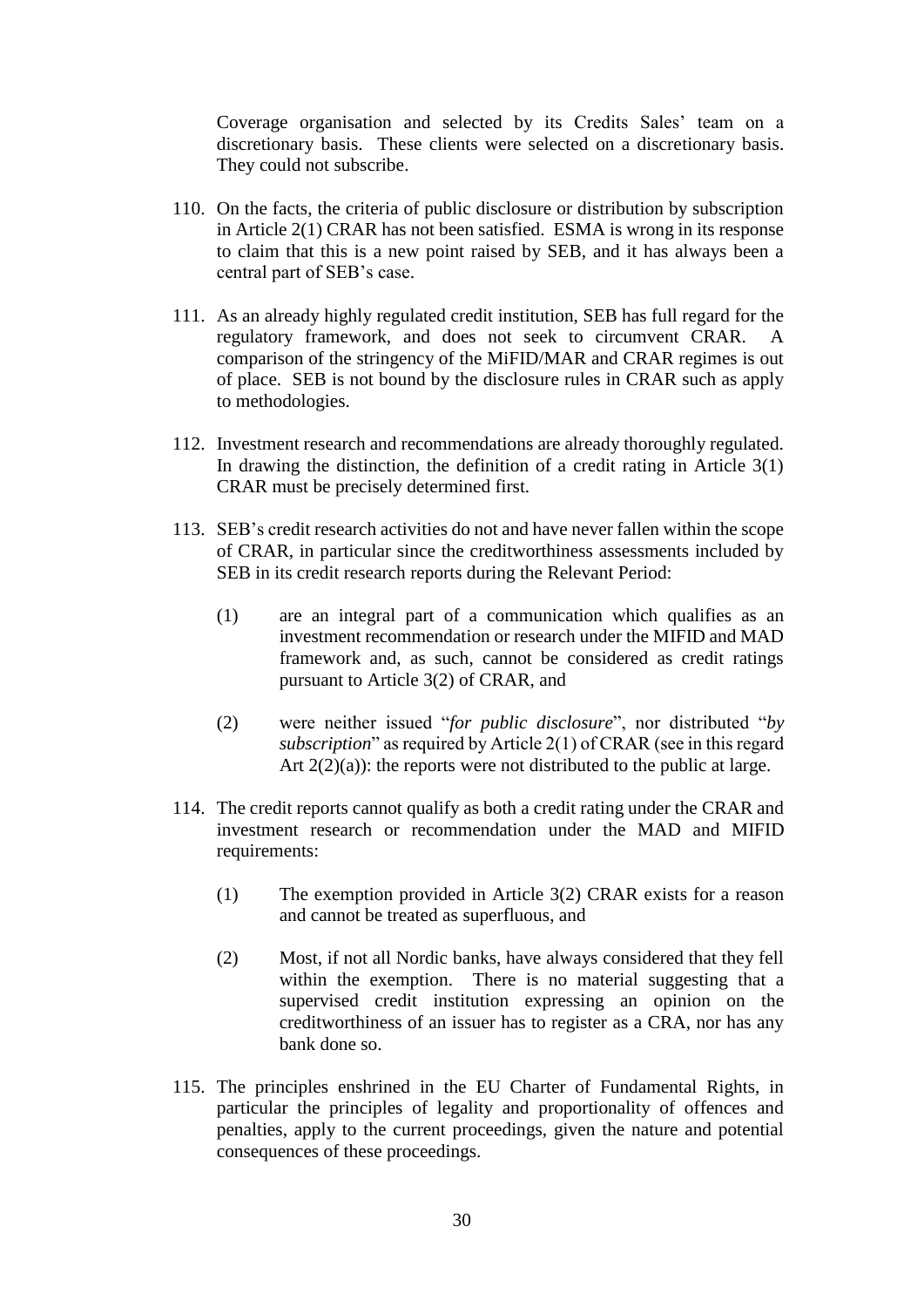- 116. Pursuant to the right to a fair trial and the presumption of innocence which applies to these proceedings, it is up to ESMA to evidence that the credit research reports issued by SEB constituted credit ratings under the meaning of the regulation, and it has not done so.
- 117. The European Court of Human Rights and the Court of Justice consistently consider that the principle of legality applies to administrative sanction proceedings, particularly fines, and that "a penalty, even of a non-criminal nature, cannot be imposed unless it rests on a clear and unambiguous legal basis".
- 118. The Board of Supervisors' decision is based on an interpretation of CRAR which breaches the principles of legality of offences and penalties as developed in the case law, in particular the Board of Supervisors' interpretation of:
	- (1) The definition of a credit rating in Article 3(1) CRAR, which is merely speculative and contributes to making the scope of CRAR ambiguous and unclear; the Board's reasoning is expressed in the conditional tense and is not definitive.
	- (2) The exemption of investment research and recommendations in Article 3(2) of CRAR, which matches neither the *ratio legis* nor the objectives of CRAR, and which is unprecedented and unforeseeable for already regulated credit institutions;
	- (3) The credit ratings "*disclosed publicly or distributed by subscription*" under Article 2 CRAR, which has no legal grounding and lacks a sufficient factual demonstration;
	- (4) The concept of negligence in Articles 24 and 36 CRAR, which is equally baseless from both a legal and factual perspective.
- 119. The products are clearly different from those from the rating agencies, and there is no risk of confusion.
- 120. There is no factual or legal justification for the Board of Supervisor's finding of negligence. The practical examples cited by ESMA in its 2012 Consultation Paper are directed at credit rating agencies and do not address the issues in the present matter. The obligations which it considered SEB should have complied with are speculative.
- 121. The term "shadow rating" is an unfortunate one in this regard, and so far as SEB is concerned, its reports fell within Article 3(2), and there was no negligence of any kind.
- 122. Any fine imposed on SEB would be disproportionate and therefore illegal, in particular since: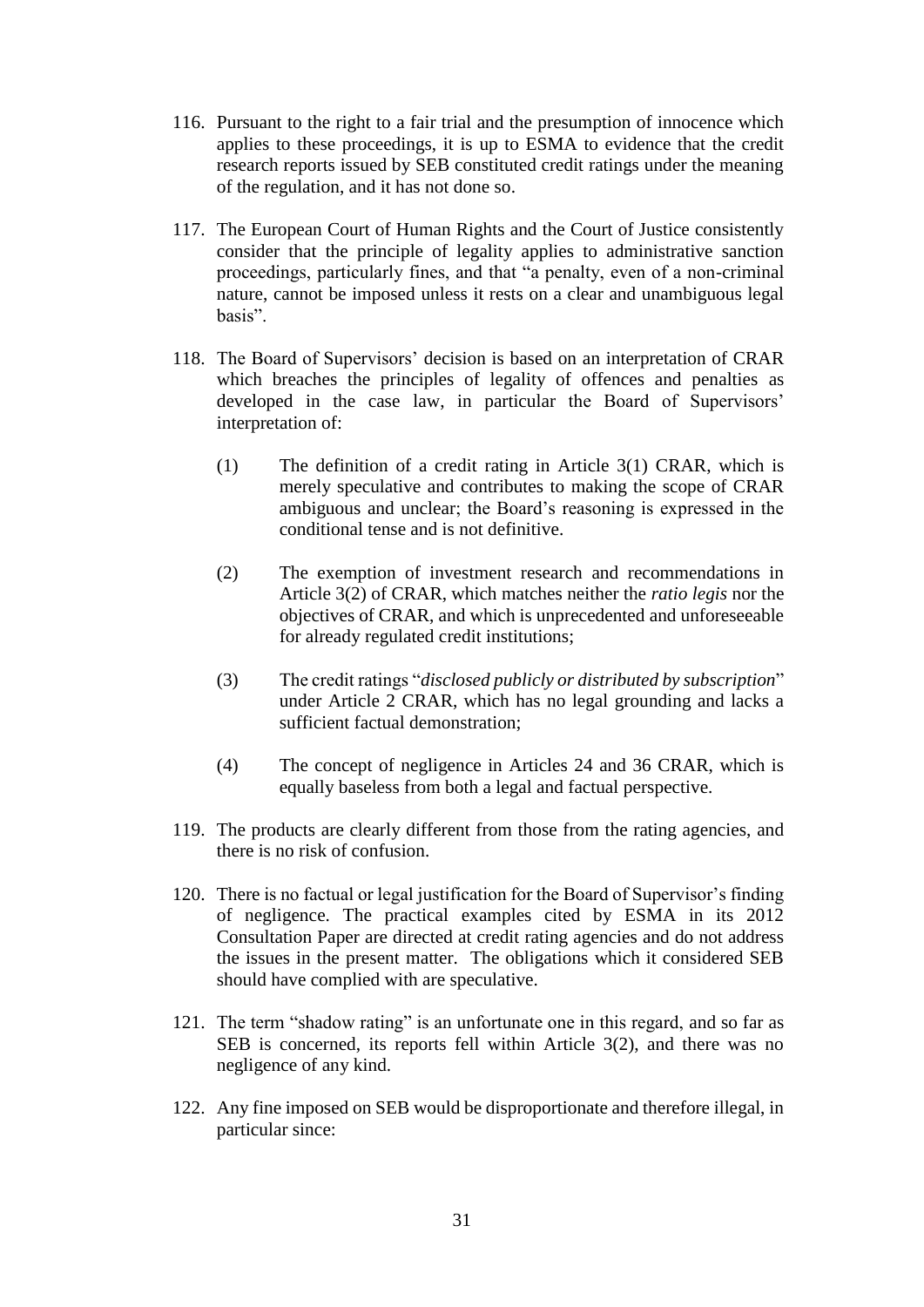- (1) It would not be appropriate and necessary for attaining the objectives pursued by CRAR, and
- (2) The credit research reports under consideration have not caused any harm to the internal market or any individual or group of investors or issuers. SEB's credit research activities enable investors to make informed investment decisions in light of credit risk, and help to preserve an important source of financing for small and medium sized enterprises on the Nordic bond market. They thereby contribute to the protection of investors and the stability of the internal market.
- 123. Accordingly, SEB asks the Board of Appeal to:
	- (1) Quash the Decision,
	- (2) Decide that SEB's credit research activities are excluded from the scope of CRAR pursuant to Article 3(2) of the Regulation; and
	- (3) Decide that SEB has not committed the infringement set out in Point 54 of Section 1 of the Annex III of the Regulation.
- 124. Alternatively, if the Board of Appeal considers that SEB committed the infringement, it asks the Board of Appeal to:
	- (1) Decide that SEB did not commit the infringement negligently,
	- (2) Rule that no fine can be imposed on it.

#### (4) Handelsbanken

- 125. The Board of Supervisors' decision is the final step in ESMA's investigation that commenced in April 2015 into the so called "shadow ratings" contained in investment research reports on debt instruments, labelled credit research reports, by Handelsbanken and other market participants, prepared by the capital markets division of Handelsbanken and issued to investors. The debt instruments concerned were corporate bonds on the Nordic market.
- 126. The Board of Supervisors' decision concerns the interpretation of Article 3(2) CRAR and the specific exemption afforded to investment research. Handelsbanken has maintained throughout ESMA's investigation that the exemption regarding investment research in Article 3(2) is clear and that it applies to Handelsbanken's credit research reports on debt instruments.
- 127. The Board of Supervisors' decision nevertheless concluded that the credit research reports of Handelsbanken fell within the scope of CRAR and that Handelsbanken has been negligent in omitting to register as a credit rating agency.
- 128. Due to the actions of ESMA and its interpretation of CRAR in clear contradiction of its wording, a central question in this matter is whether the alleged lack of clarity of Article 3(2) CRAR can result in any burden and responsibility for Handelsbanken.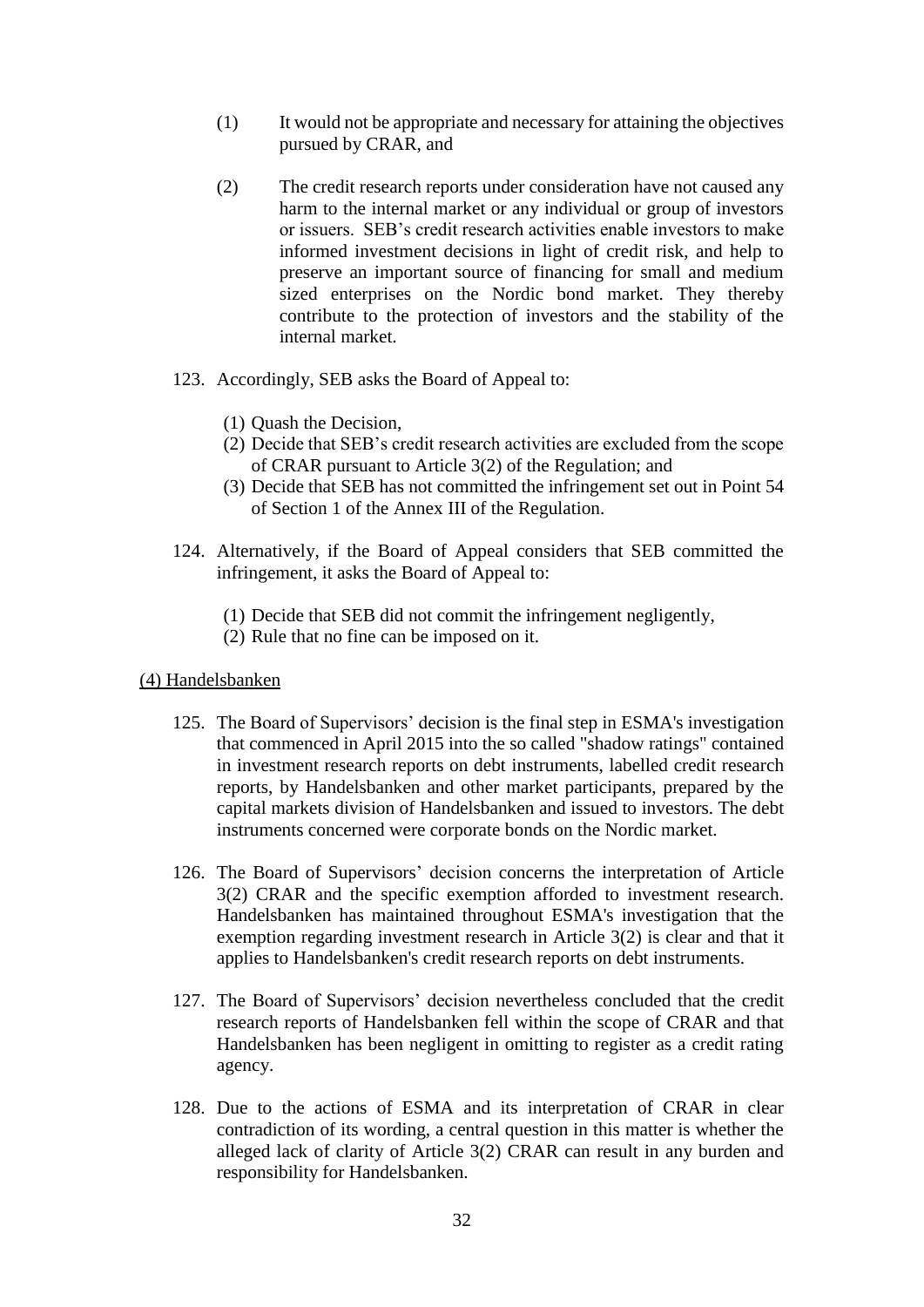- 129. Handelsbanken has all along noted that if the provision is to be held to mean anything else than its clear wording, this should be done in legislation as the interpretation suggested in the Board of Supervisors' decision would entail a fundamental change to CRAR and a considerable broadening of its scope.
- 130. ESMA has not been able to satisfactorily explain how the alleged lack of clarity should in practice have been apparent to Handelsbanken before the investigation by ESMA commenced. The "doubt" regarding the scope of CRAR has in fact been introduced and created by ESMA a number of years after CRAR first entered into force. Hence, there are important and fundamental principles of foreseeability, proportionality and legal certainty which go to the heart of this case.
- 131. Should the Board of Supervisors of ESMA ultimately be confirmed in its interpretation of Article 3(2) of CRAR, in clear contradiction of its wording, such a result has not been foreseeable to Handelsbanken. There has been no legal certainty for it on which to base its actions. Therefore, Handelsbanken cannot be considered to have infringed CRAR or to have been negligent in its actions. For the same reasons – the lack of legal certainty and foreseeability – it was not correct to impose a fine on Handelsbanken.
- 132. The Board of Supervisors' decision breaches CRAR and fundamental principles of EU law and must therefore under Article 60(5) of the ESAs Regulation be remitted.
- 133. The grounds for appeal are in summary form:
	- (1) Incorrect determination of the scope of CRAR: the relevant investment research on debt instruments, referred to as credit research reports, issued by Handelsbanken, does not fall within the scope of CRAR because it falls within the exemption in its Article 3(2)(b) afforded to investment research.
	- (2) The objective of CRAR supports this conclusion, which the Board of Supervisors' decision fails to acknowledge. The objective was to fill a regulatory gap, not impose double regulation on regulated financial institutions such as Handelsbanken that issue investment research related to debt instruments. This activity is regulated by other Union legislation.
	- (3) The practical impact of the Board of Supervisors' decision is that the exemption in Article 3(2) is rendered virtually meaningless. The Decision ignores Court of Justice case law on the interpretation of exemptions.
	- (4) The Board of Supervisors' decision breaches the principle of legal certainty since the doubt regarding the scope of CRAR has in fact been introduced by ESMA a number of years after CRAR entered into force and in contradiction to its wording. This was not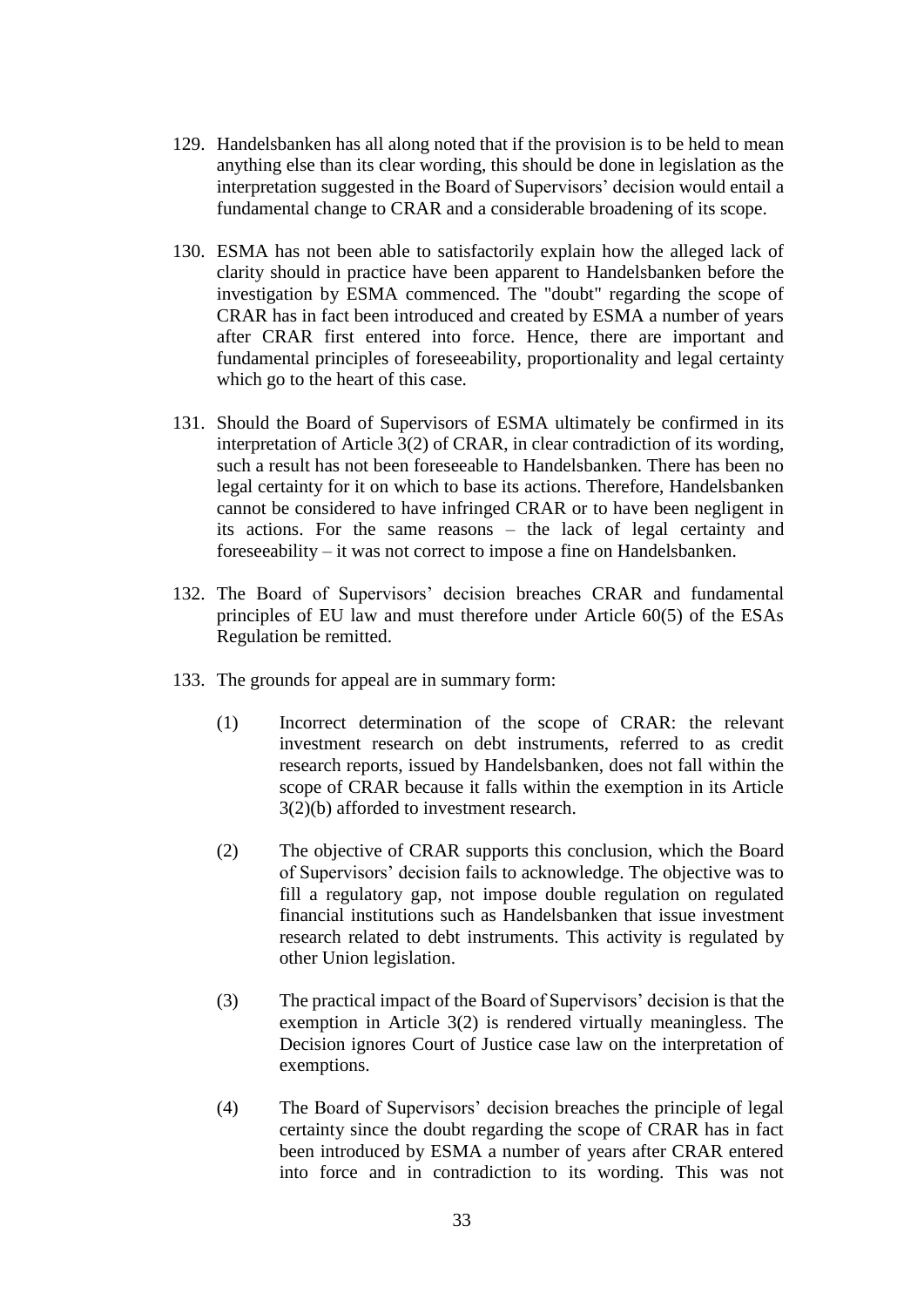foreseeable to Handelsbanken, and there has not been sufficient legal certainty for Handelsbanken to base its actions on.

- (5) Incorrect determination of negligence: in the circumstances, the standard of "special care" is not appropriate because a market participant that, taking into account all relevant circumstances, acts on the basis of a plausible interpretation of a legislative act cannot reasonably be considered negligent. Further, an alleged lack of clarity in the relevant legislative act should not prejudice a market participant which has arranged its operations in accordance with a reasonable interpretation of the language of that act.
- (6) In the circumstances, Handelsbanken cannot be held to have acted negligently. A duty of care cannot be extended beyond reason, taking practical and financial considerations into account. The test suggested and steps proposed are far too onerous and unrealistic. They would paralyse the operations of market actors and supervisory authorities and would not be practically meaningful. Furthermore, Handelsbanken could simply not have been able to foresee that such steps were required.
- (7) The sanctions are imposed in breach of fundamental principles of EU law. There was no uncertainty as to Handelsbanken's compliance. Thus, as a starting point, there were no grounds for ESMA to sanction Handelsbanken. In addition, the requirement of legal certainty must be observed all the more strictly in the case of rules liable to entail adverse financial consequences of private subjects. In this case, neither the alleged infringement nor the proposed sanction has been foreseeable.
- 134. Reliance is placed on the background to the appeal.
	- (1) Handelsbanken became aware of ESMA's investigation when it received the first request from ESMA in April 2015 in which it requested information on the so called "shadow ratings" contained in "credit research reports" regarding corporate bonds prepared by the bank's capital markets division. The relevant investment research concerned corporate bonds in the Nordic market.
	- (2) The broader underlying purpose of the reports was to assist the growing market for corporate bonds – especially for SMEs – in the Nordic region by providing analyses to support well-founded investment decisions.
	- (3) The reports served as an important tool for both investors and bond issuers. The former often had no other realistic means of evaluating the strength and value of the Nordic corporate bonds in a local market context. In addition, the issuers could often not finance their operations with a bond issue without any such underlying assessment of their creditworthiness.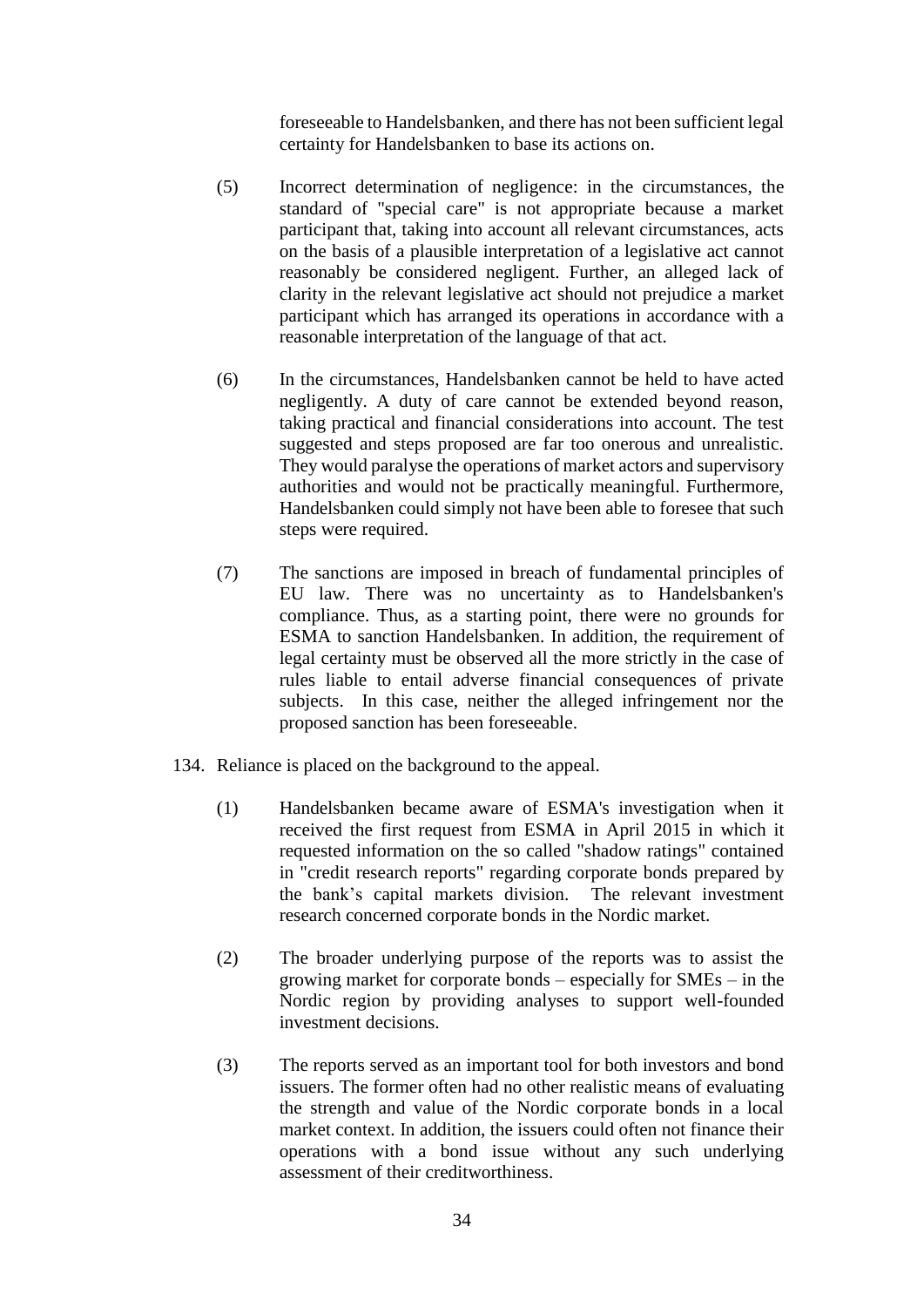- (4) In order for the reports to fulfil this purpose and constitute a useful tool for investment decisions, they needed to include an assessment of the creditworthiness of the bond issuer otherwise the reports would be virtually meaningless to market participants.
- (5) The creditworthiness of a company, in particular for investment purposes, needs to be assessed on some scale that can relate this fact to the creditworthiness of other issuers and other alternative investments. That was the case for the indicative ratings (also called "shadow" ratings) included in Handelsbanken's investment research reports.
- (6) The investment research on debt instruments included a credit analysis of a company and thus constituted an integrated product with many contributing elements. The alleged "credit rating", i.e. the indicative ratings, was therefore not a naked or specific or separate product, but formed an integral and — on the part of investors expected part of the overall assessment of the creditworthiness of the company.
- (7) The investment research on debt instruments was never intended to commercially compete with the credit rating agencies and had a distinct role on the local securities market in which ratings from rating agencies were not commercially available for relevant issuers and investors.
- (8) All the major Swedish banks acting in the Nordic market issued similar reports during the relevant time period. It could therefore be considered market practice in the Nordic region.
- (9) The practice did not provoke any action from the Swedish regulator, Finansinspektionen, that supervises all the Swedish banks for both prudential and market-conduct purposes.
- (10) Handelsbanken emphasises the timeline. It originally and still considers that CRAR is clear with respect to the investment research exemption in Article 3(2)(b). It originally considered and still maintains that its credit research reports constitute such investment research and are within the exemption and excluded from the scope of CRAR. Handelsbanken held and still holds that this is a natural and reasonable reading of CRAR, doing justice to the policy concerns underpinning the Regulation.
- (11) The practice and understanding of Handelsbanken also corresponded to market practice in the Nordic region. There appears to have been a consensus — independently arrived at by various unconnected and unaffiliated market participants (including issuers, investors and intermediaries) active in the Nordic market — that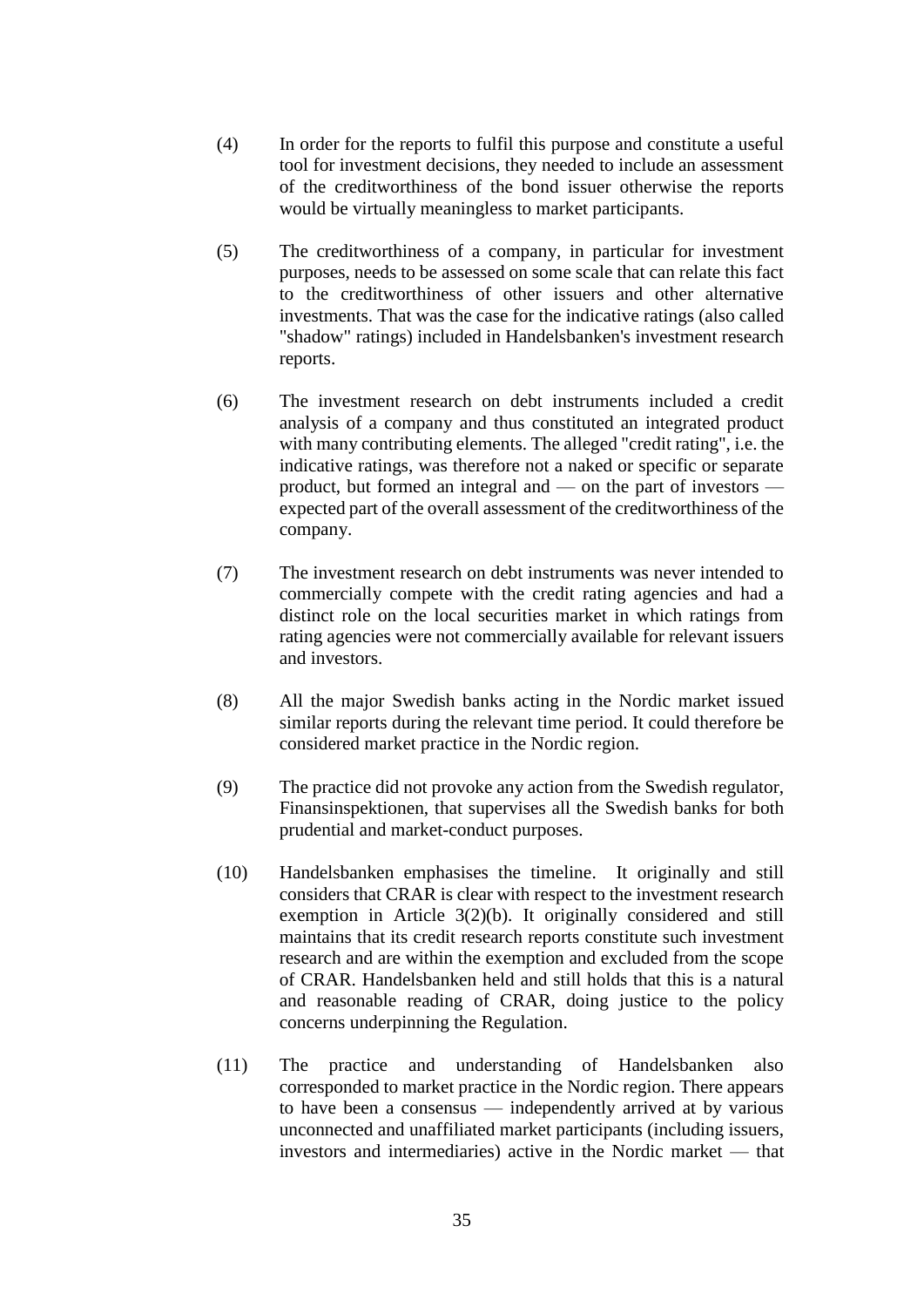reports of this kind were exempted from the scope of CRAR by virtue of Article 3(2)(b).

- (12) Thus, from June 2011 when Handelsbanken commenced publication of the relevant reports — until 28 April 2015 when ESMA commenced its investigation, there was no indication from any external source in the form of guidance from domestic or supranational regulators or other means that could reasonably be taken to have indicated to Handelsbanken that it could potentially fall within the scope of CRAR, despite the clear wording of the Regulation to the contrary.
- (13) When it became apparent during ESMA's investigation that there was a potential risk that its credit research reports could be considered to fall under CRAR, Handelsbanken first amended its practice and then, after a meeting with ESMA officials, ceased it altogether. Handelsbanken therefore acted prudently and with caution as a responsible market participant as soon as the potential infringement had been brought to its attention.
- (14) In the Decision, the Board of Supervisors (repeatedly) maintains that it has not formed a "settled view" on the central issue of how to interpret the exemption in Article 3(2)(b). Nevertheless, it adopted an interpretation against the wording of CRAR that considerably broadens its scope, and imposed sanctions on Handelsbanken for alleged breaches of CRAR despite an uncertainty of its scope that the Board of Supervisors itself admits to.
- (15) This was done without any substantiated support for that interpretation other than the policy aims of the Board of Supervisors and its conjecture as to the intentions of the legislator with respect to CRAR.
- (16) In its reply to ESMA in the investigation process, Handelsbanken noted that an amendment of CRAR would be necessary for its reports to fall within the scope of CRAR. Handelsbanken has maintained this position throughout the investigation. It is not for ESMA to change the scope of CRAR – that remains the prerogative of the Union legislator.
- (17) Furthermore, in a case such as the one at hand that revolves around an alleged "unclarity" in CRAR of which the relevant market actors were not aware, and that goes against its wording, ESMA attempts to impose a "special duty of care" on market participants. This is unreasonable in the circumstances and would in essence be a retroactive duty, from the date of the decision, unascertainable to market participants.
- (18) The Board of Supervisors of ESMA elaborates a list of far-reaching steps that market participants should take in order to demonstrate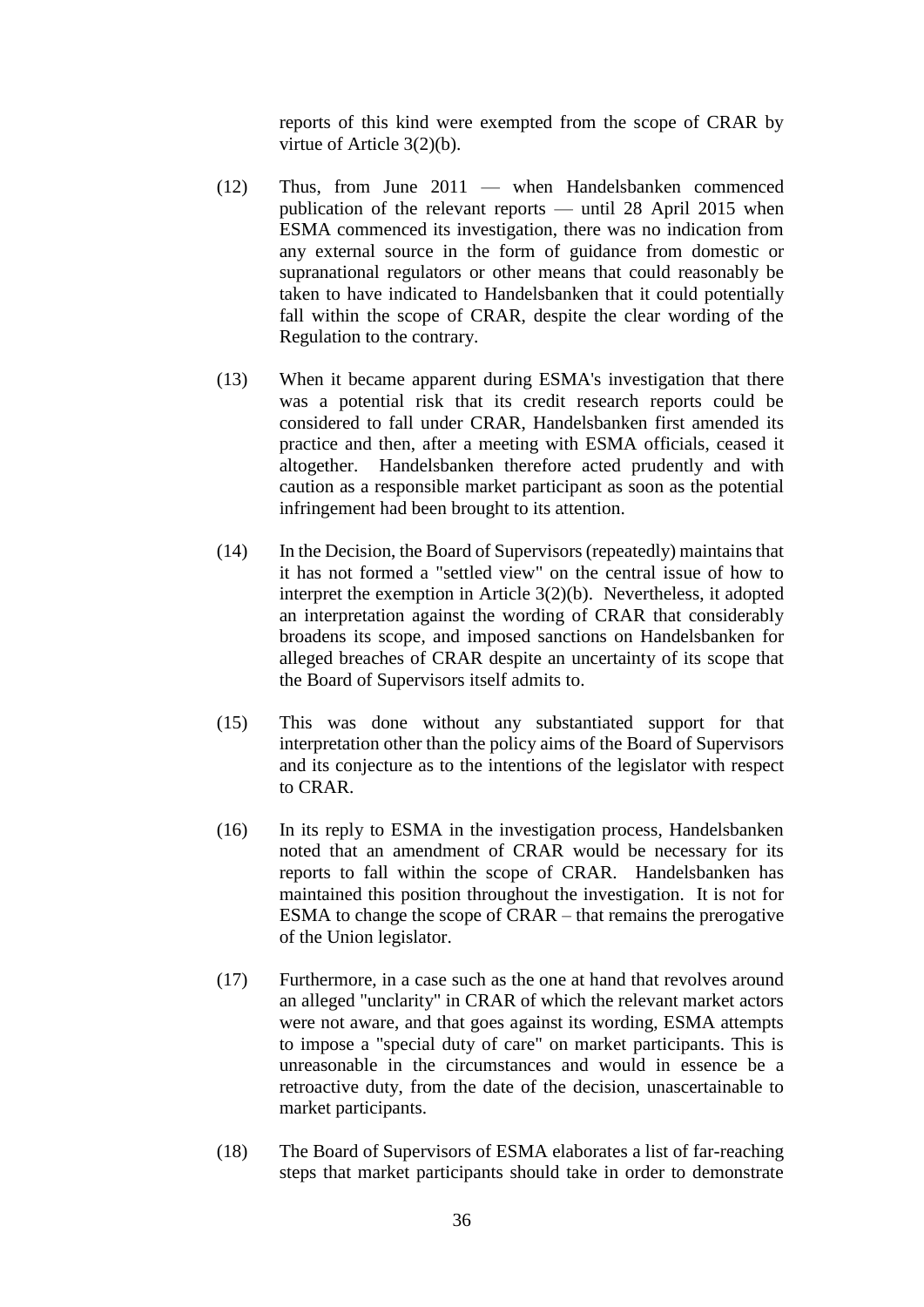that they have not acted negligently. Both the special duty of care and the steps that ESMA attempts to impose in the decision are without foundation.

- (19) Notwithstanding the matter being "unclear", ESMA has failed to provide guidance or information to the market, or otherwise indicated to market participants that it would interpret CRAR as it now does.
- 135. Handelsbanken requests Board of Appeal to remit the case to the Board of Supervisors for the adoption of an amended decision that it had no duty to apply for registration under CRAR and did not infringe point 54 of Section I of Annex III CRAR. If the Board of Appeal finds an infringement, it should find that Handelsbanken has not been negligent, and if the Board of Appeal finds negligence, it should find that the sanction violates fundamental principles of EU law.

# **XII The response of ESMA to the appeals**

- 136. In response to the appeals, it is submitted on behalf of ESMA in summary that:
	- (1) ESMA has not erred in law in the interpretation of the definition of "credit rating" under Article 3(1) CRAR and in the interpretation of Article 3(2) CRAR. ESMA's interpretation of these provisions is fully in line with the text, context and intent of the relevant provisions. Conversely, the appellants' interpretation has no legal basis and deprives CRAR of any practical application.
	- (2) ESMA has not breached the principles of due process or legal certainty or legality of offences and penalties or the appellants' legitimate expectations. It has not infringed the appellants' fundamental rights, or the principle of proportionality.
	- (3) ESMA's position on the matter relevant to the case at hand is clear and settled and was entirely foreseeable. In addition, ESMA provided the appellants no assurances giving rise to legitimate expectation that their conduct would not constitute an infringement of CRAR requirements.
	- (4) ESMA fully assessed the factual circumstances surrounding the distribution of the ratings to conclude that the conditions existed for the ratings to be deemed to have been disclosed publicly or distributed by subscription.
	- (5) The appellants infringed CRAR by acting negligently. The appellants are significant credit institutions required to comply with a high standard of care. The appellants failed to take appropriate steps to satisfy themselves that their conduct did not infringe CRAR.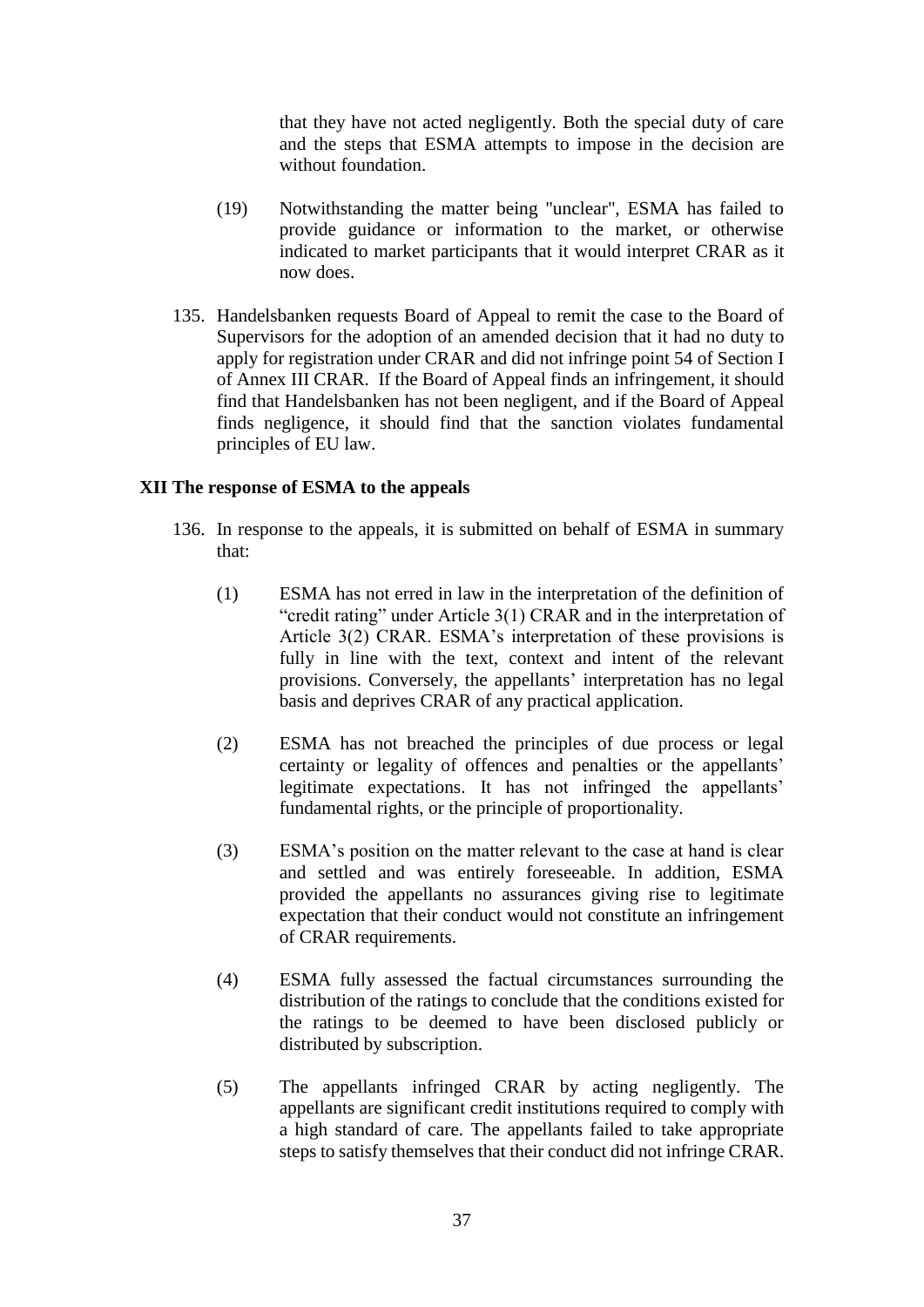- (6) The appellants' claim that ESMA breached the principle of proportionality and did not correctly apply the mitigating factors is unfounded. ESMA applied CRAR faithfully and had no discretion to take into account the mitigating factors invoked by the appellants.
- (7) ESMA requests the Board of Appeal to (i) dismiss the appeals as entirely unfounded and (ii) confirm the Decisions in their entirety.
- 137. It is not in dispute that the appellants have issued ratings, which are opinions on the creditworthiness of financial instruments and issuers, expressed through a standardised rating scale. Except in the case of SEB, it is also not in dispute that the ratings have been disclosed publicly and/or distributed by subscription, and do not fall within any of the exceptions listed in Article 2(2) CRAR. The ratings are therefore subject to CRAR, and the appellants have infringed Article 14(1) CRAR by issuing the ratings without having applied for registration.
- 138. Article 3(2) CRAR does not affect this conclusion. This excludes content that constitutes investment recommendations/research for purposes of MAR/MIFID as well as other opinions about the value of a financial instrument or a financial obligation. It does not exclude credit ratings that are included in documents that also include investment recommendations/research or other opinions.
- 139. Neither Article 3(2) CRAR nor any other provision of CRAR excludes credit ratings based on the type of document or materials in which they are included or on the type of support through which they are disseminated.
- 140. So long as the credit rating is expressed in the form of a standardised rating symbol and is widely available to market participants, it can have the detrimental effects on investor confidence and market stability that CRAR seeks to prevent.
- 141. Conversely, ratings that do not have those characteristics, e.g. are private ratings that are not widely disseminated, and therefore do not present risks for market stability, are excluded from the application of CRAR under Article 2(2).
- 142. If the legislator had thought that credit ratings included in investment recommendations/research reports present less of a risk to financial stability as a result of such inclusion, then it would have included them explicitly among the exemptions listed in Article 2(2) CRAR, which it did not do.
- 143. The notion that credit ratings included in investment recommendations/ research reports or any other document containing the elements described in Article 3(2) should be excluded from CRAR entails an absurd result. It would mean that market participants (including registered CRAs) would be able to circumvent the application of CRAR simply by including credit ratings in documents containing investment recommendation/research, or even merely opinions on the value of a financial instrument as per Article 3(2)(c). Such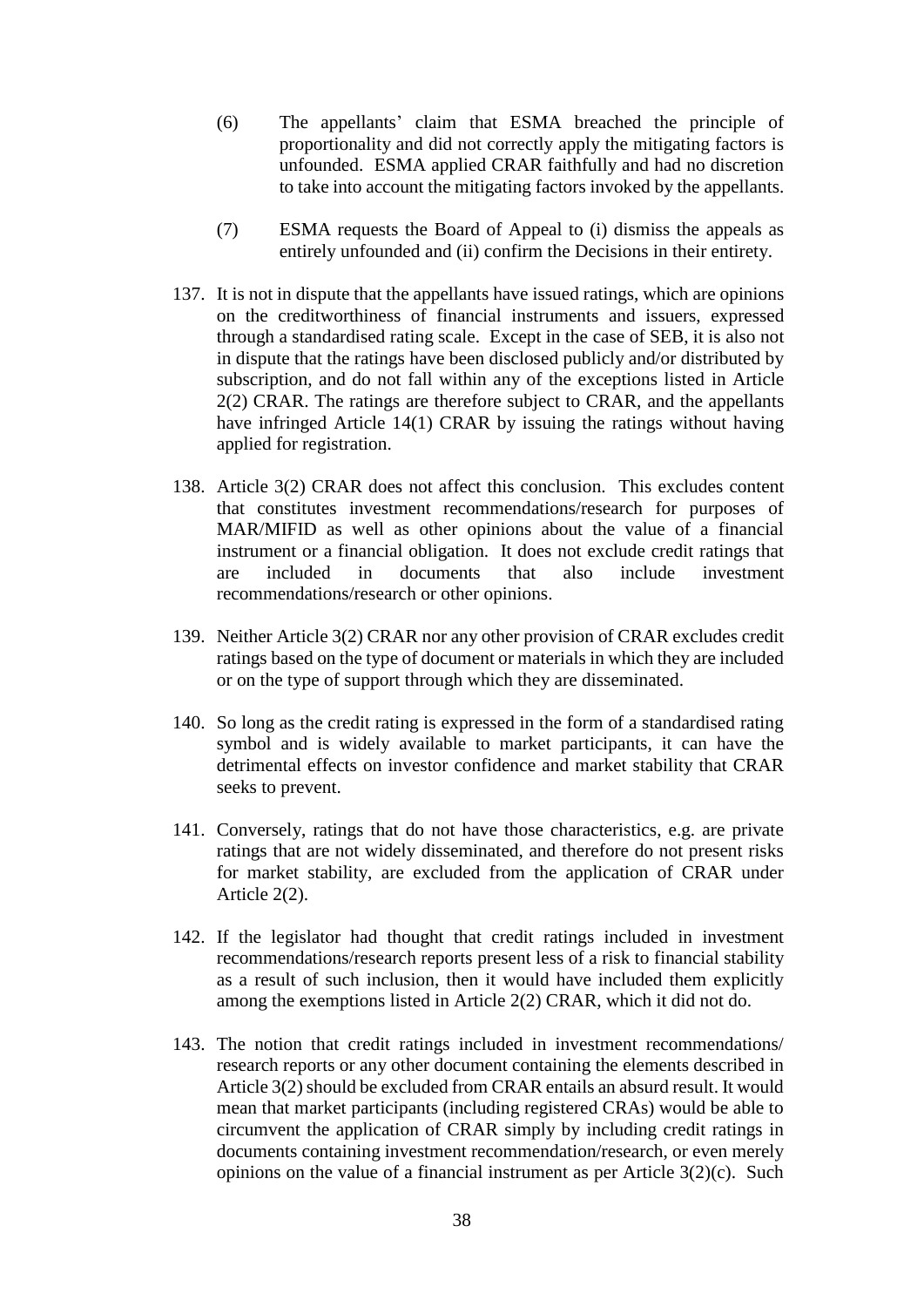an interpretation would not only frustrate the purpose of CRAR but lead to a disapplication of the entire framework introduced by CRAR. It is inconceivable that this was the interpretation intended by the legislator.

- 144. The contention that the existence of two separate regulatory frameworks entails that CRAR does not apply to credit ratings included in investment recommendation/ research reports is misguided because the purposes of different. CRAR is not a "double regulation".
- 145. The contentions based on Article 3(2)(b) CRAR that a communication cannot be both a credit rating and investment research within MiFID, that credit ratings should not be considered as such when they are included in investment recommendations/ research reports, or cannot be separated from such reports, or viewed exclusively as investment recommendations/ research, or that a document cannot qualify both as investment research and as a credit rating, or that the two concepts cannot coexist within a single document, or that the rating must be considered as an integral part of the investment recommendations/ research reports, have no legal basis. CRAR regulates credit ratings regardless of the documents or material in which they are included. A communication can be both a credit rating and investment research. The fact that the credit rating may be a "minuscule" part of the reports is irrelevant.
- 146. The practical impossibility for a bank that conducts investment research to simultaneously issue credit ratings does not make the issuing of credit ratings by the bank legal or permissible. It is wrong to contend that MiFID/MAR requirements are substantially equivalent to those under CRAR, which are more stringent and precise.
- 147. The inclusion of credit ratings in reports will trigger the application of CRAR, since no provision of CRAR or of MIFID/MAR exempts credit ratings from CRAR on the basis of the documents in which they are included.
- 148. The appellants' claim that credit investment research needs to contain an opinion expressed through a scale in order to have any practical meaning to investors is not supported by any evidence.
- 149. Claims that ESMA's interpretation of Article 3(2)(b) CRAR renders this provision meaningless are wrong. Its purpose and effect is to state that investment recommendations/reports do not constitute credit ratings and do not need to be regulated under CRAR. Specifically, Article 3(2)(b) makes clear that "buy", "hold" or "sell" recommendations, although they are technically standardised, are not credit ratings for purposes of CRAR.
- 150. ESMA's position is settled on all matters relevant to the case at hand. ESMA's interpretation of CRAR was entirely foreseeable (having been stated in a consultation paper), and it did not breach the principle of legitimate expectations.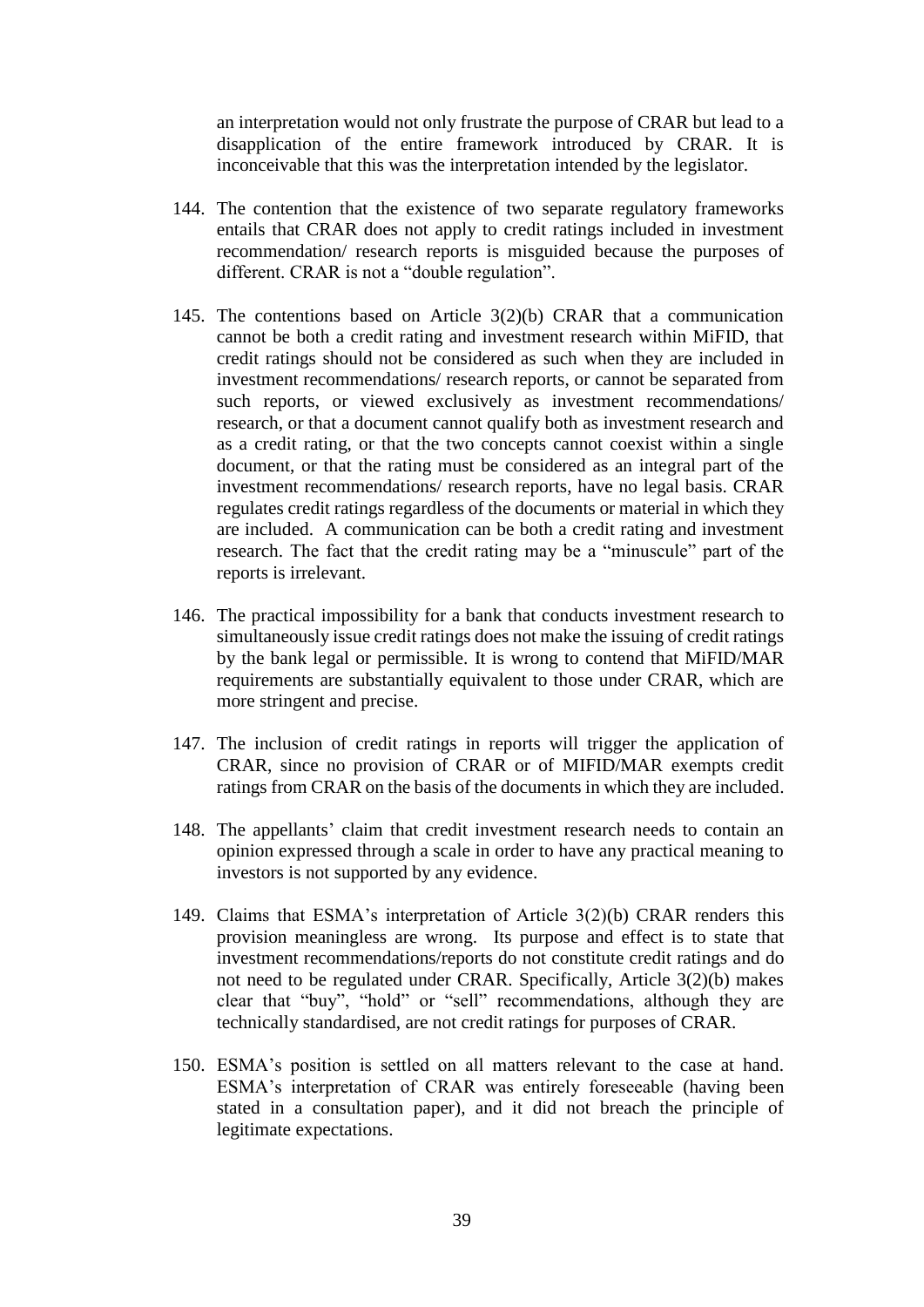- 151. The Decisions are based on Article 3(1) CRAR and specifically on the fact that the ratings issued by the appellants are credit ratings as defined in Article 3(1)(a), issued by an entity that qualifies as a CRA as defined in Article 3(1)(b). ESMA's interpretation of Article 3(2) is in line with the wording of the article which excludes from CRAR investment recommendations/ research, not credit ratings that may be included in such reports.
- 152. References in the Decisions to matters being "not settled" are referring to the broader considerations relating to possible regulatory overlaps between the CRAR and MIFID frameworks, i.e. whether credit rating activities of CRAs can also be subject to MIFID/MAR, in which case the CRAR and MIFID/MAR frameworks would overlap (a question that the Board of Supervisors notes is "not settled"). However, these general considerations do not affect the Board's clear finding according to which, in the case at hand, the ratings issued by the appellant are credit ratings for purposes of CRAR and not excluded under Article 3(2).
- 153. By stating that the ratings serve the same purpose as credit ratings issued by CRA's in a region where issuers cannot afford public ratings from registered CRA's, the appellants merely confirm that the ratings serve the same main purpose of credit ratings under CRAR. The fact that there appears to have been consensus in the Nordic Region that ratings included in investment recommendations/research reports are outside CRAR is irrelevant and does not justify the conduct of unauthorised activities.
- 154. SEB is wrong to claim that the Board of Supervisors only relied on three credit reports to make its assessments that its communications to its clients were "publicly disclosed or distributed by subscription". SEB itself provided ESMA with figures regarding the percentage of its credit investment research that included an assessment of the creditworthiness of an issuer or debt instrument to the effect that from 2011 to 2016 approximately 100% of its credit investment research included such creditworthiness assessment.
- 155. The Board of Supervisors did state both the factual and legal basis of their reasoning, by referring to (i) the relevant criteria, as set out in Article 2(1) CRAR and (ii) the factual basis upon which it found that the Ratings met such criteria. ESMA has stated in its Guidelines and recommendations on the scope of the CRA Regulation that it is sufficient, for a rating to be considered as "distributed by subscription", that the rating be provided to different persons belonging to a list of subscribers, without any specific number. Indeed, "[a] rating which is provided to different persons belonging to a list of subscribers does not fall within the definition of "private rating" in Article 2(2)(a) of the CRA Regulation".
- 156. According to Article 1(7) of Commission Directive 2003/125/EC, distributions channel is defined as "a channel through which information is or is likely to become publicly available" and "likely to become publicly available information" is defined as information to which a large number of persons have access. According to the figures provided by SEB, the reports were distributed to 1147 clients. Also on the basis of this element, the Board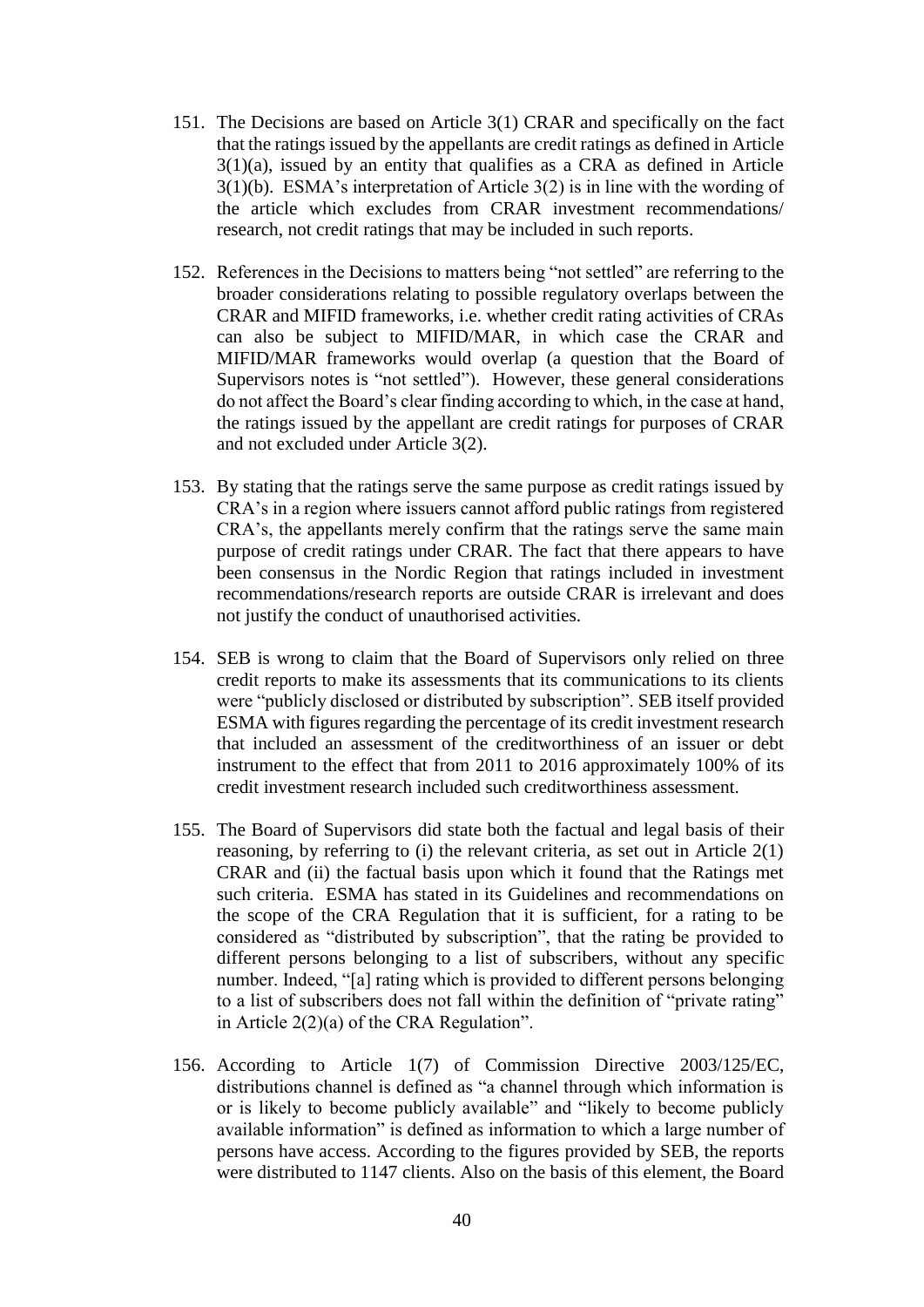of Supervisors rightly considered that the ratings could not qualify as "private ratings" under Article 2(2)(a) CRAR.

- 157. The CJEU case-law holds that negligence should be understood as "entailing an unintentional act or omission by which the person responsible breaches his duty of care which he should have and could have complied with in view of its attributes, knowledge, abilities and individual situation". Under a "normal care standard", negligence requires that the author of the infringement "has not foreseen the consequences of his action in circumstances where a person who is normally informed and sufficiently attentive could not have failed to foresee them."
- 158. The CJEU has also consistently held that "persons carrying out a professional activity, who are used to having to proceed with a high degree of caution when pursuing their occupation" "can on this account be expected to take special care in assessing the risks that such an activity entails". Under the "high standard of care", negligence is established where the author of the infringement fails to take "special care" in assessing the risks that its acts or omissions entail. Under that standard, a more active approach is required from such entities which must take certain specific actions and/or followed certain steps, including, for example, seeking "appropriate legal advice" or "expert advice to assess, to a degree that is reasonable in the circumstances, the consequences which a given activity may entail".
- 159. According to the CJEU, the "special care" standard applies to "persons carrying on a professional activity, who are used to having to proceed with a high degree of caution when pursuing their occupation." Financial service providers and CRAs play an important role in the economy of the EU, as well as the financial stability and integrity of the financial markets. ESMA is of the view that a high standard of care is to be expected of a CRA: see Recital 1 CRAR.
- 160. Given their importance, financial services providers are required to have in place robust internal governance systems to ensure compliance with applicable regulatory requirements. As to credit institutions, see Directive (EU) No 2013/36 ("CRD IV") and the guidelines adopted by the European Banking Authority ("EBA") for its application. It is also true of CRAs, which are required under CRAR to set up a compliance function and to "*establish adequate policies and procedures to ensure compliance with its obligations under [CRAR].*"
- 161. Given the importance of the requirements applicable to credit ratings, and the appellants' role as some of the main providers of financial services of the Nordic region, ESMA believes that a high standard of care was to be expected of the appellant when they decided to issue credit ratings.
- 162. In the Decision, the Board of Supervisors provided examples of concrete actions or steps that diligent professional persons might have taken in similar circumstances, e.g. carefully evaluated whether CRAR might apply to the Ratings, sought legal advice on the scope and effect of CRAR and/or advice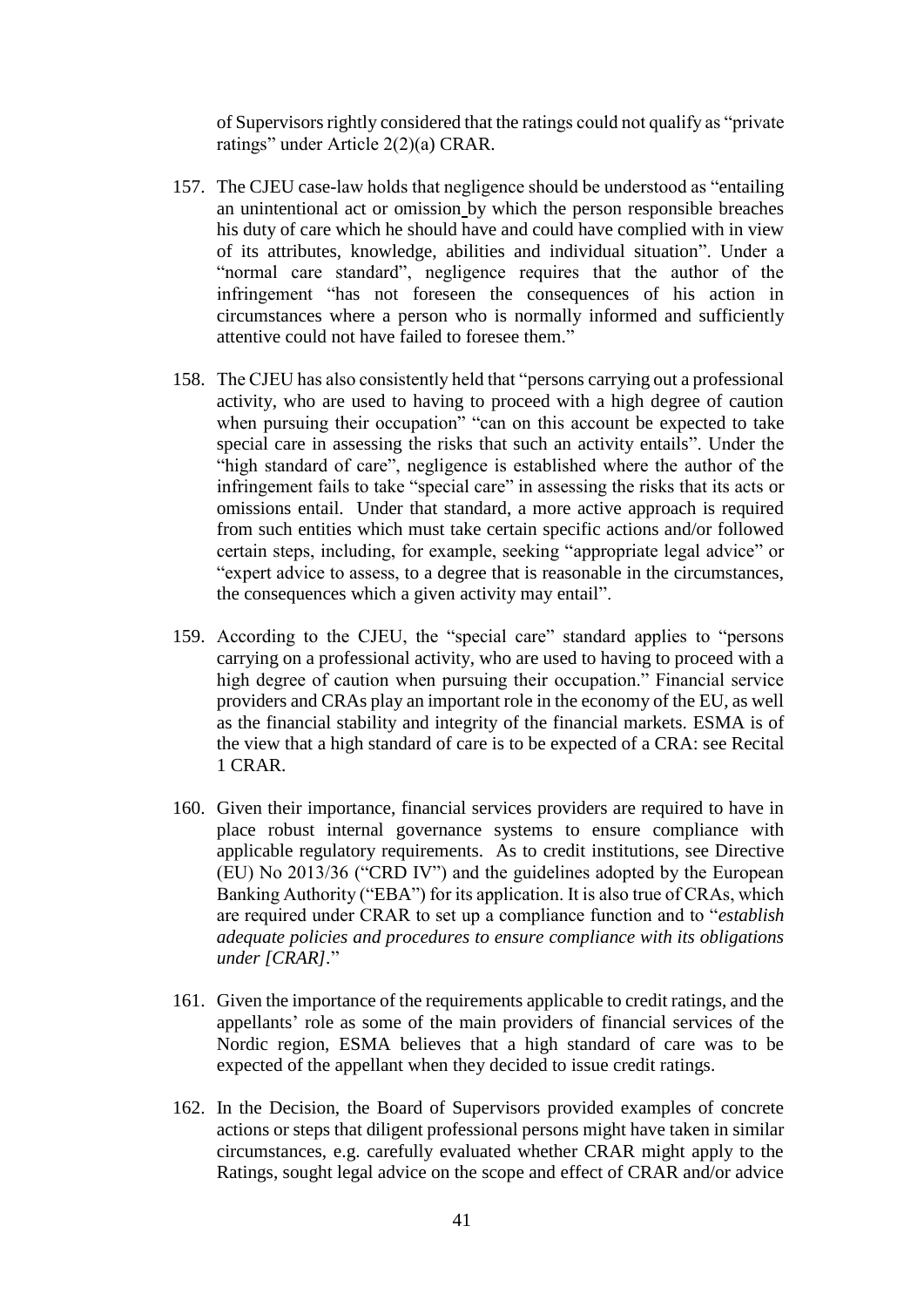from their National Competent Authority and/or ESMA on those issues; in addition, the Board of Supervisors indicated that the appellants might have been expected to submit any initial legal position to periodic review.

- 163. The appellants consider that CRAR provides for a clear exemption for credit ratings included in investment recommendations/research, thus suggesting that these indicative steps were not necessary.
- 164. However, the Board of Supervisors was not imposing additional steps not contemplated by the law but merely indicating examples, consistent with the above CJEU case-law, of steps that a diligent bank "*might have*" taken, with the understanding that other measures could also have been taken, to comply with the high standard of care. Had a proper legal assessment have been carried out by the appellants as to the scope and purpose of CRAR, that would have at least raised questions as to the legality of their credit rating activities which could have been answered through the steps mentioned.
- 165. In deciding whether the appellants met the high standard expected of them, the Board of Supervisors had to consider those steps that the appellants did or did not take in the particular circumstances. Whether any of these steps were taken is an objective criterion relevant to the question of whether the appellant in question met that high standard of care.
- 166. The fact that the authorities did not raise any concern or that there were no material changes in the provisions of CRAR is irrelevant. This does not relieve an entity of its duty of care or of its obligation to ensure that it complies with applicable regulations.
- 167. It cannot be said in good faith that there was no possibility that the ratings, which are expressed in the form of standardised rating notches, could potentially be subject to CRAR. Only an inadequately short assessment made without appropriate due care and seriousness could have led to such a conclusion.
- 168. The banks' interpretation of Article 3(2) CRAR is not supported by the text, is manifestly contrary to the regulatory purpose of CRAR, and would deprive the CRAR of any practical application.
- 169. Reliance cannot be placed on the argument that other market participants were issuing ratings without complying with CRAR: each regulated entity is responsible for conducting its own assessment of its obligations under the law and comply with it and the fact that no one in the Nordic region was compliant is not an excuse for not having complied with the duty of care.
- 170. The national authorities are not in charge of interpreting and enforcing CRAR, and the fact that they did not raise any issues is not relevant. The absence of concerns raised by ESMA is also irrelevant as it is settled caselaw that the fact that specific conduct has not yet been examined by the authorities does not exonerate an undertaking. The appellants should have foreseen that their credit ratings activities were likely to be subject to CRAR.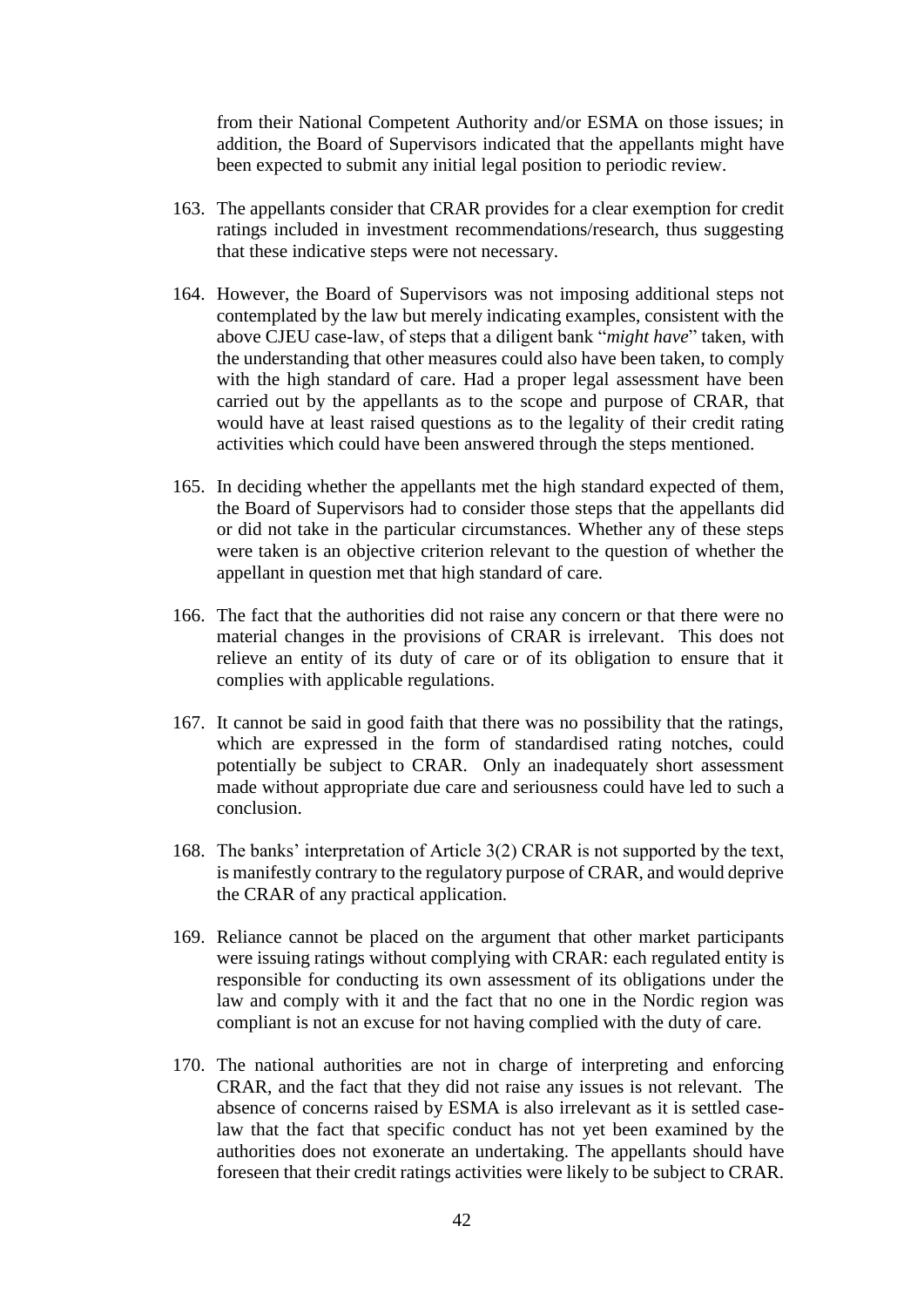- 171. The appellants' behaviour demonstrates that, rather than adopting conduct that one would expect from skilled and informed entities (such as carefully analysing the application of regulations, which should have led at least to questions being raised as to whether the ratings could potentially be subject to CRAR), they relied on an incorrect reading of CRAR to continue credit rating business activities and clearly failed to comply with their duty of care.
- 172. The appellants' defence suggesting that due to the complexity of CRAR and/or the uncertainties in the interpretation of CRAR they cannot be held negligent, is unfounded. The broader considerations that the Board of Supervisors considered "not settled" are irrelevant.
- 173. The appellants cannot reasonably claim an uncertainty or complexity raised after the fact by another party (the Board of Supervisors) that they have never previously raised as grounds to retroactively evade the duty of care that they were required to comply with at the time.
- 174. Even if the appellants had claimed that they had difficulties in interpreting CRAR when they decided to issue credit ratings, the case law of the EU courts shows that such difficulties do not relieve the entities of their duty of care. They had to "seek all possible clarifications to ensure it did not infringe [the relevant provisions]" (CJEU in *Firma Söhl & Söhlke*).
- 175. ESMA cannot take into account a hypothetical outcome that external counsel and the national authority if consulted would have reached the same conclusion as the appellants did.
- 176. The IIO's conclusions to the effect that there was no negligence were not binding on the Board of Supervisors, insofar as the decision-making power in the matter of supervisory measures and sanction is solely vested in the Board of Supervisors.
- 177. As to Nordea:
	- (1) It appears to have taken no concrete actions or steps, which confirms ESMA's assessment that it failed to comply with the required standard of care.
	- (2) The fact that the National Competent Authorities allegedly interpreted CRAR as it did consist only of very general statements made by the Ministry of Finance of Finland, which show that said authorities expressed no opinion on the specific question at hand.
	- (3) Despite issuing what itself describes as "Corporate ratings", "Company Ratings", "Bond ratings" or "shadow ratings", the bank did not appear to have taken any active step to assess whether it was required to comply with CRAR, and was unable to produce any documentary evidence of such assessment.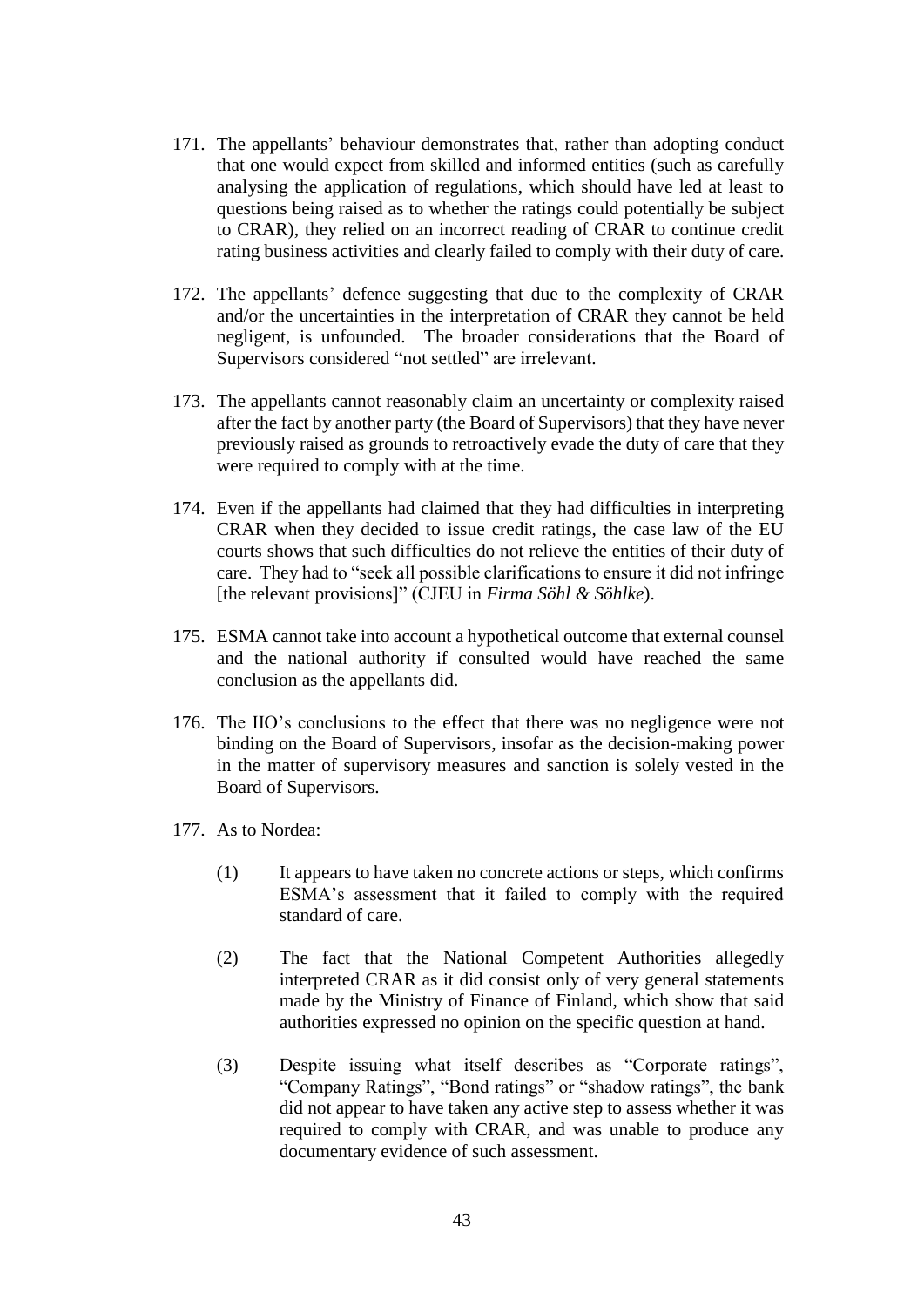# 178. As to Swedbank:

- (1) Though the appellant stated it had carried out an initial assessment of its position in relation to CRAR, it did not produce documentary evidence of the assessment and appeared not to have taken any steps externally, such as with its National Competent Authority or ESMA, to confirm its assessment nor seemed to have reviewed its position periodically.
- (2) The appellant did not meet the high standard of care required of it, and a properly informed person in its position, sufficiently attentive and having taken special care in assessing the risks involved in issuing ratings, would not have failed to foresee that the ratings were likely to be considered to be credit ratings subject to CRAR.
- (3) No actions or steps other than its alleged initial assessment appear to have been taken by the appellant.
- (4) Despite issuing what the appellant itself describes as "shadow ratings", "Corporate ratings", "Swedbank estimated Issuer ratings", "Swedbank estimated Bond ratings" or "Swedbank issuer ratings", it did not appear to have taken any active step beyond its alleged initial assessment to confirm whether it was required to comply with CRAR.
- (5) While claiming that the assessment process was extensive and rigorous and carried out with highly competent in-house legal experts, the appellant was not able to provide any record of its alleged initial assessment of its position in respect of CRAR.
- 179. As to SEB:
	- (1) Though the appellant stated that it had carried out an initial assessment of its position in relation to CRAR and concluded it was not applicable to it given the scope of the exemption provided by Article 3(2), it has not produced documentary evidence of the assessment and no record was kept of the conclusion that the legislation was inapplicable.
	- (2) The appellant appears not to have taken any steps externally, such as with its National Competent Authority or ESMA, to confirm its assessment nor seemed to have reviewed its position periodically.
	- (3) The appellant did not meet the high standard of care required of it, and a properly informed person in its position sufficiently attentive and having taken special care in assessing the risks involved in issuing ratings, would not have failed to foresee that the ratings were likely to be considered to be credit ratings subject to CRAR.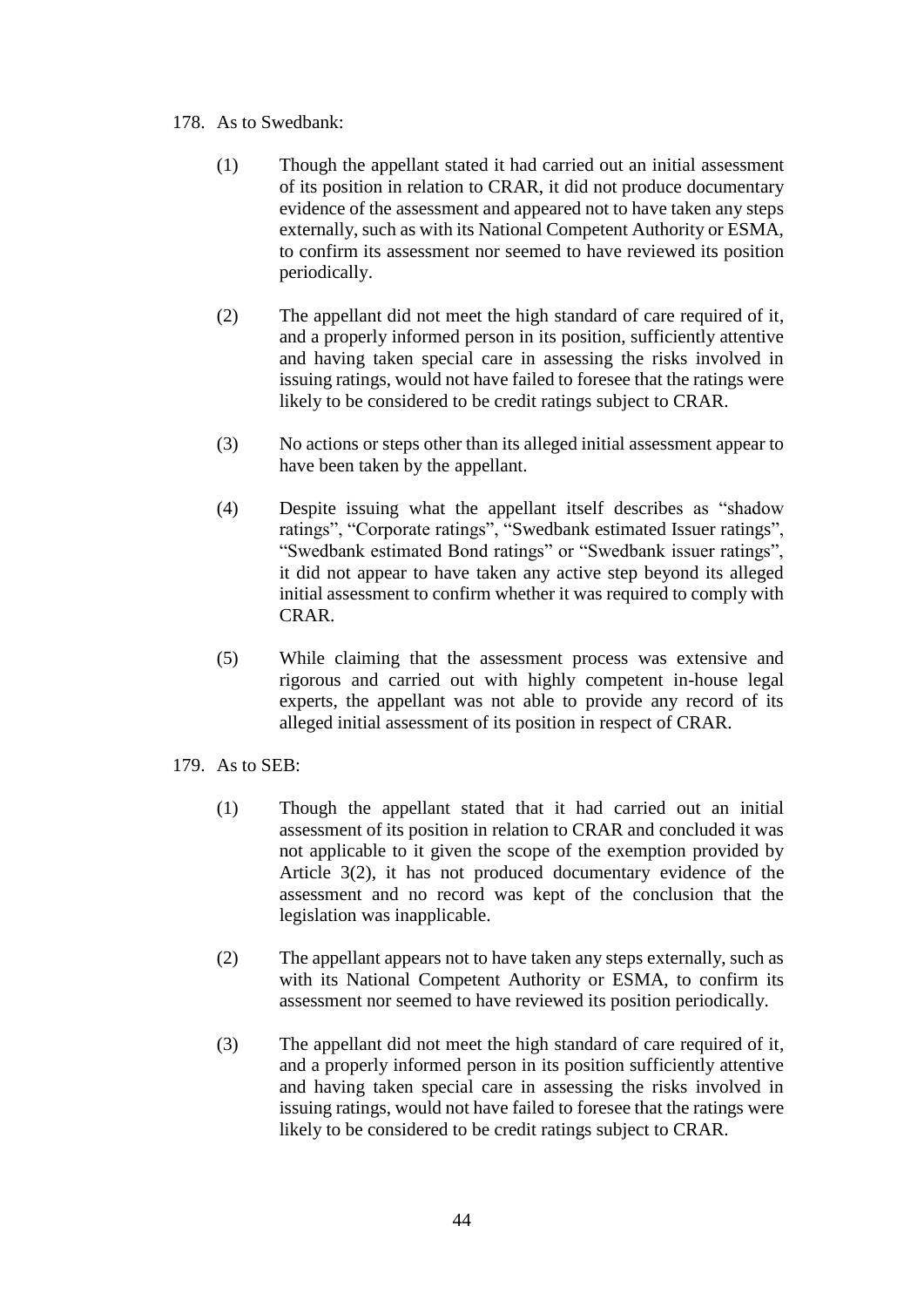- (4) No actions or steps other than its alleged initial assessment appear to have been taken by the appellant.
- (5) Despite issuing what it describes as "Corporate ratings", "Standalone ratings" or "Credit ratings", the appellant did not take any active step beyond its alleged initial assessment to confirm whether it was required to comply with CRAR.
- (6) While claiming that the assessment process was extensive and rigorous and carried out with highly competent in-house legal experts, the appellant was not able to provide any record of its alleged initial assessment of its position in respect of CRAR.
- 180. As to Handelsbanken:
	- (1) Although the appellant appears to have carried out an initial assessment of its position in relation to CRAR, it has not produced documentary evidence of the assessment, and appears not to have taken any steps externally, such as with its National Competent Authority or ESMA, to confirm its assessment, nor "seems to have reviewed its position periodically.
	- (2) The appellant did not meet the high standard of care required of it and a properly informed person in the position of the appellant, sufficiently attentive and having taken special care in assessing the risks involved in issuing ratings, would not have failed to foresee that the ratings were likely to be considered to be credit ratings subject to CRAR.
	- (3) No actions or steps other than its alleged initial assessment appear to have been taken by the appellant.
	- (4) Despite issuing what itself describes as "Indicative ratings", "Indicative corporate ratings", "Indicative issue ratings", or an "Indicative issuer ratings", the appellant did not take any active step beyond its alleged initial assessment to confirm whether it was required to comply with CRAR.
	- (5) While claiming that the assessment process was extensive and rigorous and carried out with highly competent in-house legal experts, the appellant was not able to provide any record of its alleged initial assessment of its position in respect of CRAR.

## **XIII The applicable provisions**

- 181. The following are the provisions principally applicable to the issues arising on the appeals. There are relatively few of them.
- 182. Article 1 of CRAR sets out the Regulation's ambit and purpose: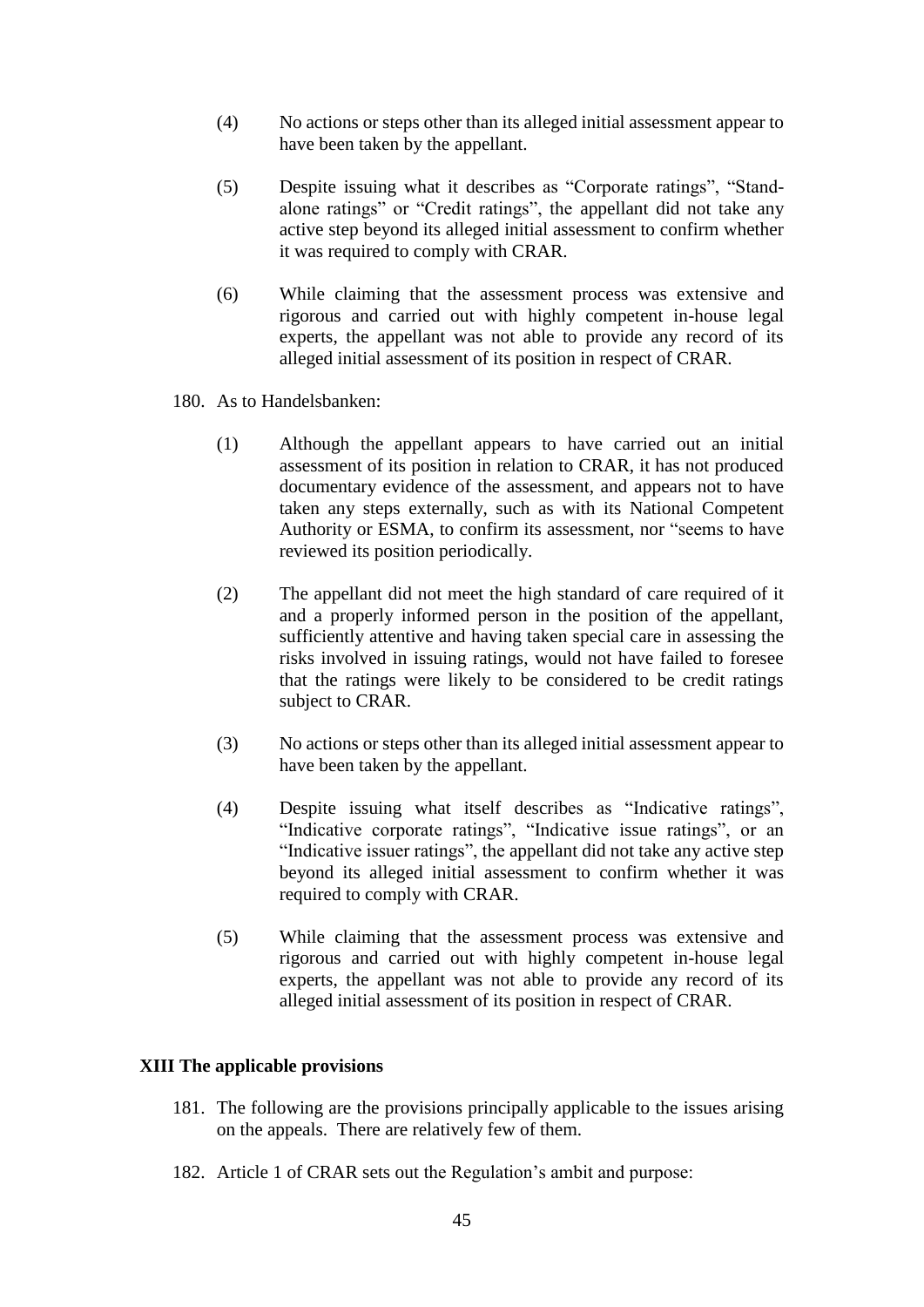"This Regulation introduces a common regulatory approach in order to enhance the integrity, transparency, responsibility, good governance and independence of credit rating activities, contributing to the quality of credit ratings issued in the Union and to the smooth functioning of the internal market, while achieving a high level of consumer and investor protection. It lays down conditions for the issuing of credit ratings and rules on the organisation and conduct of credit rating agencies, including their shareholders and members, to promote credit rating agencies' independence, avoid conflicts of interest, and the enhancement of consumer and investor protection."

183. The limits of the applicability of CRAR are addressed in a number of recitals, of which Recital 20 relating to investment research and investment recommendations is most relevant to the appeals.

> "Investment research, investment recommendations and other opinions about a value or a price for a financial instrument or a financial obligation should not be considered to be credit ratings."

184. The definition of a "credit rating" is stated in Article 3(1)(a) as follows.

"'credit rating' means an opinion regarding the creditworthiness of an entity, a debt or financial obligation, debt security, preferred share or other financial instrument, or of an issuer of such a debt or financial obligation, debt security, preferred share or other financial instrument, issued using an established and defined ranking system of rating categories;"

185. The definition of "rating category" in terms of a "rating symbol" follows in Article  $3(1)(h)$ :

> "'rating category' means a rating symbol, such as a letter or numerical symbol which might be accompanied by appending identifying characters, used in a credit rating to provide a relative measure of risk to distinguish the different risk characteristics of the types of rated entities, issuers and financial instruments or other assets;"

186. As foreshadowed in Recital 20, the exclusions are stated in Article 3(2) which provides that:

> "2. For the purposes of paragraph  $1(a)$ , the following shall not be considered to be credit ratings:

> (a) recommendations within the meaning of Article 1(3) of Commission Directive 2003/125/EC;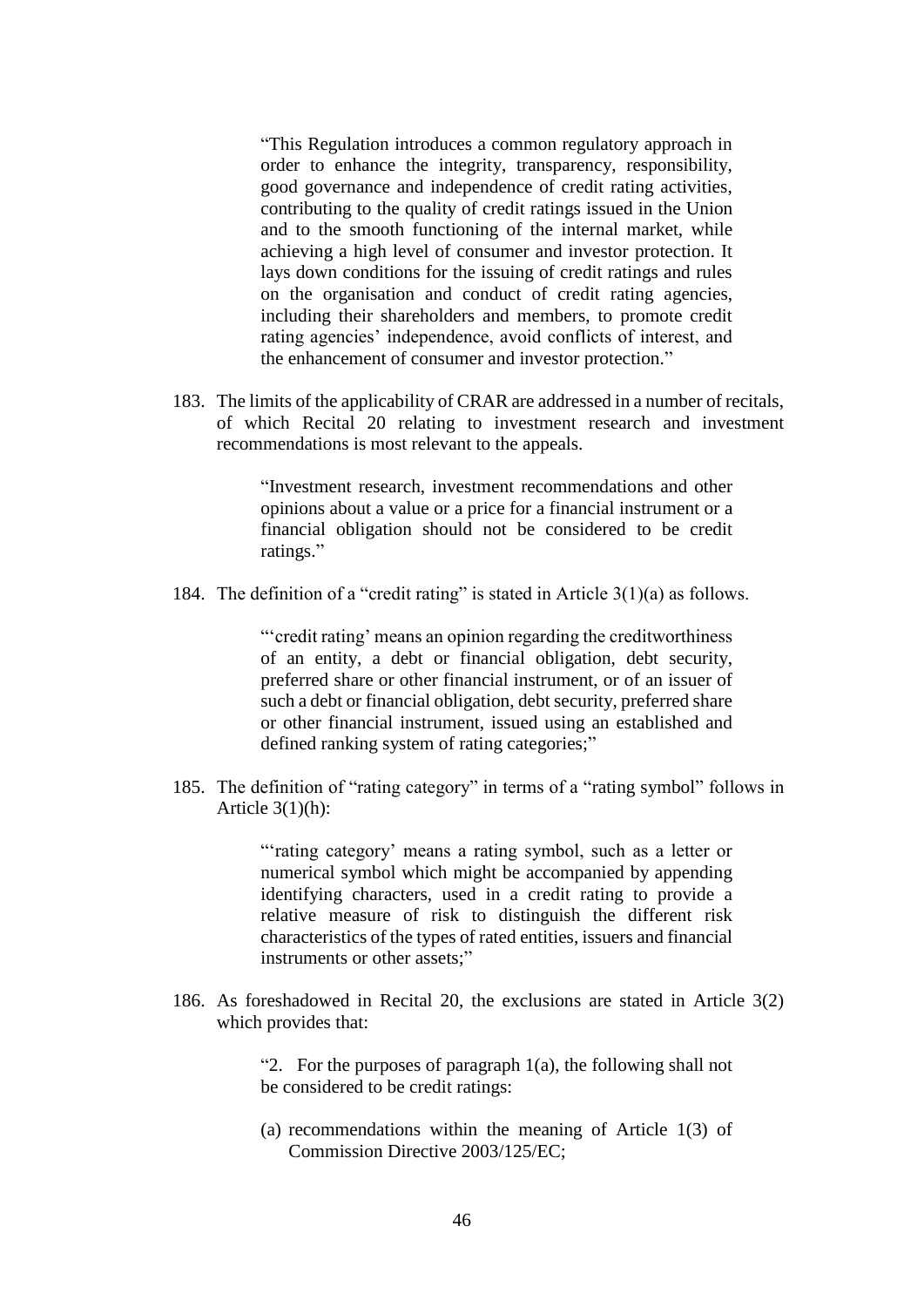- (b) investment research as defined in Article 24(1) of Directive 2006/73/EC and other forms of general recommendation, such as 'buy', 'sell' or 'hold', relating to transactions in financial instruments or to financial obligations; or
- (c) opinions about the value of a financial instrument or a financial obligation."

Commission Directive 2003/125/EC is the Implementing Directive for the Market Abuse Directive (MAD). Directive 2006/73/EC is the MiFID Implementing Directive: see above for a description of these regimes.

187. The definition of a "recommendation" referred to in Article 3(2)(a) is found in Article 1(3) of the Implementing Directive for the Market Abuse Directive:

## "Article 1(3)

"recommendation" means research or other information recommending or suggesting an investment strategy, explicitly or implicitly, concerning one or several financial instruments or the issuers of financial instruments, including any opinion as to the present or future value or price of such instruments, intended for distribution channels or for the public."

188. Recital 10 of the Implementing Directive for the Market Abuse Directive is also relied on by the appellant banks to rebut dual characterisation:

### "Recital (10)

Credit rating agencies issue opinions on the creditworthiness of a particular issuer or financial instrument as of a given date. As such, these opinions do not constitute a recommendation within the meaning of this Directive. However, credit rating agencies should consider adopting internal policies and procedures designed to ensure that credit ratings published by them are fairly presented and that they appropriately disclose any significant interests or conflicts of interest concerning the financial instruments or the issuers to which their credit ratings relate."

189. The definition of "investment research" referred to in Article 3(2)(b) is found in Article 24(1) of the MiFID Implementing Directive:

### "Article 24(1)

For the purposes of Article 25, 'investment research' means research or other information recommending or suggesting an investment strategy, explicitly or implicitly, concerning one or several financial instruments or the issuers of financial instruments, including any opinion as to the present or future value or price of such instruments, intended for distribution channels or for the public, and in relation to which the following conditions are met: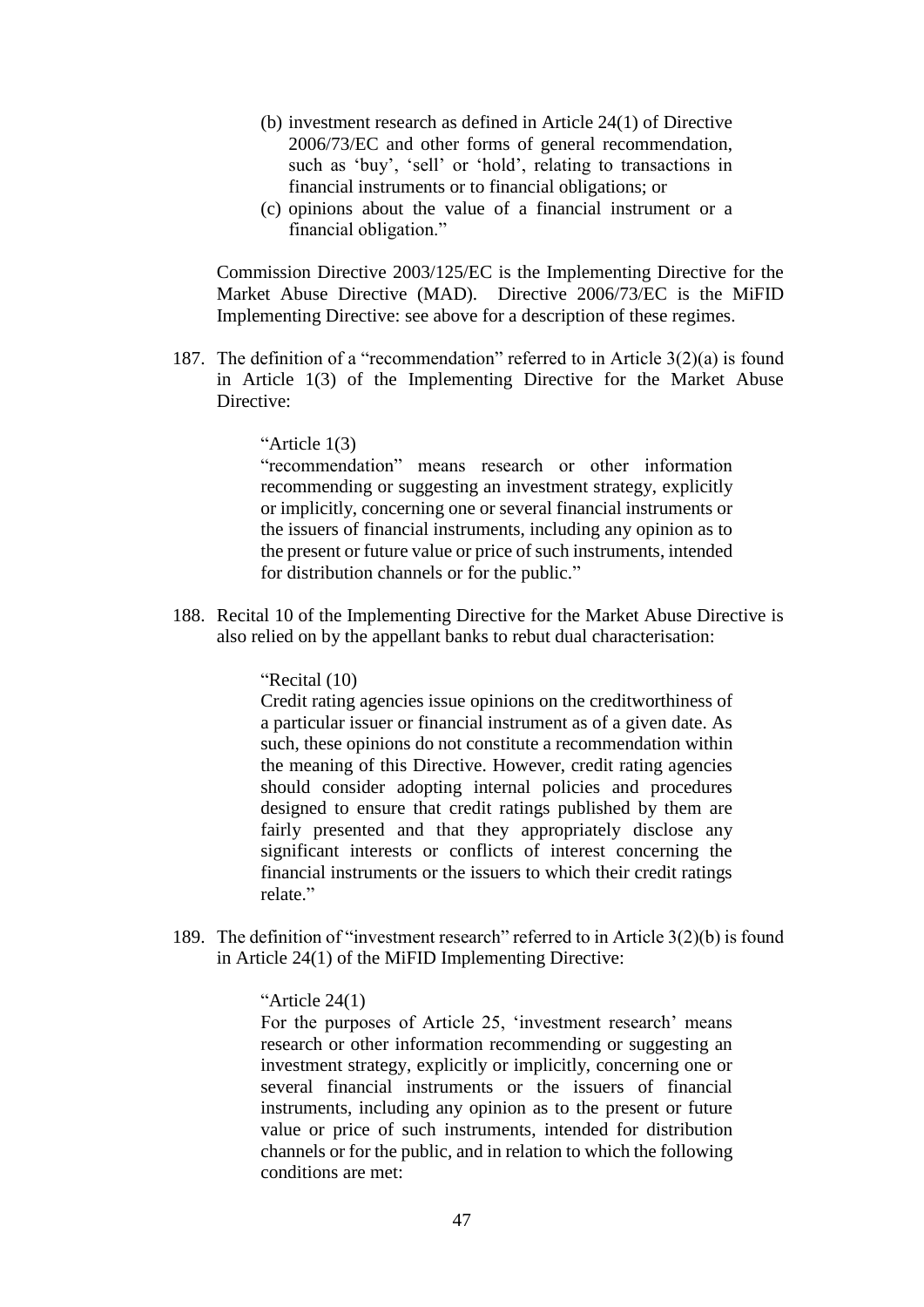- (a) it is labelled or described as investment research or in similar terms, or is otherwise presented as an objective or independent explanation of the matters contained in the recommendation;
- (b) if the recommendation in question were made by an investment firm to a client, it would not constitute the provision of investment advice for the purposes of Directive 2004/39/EC."

By Recital 28, investment research is treated as a sub-category of the type of information defined as a recommendation in the Implementing Directive for the Market Abuse Directive.

190. ESMA's Board of Supervisors' power to impose a fine where a credit rating agency has, intentionally or negligently infringed CRAR is found in Article 36a (added by amendment in 2011) as follows:

"Fines

1. Where, in accordance with Article 23e(5), ESMA's Board of Supervisors finds that a credit rating agency has, intentionally or negligently, committed one of the infringements listed in Annex III, it shall adopt a decision imposing a fine in accordance with paragraph 2.

An infringement by a credit rating agency shall be considered to have been committed intentionally if ESMA finds objective factors which demonstrate that the credit rating agency or its senior management acted deliberately to commit the infringement."

Article 36a goes on to specify how fines shall be calculated.

## **XIV The Board of Appeal's discussion and conclusions**

### (1) Introduction

- 191. These appeals raise important questions as to the relationship between the regulation of credit rating activities, which until relatively recently fell largely outside the regulatory perimeter in the EU, and the wider activities of investment research and recommendations by banks and others which, as these appeals show, may find the use of symbols such as AAA uniquely powerful in conveying opinions of a particular creditworthiness. The case is also unusual in that it concerns a particular market, the Nordic debt market, rather than an individual institution.
- 192. The resolution of the central question in the case whether the credit ratings included within the research reports issued by the banks bring the reports within the scope of the Credit Rating Agencies Regulation, or whether the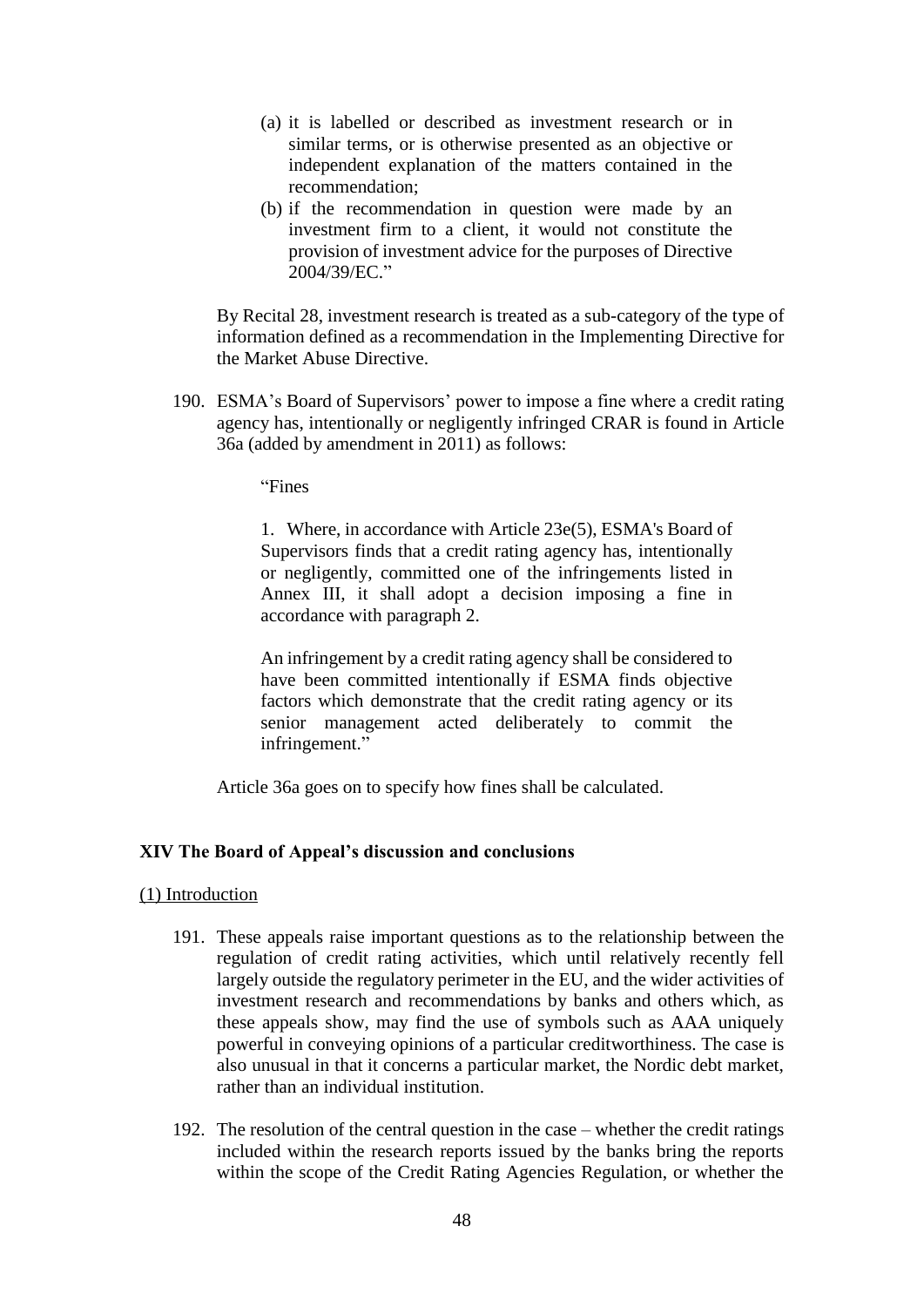banks are correct to say that the reports are covered by the recommendations/ investment research exclusion in the Regulation – depends on the true construction of a relatively few legal provisions. Though both appellants and respondent argued on the appeals that the effect of the provisions is clear, the Board of Appeal has not found them to be straightforward to interpret. The history of the provision shows that the current wording changed in the drafting process, but does not provide reasons for the change. In any case, the line is not an easy one to draw.

- 193. Important questions are also raised as to the correct approach to the making of a finding of negligence on the part of a financial institution which triggers regulatory sanctions in the form of fines. The banks maintain that it is wrong in principle to find negligence where the meaning of the rules said to be breached are uncertain and unsettled. The response on behalf of ESMA is that the rules are clear, and that in any case it was for the banks to ensure that they complied with them, and that the functioning of the regulatory system is dependent on institutions observing a high standard of care in this regard.
- 194. As noted above, the governance structure of ESMA is designed so as to give an avenue of review within ESMA itself. The Board of Supervisors' decisions – there being four decisions here – are subject to a right of appeal to ESMA's Board of Appeal. As stated at the outset of this decision, the Board of Appeal must decide whether the decisions of the Board of Supervisors were correct or not, and may confirm the decisions or remit the cases to the Board of Supervisors under Article 60(5) of the ESMA Regulation. It is no part of the Board of Appeal's function to decide policy, which is a matter for the Board of Supervisors (within the limits of the ESMA Regulation and its legal basis).

## (2) The construction issue

## *The relevant provisions*

- 195. The relevant provisions are set out in full above. In summary:
	- (1) By Article 2(1), CRAR applies to credit ratings issued by credit rating agencies registered in the EU and which are disclosed publicly or distributed by subscription.
	- (2) By Article 3(1)(b), "credit rating agency" means a legal person whose occupation includes the issuing of credit ratings on a professional basis.
	- (3) By Article 3(1)(a), "credit rating" means an opinion regarding the creditworthiness of a financial obligation or of the issuer of a financial obligation, "issued using an established and defined ranking system of rating categories".
	- (4) By Article 3(1)(h), "rating category" means "a rating symbol, such as a letter or numerical symbol which might be accompanied by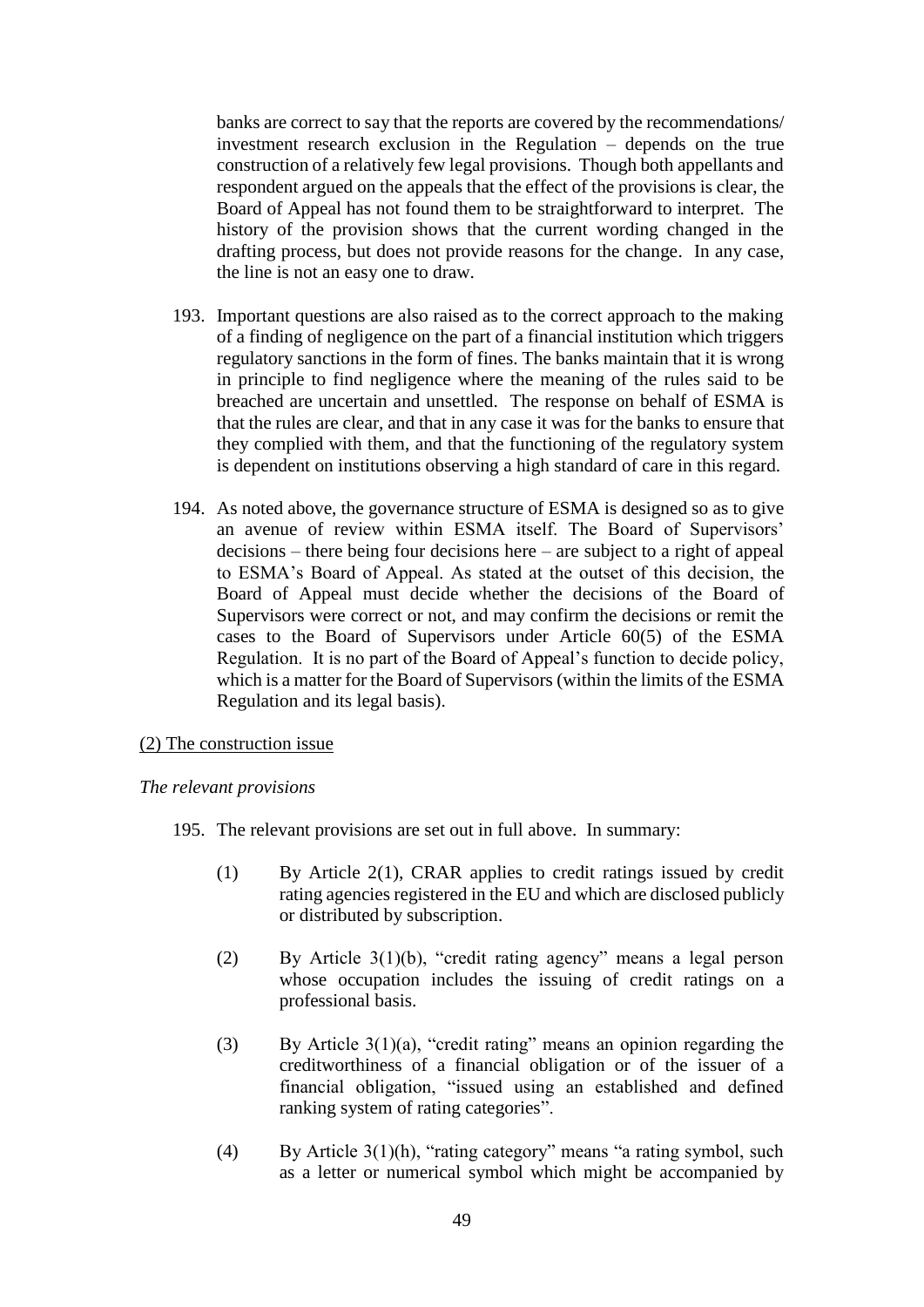appending identifying characters, used in a credit rating to provide a relative measure of risk to distinguish the different risk characteristics of the types of rated entities, issuers and financial instruments or other assets".

(5) By Article 3(2), recommendations within the meaning of the Market Abuse Directive and investment research within the meaning of MiFID shall not be considered to be credit ratings.

### *The issues on the appeals*

- 196. For an entity to be found to have committed an infringement of Article 14(1) CRAR, each of the following elements must be satisfied: (i) the relevant entity is a legal person established in the Union; (ii) the legal person has issued credit ratings as defined by Article  $3(1)(a)$  and (h); (iii) the occupation of the legal person included the issuing of such credit ratings on a professional basis (in which case the legal person will fall within the definition of "credit rating agency" in Article  $3(1)(b)$ ); (iv) the credit rating agency issued such credit ratings that were disclosed publicly or distributed by subscription; (v) the credit rating agency has not applied for registration for the purposes of Article  $2(1)$ ; (vi) no exemption or exclusion applies.
- 197. It is not in dispute that the banks are registered in the Union carrying on their activities on a professional basis, and none of them have applied for registration under CRAR. None of the exemptions in Article 2(2) apply. SEB does however dispute that its research reports were disclosed publicly or distributed by subscription, and so fall outside CRAR on that ground, and this is separately considered below.
- 198. As to (ii), under Article 3(1)(a) and (h), a credit rating is an opinion regarding the creditworthiness of an entity or financial instrument issued using an established and defined ranking system of rating categories: a rating category is a rating symbol such as a letter or numerical symbol used in a credit rating to provide a relative measure of risk. In oral representations, the term "symbol" as used in CRAR was paraphrased as an alphanumerical symbol regarding creditworthiness.
- 199. It is not in dispute that communications in the form of recommendations and credit research reports were issued by the appellant banks over the relevant period, and included symbols such as a letter or numerical symbol – e.g. A+, BBB+, or such like – regarding creditworthiness, and that an established and defined ranking system of rating categories was used. (The position as found by the Board of Supervisors as regards each bank is set out above.) These are what have been referred to as "shadow ratings".
- 200. The first question on the appeals, which is a question of construction or interpretation of the relevant provisions, is whether the Board of Supervisors was correct to find that the ratings fell within the CRAR definition of "credit ratings" and did not fall within the definitions of either recommendations or investment research so as to be excluded under Article 3(2).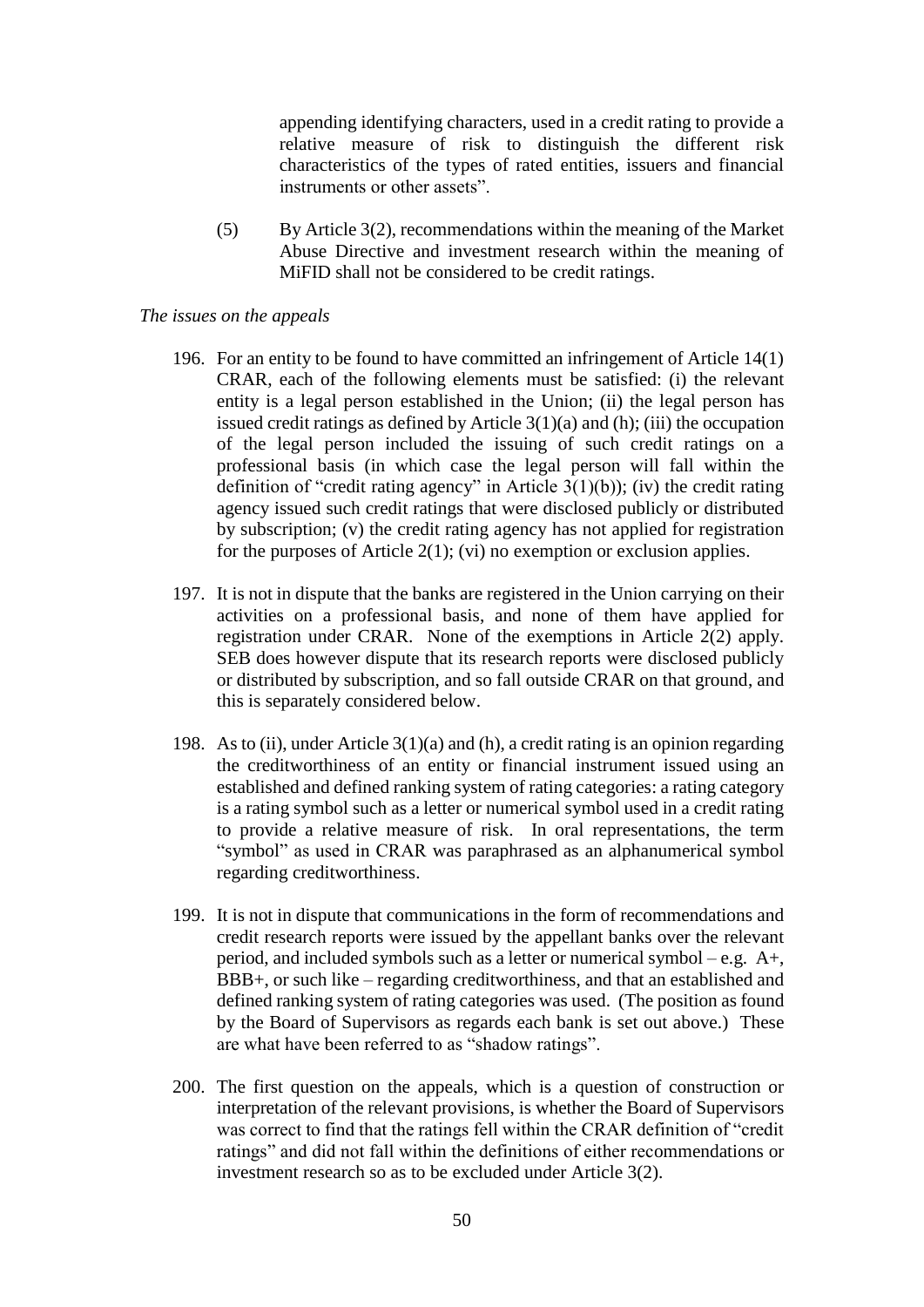- 201. It is submitted on behalf of the appellant banks that the Board of Supervisors was wrong, and that a communication cannot be both a credit rating and recommendations/investment research, so that there was no obligation on them to register for the purposes of CRAR. It is further submitted that the decisions contravene the principle of legal certainty, in that the Board of Supervisors acknowledged that their view of the effect of the provisions was unsettled, but nevertheless proceeded to impose sanctions on the banks based on their unsupported view as to the effect.
- 202. It is submitted on behalf of ESMA that the Board of Supervisors was correct, and that recommendations and investment research on the one hand, and credit ratings on the other, are in principle mutually exclusive concepts. Even if one accepts that they may overlap, the banks' ratings fell into the credit rating category, and were not exempt under Article 3(2). It submits that the decisions of the Board of Supervisors were settled in the relevant respects, and that the principle of legal certainty was not breached.
- 203. The appellants have put forward a number of contentions in support of their positions which the Board of Appeal will now consider under separate headings.
- *The "double regulation" contention*
	- 204. A contention made by each of the appellant banks relates to the existing regulatory framework to which they are subject as credit institutions. As it is put, as credit institutions, the banks are already highly regulated. Further, investment research and recommendations are also thoroughly regulated, and there is no case for subjecting such material to another layer of regulation.
	- 205. As is submitted, the organisational, operational and disclosure requirements which MAR/MiFID impose on investment firms in the context of investment research/ recommendations differ in wording and scope from those in CRAR, but there are significant similarities in the requirements, protections and safeguards included in the parallel legislative frameworks which the banks, as investment firms publishing credit or investment research reports, are required to comply with.
	- 206. The objective of CRAR is to fill a regulatory gap, not impose double regulation on regulated financial institutions such as the appellant banks that issue investment research related to debt instruments. This activity is regulated by other EU legislation. Investment research on debt instruments was never intended to commercially compete with the credit rating agencies. The banks' products are clearly different from those of the rating agencies, and there is no risk of confusion. Further, it is evident from the provisions of CRAR (e.g. recital 22) that the focus was on the particular position of institutions the business of which was credit rating.
	- 207. The Board of Appeal's view is as follows. It accepts that there is already a substantial layer of regulations on the banks, both as credit institutions and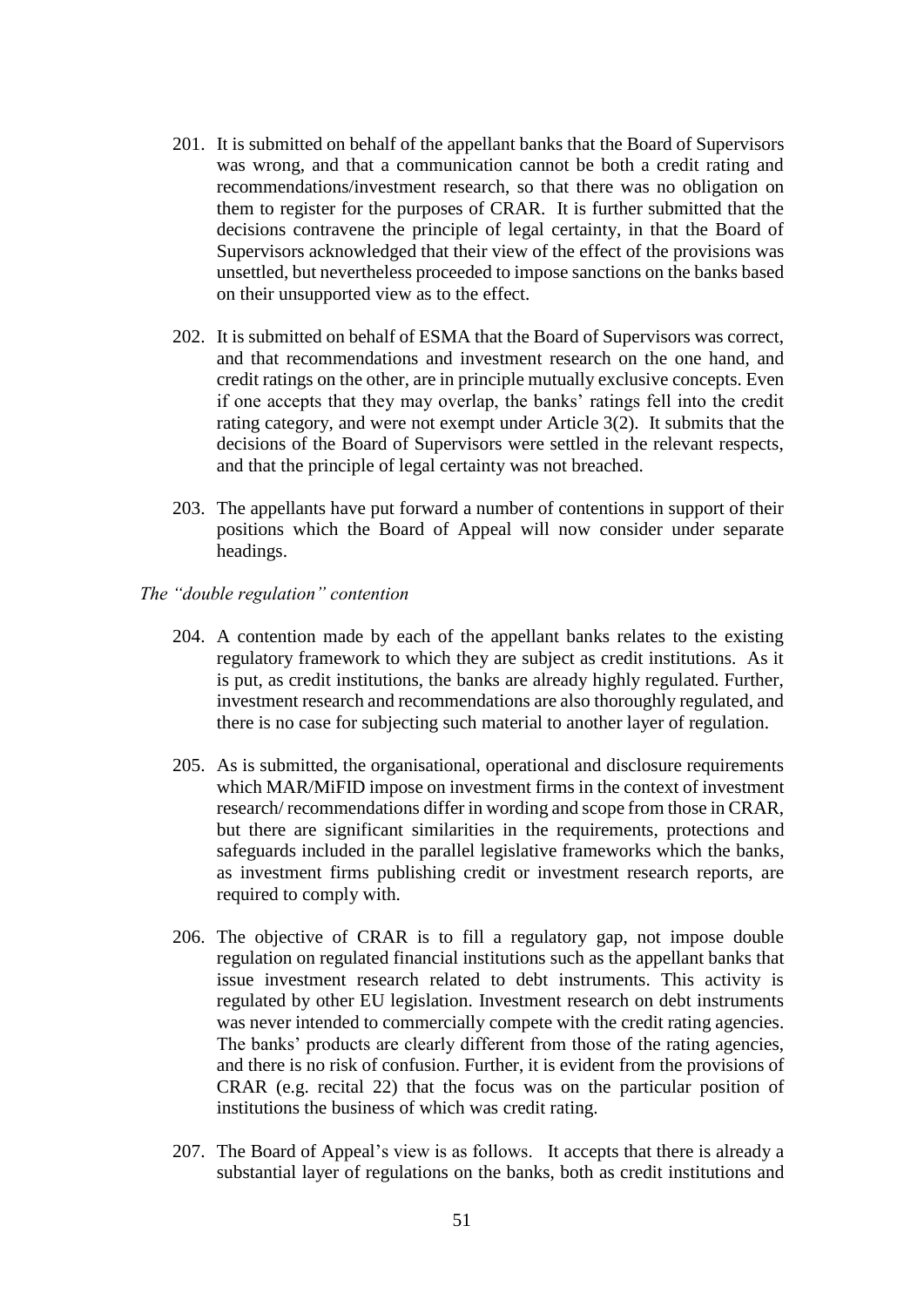investment service providers, and in so far as they issue investment research and recommendations. It also accepts the wider point that a strong objective of CRAR was to fill a regulatory gap and bring rating agencies into a formal system of regulation which had not been there before, regulating credit ratings issued by CRAs registered in the EU which are disclosed publicly or distributed by subscription. There is nothing in the material that the Board of Appeal has seen to suggest that it was foreseen that the Nordic banks would find themselves within the provisions of CRAR, or that their activities in any way posed a threat to financial stability, or that their existing practice would have to change. On the contrary, as stated above, this was (and is) seen as beneficial to the Nordic debt market, particularly in the case of SMEs.

- 208. All these points may carry some weight in seeking to interpret the legislative provisions. However, in the Board of Appeal's view, each of them is of limited weight. As was submitted on behalf of ESMA, credit rating activities are subject to a specific regulatory framework, which is distinct from the MAR/MIFID frameworks.
	- (1) As opposed to investment recommendations/ research governed by the MAR/MIFID frameworks, credit rating activities are reserved activities, *i*.*e*. they may be conducted only by entities that are registered in accordance with Article 14(1) CRAR (or otherwise recognised under CRAR).
	- (2) Credit ratings are subject to specific requirements that do not have any equivalent in the MAR/MIFID frameworks and aim at addressing specific risks that these ratings may present to the financial system, including provisions (i) limiting the use of credit ratings by market participants (Article 4 CRAR), (ii) imposing certain requirements on the credit rating process and methodology (Article 8 CRAR) and (iii) imposing requirements in terms of presentation and disclosure of credit ratings including discontinuance of ratings and unsolicited ratings (Article 10 CRAR and Section D of Annex I CRAR).
	- (3) Whereas investment recommendations/research activities remain supervised principally by national market or banking authorities, credit rating activities are supervised exclusively by a single EU authority (ESMA), and are outside the scope of competence of national market or banking authorities.
- 209. There is a further point made by the banks in this respect, namely that because of the nature of the CRAR requirements, it would not have been possible for them to issue both credit ratings and investment research and recommendations from a single legal entity. This point is accepted on behalf of ESMA.
- 210. Again, this may have some limited weight in the sense that it is consistent with the banks' key contention that a communication cannot be both a credit rating and recommendations/investment research. However, it does not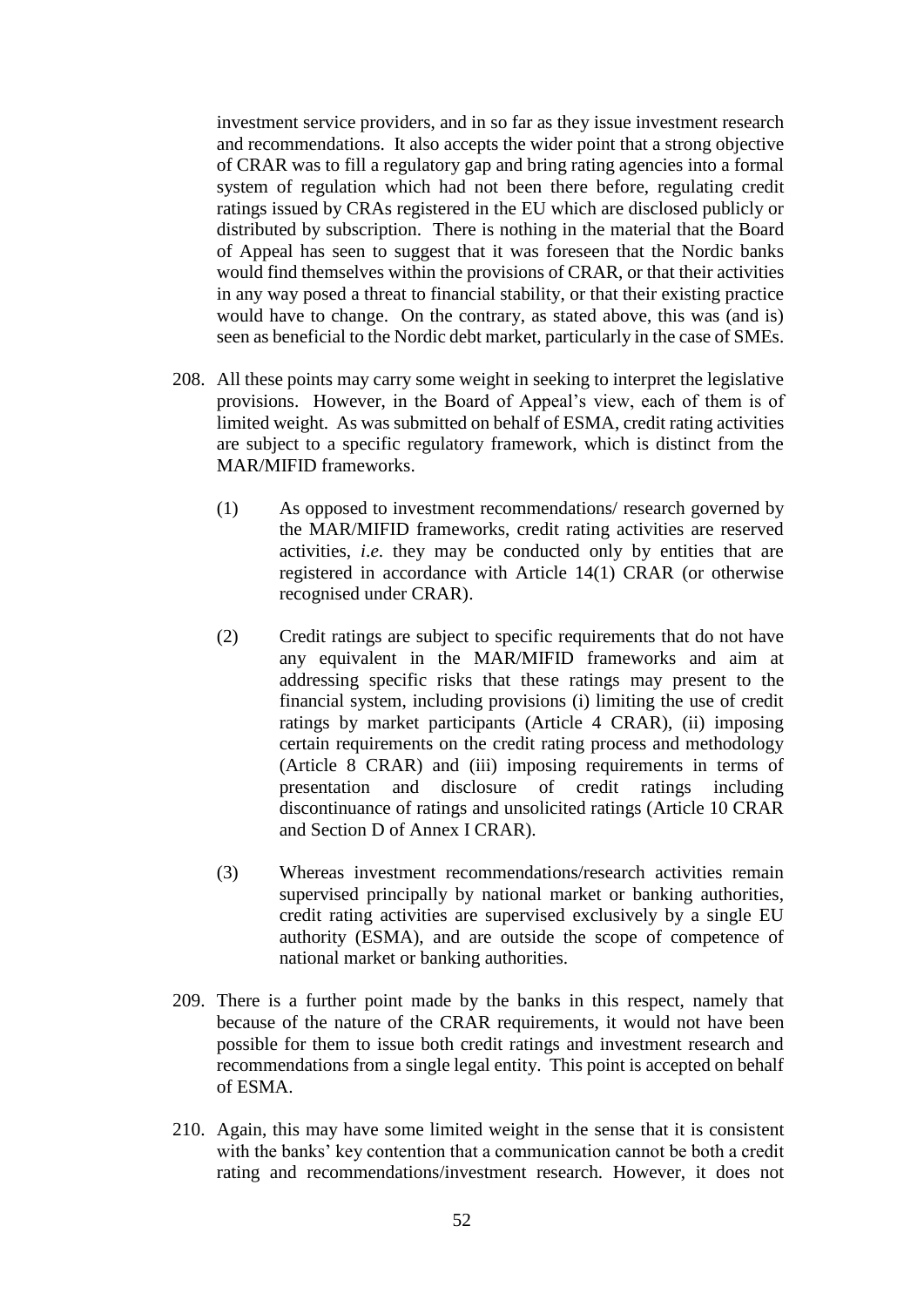resolve the issue whether as a matter of construction of the provisions, the banks are exempted from the ambit of CRAR under the exclusion in Article 3(2) so as to enable the activities lawfully to be carried out by the same entity.

- 211. Finally under this heading, it is convenient to deal with a further contention made on behalf of the banks, namely that the creditworthiness of a company, in particular for investment purposes, needs to be assessed on some scale, and given that investment research and recommendations are expressly carved out of CRAR under Article 3(2), there is no reason why this should not be done through alphanumerical symbols.
- 212. Again, even if this proposition is factually correct, it seems to the Board of Appeal that this contention has limited weight. ESMA accepts that there is no provision in CRAR or in the MiFID framework that prohibits the inclusion of a rating scale in investment research report, subject to the requirement of registration if what has been used amounts to a credit rating within CRAR. In principle, there is no reason why banks using credit ratings within CRAR should not be subject to the rules that govern the issuance of credit ratings while other market participants should be subject to these rules. In the view of the Board of Appeal, the issue remains as stated above, namely whether as a matter of interpretation the banks were exempt from the requirement of registration under Article 3(2).

*Practice in the Nordic markets*

- 213. The banks' case is that their practice and understanding corresponded to market practice in the Nordic region, and there appears to have been a consensus that their ratings fell within the Article 3(2) b) CRAR exclusion (a point which has not been disputed). The banks also point to the absence of action from the Swedish and other Nordic regulators, even when they had direct responsibility for CRAR.
- 214. The banks submit that there is a good reason for this, because a key policy objective in the European Commission's Action Plan Building a Capital Markets Union is to ensure that SMEs operating within CMU have access to financing, which the banks have facilitated. In that regard, following ESMA's action against the banks, a new rating agency called Nordic Credit Rating AS was set up and registered with ESMA in 2018. It assigns credit ratings to financial institutions and corporate entities based primarily in Denmark, Finland, Iceland, Norway, and Sweden. Three of the five banks fined by ESMA in 2018 are shareholders.
- 215. The Board of Appeal's view is that policy issues are certainly relevant to the construction issue, and that the banks can legitimately claim that their activities in this respect have been beneficial in a wider sense. Practice in the Nordic markets, including the approach of the supervisory authorities, on the other hand, is important on the negligence issue but has limited weight as regards the question of the correct construction or interpretation of the scope of the Article 3(2) CRAR exclusion, since all participants may have been proceeding on an erroneous view of the exclusion.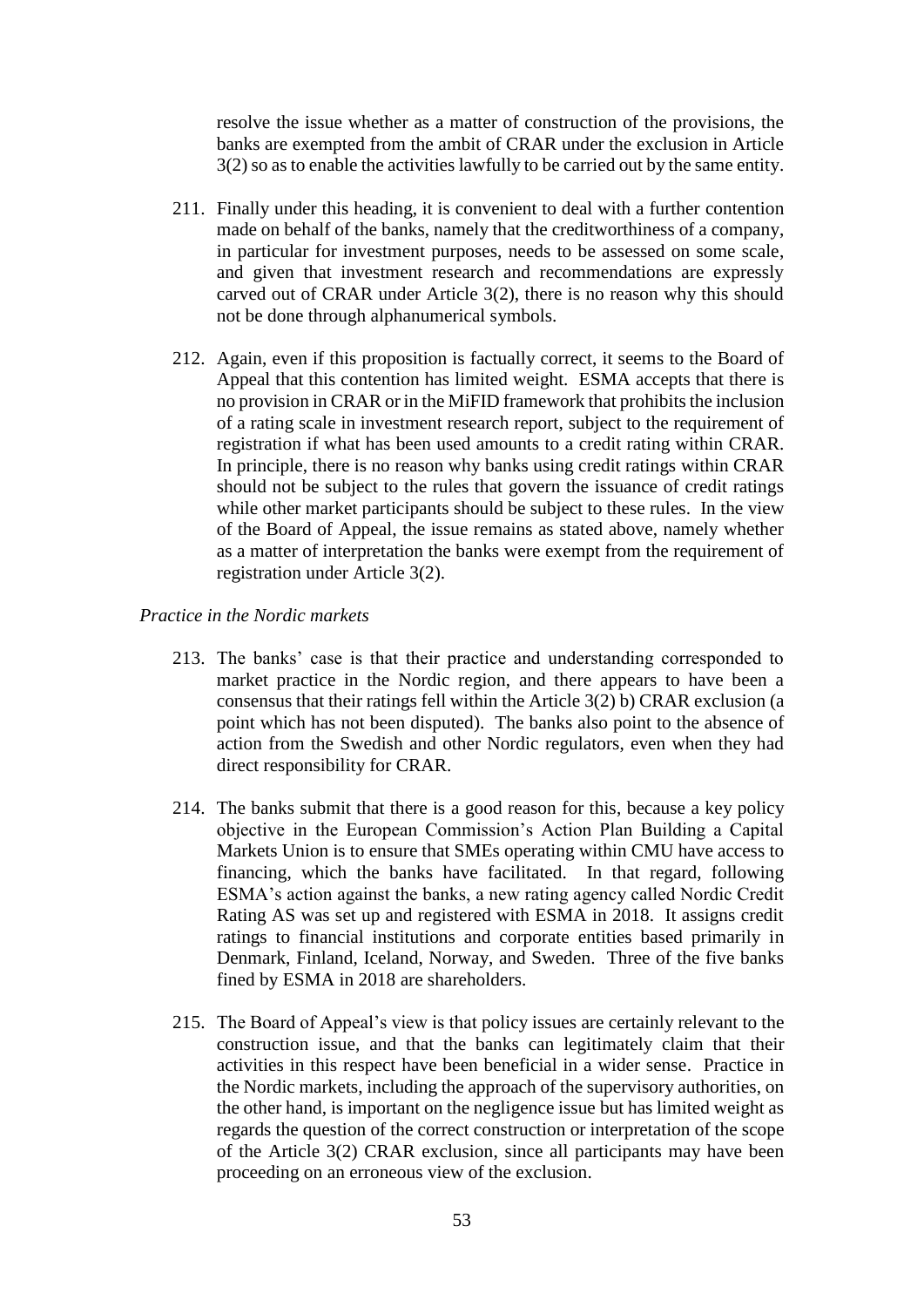#### *The lack of legal certainty and lack of due process contentions*

- 216. The appellants contend that ESMA proceeded without regard to the principle of legal certainty and with a lack of due process. The banks submit that the lack of due process arises from the imposition of sanctions in the absence of legal certainty, and the issues will be dealt with together.
- 217. SEB (supported by the other banks) relies on the principles enshrined in the EU Charter of Fundamental Rights, in particular the principles of legality and proportionality of offences and penalties as applicable to the current proceedings. The European Court of Human Rights and the Court of Justice consistently consider that the principle of legality applies to administrative sanction proceedings, particularly fines, and that a penalty, even of a noncriminal nature, cannot be imposed unless it rests on a clear and unambiguous legal basis (see e.g. Case 117/83, *Könecke v BALM*, § 11).
- 218. Much authority has been cited particularly by Handelsbanken and SEB, and the principle is not in doubt. The Court of Justice has held that the principle of legality "form[s] part of the legal order of the Community" (Case T-472/13, Judgment of 8 September 2016, § 761; Case C-352/09 P, Judgment of 29 March 2011, § 81; Case C-345/06 Judgment of 10 March 2009, *Heinrich*, § 44) and is "a fundamental principle of Community law" (Case C-94/05, Judgment of 16 March 2006, *Emsland-Stärke GmbH v Landwirtschaftskammer Hannover*, § 43).
- 219. The principle "requires that EU rules enable those concerned to know precisely the extent of the obligations which are imposed on them, and that those persons must be able to ascertain unequivocally what their rights and obligations are and take steps accordingly", and the "imperative of legal certainty must be observed all the more strictly in the case of rules liable to have financial consequences" (Case C- 158/06, Judgment of 21 June 2007, *Stichting ROM-projecten v Staatssecretaris van Economische Zaken*, § 25).
- 220. The Board of Appeal accepts that these principles are applicable to the present administrative sanction proceedings brought against the banks for breach of the provisions of CRAR, and this is not understood to be in dispute.
- 221. The challenges to the decisions of the Board of Supervisors in this regard largely arise from the way in which the Board dealt with the contention advanced to it that a communication cannot be both a credit rating and investment research, and that it is not possible for only part of the communication to be classified as investment research allowing another part to be characterised as credit ratings. The banks regard this as central to their appeals.
- 222. The banks submit that despite seeming to recognise that recommendations/ investment research and credit ratings are "distinct concepts", the Board of Supervisors nevertheless concluded that "a given document could contain both investment research or recommendations and a credit rating" despite its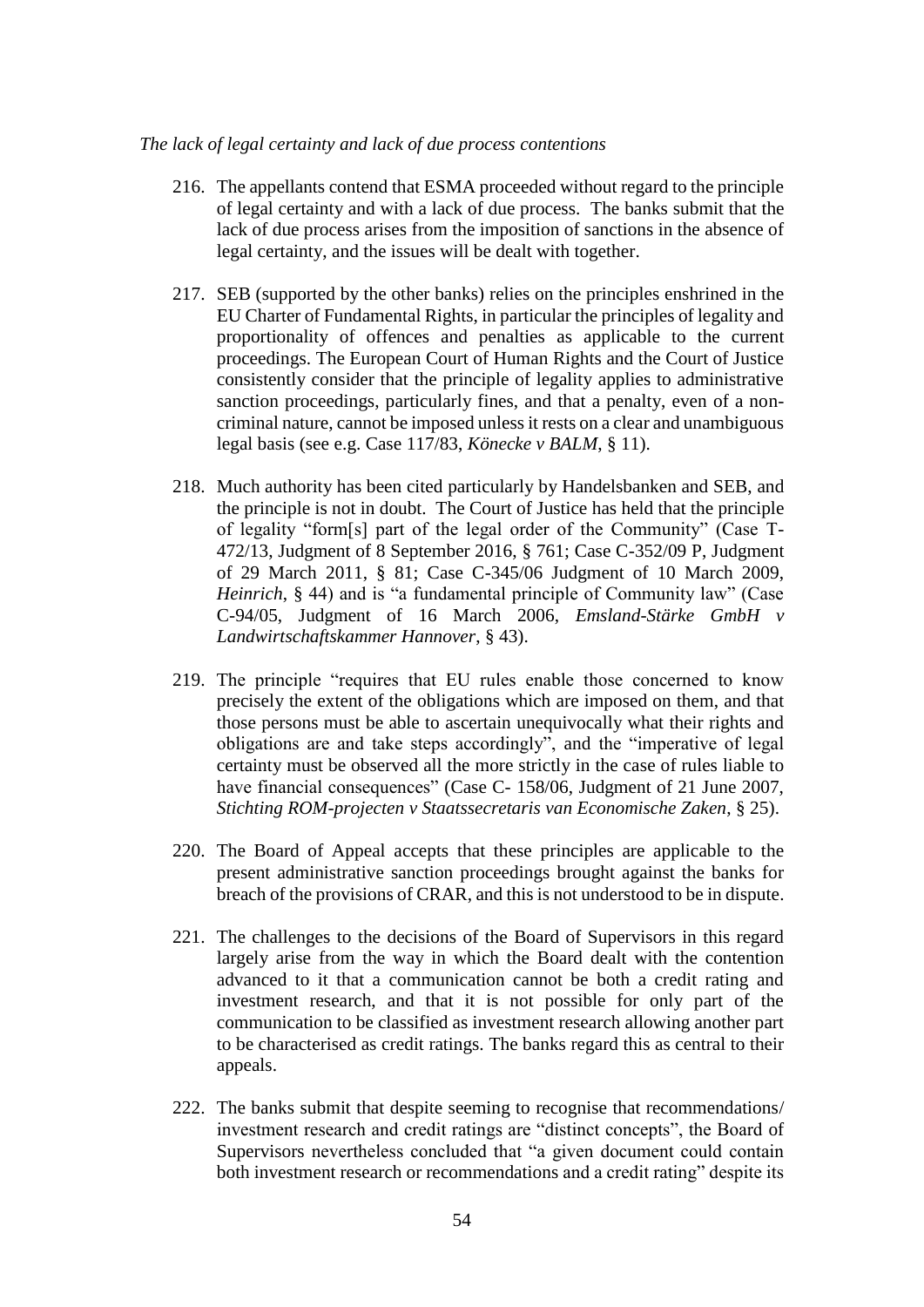earlier statement that the legislation on that point was "not definitive". It is said that the Board of Supervisors lacked confidence in its own reasoning, concluding that its view was "not settled", but then despite its uncertainty, imposing a fine on the basis of that view of the legislation.

- 223. In the Board of Appeal's view, the correct way of looking at the decisions is as follows. In considering the distinction between credit ratings and investment research and recommendations, the IIO had expressed the view that these are mutually exclusive concepts. This point was taken up by the banks, and the Board of Supervisors proceeded to deal with it. The Board of Supervisors considered that the legislation was not definitive in this regard. On the basis of the material before it, but without expressing a firm or settled view, it appeared to the Board of Supervisors that a credit rating is a distinct concept from recommendations and investment research in this context. The Board of Supervisors considered that a given document could contain both investment research or recommendations and a credit rating. The Board of Supervisors did not wholly accept the suggestion that investment research or recommendations could contain a rating scale and not be considered credit ratings, and said that its categorisation as a credit rating would seem to be more likely in the light of the aims of CRAR. The Board of Supervisors' view as to whether these concepts were mutually exclusive or whether there could be an overlap was, as the Board of Supervisors said, not settled.
- 224. Having thus considered the matter, the Board of Supervisors concluded that:

" … the Ratings are credit ratings within the meaning of the CRA Regulation. [The Board] has reached this view on the basis of the facts in the case i.e. on the material in the IIO file. Considering the Ratings themselves, they would appear to the Board to fall most precisely within the CRA Regulation definition of 'credit ratings'. This view follows from the analysis summarised … above. The Ratings do not appear to fall within the definitions of either a recommendation or investment research. In particular, the Board has noted that the Ratings (in the sense of the rating categories) do not in themselves appear to recommend or suggest an investment strategy, which would have been expected of investment research pursuant to its definition."

- 225. It is correct that this part of the Board of Supervisors' decision identifies certain points that had been raised with it, without taking a definitive view. It seems to the Board of Appeal that this is unobjectionable, particularly since reconciling the provisions is not easy. The approach of the Board of Supervisors was to decide the matters it had to decide, whilst leaving wider points open for further consideration against the factual context in which such points may arise. In the Board of Appeal's view, this was a sensible approach.
- 226. This approach could be a basis to impugn the decisions on grounds of legal certainty if a conclusive view on the matters it regarded as unsettled was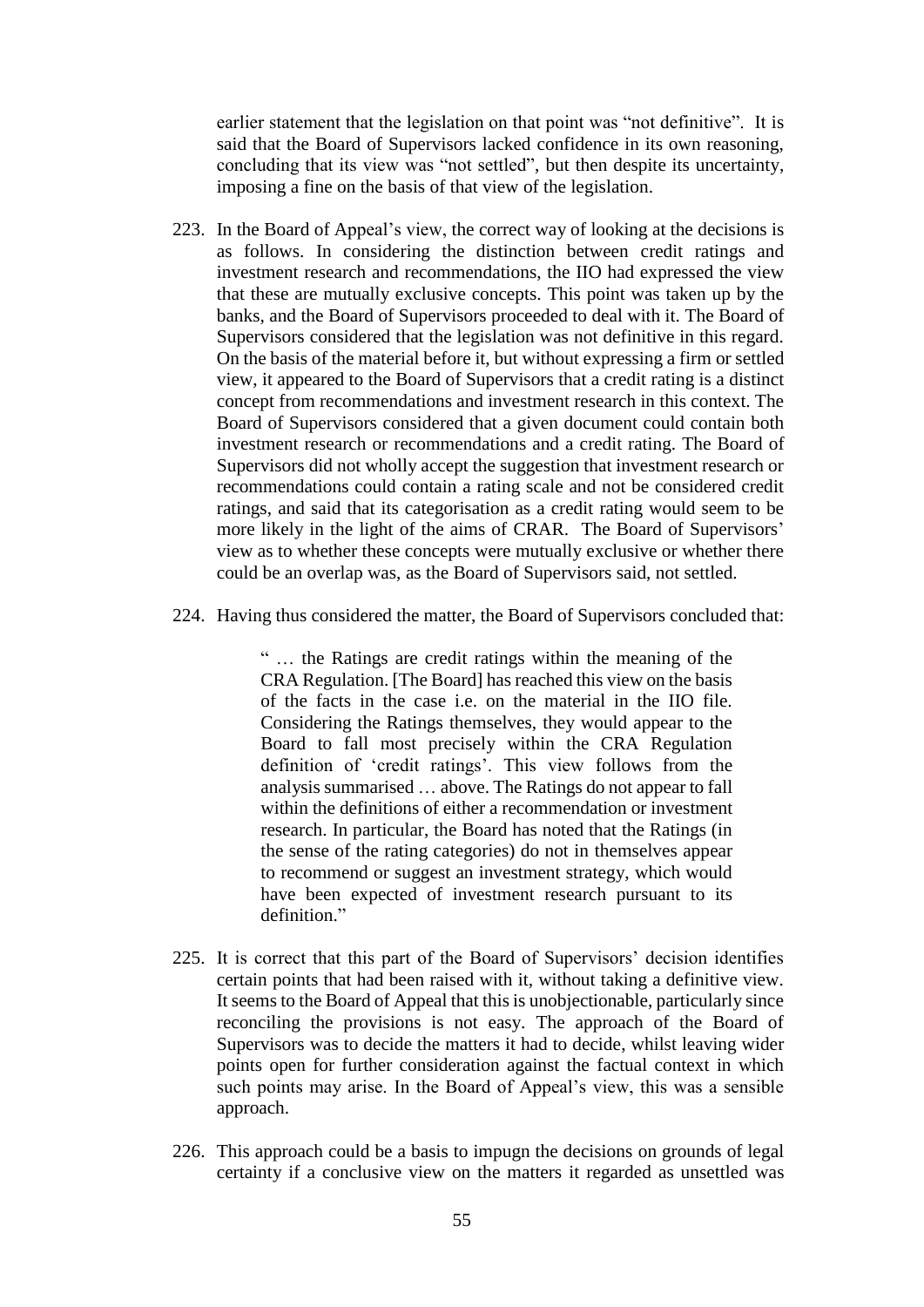necessary for the Board of Supervisors to reach a decision. But (in the Board of Appeal's view) it was not necessary to decide every aspect of the arguments put to it. As put to the Board of Appeal, the central question on the appeals is whether a document can constitute both investment research and a credit rating. It is not apparent to the Board of Appeal that the issue was put to the Board of Supervisors with quite such clarity. However, the banks accept that the Board of Supervisors concluded that a given document can constitute both investment research or recommendation and a credit rating, and proceeded on this basis (e.g. § 5.1.3 and 5.1.3(iv) of Nordea's submissions).

- 227. The criticism seems to be of the reasoning in support of that conclusion, but that does not in itself raise issues of legal uncertainty. The fact that a given provision of financial regulation is open to different interpretations does not, in the Board of Appeal's view, necessarily invoke the principle of legal certainty in respect of sanctions. As stated below, on the authority of the *Denkavit* case, a lack of clarity and precision of the rule breached may, depending on the circumstances, be a factor relevant to the question of negligence leading to a fine. But it does not follow for example that, as in the present case, the issuance of a public notice is in any way impugned. This appears from the provisions of Article 24(1) CRAR (as amended) which give power to issue a public notice, and also give power to require the infringement to be brought to an end, a power which did not have to be exercised in the present case because the banks voluntarily desisted.
- 228. The most that can be said by way of criticism and the Board of Appeal accepts that this is a valid criticism made by the banks – is that the Board of Supervisors did not expressly engage with the banks' contention now advanced with great clarity that if the inclusion of rating symbols within investment research is sufficient in itself to amount to "credit ratings" so as to bring the investment research within CRAR, then the exclusion in Article 3(2) is redundant in that it could never have any application. This is a contention that arises as a matter of interpretation and is considered as such below.
- 229. For these reasons, the Board of Appeal does not accept the appellants' submission that to uphold the Board of Supervisors decisions would in essence be to impose a retroactive duty, from the date of the decisions, unascertainable to market participants.
- 230. Legitimate expectation arguments were raised by the appellants, in the sense that the banks contend that they had a legitimate expectation that the position taken by the Board of Supervisors would be made clear in advance by guidance or otherwise. However, the Board of Appeal does not consider that these arguments add anything substantive to the case as to legal certainty and due process.
- 231. In the context of due process, several of the banks have contended that ESMA failed properly to review the facts of the case. That is not accepted by the Board of Appeal. The procedure by which ESMA reached its decisions is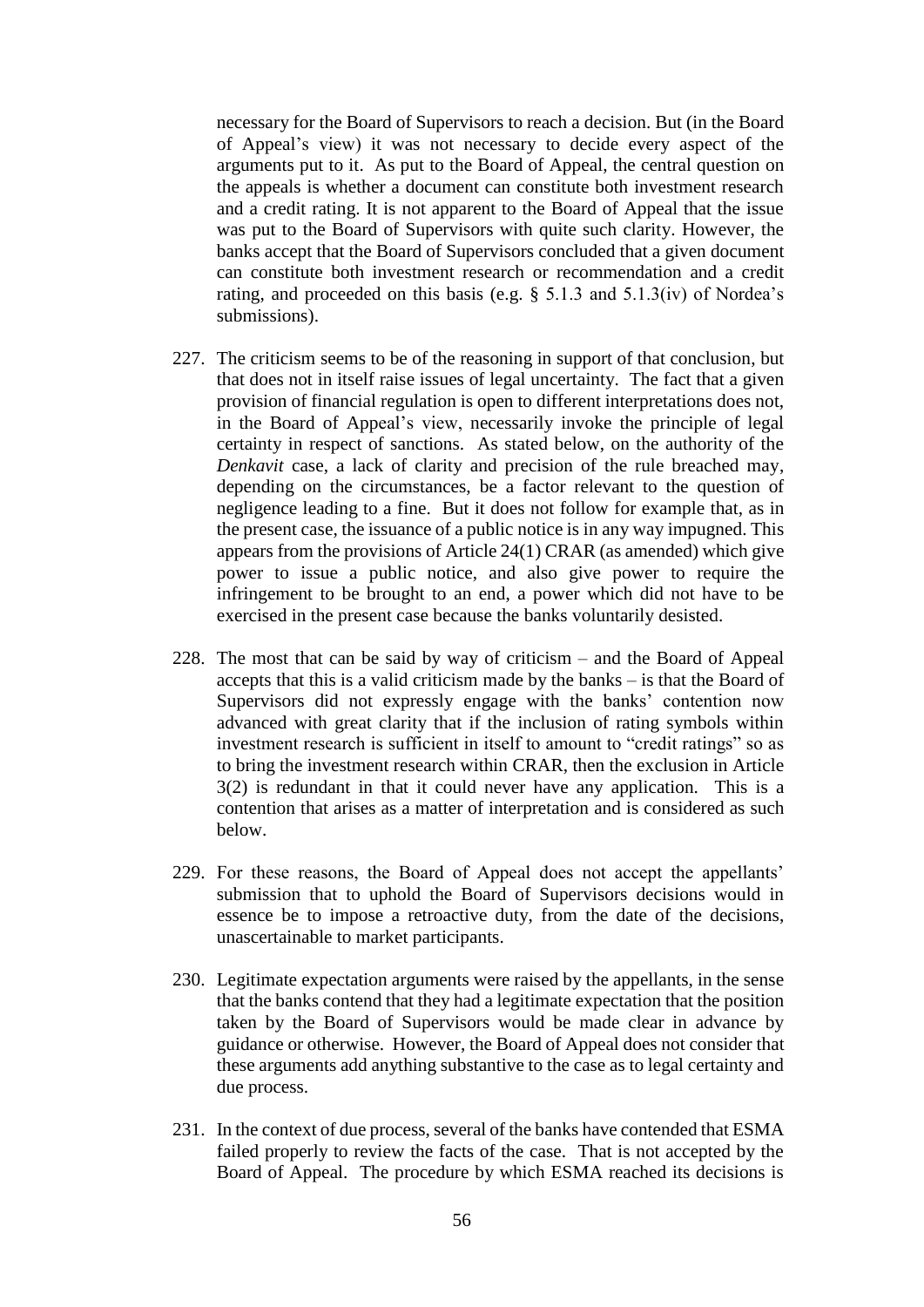set out above, and the Board of Appeal is satisfied that all relevant factual matters were properly taken into account.

- 232. It is convenient to deal here with a contention advanced on behalf of ESMA in this context to the effect that it had in fact previously issued guidance on the issue in question, and that ESMA's position was consequently foreseeable, and the appellants were in a position to know which acts or omissions would make them liable.
- 233. The position is that since 2011, ESMA has published various guidelines dealing with various aspects of CRAR, but none of them deal with the construction issue that arises in these appeals.
- 234. Prior to the guidelines, ESMA had issued a Consultation Paper (ESMA/2012/841) in 2012 dealing with various issues, but not the construction issue that arises in these appeals. It is however contended that in §34 under the heading "Practical Examples" ESMA provided clear guidance.
- 235. The Board of Appeal rejects this contention. The example is focused on methodology, and in context does not relate to the issue on these appeals. There is no reason why the appellant banks should have read it as doing so.

## *The legislative history of the provisions dealing with investment research and credit ratings*

- 236. In her reports, the IIO was rightly concerned to ascertain the legislative history of the provisions dealing with investment research and credit ratings with a view to assisting to establish the correct construction of Article 3(2). The Board of Appeal largely supports her analysis.
- 237. The Commission's original proposal of 12 November 2008 (COM (208) 704 final) defined "credit rating" for the purpose of delineating the scope of the CRAR essentially, but for few minor precisions, in the same way as in the adopted CRA Regulation.
- 238. Article 3(2) of the Commission's original proposal, on the other hand, was different and had the opposite purpose of the current text of Article 3(2) in the adopted CRAR. In the Commission's proposal, paragraph 2 was as follows: "For the purposes of point (a) of paragraph 1, credit ratings shall not be considered recommendations within the meaning of Article 1(3) of Commission Directive 2003/125/EC".
- 239. The intended purpose was to specify that a credit rating, albeit being an opinion regarding the creditworthiness of an issuer or of a debt security, was not to be confused with an investment recommendation within the market abuse framework. In other words, paragraph 2 was clearly intended, in the Commission's original proposal, as a clarification for the benefit of credit rating agencies. The original proposal did not address the question whether the provision of (regulated or unregulated) investment services, in the form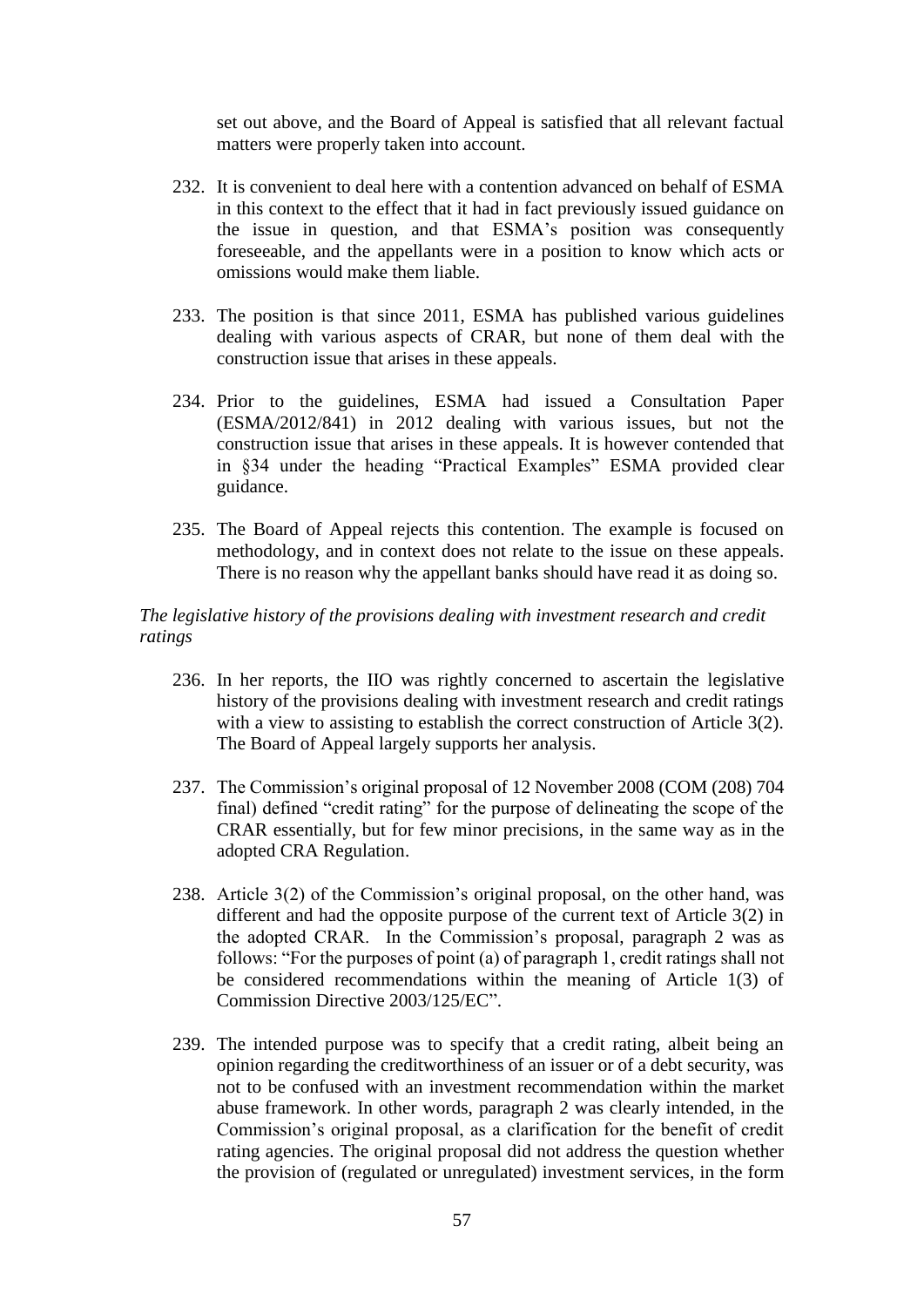specifically of investment recommendations, investment research and other opinions by entities which were not credit rating agencies, could be considered a credit rating activity.

- 240. The ECON Committee Report of 1 April 2009, Rapporteur MEP Jean-Paul Gauzès (A6-0191/2009) did not table any amendments to the original Commission's proposal in this respect.
- 241. Also the ECB, in its Opinion of 21 April 2009, did not raise any specific issue in this regard. The ECB noted instead, as to the scope of the proposed Regulation that:
	- a) "[The proposal] alternates between, on the one hand, the objective of introducing a 'common approach to ensuring the high quality of credit ratings to be used in the Community' and 'all ratings used by financial institutions governed by Community legislation are of high quality and issued by credit rating agencies subject to stringent requirements' and, on the other hand, the more limited objective of requiring registration only for the credit rating agencies established in the Community and seeking to ensure that their credit ratings are used for regulatory purposes by financial institutions in the EU". In footnote 10, the ECB quoted specifically Recital 28, second sentence, referring "to the requirement that competent authorities should have the necessary means to ensure that 'ratings for use within the Community are issued in compliance' with the proposed regulation.
	- b) "The proposed regulation does not clarify the rules applicable to securities for which a prospectus has been published under Directive 2003/71 (…) and which are rated under the proposed regulation". This intersection between CRAR and this different piece of European legislation pertaining to capital markets regulation was then addressed by Article 4(1), second sentence of the adopted CRAR.
- 242. On 23 April 2009, the European Parliament adopted its "position on first reading for the adoption of the proposed Regulation". This text contains – for the first time, so as far as the Board of Appeal can verify from publicly available Parliamentary documents the Board of Appeal was able to identify – both recital (20) and Article 3(2) as they currently stand in the adopted CRAR.
- 243. The Board of Appeal could not find any Parliamentary preparatory documents illustrating the reasons why the new recital (20) and the new text of Article 3(2) were inserted in the EP position on first reading. It may be that the original provision was considered inappropriate in so far as it could suggest that ratings, albeit not recommendations under MAR, may nonetheless be close to, or have elements in common with, an investment recommendation (an issue which in some aspects had come up in U.S. disputes against rating agencies). It may be that the sentence "For the purposes of point (a) of paragraph 1, credit ratings shall not be considered recommendations (…)" was considered inaccurate by the co-legislators,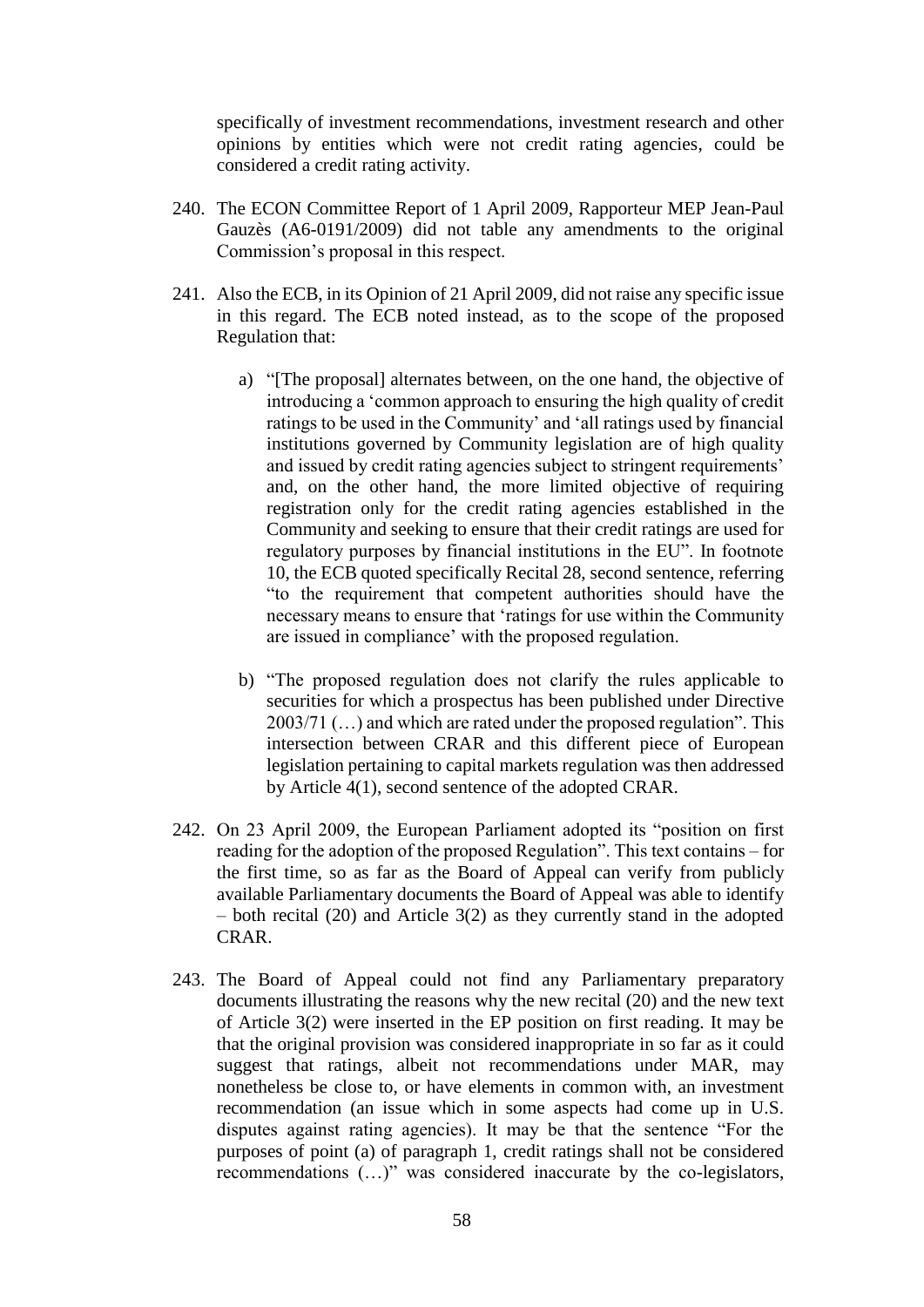because it is difficult to see how the fact that a credit rating is not a recommendation could be "for the purposes of point (a) of paragraph 1", as far as point (a) just defined what, for the purpose of CRAR, credit ratings are. (To this effect, the sentence should have rather been that "Credit ratings for the purposes of [or: as defined under] point (a) of paragraph 1 shall not be considered recommendations").

- 244. There may have been other reasons of which the Board of Appeal is not aware, for instance suggestions from the industry. Be that as it may, what is known is that negotiations between the co-legislators led to the result that the original Article 3(2) of the Commission's proposal was fundamentally transformed. A provision originally directed at credit rating agencies became a provision directed at entities issuing recommendations under MAD or engaging in investment research and other forms of general recommendations under MiFID or otherwise providing "opinions about a value of a financial instrument or a financial obligation".
- 245. Yet, the incipit "For the purposes of paragraph  $(1)(a)$ ..." remained, just in a slightly different form from the original "for the purposes of point (a) of paragraph 1", but in a completely different context: one in which, as noted, the original purpose of paragraph (2) was reversed, it not being specified that the rating that was not a recommendation for the purposes of MAD, but that recommendations under MAD and MIFID were not ratings, to the effect that those providing such recommendations should be deemed outside the scope of CRAR.
- 246. The Board of Appeal considers it quite likely that the intention of the colegislators when adopting the new Article 3(2) was to broadly clarify that all the three types of "opinions" listed in the amended paragraph (2) should be considered opinions different from those which qualify as ratings irrespective of the fact that they included a ranking system of rating categories (as specified in the last part of Article 3(1)(a). In the Board's view, however, it is also quite possible that, through the reference to paragraph  $(1)(a)$  – which qualifies ratings not only as opinions but as opinions expressed using a ranking system of rating categories – the co-legislators intended to be specific so as to address specifically recommendations, investment research and other opinions which include a rating (as the reference to the entire letter a) of paragraph 1, textually taken, would imply).
- 247. The Board of Appeal notes, in this respect, that the circumstance that Article 3(2), as it stands now, was not entirely drafted from scratch in its current version but was amended during the legislative process, and that its incipit (which is posing the interpretative dilemma in the instant case) was already there in the Commission's proposal with the purpose of defining what credit rating is, casts some doubts on the real intention of the co-legislators. Considering that legislators cannot be assumed to be infallible in drafting rules, in this specific case it cannot even be excluded, in the Board's view, that the reference to paragraph  $(1)(a)$  remained with the same function it had originally (albeit with a quite unfortunate wording from the beginning), and thus to specify what a credit rating is, without any intention to restrict the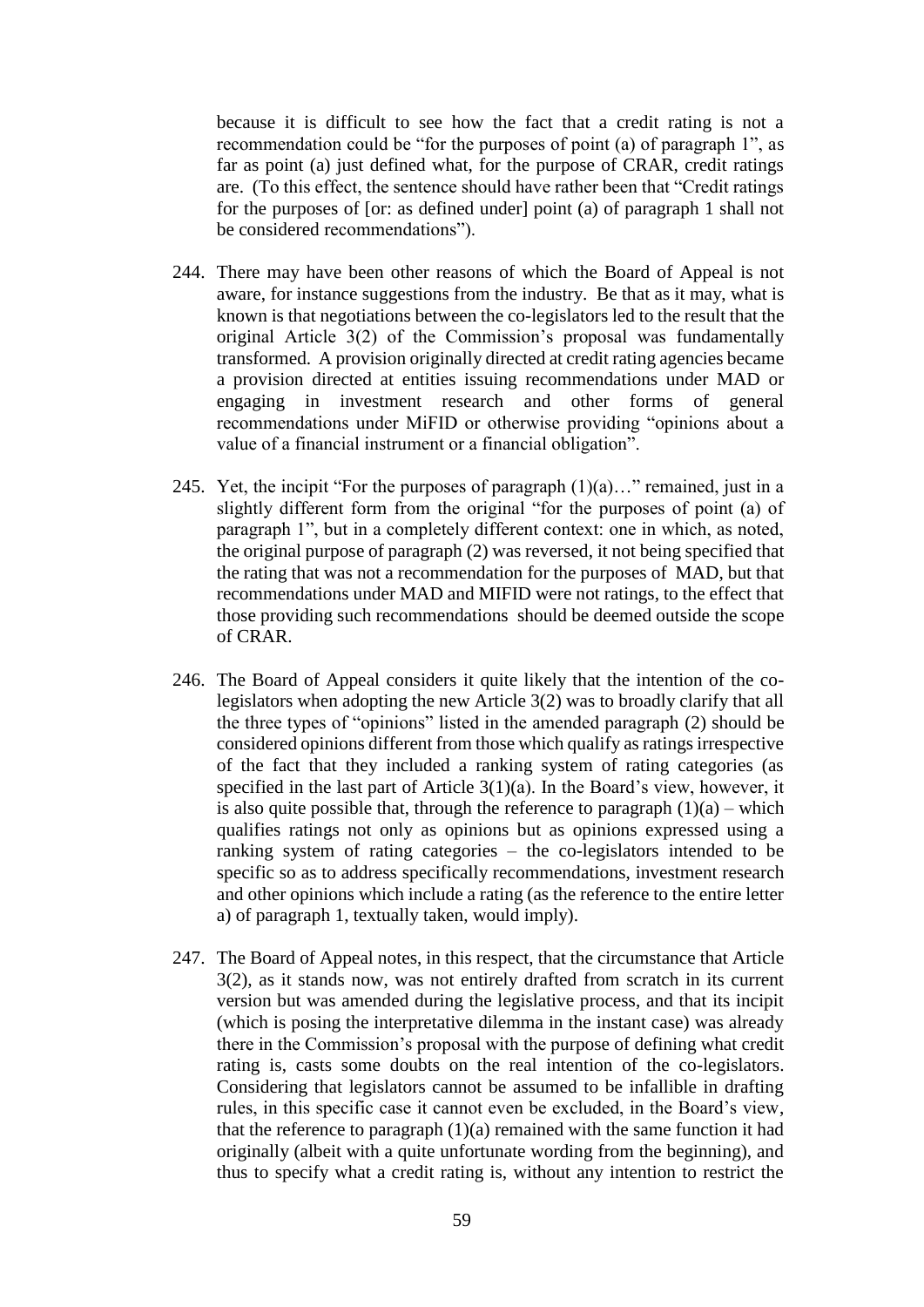class of the recommendations and research investments covered by Article 3(2) only to the sub-class of those among them which in fact included also a ranking system of rating categories.

- 248. In other words, in the Board of Appeal's view, it cannot be excluded by reference to the legislative history that Article 3(2) was just intended to make into a rule the principle stated in recital (20), which simply reads that "investment research, investment recommendations and other opinions about a value or a price of a financial instrument of a financial obligation should not be considered to be credit ratings" (it must be recalled in this regard that the articles of a Regulation must be interpreted in the light of the relevant recitals), without any further qualification concerning the required inclusion in the recommendations or investment research of opinions on creditworthiness using a rating scale.
- 249. The Board of Appeal acknowledges therefore that there is a significant ambiguity in the wording of Article 3(2) and in the combined reading of Article 3(1)(a) and Article 3(2) and that this ambiguity cannot be resolved with certainty by looking at the legislative history of the provision. The Board of Appeal acknowledges also that a strong argument can be made out that, taken on its literal meaning, the wording of the two provisions and their combined reading, could also be interpreted as advocated by the appellants. That would consider the reference to the recommendations, investment research and other opinions mentioned in Article 3(2) as being further qualified by the fact that they also include a rating. But the legislative history does not support the view that the literal meaning of the provision is clear and unambiguous, and the Board of Appeal agrees with the conclusion of the IIO that it is also necessary to consider whether the literal interpretation as advocated by the appellants would make CRAR devoid of at least some of its purposes and would, to some extent, contradict the scope of the Regulation, as defined in Article 2, opening an unreasonable loophole in the system (subject to Article 4, Use of credit ratings).

*The correct construction of the Article 3(2) exclusion*

- 250. The starting point of the Article 3(2) exclusion in terms of construction is Recital 20 of CRAR which provides that, "Investment research, investment recommendations and other opinions about a value or a price for a financial instrument or a financial obligation should not be considered to be credit ratings."
- 251. This language is reflected in Article 3(2) itself, which adds definition to the terms "recommendations" and "investment research" by reference to the Market Abuse and MiFID Implementing Directives respectively.
- 252. It is not in issue that the banks' various communications fell within the ambit of MiFID and MAR. As noted above, the question of construction or interpretation is whether the Board of Supervisors was correct to find that the ratings within those communications fell within the CRAR definition of "credit ratings" and did not fall within the definitions of either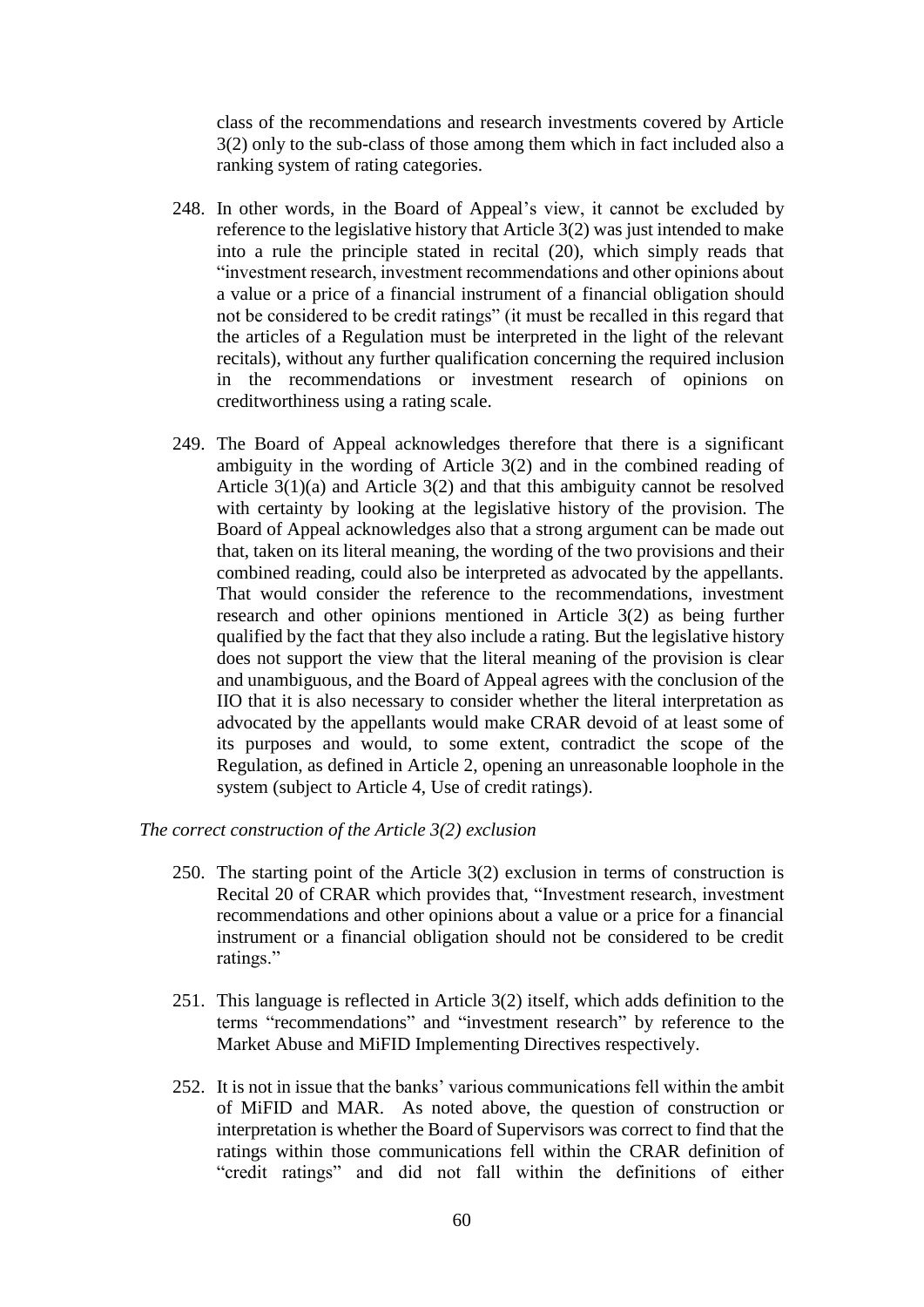recommendations or investment research so as to be excluded under Article 3(2).

- 253. As set out above, the appellant banks have a number of key contentions in this respect (the below is taken from Nordea's submissions as the first presenter at the oral representations hearing, but equally any of the banks' submissions making these points could be taken). These are restated here for convenience. The points dealt with above are not repeated:
	- (1) A document cannot constitute both investment recommendations and investment research and a credit rating. A document falling within the definition of recommendations and investment research is excluded from the restrictions contained in CRAR through the wording of Article 3(2).
	- (2) Credit ratings and recommendations/investment research are distinct and mutually exclusive concepts. The Board of Supervisors was wrong to conclude that such distinct concepts can co-exist within a single document or communication.
	- (3) Credit ratings and recommendations/investment research were intended by to be regarded differently: Recital 10 of the MAD Implementing Directive distinguishes them on the basis that the former are opinions on the creditworthiness of a particular issuer or financial instrument *"as of a given date"*, their purpose being to articulate the issuer's creditworthiness, without encouraging (or otherwise) an investment in the particular issuer or instruments.
	- (4) In contrast, the fundamental purpose of recommendations/ investment research is to propose an investment strategy. These are forward looking and give a view as to the present/future value of the financial instrument/issuer. It may include a view on a particular issuer's creditworthiness, but this goes to the merits of purchasing that issuer's securities.
	- (5) There is no legislative basis or regulatory guidance supporting the Board of Supervisors' characterisation of a credit or investment research report not as a single document, but as a piece comprising a number of component elements, each of which should be individually analysed and characterised.
	- (6) The Board of Supervisors' construction would deprive the Article 3(2) CRAR exemption of any effect. The whole purpose of this provision is to take recommendations which have the features of credit ratings outside of the scope of the regulation. So if we are not in that territory, it is simply irrelevant.
	- (7) The question whether a rating can simultaneously constitute recommendations/ investment research and a credit rating is fundamental. The Board of Supervisors seemed to conclude that the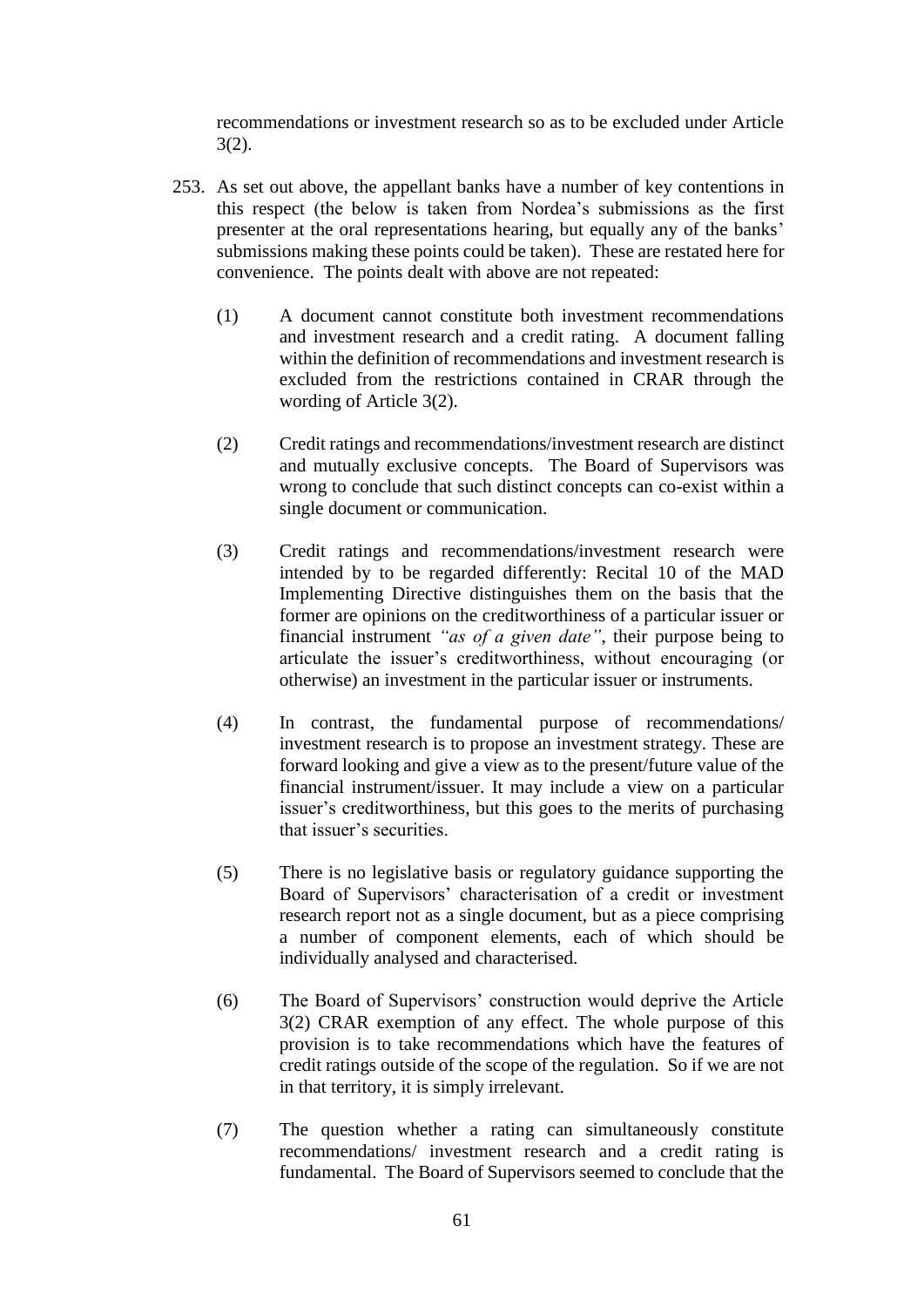distinction was based not on whether the document included a view on creditworthiness but on whether or not an established and defined ranking system of rating categories was used. This would mean only that recommendations/investment research which do not express an opinion *"using an established and defined ranking system of rating categories"* would fall within the scope of Article 3(2). But the article is intended as a carve-out – such documents could never constitute "credit ratings" within Article 3(1)(a) CRAR as this requires both an opinion on creditworthiness *and* use of an established rating scale. Such documents would therefore not require the benefit of any exemption.

- (8) Whilst the general principle that exemptions from Community law should be construed narrowly is not disputed, context is important (C-340/94 *E.J.M. de Jaeck v Staatsecretaris von Financien*, para 17) and the legislators must have had an aim in including the exemption.
- 254. ESMA appeared to accept that recommendations/investment research on the one hand, and credit ratings, on the other hand are distinct concepts, and that is the view of the Board of Appeal. The point is well made by reference to the legislation referred to in Article 3(2). Recital 10 of the Implementing Directive for the Market Abuse Directive states that credit rating agencies issue opinions on the creditworthiness of a particular issuer or financial instrument as of a given date, and as such, these opinions do not constitute a recommendation within the meaning of the Directive. Article 24(1) of the MiFID Implementing Directive defines "investment research" as research or other information recommending or suggesting an investment strategy. Credit ratings may inform an investment strategy, but they do not recommend it.
- 255. The question is what follows from that. The banks draw a bright line, submitting that a document cannot constitute both recommendations/ investment research and a credit rating, and that once it is ascertained that the document falls into the former category, the Article 3(2) exclusion applies. As it was put on behalf of Handelsbanken, the reports were an integrated whole, and the "credit rating" was not a naked or separate product but formed an integral part of the overall assessment of the creditworthiness of the company concerned.
- 256. The banks' response to ESMA's contention that the inclusion of credit ratings within such reports will trigger the application of CRAR is that this is a circular contention, because Article 3(2) excludes such reports from the definition of credit rating in Article 3(1)(a), and the Board of Supervisors was wrong to conclude that such distinct concepts can co-exist within a single document or communication.
- 257. The Board of Appeal's view is as follows. It has already acknowledged that a strong argument can be made out by the appellants on the literal meaning of the wording of Article 3(2), by which recommendations within the meaning of the Market Abuse Directive and investment research within the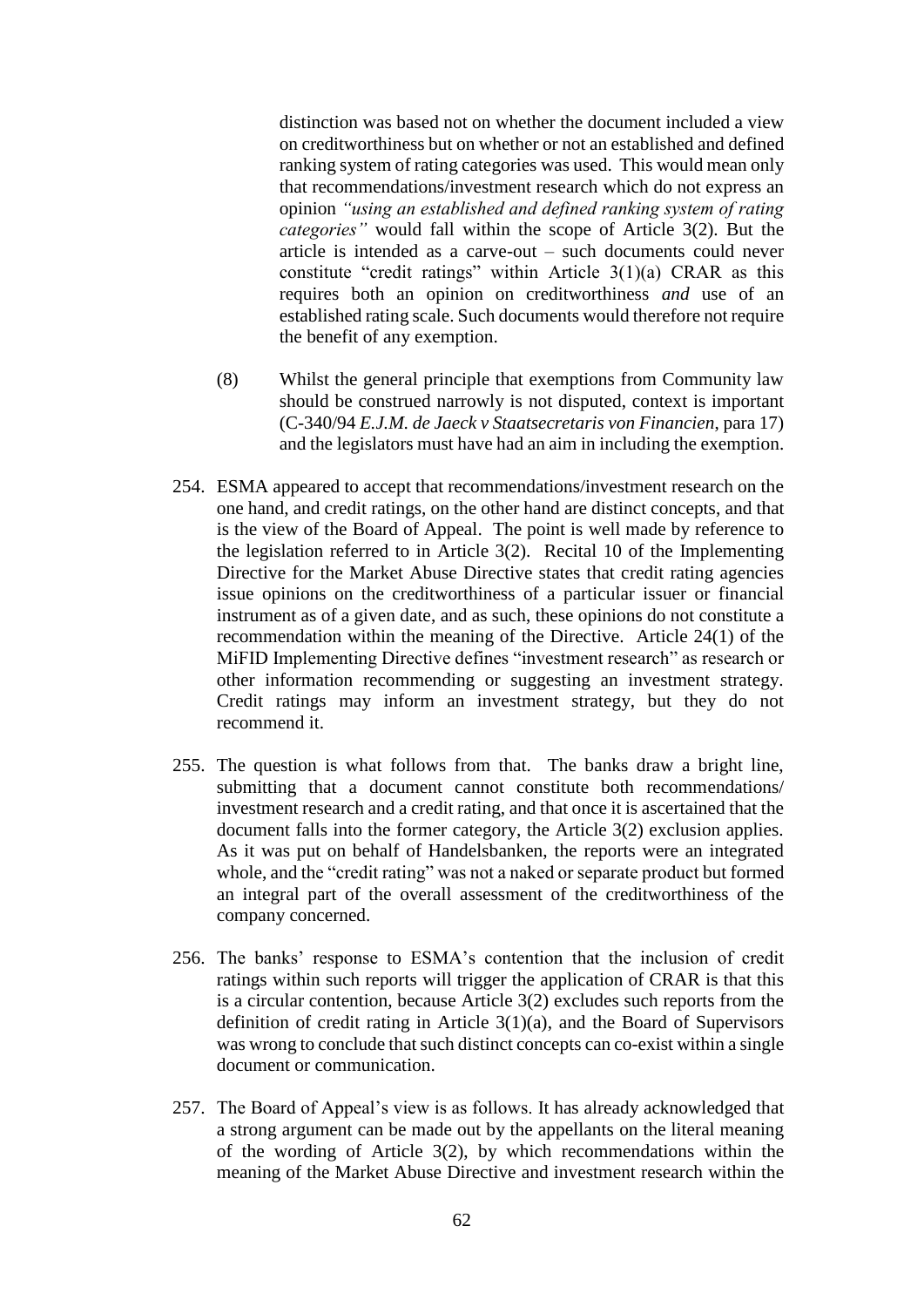meaning of MiFID shall not be considered to be credit ratings. The argument on the literal interpretation is supported by the wording of Recital 20.

- 258. The Board of Appeal also considers that a strong argument can be made out by the appellants that the Board of Supervisors' construction would deprive the Article 3(2)(b) exclusion of any effect (which is not permissible: Case C-8/01 *Taksatorringen v Skatteministeriet*). ESMA had difficulty in identifying any situation in which (on its construction) the exclusion would operate. The suggestion that an example was found in Article 3(2)(b) itself in that "buy", "hold", "sell" recommendations could arguably fall under the definition of "rating category" was not convincing given the definition of "rating category" in Article  $3(1)(h)$ . In oral representations, it was frankly accepted on behalf of ESMA that it did not have examples of products that fall into both categories, but maintained that it is possible that these products could exist, and that there could in the future be a product which both gives an opinion on creditworthiness and gives a recommendation as to investment strategy, and which is expressed in the form of a scale.
- 259. Further, though as ESMA points out, Article 3(2) is not in the exemptions section of Article 2(2), the historical analysis above explains why that is so. The Board of Appeal's view is that it has the same effect as an exempting provision, and in any case it cannot be interpreted in such a way as to leave it without content.
- 260. However, a strong argument is not necessarily a correct argument, and there are important points that go in the contrary direction. As explained above, Article 3(2) in the Commission's original proposal was changed in the Parliamentary process, and a provision originally directed at credit rating agencies became a provision directed at entities issuing recommendations or engaging in investment research and other forms of general recommendations under MAD/MiFID. Whilst the banks have referred to the acknowledged benefits of their products in the Nordic debt market particularly as regards SMEs, they have not suggested that the change to Article 3(2) was in any way a response to this consideration.
- 261. In this regard, the principle is that where the wording of an EU law provision is clear and precise, its contextual or teleological interpretation may not call into question the literal meaning of that provision, as this would run counter to the principle of legal certainty (Koen Lenaerts, José A. Gutiérrez-Fons, *To say what the law of the EU is: methods of interpretation and the European Court of Justice*, p. 7). The Board of Appeal's opinion is that the legislative history does not support the view that the provision in question should be considered as clear and unambiguous in such a way as to be decisive on the question of interpretation.
- 262. There is certainly no indication that it was intended to open a major exception to the operation of CRAR. Though the banks understandably played the practical consequences of this down, the effect of their interpretation would be that market participants (including those not subject to the MiFID framework because general investment recommendations/research is not a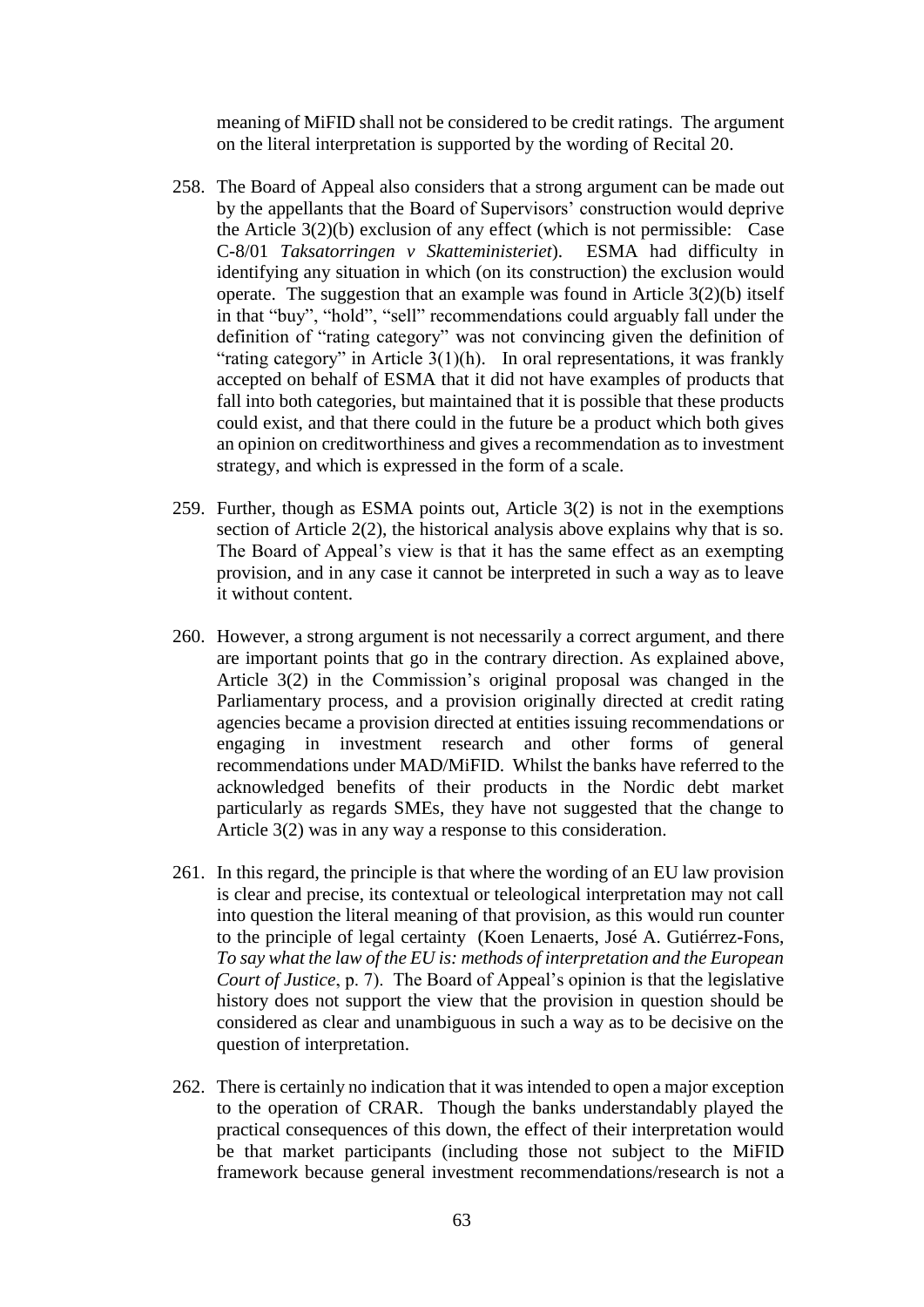reserved activity, and also because Article 3(2)(c) also includes a potentially very wide class of "opinions about the value of a financial instrument or a financial obligation" which are not recommendations or investment research as defined in letters (a) and (b)), and even (potentially) registered CRAs, would be able to avoid the application of CRAR simply by including credit ratings in documents containing recommendations or investment research or even "opinions about the value of a financial instrument". In other words, subject to the market abuse framework, anyone could at least in theory issue credit ratings so long as the ratings were included in a document that fell within the Article 3(2) definitions. That this would be so was not in dispute. These ratings could not have the regulatory use set out in Article 4 (this Article expressly requiring that for regulatory purposes credit ratings can be used only if they are official and issued by registered credit rating agencies), but would nonetheless be (and present themselves as) credit ratings.

- 263. This was a consideration also relied upon by the Board of Supervisors in reaching their decision as to the ambit of Article 3(2), though understandably in more guarded language. The Board of Appeal accepts that it is very unlikely that this was the interpretation intended by the legislator. Given all the circumstances, it regards this as a decisive factor in reaching a true interpretation of the provisions.
- 264. This does not necessarily deprive Article 3(2) of effect, the purpose of which may simply be one of clarifying the general position of investment recommendation or investment research which is consistent with its treatment in earlier legislation. Alternatively, there is some force in ESMA's submission that a product may be developed which does fall into both categories, which is not an impossible outcome given the propensity of the financial markets to change over time. The fact that it is unable presently to give examples is of limited significance.
- 265. Further, as the Board of Supervisors noted, the banks' ratings (in the sense of the rating categories) do not in themselves appear to recommend or suggest an investment strategy, which would have been expected of recommendations or investment research under the applicable definitions.
- 266. In oral representations, ESMA referred to the example produced by Swedbank of credit research in respect of a bond issue by a Swedish company. This is described above. The recommendation is described at the top of the document as "overweight" (which in context is a recommendation to buy), and at the bottom of the document is stated, "We view […] as an investment grade issuer in the BBB+ range".
- 267. The Board of Appeal found it helpful to put the issue into the context of a specific example like this. (To deal here with another point raised by the banks, as a matter of analysis, it makes no difference that the BBB+ is only a small part of the document overall – this is a feature of any alphanumerical symbol, including those used by the rating agencies.)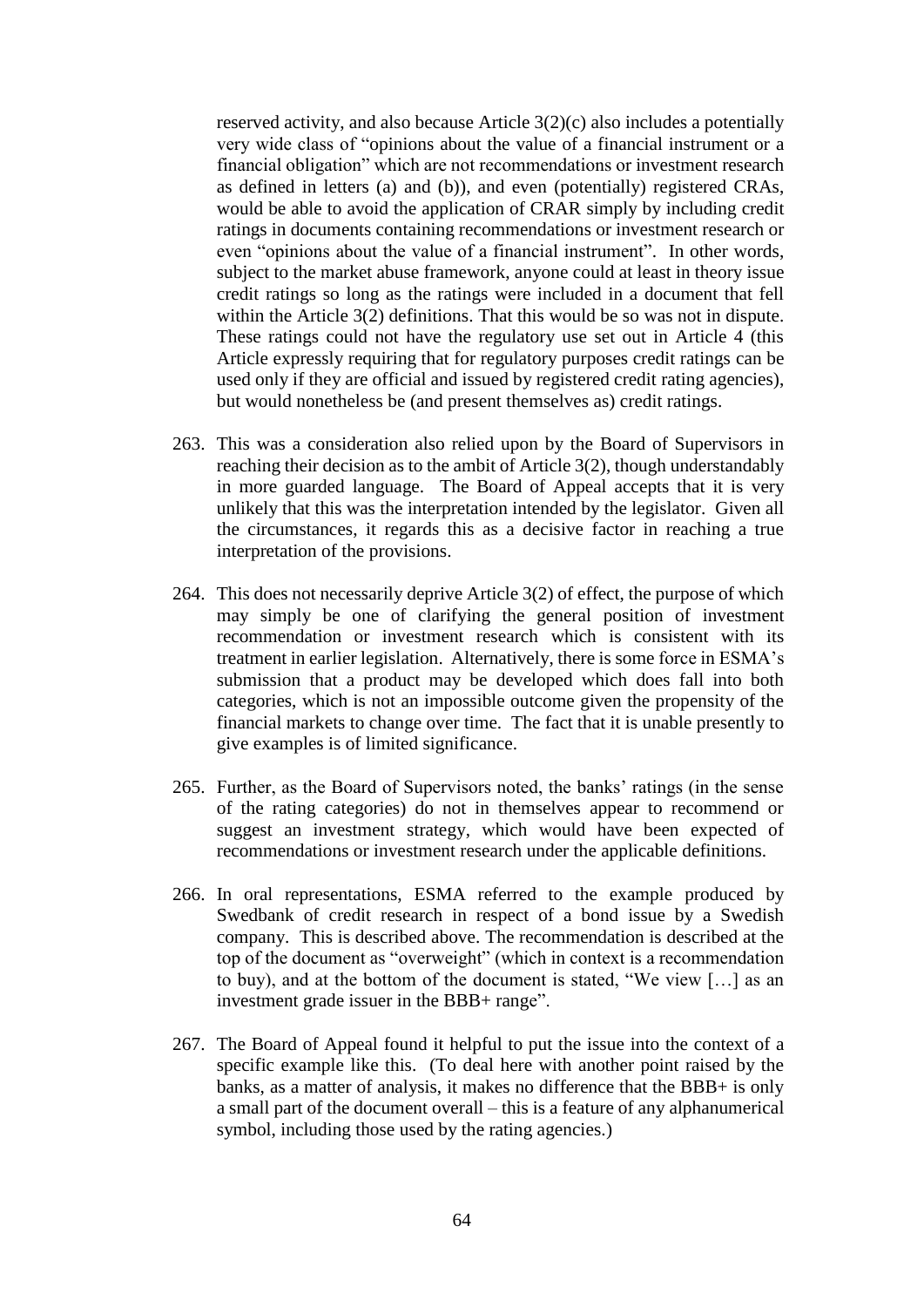- 268. ESMA's reading of this document is that the BBB+ content is a credit rating, whereas the content "overweight" is an investment recommendation. This is consistent with the Board of Supervisors' decisions, and accepts that the same communication may be treated as having different components for regulatory purposes. It may also be added that if the recommendation "overweight" was accompanied by an official credit rating issued by a registered rating agency (as it appears to be sometimes, albeit less often, the case in investment research produced by the appellant banks), the presence in the same document of such a credit rating would not make the whole document a credit rating (Article 3(2) clarifies that such a transmutation is prevented); both the recommendation content and the rating content would remain what they are, but in such a case the coexistence of these two components in the same document prepared by the bank would be fully lawful, because the official credit rating is not issued by the bank but by a registered rating agency.
- 269. The Board of Appeal has come to the conclusion that the interpretation adopted by the Board of Supervisors is the correct interpretation. It considers that the same communication may have content which consists of recommendations or investment research within the Article 3(2) exclusion, and content which consists of "credit ratings" within the meaning of the definitions of "credit rating" in Article 3(1)(a) and (h) of CRAR. If so, and if the other requirements of CRAR are satisfied, the communication, for its rating component, will fall within CRAR, and the issuer will require to be registered. It follows that the banks' appeals on the construction issue must fail.

## *SEB's case that its research reports were not disclosed publicly or distributed by subscription*

- 270. SEB claims that its investment research reports (including the shadow ratings) were only distributed to a 'selected' group of investors and were therefore not "disclosed to the public" or "distributed by subscription" for the purposes of Article 2(1) CRAR. The IIO statement of findings shows in paragraph 152 that the investment research reports were accessible via the SEB portal and that some clients were further emailed such reports. The number of recipients of such reports was, as of 20 April 2016, 1,147.
- 271. Article 2(1) CRAR provides that it applies to credit ratings "which are disclosed publicly or distributed by subscription". In turn, Article 2(2)(a) provides that CRAR does not apply to "private credit ratings produced pursuant to an individual order and provided exclusively to the person who placed the order and which are not intended for public disclosure or distribution by subscription". The same principle is also stated in recital (19) CRAR.
- 272. The Board of Appeal considers that shadow ratings distributed to a large number of bank's clients must be considered "disclosed to the public" or "distributed by subscription" even assuming that the clients do not pay any specific fee for such shadow ratings or for being included in the list of the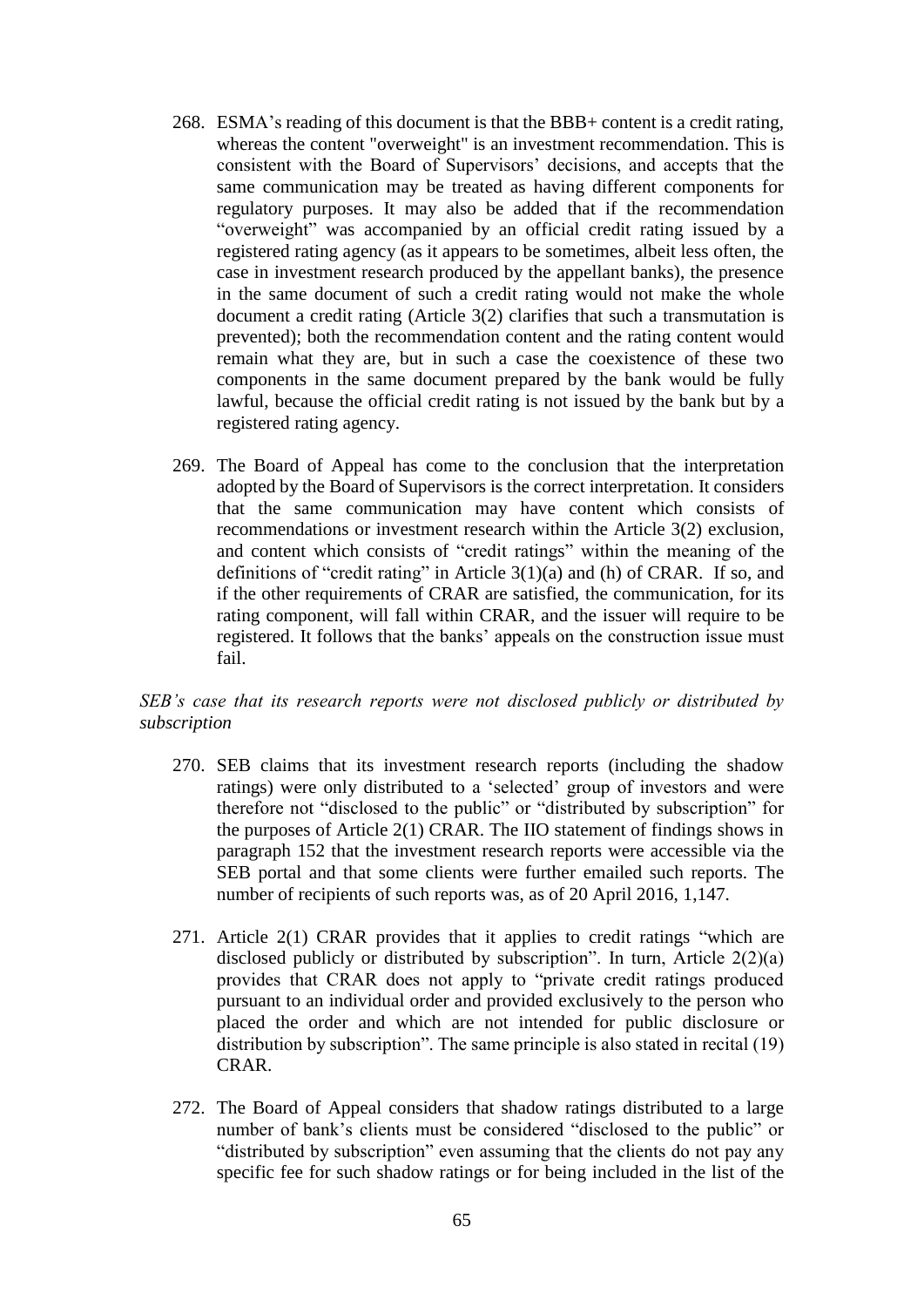addressees of such investment researches or recommendations (including the shadow ratings) and even if these potential investors are only a selected fraction of the overall clients of the bank.

- 273. In the Board of Appeal's view, as a matter of principle, the notion of 'public' in respect of any reserve of regulated financial activity to duly authorised entities complying with the requirements set out in the relevant regulation is broad, and this is necessary to prevent circumvention of such registration requirements. Any 'private' exception (like the one referred to in Article 2(2)(a) CRAR) must be subject, therefore, to strict interpretation.
- 274. This is also confirmed, in the Board of Appeal's view and as already noted by the IIO in her statement of findings, by the fact that investment recommendations under MiFID (more specifically, Article 24(1) of the 2006 Commission MiFID I Directive) are intended for distribution channels or for the public, and a distribution channel is defined as a channel through which information is, or is likely to become, publicly available (compare paragraph 154 IIO's SEB statement of findings). Consistently, in the MAR context, as also noted by ESMA in its submissions, ESMA's Final Report Draft technical standards on MAR of 28 September 2015 (ESMA/2015/1455, § 340) clarifies that "ESMA holds the view that an investment recommendation is intended for distribution channels or for the public not only when it is intended or expected to be made available to the public in general, but also when it is intended or expected to be distributed to clients or to a specific segment of clients, whatever their number, as a non-personal recommendation". The Board of Appeal notes, in this respect, that the appellant acknowledges that its investment recommendations and researches are either investment recommendations under MAR and/or investment researches under MiFID and cannot be considered therefore strictly 'private'.
- 275. The Board of Appeal considers further that, as noted by ESMA in its submission, a list of persons who are granted access to a service via a portal or through delivery to their email addresses (which SEB does not contest) must be considered a list of subscribers under Article 2(1) CRAR, and this is the same manner in which registered CRAs provide access to their ratings to their subscribers.
- 276. The Board of Appeal finally holds that the fact that the addressees represent a selected number of the bank's clients becomes irrelevant once it is acknowledged that these addressees are in the hundreds (more than a thousand in the instant case). It is also irrelevant whether the addressees pay a specific subscription fee or are offered the service as part of the services they receive from the bank.

# (3) The negligence issue

## *The issue*

277. The issue is whether the Board of Supervisors was correct to find that the appellant banks "negligently" committed the infringement listed in Annex III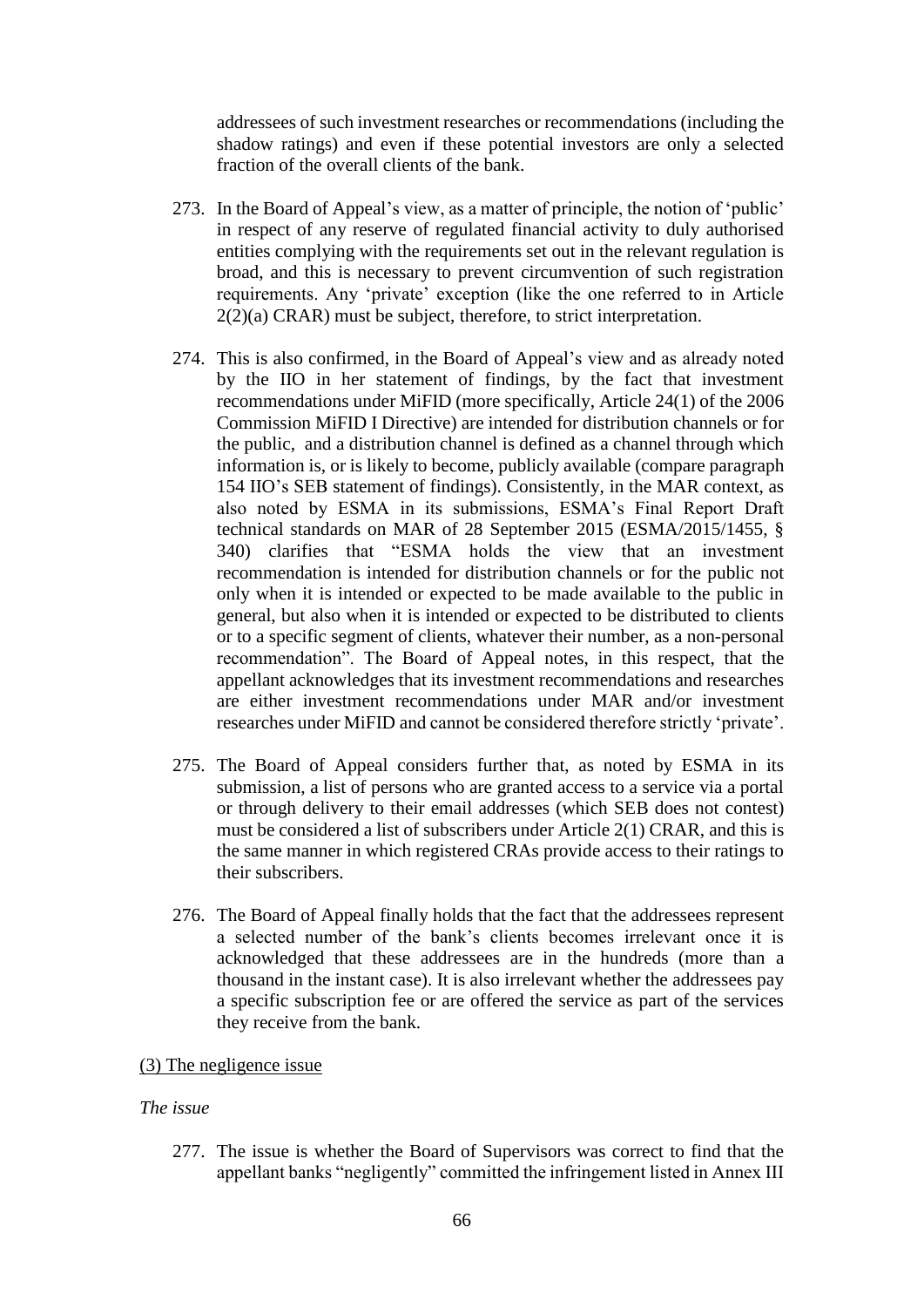of CRAR by issuing credit ratings without being authorised by ESMA to do so, that being a condition of the ESMA's power to impose a fine in Article 36a CRAR.

- 278. Also relevant in this regard is Recital 18 of Regulation (EU) No 513/2011 amending CRAR stating that "ESMA should also be able to impose fines on credit rating agencies, where it finds that they have committed, intentionally or negligently, an infringement of Regulation (EC) No 1060/2009." No definition of negligence is provided in CRAR, but as appears below, the test has been stated by the Board of Supervisors in a number of decisions, as well as in the decisions in hand.
- 279. It is not contended that the infringement was intentional, that being the other condition under Article 36a.

#### *The applicable law*

280. In its decisions, the Board of Supervisors noted that it had previously set out its views in relation to the negligent commission of an infringement. It considered that the test for negligence established by the case law of the Court of Justice (citing the Opinion of Advocate-General Mayras in Case 26/75 *General Motors Continental NV v Commission*, and Case C-308/06 *Queen on the application of International Association of Independent Tanker Owners (Intertanko) v Secretary of State for Transport*, para 77 (3 June 2008)) is as follows:

> "Negligence is established for a CRA where, as a professional firm in the financial services sector subject to stringent regulatory requirements, it is required to take special care in assessing the risks that its acts or omissions entail, and has failed to take that care. Further, as result of that failure, the CRA has not foreseen the consequences of its acts or omissions, including particularly its infringement of the CRA Regulation, in circumstances when a person in such a position who is normally informed and sufficiently attentive could not have failed to foresee those consequences."

281. In a careful analysis of the law, the Board of Supervisors continued as follows:

> "Negligence is an Union law concept in the context of the CRA Regulation, albeit one which is familiar to, and an inherent part of, the 28 Member States' legal systems, and must be given an autonomous, uniform interpretation. It would appear, from the provisions of Articles 24 and 36a of the CRA Regulation, that the term 'negligence' in the context of that Regulation requires more than a determination that an infringement has been committed. It is clear from the second subparagraph of Article 36a(1) of the CRA Regulation that a negligent infringement is not one that was committed deliberately or intentionally. This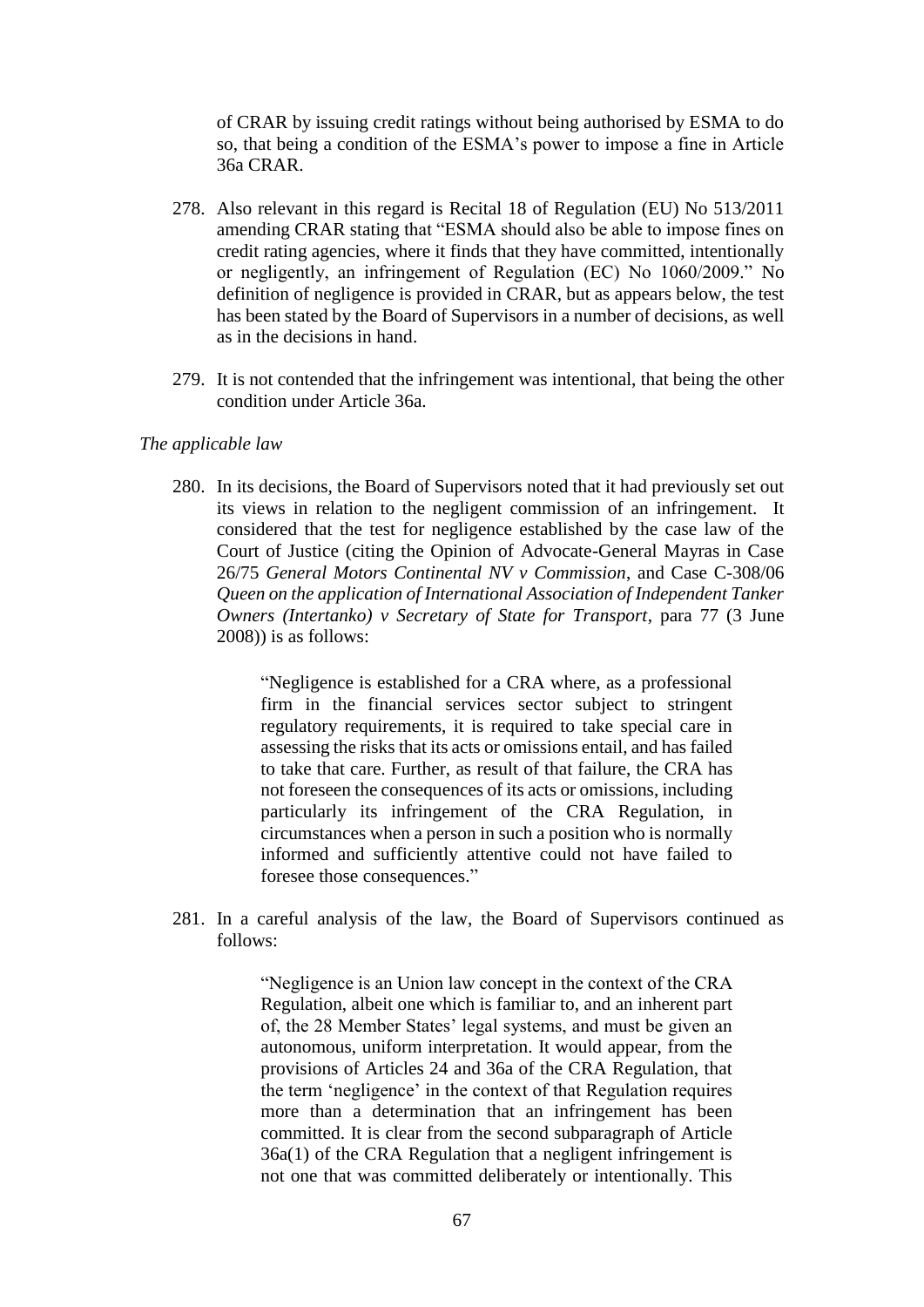position is further supported by caselaw in which the CJEU has said that negligence may be understood as entailing an unintentional act or omission (see the *Intertanko* case above).

The CJEU jurisprudence suggests that the concept of a negligent infringement of the CRA Regulation is to be understood as denoting a lack of care on the part of a CRA in complying with the CRA Regulation. The Board notes the position taken by the General Court in the *Telefonica* case, where the General Court spoke of persons "carrying on a professional activity, who are used to having to proceed with a high degree of caution. They can on that account be expected to take special care in assessing the risks that such activity entails" (Case T-336/07 *Telefónica, SA and Telefónica de España, SA v European Commission*, para. 323). Similarly the Board considers that in circumstances where, operating within the framework of a regulated industry, an entity which holds itself out as a professional entity and carries out regulated activities should be expected to exercise special care in assessing the risks that its acts and omissions may entail. The Board is of the view that a high standard of care is to be expected of a CRA.

The nature and extent of the requirements imposed on CRAs by Annex I of the CRA Regulation, and of the corresponding infringement provisions under its Annex III, appear to reflect the weight given to these considerations by the legislator. The Board considers that in order to ensure a high standard of care by CRAs, the acts and omissions of a CRA should be judged with these considerations in mind."

- 282. The parties made a number of points by way of commentary on or supplement to the legal test. In particular:
	- (1) SEB pointed out that the *General Motors* and *Intertanko* cases were in the competition and maritime fields. But whilst credit rating is obviously a very different activity, the Board of Appeal does not think that this renders the principles inapplicable, nor was this suggested.
	- (2) Nordea cited *Joined Cases C–283/94, C-291/94, and C–292/94 Denkavit International BV v Bundesamt für Finanzen* in submitting that context is important when considering negligence, and as showing that the fact that multiple parties formed the same view of legislation is relevant as regards whether the required standard of care is satisfied.
	- (3) The Board of Appeal notes that in *Denkavit* the question was whether an action lay against a state in the context of taxation for a sufficiently serious breach of Community law. This has to do with the question whether the law was breached intentionally, rather than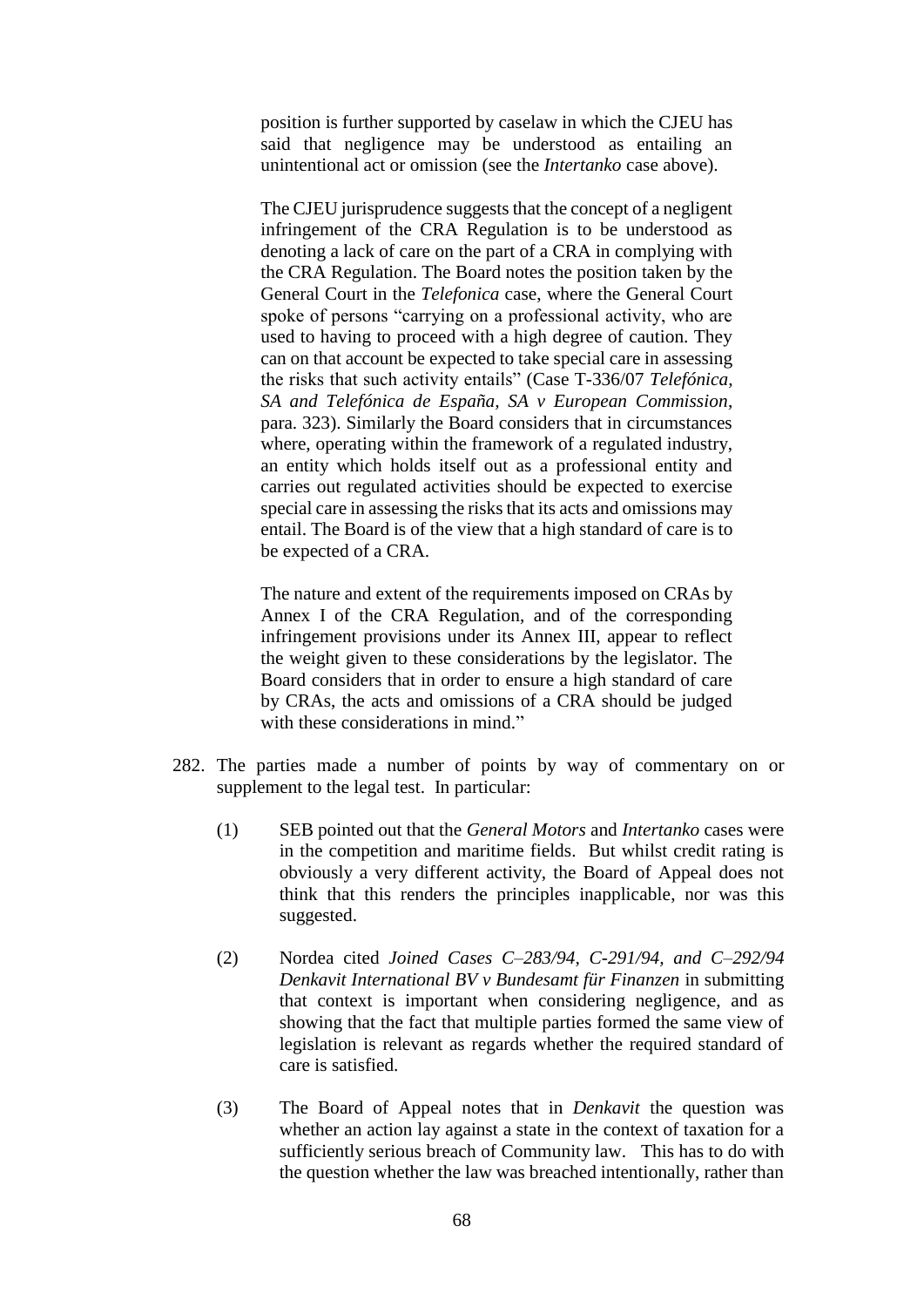negligently, as is the issue in the present case. Nevertheless, the Board of Appeal considers that the case may be of relevance in the context of negligence also, and notes that the Court said that "One of the factors that may be taken into consideration in this regard is the clarity and precision of the rule breached"  $(\S 50)$ 

- (4) On behalf of ESMA, reliance was placed in oral presentations on the *Marine Harvest Case* (T-704/140, 26 October 2017) in which the Court found that the applicant, a large European company, behaved negligently in construing the relevant Regulation, and in so doing acted at its own risk and could not legitimately rely on the allegedly "reasonable" nature of its interpretation (§ 259).
- (5) The appellants pointed out that the *Marine Harvest Case* arose in the competition field, but the Board of Appeal does not think that this renders the principles inapplicable, and some of them are relevant to the instant appeals. Though fact sensitive, as all negligence cases are, it is helpful in showing how the Court went about the analysis of the issue.
- (6) In the context of the high standard of care expected from professionals, ESMA relied on Case C-48/98, *Firma Söhl & Söhlke v Hauptzollamt Bremen*, November 11, 1999, paras 56-59, in which the Court said that, "As regards the care taken by the trader, it must be noted that, where doubts exist as to the exact application of the provisions, non-compliance with which may result in a [sanction decision being issued], the onus is on the trader to make inquiries and seek all possible clarification to ensure that it does not infringe these provisions".
- 283. Subject to these points, there was no challenge by the appellants to the analysis of the law stated by the Board of Supervisors, and the Board of Appeal adopts it as correct.

# *The facts*

284. The facts are as set out above, and where necessary in the findings below. The facts were dealt with in detail in the case of each appellant by the IIO and the Board of Supervisors. As has been seen, there are differences between the various banks which are relevant to the negligence issue, and which the Board of Appeal has taken into account. It notes however that the fines imposed were the same in each case, and it has not been submitted on behalf of ESMA in the appeals that a different outcome may apply as between the banks because of any factual differences between them. The Board of Appeal will adopt the same approach.

## *Discussion of the issues*

285. In its submissions, ESMA rightly emphasises that financial service providers and CRAs play an important role in the economy of the EU, as well as in the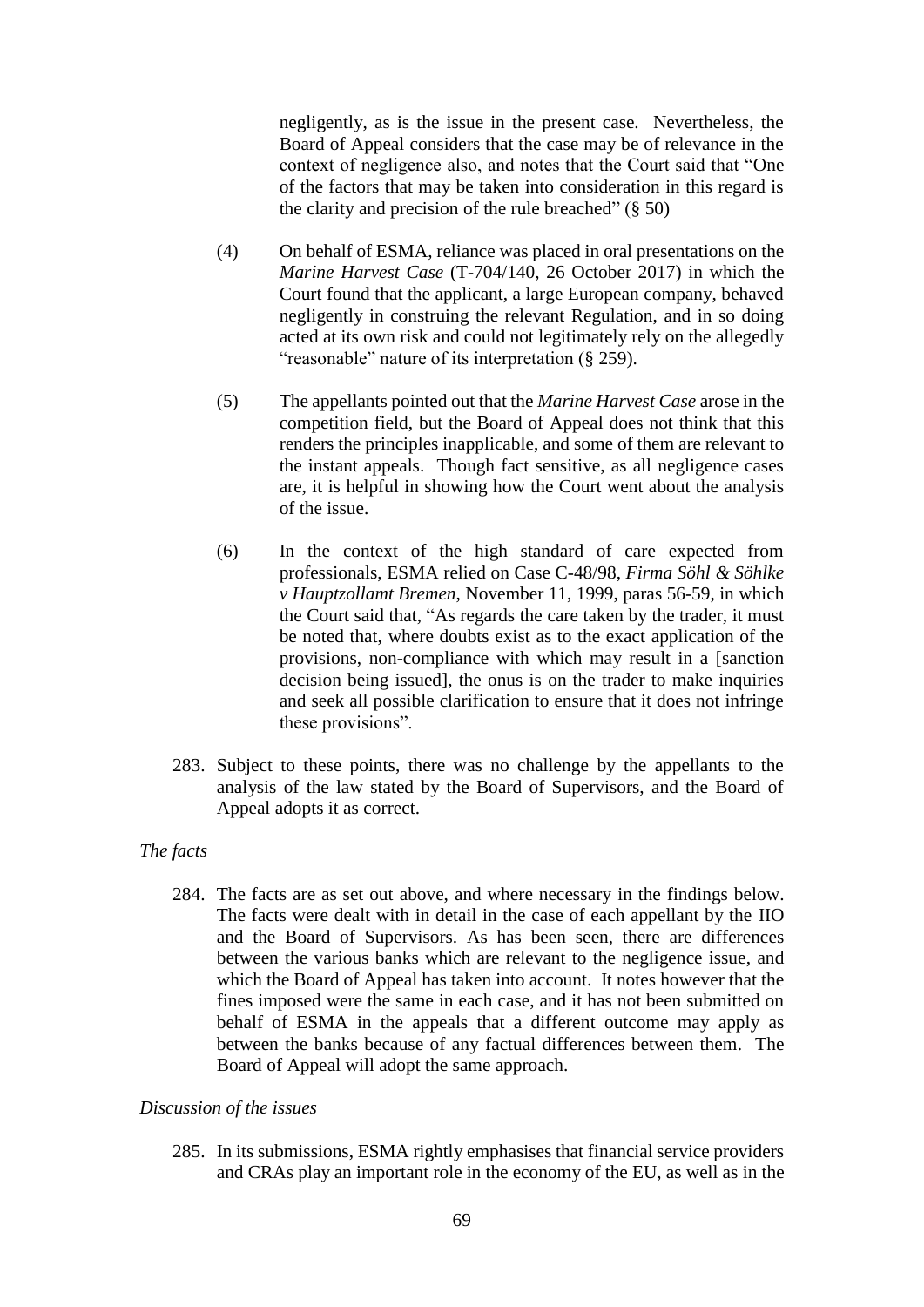financial stability and integrity of the financial markets. A high standard of care is to be expected of such persons, and that includes the appellants in the Nordic region. This is reflected in financial regulation. Such persons are required to have in place internal governance arrangements to ensure compliance with applicable regulatory requirements (as to credit institutions, see Directive (EU) No 2013/36 ("CRD IV") and the guidelines adopted by the European Banking Authority ("EBA"), as to CRAs, see CRAR Annex I, Section A, para 3).

286. In its decisions, the Board of Supervisors sets out the steps that the banks might have taken to satisfy that high standard of care (this was stated in the same terms as regards each bank):

> " … such steps might have included, for example, an initial evaluation as to whether the CRA Regulation might apply to its production of the Ratings, the taking of legal advice on the scope and effect of the CRA Regulation and/or seeking advice from their National Competent Authority and/or ESMA on those issues. In addition to such an initial evaluation (that is, prior to the CRA Regulation's implementation), the Board considers that [the bank] might have been expected to subject its initial conclusion to periodic review."

- 287. Judged against those steps, which it has been emphasised on the appeals are not additional steps not contemplated by the law but merely examples of steps that a diligent bank "might have" taken with the understanding that other measures could also have been taken to comply with the high standard of care, the Board of Supervisors went on to consider the position as regards each bank.
- 288. In each case, it found that the high standard had not been met, and noted in particular the absence of any documentary material to support the banks' contention that they had reviewed the position, a point also remarked on by the IIO. The banks do not challenge the absence of material, and in several cases have expressed regret (though each takes the position that this is not indicative of any negligence on their part).
- 289. In the circumstances, the Board of Supervisors noted the finding of the IIO to the effect that there was no negligence, but decided not to follow her findings in that respect.
- 290. In its submissions, ESMA says that it is settled case-law that the fact that specific conduct has not yet been examined by the authorities does not exonerate an undertaking from compliance. The Board of Appeal agrees with this submission.
- 291. The Board of Appeal also agrees that an initial evaluation of CRAR might normally have been expected, and where appropriate, that evaluation periodically reviewed, and that failure to do this may be an indicator of negligence. In fact, the Board of Supervisors accepted that Swedbank, SEB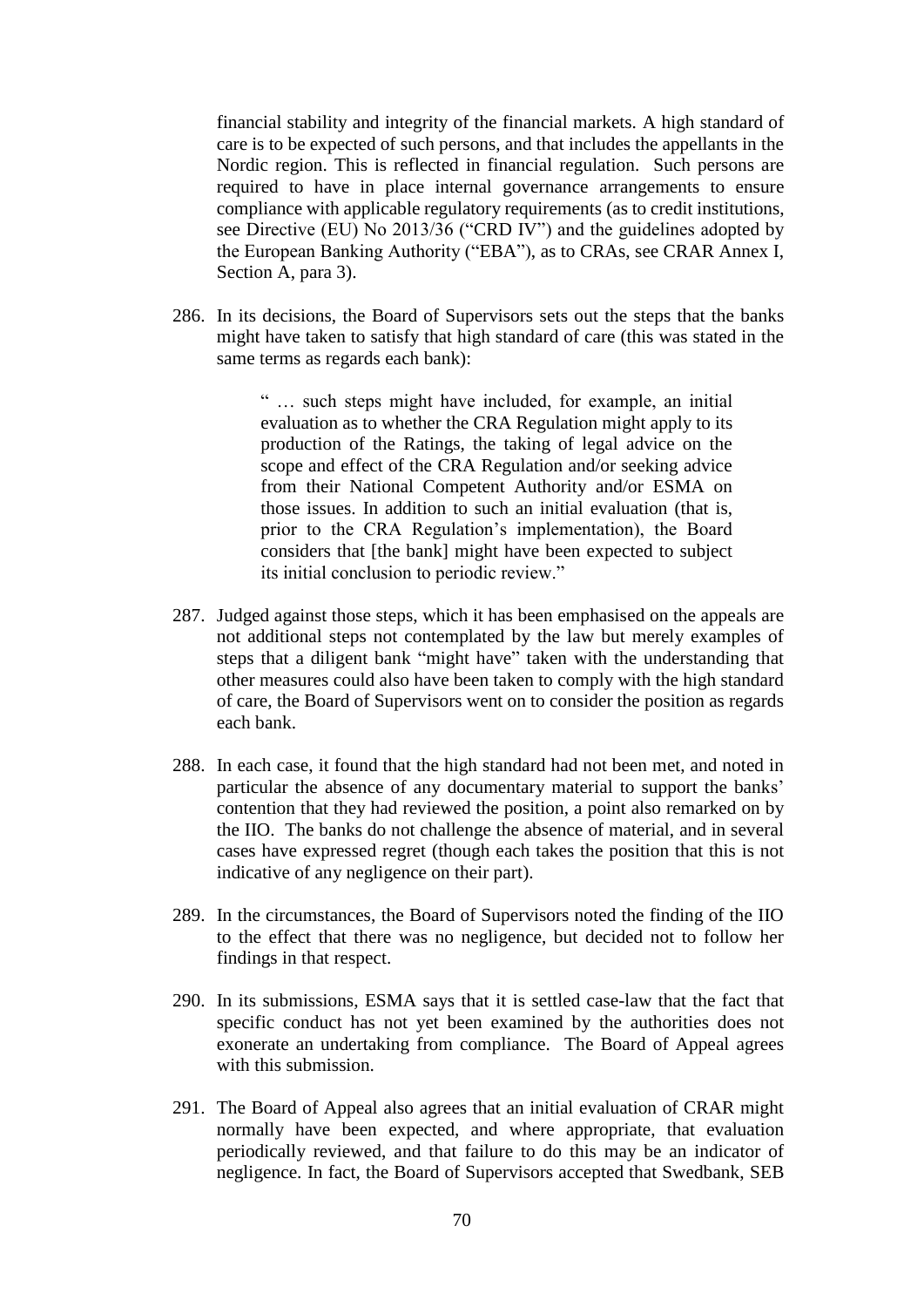and Handelsbanken had conducted such an initial review, though they had not produced any documentary evidence of it. (Nordea did not do any detailed analysis of the applicability of the Regulation, but any differences between them were not treated as a differentiating factor as between banks.) None of the banks had periodically reviewed their initial evaluation. The question however is whether the failure to do so indicates negligence with much force in the present case. One reason for the IIO's finding that there was no negligence was her finding that the practice of "shadow ratings" was common in the Nordic countries and had taken place for many years without any concerns being raised by the regulators or others, and the Board of Appeal agrees that this is significant.

- 292. As to seeking advice from their National Competent Authority, the banks (all Swedish banks) maintain that their national supervisor (Finansinspektionen) would not normally give advice in a situation like this. In any event, as ESMA itself has pointed out, national authorities are not in charge of interpreting and enforcing CRAR (their responsibilities only subsisted for a short period before being transferred to ESMA).
- 293. However, ESMA is on stronger ground in its submission that the banks could have sought advice from ESMA itself (c.f. the EC in competition cases – the *Marine Harvest* case, ibid, at § 256), although it should also be acknowledged that ESMA conceded at the hearing of the oral representations that such guidance would have been given through informal advice or the use of Q&As so that its advice, if sought, to discontinue such a long established practice in the market, if not adopted in the form of a binding decision, would not have offered to the banks the same possibility to resort to judicial protection that they enjoy in the instant case in respect of the appealed decisions.
- 294. As regards taking legal advice, the position is perhaps not so clear. The banks point out that they have substantial legal resources in-house. Further, as stated by the Court in the *Marine Harvest* case, ibid, at § 286, "an undertaking may not escape imposition of a fine where the infringement of the competition rules has resulted from that undertaking erring as to the lawfulness of its conduct on account of the terms of legal advice given by a lawyer". In fact, Nordea did take outside legal advice, but this was in 2017, and by then it had ceased using shadow ratings in the light of ESMA's investigation.
- 295. ESMA submits that had a proper legal assessment have been carried out by the appellants as to the scope and purpose of CRAR, that would have at least raised questions as to the legality of their credit rating activities which could have been answered through the steps identified by the Board of Supervisors. The banks respond that a legal assessment would have shown that their activities were lawful as falling in the Article 3(2) exclusion. ESMA responds that it cannot be said in good faith that there was no possibility that the ratings, which are expressed in the form of standardised rating notches, could potentially be subject to CRAR. Only an inadequately short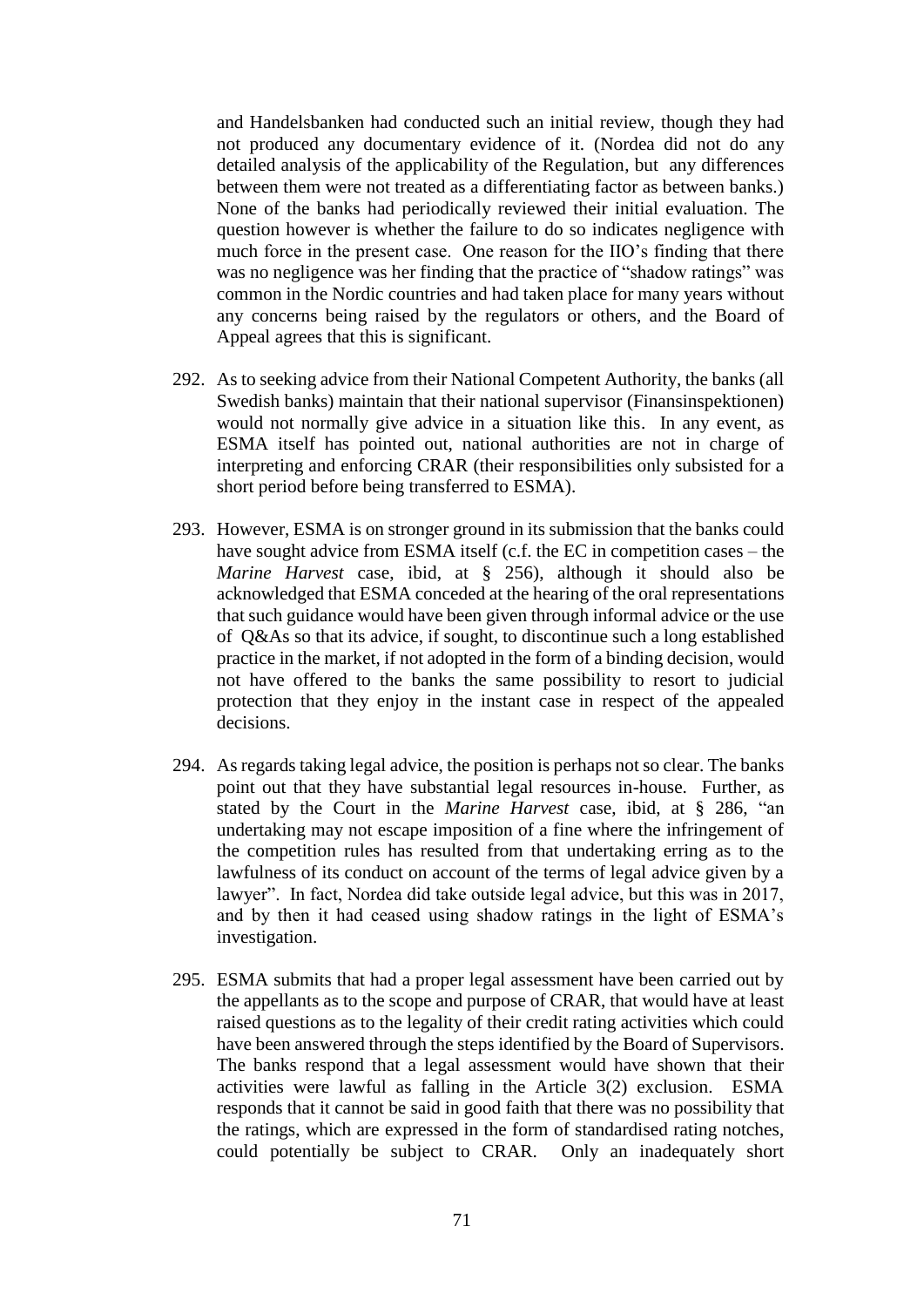assessment made without appropriate due care and seriousness could have led to such a conclusion.

- 296. The Board of Appeal notes that the submission that it cannot be said in good faith that there was no *possibility* that the banks' ratings could *potentially* be subject to CRAR is a very low threshold, and that ESMA's case in relation to the legal certainty issue is that the provisions are clear and settled. The Board of Supervisors found that if the banks had taken special care in assessing the risks of their conduct, the banks would not have failed to foresee that the issuing of the Ratings would amount to an infringement of the CRAR.
- 297. In this respect, the unusual feature of the present case is that the practice was prevalent in a particular market, namely the Nordic market, and the consensus was that it fell within the Article 3(2) exclusion. This diminishes the force of the foreseeability contention, and also the force of ESMA's point that each regulated entity is responsible for conducting its own assessment of its obligations under the law regardless of what others in the Nordic region were doing – in itself, that is correct, but what others do in a market may be relevant in the assessment (c.f. *Denkavit*, ibid).
- 298. Again, whilst it is correct, as submitted on behalf of ESMA, that the fact that the authorities did not raise any concerns is irrelevant because it does not relieve an entity of its duty of care or of its obligation to ensure that it complies with applicable regulations, that submission has to be seen against the unusual feature of this case.

### *The Board of Appeal's conclusion on the negligence issue*

- 299. The main points of ESMA's case may be summarised as follows. When CRAR came into force, it was incumbent on the Nordic banks to check whether their practice, however long-standing, of including ratings in their recommendations and investment research complied with the new regulatory regime. This is brought into particular focus in the case of the two banks (Swedbank and Handelsbanken) whose ratings used or were partially based upon the methodologies of the "official" rating agencies, but it applies to all of them. The banks claim to have made an initial appraisal, but were unable to produce any documentation in support. Had they done a proper appraisal, or kept the matter under review as they should have done, they would have ascertained that it was (as ESMA has contended on the appeals) clear that they fell outside the recommendations/investment research exclusion in Article 3(2) of CRAR. Alternatively, they could have made enquiries of ESMA, and any doubts would have been resolved.
- 300. When one adds to that the admittedly high standard of care imposed by law upon the banks, it is clear to the Board of Appeal that a strong case of negligence on the part of the banks can be made out, and that case has been strongly argued on behalf of ESMA on the appeals.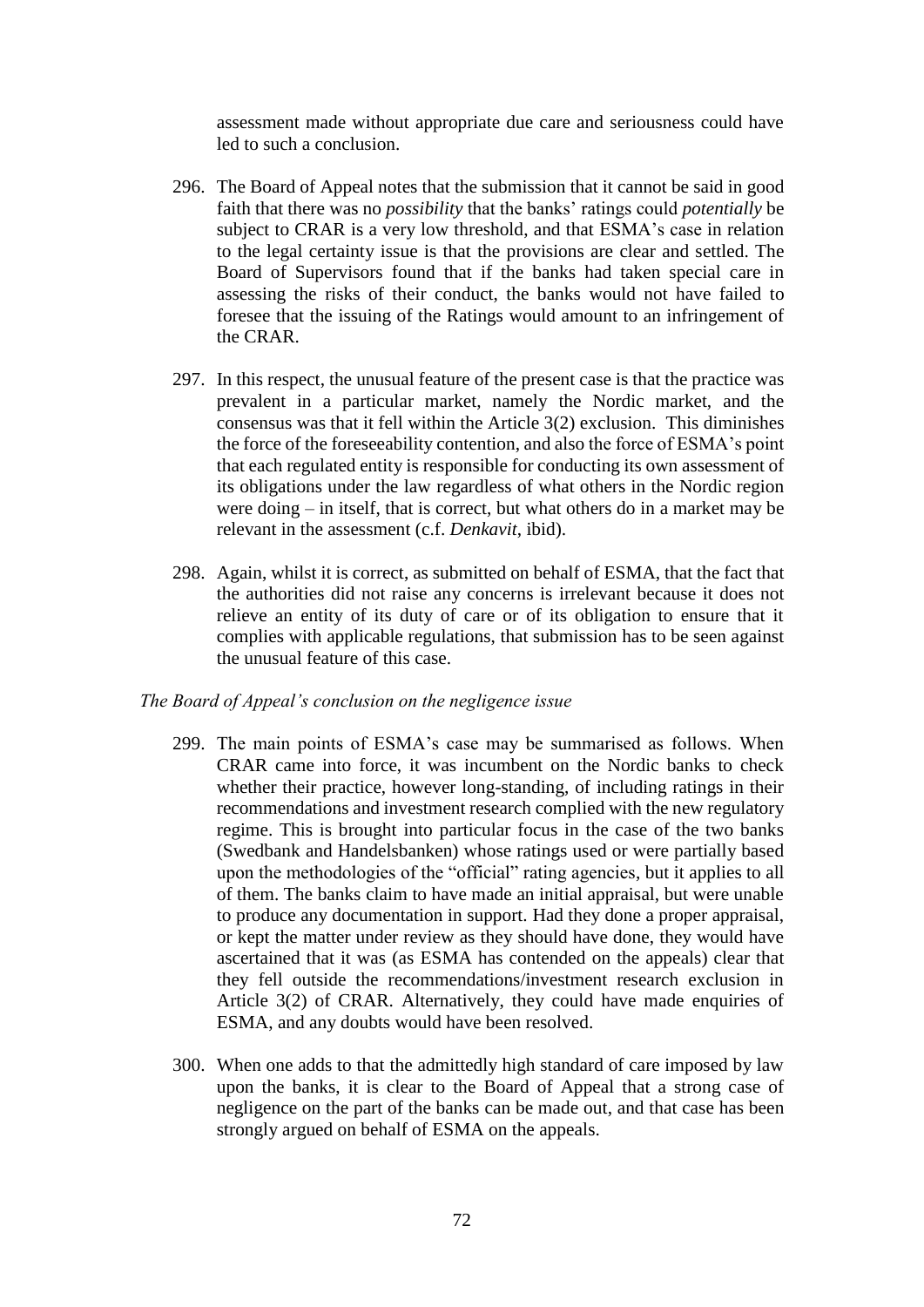- 301. These points notwithstanding, it is also plain there are factors that support the contrary result.
- 302. The first relates to practice in the Nordic market. As noted above, from the material before the Board of Appeal, a clear picture has emerged which was largely accepted by the IIO and not challenged on the appeals. For many years, there was a practice in the Nordic debt market by which banks included in their credit reports or the like ratings of an alphanumerical nature. The evidence is that this worked well, and was particularly useful to SMEs for whom the "official" rating agencies were too expensive.
- 303. The material cited by the banks to support the contention that it was not appreciated by the authorities that CRAR impacted on this practice includes:
	- (1) A statement by Finansinspektionen (the Swedish financial supervisory authority) of 10 February 2009 referring to the limited scope of CRAR to activities in Sweden and making no reference to the use of ratings by banks, and the statement by the Swedish Better Regulation Council (Sw. Regelrådet), a specific decision-making body within the Swedish Agency for Economic and Regional Growth (Sw. Tillväxtverket), a national Swedish authority, that CRAR would "as far as can be foreseen have limited effects on undertakings."
	- (2) Similar statements by the Ministry of Finance in Finland in 2010 and 2011 (Finnish Governmental Proposal (RP 42/2010 rd) and Finnish Governmental Communication (U 76/2011 rd)) to the effect that there were no credit rating agencies in Finland that would be subject to CRAR.
	- (3) Economic Commentaries No. 7, 2014 on "*The development of the Swedish market for corporate bonds*" published by the Sveriges Riksbank (the Swedish Central Bank) in which the categorisation of official ratings, internal ratings, and credit assessments by banks is used. The commentary describes the role of the banks in the Swedish debt market, referring specifically to the term "investment grade" as referring to "bonds with a credit rating higher than  $BB +$ (S&P and Fitch), Ba1 (Moody's) or with an equivalent credit assessment from the banks". There is no suggestion that the banks' practices contravened regulations in any way. The commentary refers to Handelsbanken, Nordea, SEB, Swedbank and Danske Bank as the "main representatives of the issuers on the Swedish market" (these being the banks subject to the regulatory sanctions in the instant cases).
	- (4) A note issued by the Swedish Securities Dealers Association, *Corporate Bond Market: the reference to rating scale in investment research under supervisory scrutiny*, 12 August 2016, drawing attention to the view indicated by ESMA that shadow rating could be considered as credit rating and as such reserved for registered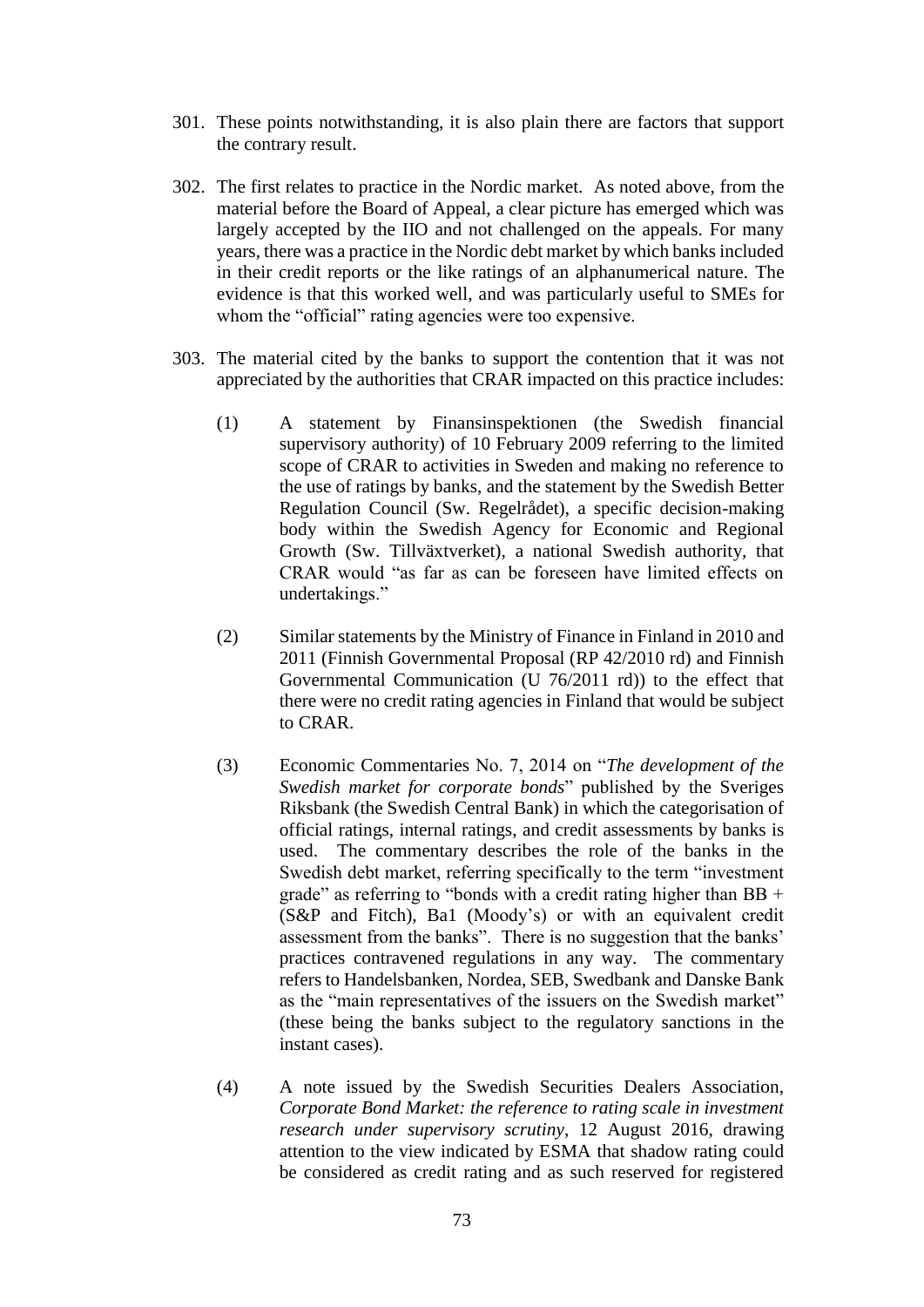credit rating agencies, and saying that in, "Article 3(2) of CRAR there are specific exemptions for investment recommendations, investment research and/or opinions. Therefore Nordic market participants have continued to reference to rating scales in investment research after the regulation came into force". Although (as was pointed out on behalf of ESMA) this was published after the investigation began, it nevertheless has value as a source in the Board of Appeal's view.

- 304. When the Credit Rating Agencies Regulation came into force, it appears that the banks performed an initial appraisal of the effect, albeit undocumented. They proceeded on the basis that their activities fell within the recommendations/investment research exclusion in CRAR. It has not been disputed in these appeals that this represented the consensus in the Nordic market. This is not therefore a case in which an individual institution has taken a particular view of a regulatory provision, but a case in which a particular view prevailed in a market. It is evident that the authorities, including the financial regulator and the central bank in Sweden where each of the appellant banks is established, did not appreciate that CRAR impacted on the banks' practice either.
- 305. It is true, as has been submitted on behalf of ESMA, that this is not conclusive since it is up to individual institutions to determine for themselves whether or not they comply with applicable regulations. Nevertheless, in the view of the Board of Appeal, it is a significant point on the issue of negligence. In particular, it contradicts the contention that the appellants should have foreseen that their credit ratings activities were likely to be subject to CRAR.
- 306. Although it has been argued in these appeals that the effect of the exclusion is clear and that the banks fell outside it, the Board of Appeal for reasons set out above, does not agree as to the asserted clarity. The Board of Appeal, like the Board of Supervisors, has decided (and is firmly of the view) that the banks' argument is nevertheless wrong. The banks' interpretation would, as explained, have seriously undermined the operation of CRAR. However, the case of *Denkavit* (supra) supports the view that in context of negligence, one of the factors that may be taken into consideration in this regard is the clarity and precision of the rule breached. In the present case, whilst in no way negating the doctrine of legal certainty, this is a factor against a finding of negligence.
- 307. This conclusion dose not contradict the submission made on behalf of ESMA that the mere fact that a person's understanding of a regulatory provision is reasonable does not imply an absence of negligence in compliance with the regulation – the Board of Appeal agrees with the submission. However, the present case is very different.
- 308. It is evident from the terms of the Board of Supervisors' decisions that it itself regarded matters that have been raised as central points in the banks' arguments as unsettled, declining to express a concluded view on them. Contrary to the banks' submissions, this gives rise to no question of breach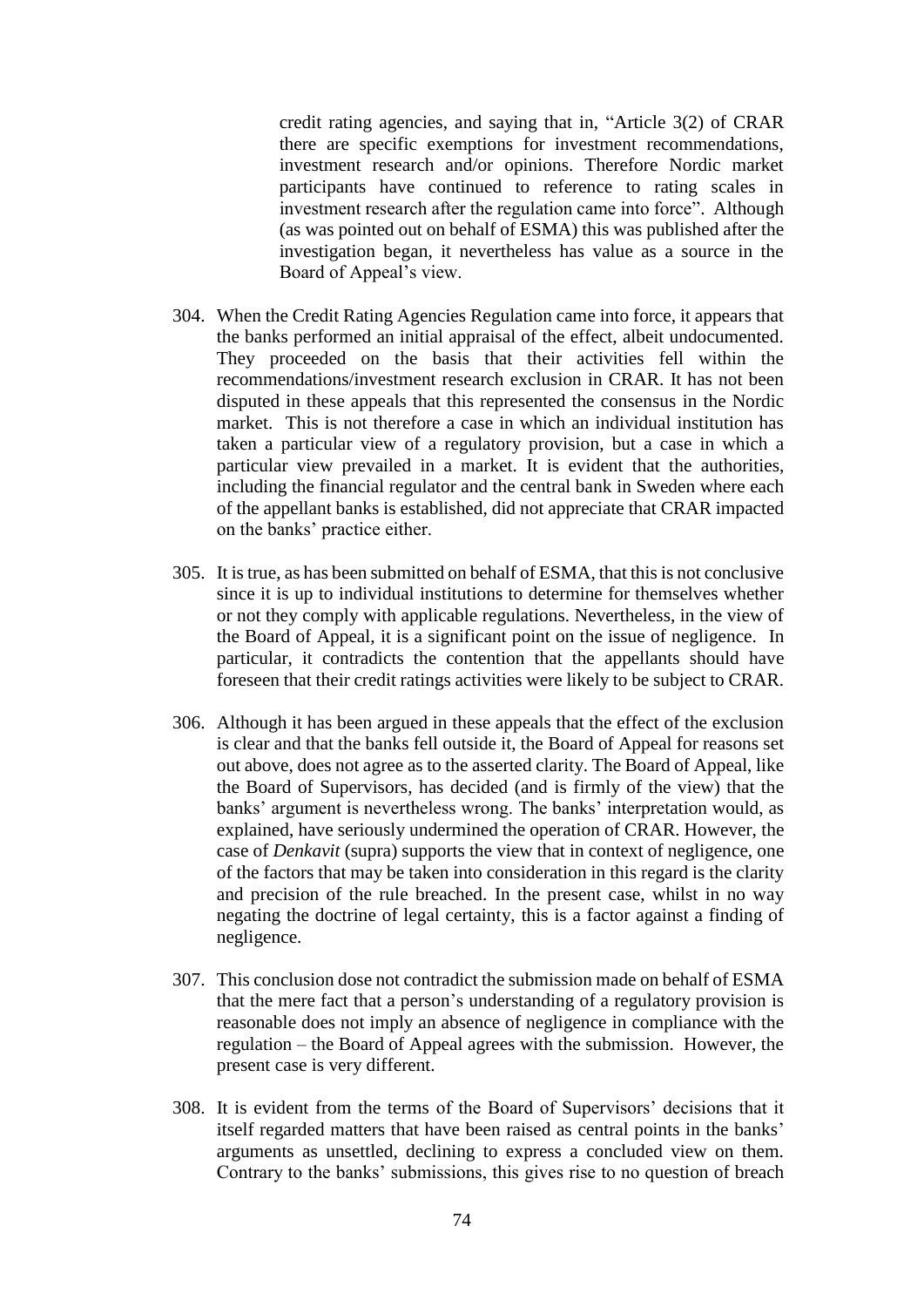of due process. The Board of Supervisors' handling of the matter was right in the Board of Appeal's view, and its conclusion on the main point was correct.

- 309. However, the fact remains that the Board of Supervisors had doubts which it rightly expressed, and that is a factor which in itself tends to show that the banks were not themselves negligent in the view they took. Any doubts are now resolved, subject to any further ruling by the Court of Justice which is the ultimate arbiter of all questions of EU law.
- 310. Finally, once it became clear that ESMA was challenging their practice, the banks desisted. They were right to do so, and not to continue the practice pending a final decision by the Board of Supervisors, which in the event was unfavourable to them.
- 311. It is plain for all the above reasons that this is a very unusual case. In the circumstances, the Board of Appeal respectfully differs from the Board of Supervisors, preferring the view of the IIO that there was no negligence on the part of the banks in this case. They will, however, be unable to resume the practice following the ruling on the correct interpretation of the exclusion without fulfilling the conditions in CRAR.

### (4) The issues arising on the sanctions provisions in CRAR

- 312. Though the appellants have suggested that there was in the circumstances no need for a public notice on the basis that they had ceased their activities already, this is not correct. By Article 24(1) CRAR, where "ESMA's Board of Supervisors finds that a credit rating agency has committed one of the infringements listed in Annex III, it shall take one or more of the following decisions: … (e) issue public notices". In view of the infringements by the banks of Annex III of CRAR by issuing credit ratings without being authorised by ESMA to do so, the Board of Supervisors was obliged to take a supervisory measure, and since the activities had ceased, was fully entitled to take the view that a public notice was appropriate.
- 313. Since the infringements were not committed by the appellants intentionally or negligently, by Article 36a CRAR the Board of Supervisors' could not adopt a decision imposing a fine.
- 314. It follows that the questions as to whether the fines imposed by the Board of Supervisors were just and proportionate and other issues on the calculations of the fines no longer arise, and the Board of Appeal will not comment on the parties' contentions in that regard.

#### **XV Summary of Board of Appeal's decisions and relief granted**

315. The Board of Appeal has rejected the contention of the appellant banks that their practice of including "shadow ratings" in their credit research reports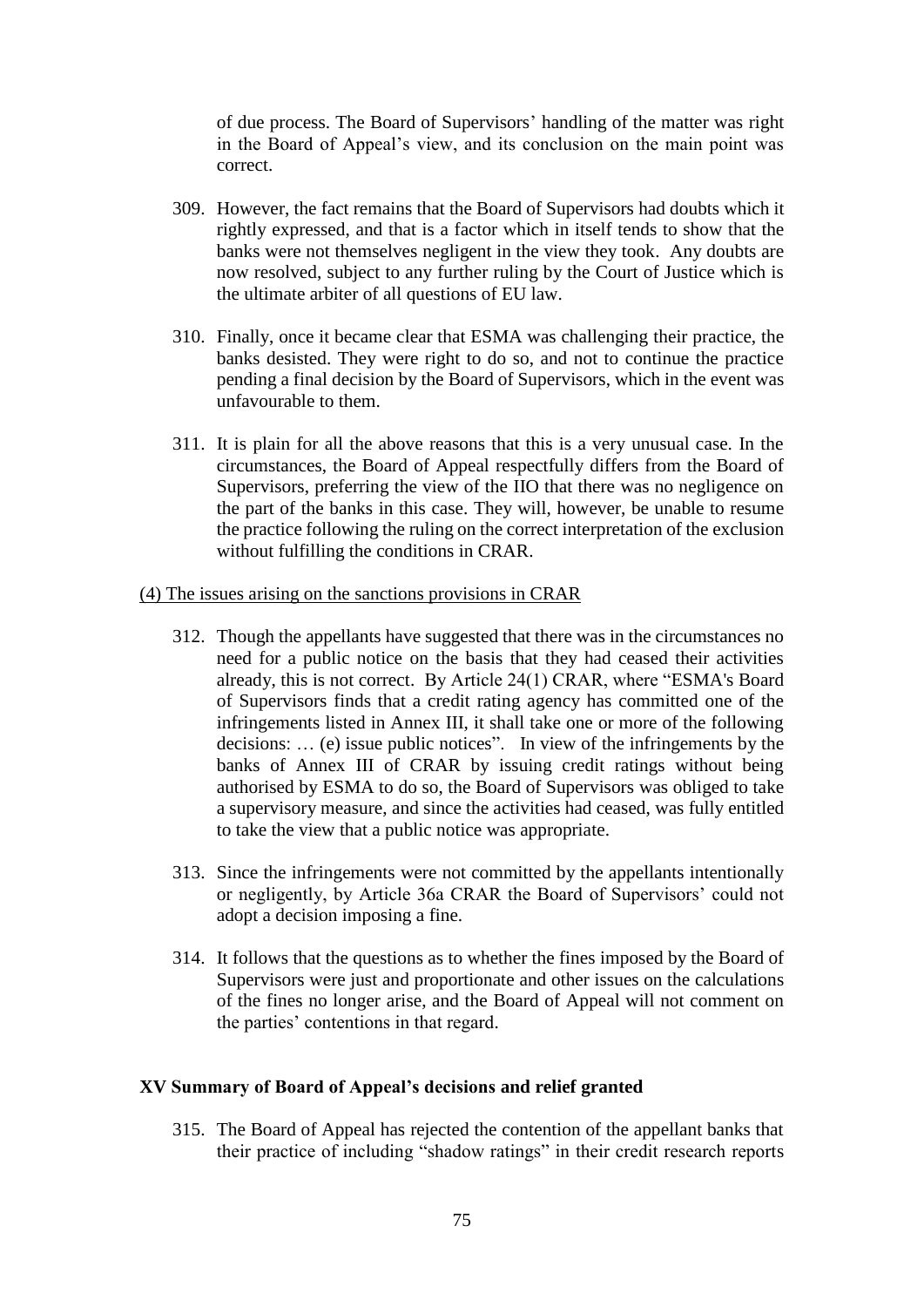and similar reports fell within the exclusion in CRAR which covers investment recommendations and investment research.

- 316. The Board of Appeal has rejected the contention of the appellant banks that the Board of Supervisors' decisions to this effect are vitiated under the doctrines of legal certainty and lack of due process.
- 317. The Board of Appeal agrees, therefore, with the Board of Supervisors on the central point arising on these appeals, namely that the activities of the appellant banks fell within the provisions CRAR with the consequence that to carry them on the banks required to be registered under CRAR.
- 318. Though the appellant banks voluntarily desisted during the course of ESMA's investigation, the Board of Supervisors was right to find that infringements of CRAR had taken place by reason of the non-registration.
- 319. In those circumstances, the Board of Supervisors was obliged to take supervisory measures, and since the activities had ceased, was fully entitled to take the view that public notices were appropriate.
- 320. The Board of Supervisors correctly analysed the legal requirements for the establishment of negligence, which is a precondition for imposing a fine.
- 321. The Board of Appeal, however, respectfully differs from the Board of Supervisors in its assessment (reflected in the public notices) of whether the appellant banks acted negligently.
- 322. In the very unusual circumstances of this case, in which the banks' practice was one which had been carried on in the Nordic debt markets for many years, it not being appreciated that CRAR impacted on this practice, and applying the high standard care required of banks, the Board of Appeal has concluded that the infringements by the banks were not committed negligently.
- 323. That being so, and it not being suggested that the infringements were committed intentionally, the Board of Supervisors' could not adopt decisions imposing a fine.
- 324. Accordingly, under Article 60(5) of the ESMA Regulation, the Board of Appeal remits the cases to the Board of Supervisors to adopt amended decisions regarding the cases. The Board of Appeal does not propose to specify or give detailed instructions as to the amendment/s, and leaves it to the Board of Supervisors to adopt such decisions based on the findings of the Board of Appeal.

## Costs

325. All parties confirmed at the hearing of the oral representations that they wished to apply for legal costs. The Board of Appeal's view in the light of its decisions is that there should be no order as to costs. Although the banks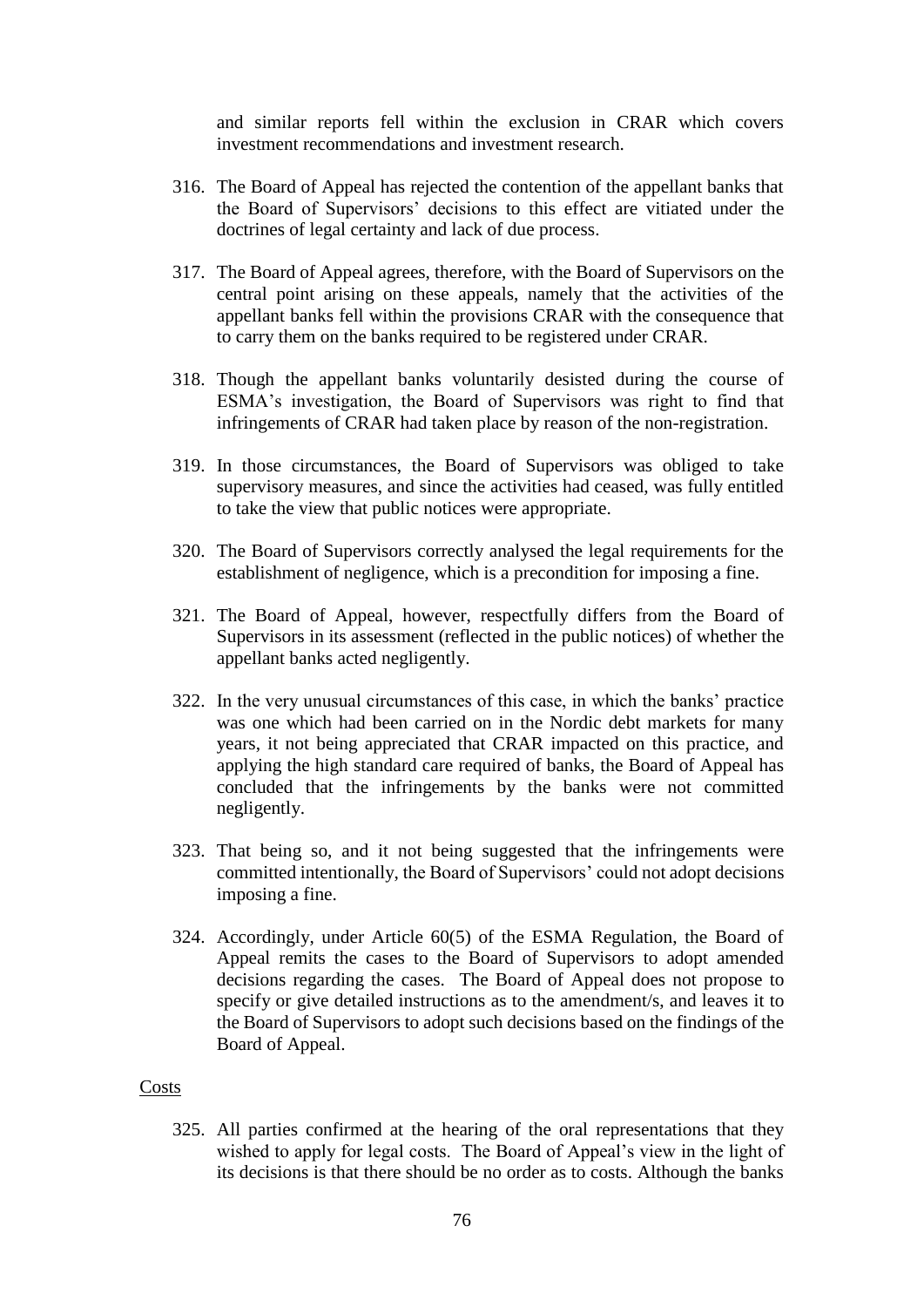were unsuccessful in challenging the decisions of the Board of Supervisors as to the scope of the investment recommendations and investment research exclusion, they were successful in relation to the findings of negligence.

# **XVI Decisions**

## **BoA D 2019 01: Svenska Handelsbanken AB**

- 1. For the reasons given above, and pursuant to the provisions of Article 60(5) of Regulation (EU) No 1095/2010, the Board of Appeal unanimously decides as follows.
- 2. The decision taken by the Board of Supervisors (ESMA 41-137-1147 of 11 July 2018) is not confirmed. The case is remitted to the Board of Supervisors to adopt an amended decision based on the findings of the Board of Appeal.
- 3. The Secretariat is instructed to forthwith send a certified copy of this Decision to the parties, informing them of the right of appeal under Article 61 of the ESMA Regulation, and to file the original in the Secretariat's records.
- 4. The original of this decision is signed by the Members of the Board of Appeal in electronic format, as authorised by Article 22.2 of the Rules of Procedure, and countersigned by hand by the Secretariat.

# **BoA D 2019 02: Skandinaviska Enskilda Banken AB**

- 1. For the reasons given above, and pursuant to the provisions of Article 60(5) of Regulation (EU) No 1095/2010, the Board of Appeal unanimously decides as follows.
- 2. The decision taken by the Board of Supervisors (ESMA 41-137-1153 of 11 July 2018) is not confirmed. The case is remitted to the Board of Supervisors to adopt an amended decision based on the findings of the Board of Appeal.
- 3. The Secretariat is instructed to forthwith send a certified copy of this Decision to the parties, informing them of the right of appeal under Article 61 of the ESMA Regulation, and to file the original in the Secretariat's records.
- 4. The original of this decision is signed by the Members of the Board of Appeal in electronic format, as authorised by Article 22.2 of the Rules of Procedure, and countersigned by hand by the Secretariat.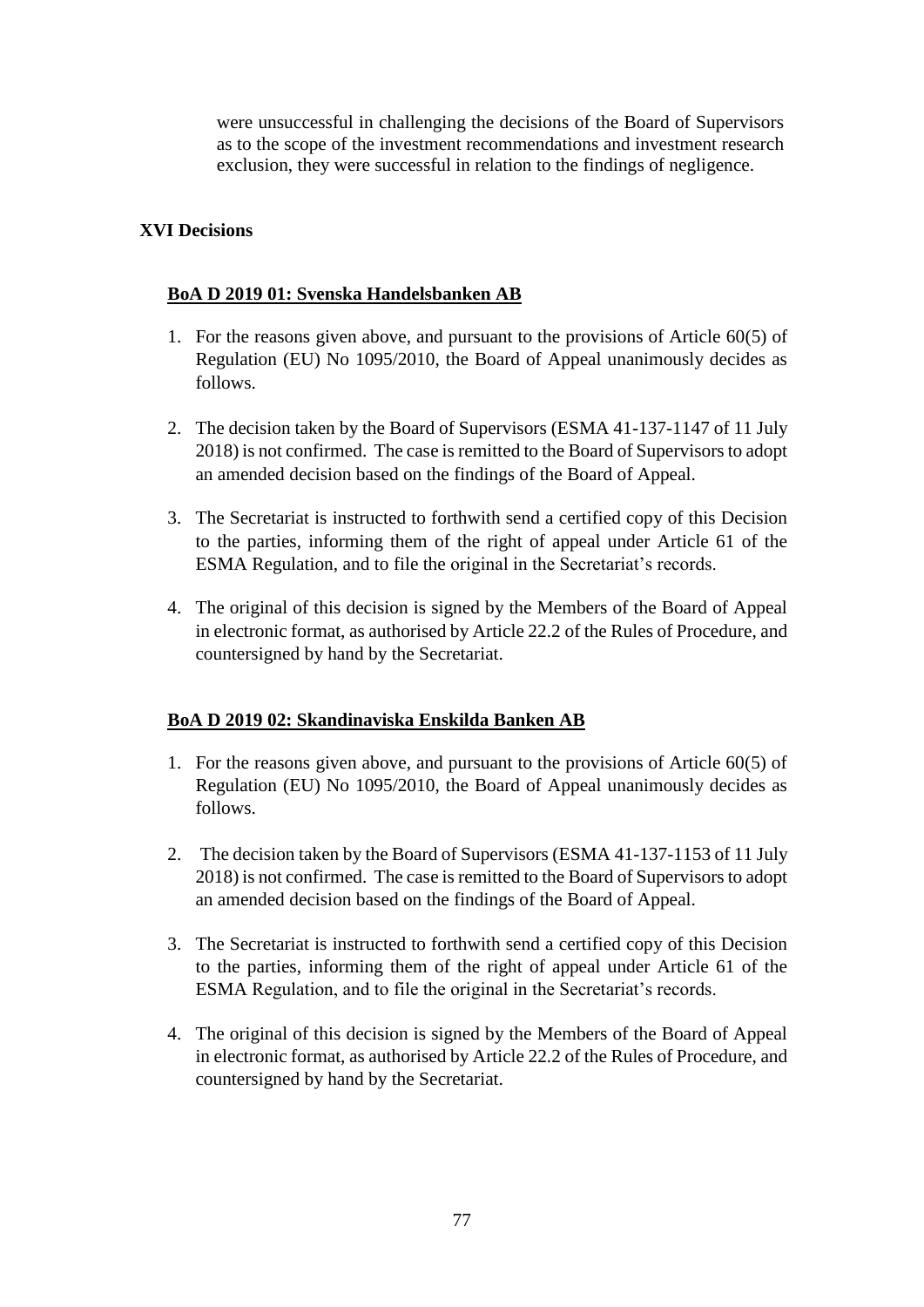# **BoA D 2019 03: Swedbank AB**

- 1. For the reasons given above, and pursuant to the provisions of Article 60(5) of Regulation (EU) No 1095/2010, the Board of Appeal unanimously decides as follows.
- 2. The decision taken by the Board of Supervisors (ESMA 41-137-1152 of 11 July 2018) is not confirmed. The case is remitted to the Board of Supervisors to adopt an amended decision based on the findings of the Board of Appeal.
- 3. The Secretariat is instructed to forthwith send a certified copy of this Decision to the parties, informing them of the right of appeal under Article 61 of the ESMA Regulation, and to file the original in the Secretariat's records.
- 4. The original of this decision is signed by the Members of the Board of Appeal in electronic format, as authorised by Article 22.2 of the Rules of Procedure, and countersigned by hand by the Secretariat.

# **BoA D 2019 04: Nordea Bank AB**

- 1. For the reasons given above, and pursuant to the provisions of Article 60(5) of Regulation (EU) No 1095/2010, the Board of Appeal unanimously decides as follows.
- 2. The decision taken by the Board of Supervisors (ESMA 41-137-1149 of 11 July 2018) is not confirmed. The case is remitted to the Board of Supervisors to adopt an amended decision based on the findings of the Board of Appeal.
- 3. The Secretariat is instructed to forthwith send a certified copy of this Decision to the parties, informing them of the right of appeal under Article 61 of the ESMA Regulation, and to file the original in the Secretariat's records.
- 4. The original of this decision is signed by the Members of the Board of Appeal in electronic format, as authorised by Article 22.2 of the Rules of Procedure, and countersigned by hand by the Secretariat.

By order of the Board of Appeal, this decision is published with clerical mistakes corrected pursuant to Article 23 of the Board of Appeal's Rules of Procedure.